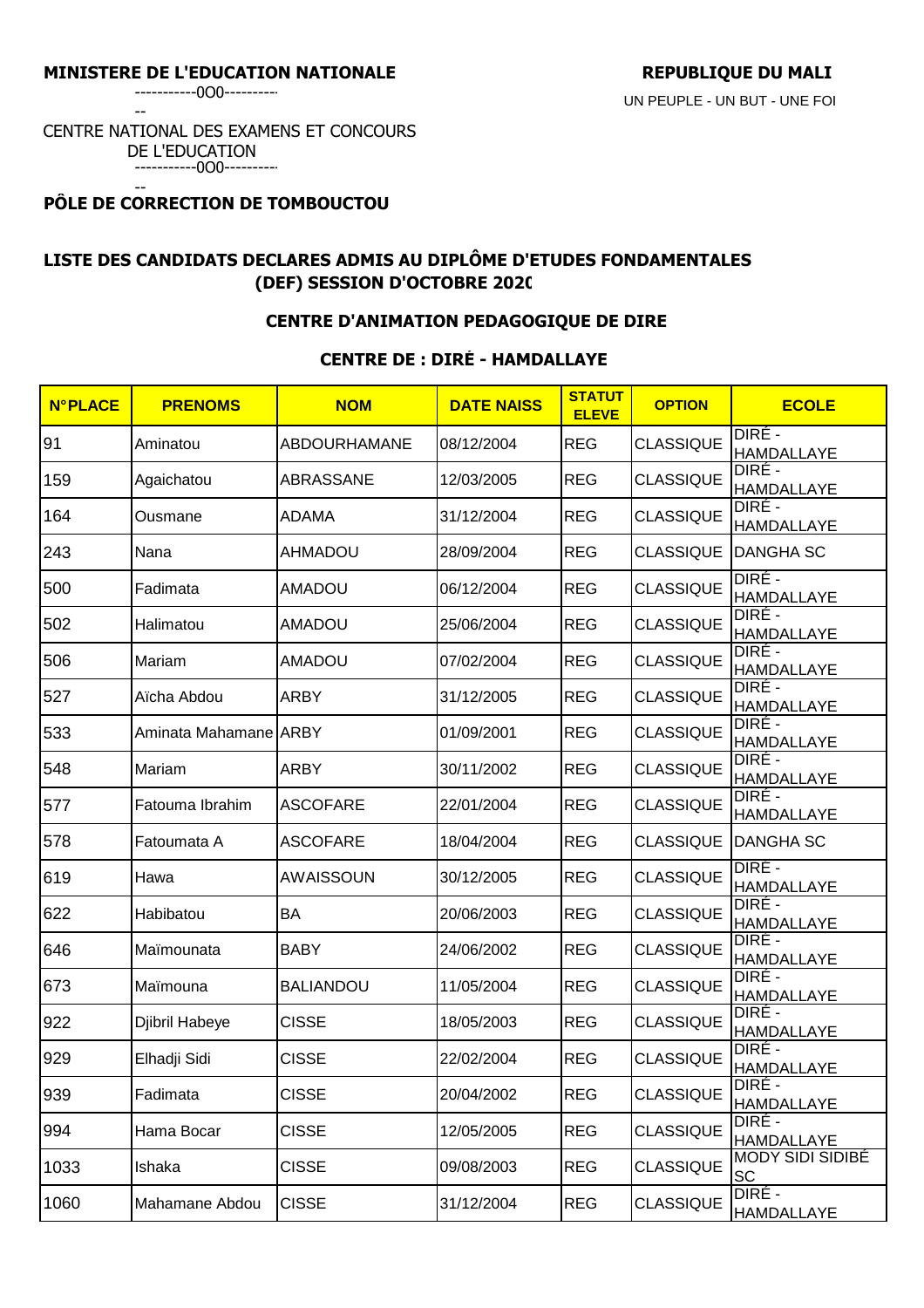| 1072 | Mariam                    | <b>CISSE</b>     | 11/09/2003 | <b>REG</b> | <b>CLASSIQUE</b> | DIRÉ -<br><b>HAMDALLAYE</b>   |
|------|---------------------------|------------------|------------|------------|------------------|-------------------------------|
| 1142 | Rokiatou Oyahitt          | <b>CISSE</b>     | 15/04/2003 | <b>REG</b> | <b>CLASSIQUE</b> | DIRE -<br>HAMDALLAYE          |
| 1148 | Sagaïdou<br>Mahamane      | <b>CISSE</b>     | 22/06/2005 | <b>REG</b> | <b>CLASSIQUE</b> | DIRÉ -<br>HAMDALLAYE          |
| 1174 | Youssouf Mohamed CISSE    |                  | 31/12/2004 | <b>REG</b> | <b>CLASSIQUE</b> | DIRE -<br>HAMDALLAYE          |
| 1207 | Fadimata B                | <b>COULIBALY</b> | 27/02/2003 | <b>REG</b> | <b>CLASSIQUE</b> | <b>DANGHA SC</b>              |
| 1246 | Amadou Seydou             | <b>DAOU</b>      | 31/12/2005 | <b>REG</b> | <b>CLASSIQUE</b> | DIRE -<br><b>HAMDALLAYE</b>   |
| 1265 | Aïssata                   | <b>DEMBELE</b>   | 16/02/2004 | <b>REG</b> | <b>CLASSIQUE</b> | DIRÉ -<br>HAMDALLAYE          |
| 1307 | <b>Bintou Ibrahim</b>     | <b>DIALLO</b>    | 27/05/2004 | <b>REG</b> | <b>CLASSIQUE</b> | DIRÉ -<br>HAMDALLAYE          |
| 1317 | Habsatou Abdoul<br>Karim  | <b>DIALLO</b>    | 24/11/2003 | <b>REG</b> | <b>CLASSIQUE</b> | DIRÉ -<br>HAMDALLAYE          |
| 1334 | Néné                      | <b>DIALLO</b>    | 09/04/2004 | <b>REG</b> | <b>CLASSIQUE</b> | DIRÉ -<br>HAMDALLAYE          |
| 1335 | Oumar                     | <b>DIALLO</b>    | 15/11/2001 | <b>REG</b> | <b>CLASSIQUE</b> | <b>MODY SIDI SIDIBÉ</b><br>SC |
| 1368 | Mohamet                   | <b>DIARRA</b>    | 19/05/2003 | <b>REG</b> | <b>CLASSIQUE</b> | DIRÉ -<br><b>HAMDALLAYE</b>   |
| 1407 | Aguissa Alwali            | <b>DICKO</b>     | 19/04/2003 | <b>REG</b> | <b>CLASSIQUE</b> | DIRE -<br>HAMDALLAYE          |
| 1416 | Aïssata Boubacar          | <b>DICKO</b>     | 20/07/2004 | <b>REG</b> | <b>CLASSIQUE</b> | DIRE -<br><b>HAMDALLAYE</b>   |
| 1458 | <b>Bintou Ahmad</b>       | <b>DICKO</b>     | 30/11/2004 | <b>REG</b> | <b>CLASSIQUE</b> | DIRE -<br><b>HAMDALLAYE</b>   |
| 1468 | Fadi                      | <b>DICKO</b>     | 31/12/2003 | <b>REG</b> | <b>CLASSIQUE</b> | DIRE -<br><b>HAMDALLAYE</b>   |
| 1475 | Fadimata                  | <b>DICKO</b>     | 02/04/2001 | <b>REG</b> | <b>CLASSIQUE</b> | DIRE -<br><b>HAMDALLAYE</b>   |
| 1480 | Fadimata Agaly            | <b>DICKO</b>     | 15/09/2005 | <b>REG</b> | <b>CLASSIQUE</b> | DIRE -<br>HAMDALLAYE          |
| 1483 | Fadimata Kola             | <b>DICKO</b>     | 31/12/2004 | <b>REG</b> | <b>CLASSIQUE</b> | DIRÉ -<br><b>HAMDALLAYE</b>   |
| 1501 | Hamadoun                  | <b>DICKO</b>     | 30/09/1994 | CL         | <b>CLASSIQUE</b> | DIRÉ -<br>HAMDALLAYE          |
| 1515 | Koumba                    | <b>DICKO</b>     | 23/12/2005 | <b>REG</b> | <b>CLASSIQUE</b> | DIRE -<br><b>HAMDALLAYE</b>   |
| 1536 | Mariam                    | <b>DICKO</b>     | 04/07/2004 | <b>REG</b> | <b>CLASSIQUE</b> | DIRÉ -<br>HAMDALLAYE          |
| 1539 | <b>Mariam Mossa</b>       | <b>DICKO</b>     | 25/07/2003 | <b>REG</b> | <b>CLASSIQUE</b> | DIRÉ -<br><b>HAMDALLAYE</b>   |
| 1544 | Mohamed                   | <b>DICKO</b>     | 21/02/2005 | <b>REG</b> | <b>CLASSIQUE</b> | DIRE -<br><b>HAMDALLAYE</b>   |
| 1561 | Moussa Youssouf           | <b>DICKO</b>     | 17/03/2002 | <b>REG</b> | <b>CLASSIQUE</b> | DIRE -<br><b>HAMDALLAYE</b>   |
| 1583 | Tiliwah                   | <b>DICKO</b>     | 28/08/2004 | <b>REG</b> | <b>CLASSIQUE</b> | DIRE -<br>HAMDALLAYE          |
| 1596 | Ada                       | <b>DJENEPO</b>   | 16/10/2003 | <b>REG</b> | <b>CLASSIQUE</b> | DIRE -<br>HAMDALLAYE          |
| 1648 | Alassane                  | <b>DOUCKA</b>    | 17/03/2004 | <b>REG</b> | <b>CLASSIQUE</b> | DIRÉ -<br>HAMDALLAYE          |
| 1677 | Ali Ag Mohamed            | <b>ELMOCTAR</b>  | 23/11/2003 | <b>REG</b> | <b>CLASSIQUE</b> | DIRÉ -<br>HAMDALLAYE          |
| 1734 | Agaïchatou<br>Abdrahamane | <b>HAIDARA</b>   | 30/01/2003 | <b>REG</b> | <b>CLASSIQUE</b> | DIRÉ -<br>HAMDALLAYE          |
| 1780 | Mounirou                  | <b>HAIDARA</b>   | 05/12/2005 | <b>REG</b> | <b>CLASSIQUE</b> | DIRÉ -<br><b>HAMDALLAYE</b>   |
| 1798 | Boubakar                  | <b>HALIDOU</b>   | 27/08/2004 | <b>REG</b> | <b>CLASSIQUE</b> | DIRÉ -<br>HAMDALLAYE          |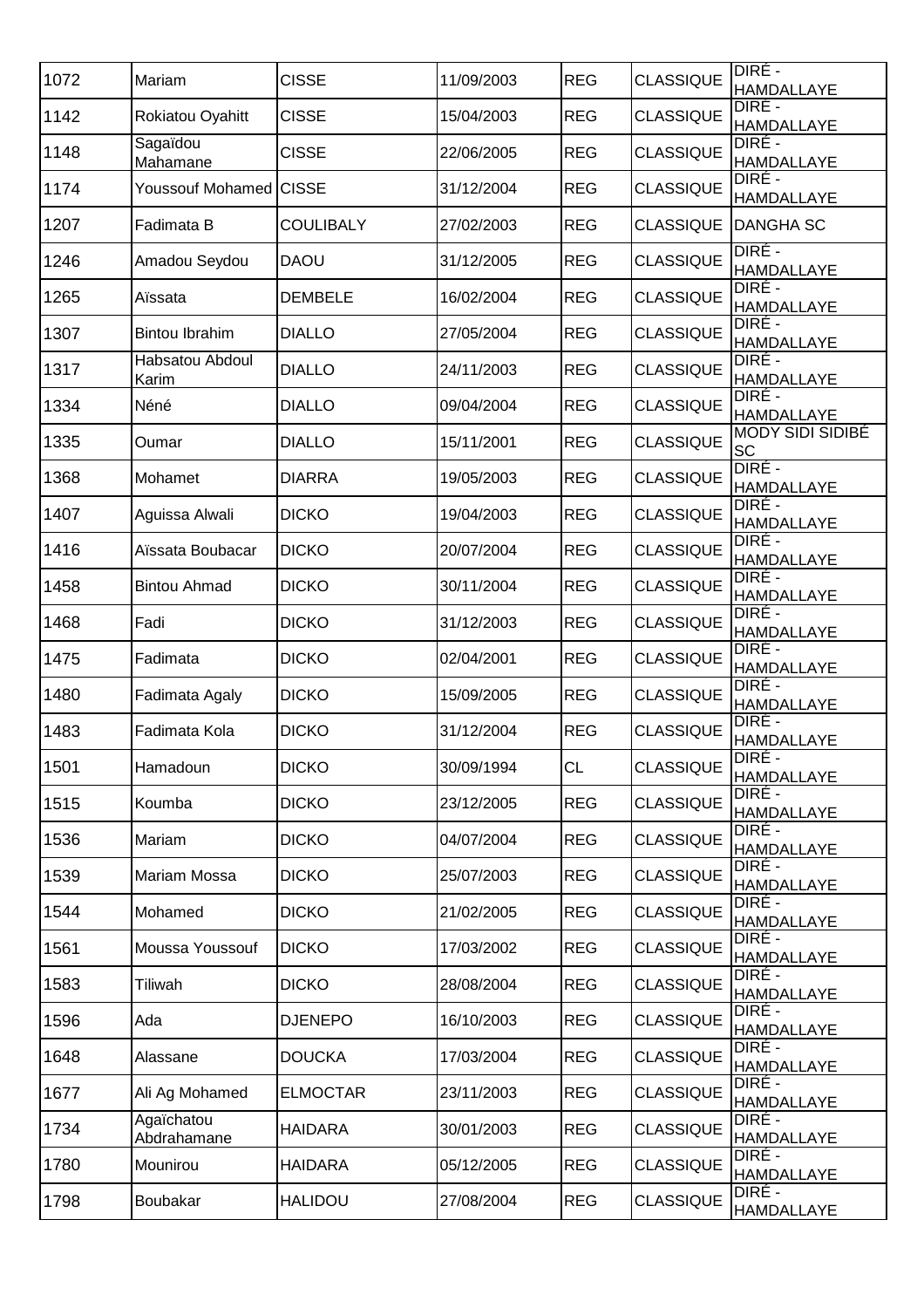| 1801 | Abdoulaye                   | <b>HAMA</b>     | 21/02/2003 | <b>REG</b> | <b>CLASSIQUE</b> | DIRÉ -<br>HAMDALLAYE        |
|------|-----------------------------|-----------------|------------|------------|------------------|-----------------------------|
| 1818 | Aïssata                     | <b>HAMADOUN</b> | 17/11/2004 | <b>REG</b> | <b>CLASSIQUE</b> | DIRE -<br>HAMDALLAYE        |
| 1854 | Aissata                     | <b>HAMMA</b>    | 20/06/2004 | <b>REG</b> | <b>CLASSIQUE</b> | DIRÉ -<br>HAMDALLAYE        |
| 1866 | Mahamoudou                  | <b>HAMMA</b>    | 12/01/2004 | <b>REG</b> | <b>CLASSIQUE</b> | DIRE -<br>HAMDALLAYE        |
| 1954 | Youssouf                    | <b>IBRAHIM</b>  | 31/12/2004 | <b>REG</b> | <b>CLASSIQUE</b> | DIRE -<br>HAMDALLAYE        |
| 2060 | Daouda                      | <b>KATILE</b>   | 08/02/2005 | <b>REG</b> | <b>CLASSIQUE</b> | DIRE -<br><b>HAMDALLAYE</b> |
| 2070 | Kadidiatou                  | <b>KEITA</b>    | 18/10/2005 | <b>REG</b> | <b>CLASSIQUE</b> | DIRÉ -<br>HAMDALLAYE        |
| 2071 | Mahamadou                   | <b>KEITA</b>    | 30/09/2004 | <b>REG</b> | <b>CLASSIQUE</b> | DIRE -<br>HAMDALLAYE        |
| 2085 | Aïssa                       | <b>KIPSI</b>    | 01/01/1994 | <b>CL</b>  | <b>CLASSIQUE</b> | DIRÉ -<br>HAMDALLAYE        |
| 2097 | Adama                       | <b>KONARE</b>   | 15/09/2004 | <b>REG</b> | <b>CLASSIQUE</b> | DIRÉ -<br>HAMDALLAYE        |
| 2110 | Mariam                      | <b>KONE</b>     | 28/09/2004 | <b>REG</b> | <b>CLASSIQUE</b> | DIRÉ -<br>HAMDALLAYE        |
| 2190 | Ibrahima                    | <b>MAHAMANE</b> | 31/12/2004 | <b>REG</b> | <b>CLASSIQUE</b> | <b>DANGHA SC</b>            |
| 2194 | Oumar                       | <b>MAHAMANE</b> | 24/03/2002 | <b>REG</b> | <b>CLASSIQUE</b> | DIRÉ -<br>HAMDALLAYE        |
| 2248 | Abdoulaye<br>Alassane       | <b>MAIGA</b>    | 30/10/2004 | <b>REG</b> | <b>CLASSIQUE</b> | DIRE -<br><b>HAMDALLAYE</b> |
| 2251 | Abdoulaye B                 | <b>MAIGA</b>    | 31/12/2006 | <b>REG</b> | <b>CLASSIQUE</b> | <b>DANGHA SC</b>            |
| 2265 | Aboubacrine<br>Mahamadou    | <b>MAIGA</b>    | 15/12/2002 | <b>REG</b> | <b>CLASSIQUE</b> | DIRE -<br>HAMDALLAYE        |
| 2267 | Aboubacrine S               | <b>MAIGA</b>    | 01/01/2005 | <b>REG</b> | <b>CLASSIQUE</b> | <b>DANGHA SC</b>            |
| 2304 | Alassane<br>Aboubacrine     | <b>MAIGA</b>    | 07/07/2003 | <b>REG</b> | <b>CLASSIQUE</b> |                             |
| 2325 | Amadou                      | <b>MAIGA</b>    | 01/01/1987 | <b>CL</b>  | <b>CLASSIQUE</b> | <b>DANGHA SC</b>            |
| 2336 | Ayouba Oumar                | <b>MAIGA</b>    | 04/07/2003 | <b>REG</b> | <b>CLASSIQUE</b> |                             |
| 2351 | Boubacar H                  | <b>MAIGA</b>    | 03/04/2002 | <b>CL</b>  | <b>CLASSIQUE</b> | <b>DANGHA SC</b>            |
| 2352 | Boubacar I                  | <b>MAIGA</b>    | 09/04/2004 | <b>REG</b> | <b>CLASSIQUE</b> | <b>DANGHA SC</b>            |
| 2367 | Daouda Issa                 | <b>MAIGA</b>    | 15/11/2004 | <b>REG</b> | <b>CLASSIQUE</b> | DIRE -<br><b>HAMDALLAYE</b> |
| 2430 | Hawa Amadou                 | <b>MAIGA</b>    | 31/12/2005 | <b>REG</b> | <b>CLASSIQUE</b> | DIRE -<br><b>HAMDALLAYE</b> |
| 2454 | Issiaka                     | <b>MAIGA</b>    | 13/02/2002 | <b>REG</b> | <b>CLASSIQUE</b> | DIRE -<br><b>HAMDALLAYE</b> |
| 2460 | Kadidia A                   | <b>MAIGA</b>    | 20/05/2005 | <b>REG</b> | <b>CLASSIQUE</b> | <b>DANGHA SC</b>            |
| 2476 | Mahamadou<br>Abdoulaye      | <b>MAIGA</b>    | 11/07/2003 | <b>REG</b> | <b>CLASSIQUE</b> | DIRE -<br>HAMDALLAYE        |
| 2503 | Mariam                      | <b>MAIGA</b>    | 08/06/2003 | <b>REG</b> | <b>CLASSIQUE</b> | <b>DANGHA SC</b>            |
| 2541 | <b>Ousmane</b><br>Abdoulaye | <b>MAIGA</b>    | 07/04/2002 | <b>REG</b> | <b>CLASSIQUE</b> | DIRE -<br>HAMDALLAYE        |
| 2573 | Sidy                        | <b>MAIGA</b>    | 03/01/2005 | <b>REG</b> | <b>CLASSIQUE</b> | DIRÉ -<br>HAMDALLAYE        |
| 2590 | Zalihatou Baba              | <b>MAIGA</b>    | 03/02/2006 | <b>REG</b> | <b>CLASSIQUE</b> | DIRÉ -<br><b>HAMDALLAYE</b> |
| 2597 | Zeinabou Minkailou          | <b>MAIGA</b>    | 31/12/2003 | <b>REG</b> | <b>CLASSIQUE</b> | DIRÉ -<br><b>HAMDALLAYE</b> |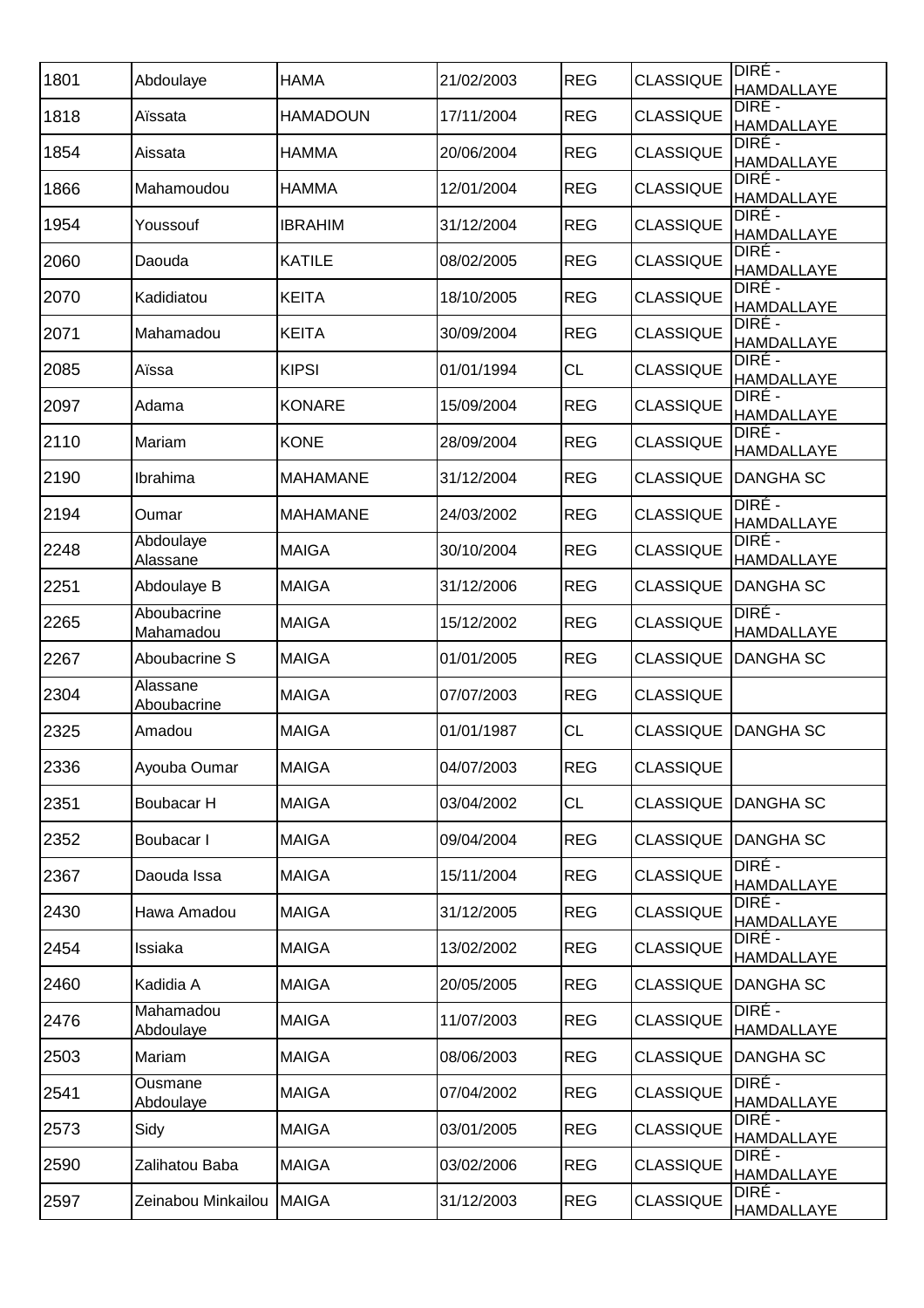| HAMDALLAYE<br>DIRÉ -<br><b>CLASSIQUE</b><br><b>REG</b><br>2907<br>Fadimata<br><b>MOSSA</b><br>24/06/2005<br><b>HAMDALLAYE</b><br>DIRÉ -<br><b>CLASSIQUE</b><br><b>REG</b><br>3050<br><b>OUSMANE</b><br>10/03/2004<br>Zeinabou<br><b>HAMDALLAYE</b><br>DIRE -<br><b>CLASSIQUE</b><br>3087<br><b>REG</b><br>SALIHOU<br>31/12/2003<br>Fatoumata<br><b>HAMDALLAYE</b><br>DIRE -<br>Oumou Abdoul<br>3154<br><b>SIBE</b><br><b>REG</b><br><b>CLASSIQUE</b><br>18/02/2005<br>Kader<br><b>HAMDALLAYE</b><br><b>MODY SIDI SIDIBÉ</b><br>Mahamoudou<br>3182<br><b>REG</b><br><b>CLASSIQUE</b><br><b>SIDIBE</b><br>12/04/2005<br><b>SC</b><br>Darhamane<br>DIRÉ -<br>3226<br><b>CLASSIQUE</b><br><b>SYLLA</b><br><b>REG</b><br>Aminata<br>08/07/2002<br><b>HAMDALLAYE</b><br>DIRÉ -<br>Fatoumata<br><b>CLASSIQUE</b><br>3228<br><b>SYLLA</b><br><b>REG</b><br>31/12/2001<br><b>HAMDALLAYE</b><br>Mahamadou<br>DIRÉ -<br><b>CLASSIQUE</b><br>3239<br><b>REG</b><br>Aïssata<br><b>TANAPO</b><br>08/02/2004<br><b>HAMDALLAYE</b><br>DIRÉ -<br><b>CLASSIQUE</b><br>3242<br><b>REG</b><br><b>TANAPO</b><br>31/12/2005<br>Niamoye<br>HAMDALLAYE<br>DIRÉ - |  |
|------------------------------------------------------------------------------------------------------------------------------------------------------------------------------------------------------------------------------------------------------------------------------------------------------------------------------------------------------------------------------------------------------------------------------------------------------------------------------------------------------------------------------------------------------------------------------------------------------------------------------------------------------------------------------------------------------------------------------------------------------------------------------------------------------------------------------------------------------------------------------------------------------------------------------------------------------------------------------------------------------------------------------------------------------------------------------------------------------------------------------------------|--|
|                                                                                                                                                                                                                                                                                                                                                                                                                                                                                                                                                                                                                                                                                                                                                                                                                                                                                                                                                                                                                                                                                                                                          |  |
|                                                                                                                                                                                                                                                                                                                                                                                                                                                                                                                                                                                                                                                                                                                                                                                                                                                                                                                                                                                                                                                                                                                                          |  |
|                                                                                                                                                                                                                                                                                                                                                                                                                                                                                                                                                                                                                                                                                                                                                                                                                                                                                                                                                                                                                                                                                                                                          |  |
|                                                                                                                                                                                                                                                                                                                                                                                                                                                                                                                                                                                                                                                                                                                                                                                                                                                                                                                                                                                                                                                                                                                                          |  |
|                                                                                                                                                                                                                                                                                                                                                                                                                                                                                                                                                                                                                                                                                                                                                                                                                                                                                                                                                                                                                                                                                                                                          |  |
|                                                                                                                                                                                                                                                                                                                                                                                                                                                                                                                                                                                                                                                                                                                                                                                                                                                                                                                                                                                                                                                                                                                                          |  |
|                                                                                                                                                                                                                                                                                                                                                                                                                                                                                                                                                                                                                                                                                                                                                                                                                                                                                                                                                                                                                                                                                                                                          |  |
|                                                                                                                                                                                                                                                                                                                                                                                                                                                                                                                                                                                                                                                                                                                                                                                                                                                                                                                                                                                                                                                                                                                                          |  |
|                                                                                                                                                                                                                                                                                                                                                                                                                                                                                                                                                                                                                                                                                                                                                                                                                                                                                                                                                                                                                                                                                                                                          |  |
| <b>CLASSIQUE</b><br>3259<br><b>REG</b><br>Alain Louis<br><b>TANGUY</b><br>07/03/2006<br><b>HAMDALLAYE</b>                                                                                                                                                                                                                                                                                                                                                                                                                                                                                                                                                                                                                                                                                                                                                                                                                                                                                                                                                                                                                                |  |
| DIRE -<br><b>CLASSIQUE</b><br><b>REG</b><br>3271<br>Soumaïla<br><b>TOULEMA</b><br>01/02/2004<br>HAMDALLAYE                                                                                                                                                                                                                                                                                                                                                                                                                                                                                                                                                                                                                                                                                                                                                                                                                                                                                                                                                                                                                               |  |
| DIRÉ -<br><b>REG</b><br><b>CLASSIQUE</b><br>3272<br>Aïssata<br><b>TOUNKARA</b><br>31/12/2003<br><b>HAMDALLAYE</b>                                                                                                                                                                                                                                                                                                                                                                                                                                                                                                                                                                                                                                                                                                                                                                                                                                                                                                                                                                                                                        |  |
| DIRE -<br>3284<br><b>REG</b><br><b>CLASSIQUE</b><br>Oumar Boureima<br><b>TOUNKARA</b><br>31/12/2003<br><b>HAMDALLAYE</b>                                                                                                                                                                                                                                                                                                                                                                                                                                                                                                                                                                                                                                                                                                                                                                                                                                                                                                                                                                                                                 |  |
| DIRE -<br>3285<br><b>REG</b><br><b>CLASSIQUE</b><br>Abba Abocar<br><b>TOURE</b><br>20/12/2002<br><b>HAMDALLAYE</b>                                                                                                                                                                                                                                                                                                                                                                                                                                                                                                                                                                                                                                                                                                                                                                                                                                                                                                                                                                                                                       |  |
| DIRE -<br>Abdoulahi<br>3292<br><b>CLASSIQUE</b><br><b>REG</b><br>TOURE<br>31/07/2005<br>Ousmane<br><b>HAMDALLAYE</b>                                                                                                                                                                                                                                                                                                                                                                                                                                                                                                                                                                                                                                                                                                                                                                                                                                                                                                                                                                                                                     |  |
| DIRE -<br>Abdoulaye<br><b>CLASSIQUE</b><br>3298<br><b>REG</b><br><b>TOURE</b><br>21/09/2004<br>HAMDALLAYE<br>Djirigoumo                                                                                                                                                                                                                                                                                                                                                                                                                                                                                                                                                                                                                                                                                                                                                                                                                                                                                                                                                                                                                  |  |
| DIRE -<br>3306<br><b>REG</b><br><b>CLASSIQUE</b><br><b>TOURE</b><br>24/10/2004<br>Adama A<br><b>HAMDALLAYE</b>                                                                                                                                                                                                                                                                                                                                                                                                                                                                                                                                                                                                                                                                                                                                                                                                                                                                                                                                                                                                                           |  |
| Adrahamane<br>DIRÉ -<br>3310<br><b>CLASSIQUE</b><br><b>TOURE</b><br>31/12/2004<br><b>REG</b><br>HAMDALLAYE<br>Mahalmoudou                                                                                                                                                                                                                                                                                                                                                                                                                                                                                                                                                                                                                                                                                                                                                                                                                                                                                                                                                                                                                |  |
| DIRÉ -<br><b>CLASSIQUE</b><br><b>REG</b><br>3327<br><b>TOURE</b><br>30/01/2005<br>Alassane<br>HAMDALLAYE                                                                                                                                                                                                                                                                                                                                                                                                                                                                                                                                                                                                                                                                                                                                                                                                                                                                                                                                                                                                                                 |  |
| DIRE -<br><b>REG</b><br><b>CLASSIQUE</b><br>3328<br><b>TOURE</b><br>01/10/2004<br>Alassane Moussa<br><b>HAMDALLAYE</b>                                                                                                                                                                                                                                                                                                                                                                                                                                                                                                                                                                                                                                                                                                                                                                                                                                                                                                                                                                                                                   |  |
| DIRÉ -<br><b>REG</b><br><b>CLASSIQUE</b><br>3343<br>Amadou S<br><b>TOURE</b><br>17/02/2006<br><b>HAMDALLAYE</b>                                                                                                                                                                                                                                                                                                                                                                                                                                                                                                                                                                                                                                                                                                                                                                                                                                                                                                                                                                                                                          |  |
| DIRÉ -<br>3356<br><b>REG</b><br><b>CLASSIQUE</b><br><b>Beidary</b><br><b>TOURE</b><br>24/11/2005<br><b>HAMDALLAYE</b>                                                                                                                                                                                                                                                                                                                                                                                                                                                                                                                                                                                                                                                                                                                                                                                                                                                                                                                                                                                                                    |  |
| DIRE -<br>3365<br><b>REG</b><br><b>CLASSIQUE</b><br>Boubarcar Ibrahim<br><b>TOURE</b><br>26/01/2005<br><b>HAMDALLAYE</b>                                                                                                                                                                                                                                                                                                                                                                                                                                                                                                                                                                                                                                                                                                                                                                                                                                                                                                                                                                                                                 |  |
| DIRE -<br>3371<br><b>CLASSIQUE</b><br><b>REG</b><br>Djélika Amadou<br><b>TOURE</b><br>25/04/2002<br><b>HAMDALLAYE</b>                                                                                                                                                                                                                                                                                                                                                                                                                                                                                                                                                                                                                                                                                                                                                                                                                                                                                                                                                                                                                    |  |
| DIRE -<br>3399<br><b>CLASSIQUE</b><br>Fatoumata Sabane<br><b>TOURE</b><br><b>REG</b><br>04/11/2005<br>HAMDALLAYE                                                                                                                                                                                                                                                                                                                                                                                                                                                                                                                                                                                                                                                                                                                                                                                                                                                                                                                                                                                                                         |  |
| DIRE -<br>3412<br><b>REG</b><br><b>CLASSIQUE</b><br><b>TOURE</b><br>11/05/2004<br>Hamdoun<br>HAMDALLAYE                                                                                                                                                                                                                                                                                                                                                                                                                                                                                                                                                                                                                                                                                                                                                                                                                                                                                                                                                                                                                                  |  |
| <b>MODY SIDI SIDIBÉ</b><br><b>CLASSIQUE</b><br><b>REG</b><br>3422<br><b>TOURE</b><br>Hawa Alidji<br>04/07/2004<br>SC                                                                                                                                                                                                                                                                                                                                                                                                                                                                                                                                                                                                                                                                                                                                                                                                                                                                                                                                                                                                                     |  |
| DIRE -<br><b>CLASSIQUE</b><br><b>REG</b><br>3433<br>Kadidia<br><b>TOURE</b><br>31/03/2004<br>HAMDALLAYE                                                                                                                                                                                                                                                                                                                                                                                                                                                                                                                                                                                                                                                                                                                                                                                                                                                                                                                                                                                                                                  |  |
| DIRÉ -<br><b>REG</b><br><b>CLASSIQUE</b><br>3434<br>Kadidia<br><b>TOURE</b><br>04/12/2003<br>HAMDALLAYE                                                                                                                                                                                                                                                                                                                                                                                                                                                                                                                                                                                                                                                                                                                                                                                                                                                                                                                                                                                                                                  |  |
| DIRÉ -<br><b>CLASSIQUE</b><br>3442<br>Lala Aïcha<br><b>REG</b><br><b>TOURE</b><br>20/01/2005<br><b>HAMDALLAYE</b>                                                                                                                                                                                                                                                                                                                                                                                                                                                                                                                                                                                                                                                                                                                                                                                                                                                                                                                                                                                                                        |  |
| 3457<br>02/01/2005<br><b>REG</b><br><b>CLASSIQUE</b><br><b>DANGHA SC</b><br>Mahamane K<br><b>TOURE</b>                                                                                                                                                                                                                                                                                                                                                                                                                                                                                                                                                                                                                                                                                                                                                                                                                                                                                                                                                                                                                                   |  |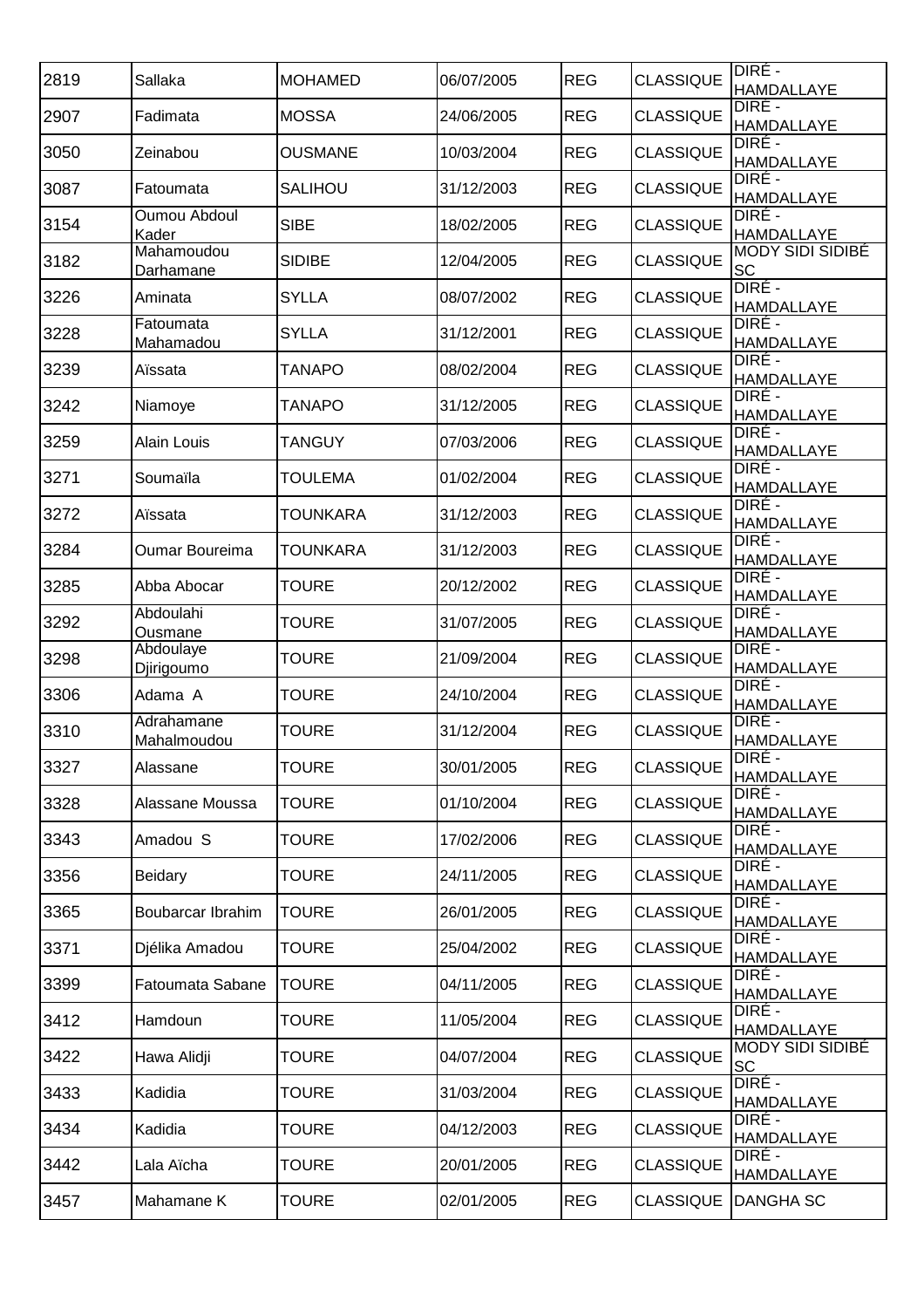| 3469 | Mamadou                          | <b>TOURE</b>  | 21/10/2003 | <b>REG</b> | <b>CLASSIQUE</b> | DIRÉ -<br><b>HAMDALLAYE</b> |
|------|----------------------------------|---------------|------------|------------|------------------|-----------------------------|
| 3482 | Mohamed                          | <b>TOURE</b>  | 14/01/2000 | <b>REG</b> | <b>CLASSIQUE</b> | DIRÉ -<br><b>HAMDALLAYE</b> |
| 3483 | <b>Mohamed Lamine</b><br>Ousmane | <b>TOURE</b>  | 04/10/2006 | <b>REG</b> | <b>CLASSIQUE</b> | DIRÉ -<br><b>HAMDALLAYE</b> |
| 3484 | Nana Adama                       | <b>TOURE</b>  | 15/05/2003 | <b>REG</b> | <b>CLASSIQUE</b> | DIRÉ -<br>HAMDALLAYE        |
| 3497 | <b>Ousmane Youssouf  TOURE</b>   |               | 09/08/2004 | <b>REG</b> | <b>CLASSIQUE</b> | DIRÉ -<br>HAMDALLAYE        |
| 3500 | Ramata A                         | <b>TOURE</b>  | 31/12/2005 | <b>REG</b> | <b>CLASSIQUE</b> | DANGHA SC                   |
| 3534 | Adama Amadou                     | <b>TRAORE</b> | 09/08/2003 | <b>REG</b> | <b>CLASSIQUE</b> | DIRÉ -<br><b>HAMDALLAYE</b> |
| 3535 | Agaïcha                          | <b>TRAORE</b> | 30/12/2005 | <b>REG</b> | <b>CLASSIQUE</b> | DIRÉ -<br><b>HAMDALLAYE</b> |
| 3536 | Agaïchatou<br>Aboubacrine        | <b>TRAORE</b> | 31/12/2006 | <b>REG</b> | <b>CLASSIQUE</b> | DIRÉ -<br><b>HAMDALLAYE</b> |
| 3555 | Ali Ousmane                      | <b>TRAORE</b> | 02/05/2006 | <b>REG</b> | <b>CLASSIQUE</b> | DIRÉ -<br><b>HAMDALLAYE</b> |
| 3558 | Aliou H                          | TRAORE        | 10/01/2005 | <b>REG</b> | <b>CLASSIQUE</b> | <b>DANGHA SC</b>            |
| 3561 | Almoustapha                      | TRAORE        | 11/05/2004 | <b>REG</b> | <b>CLASSIQUE</b> | DIRÉ -<br><b>HAMDALLAYE</b> |
| 3564 | Amadou<br><b>HAMADOUN</b>        | <b>TRAORE</b> | 08/09/2002 | <b>REG</b> | <b>CLASSIQUE</b> | DIRÉ -<br><b>HAMDALLAYE</b> |
| 3582 | Boubacar                         | <b>TRAORE</b> | 01/01/2003 | <b>REG</b> | <b>CLASSIQUE</b> | DIRÉ -<br><b>HAMDALLAYE</b> |
| 3597 | Fadimata Mohamed TRAORE          |               | 02/02/2004 | <b>REG</b> | <b>CLASSIQUE</b> | DIRE -<br><b>HAMDALLAYE</b> |
| 3601 | Fanta                            | <b>TRAORE</b> | 28/10/2005 | <b>REG</b> | <b>CLASSIQUE</b> | DIRE -<br><b>HAMDALLAYE</b> |
| 3613 | Fatoumata Dite<br>Dickel         | <b>TRAORE</b> | 01/08/2004 | <b>REG</b> | <b>CLASSIQUE</b> | DIRE -<br><b>HAMDALLAYE</b> |
| 3666 | Mahamoudou                       | <b>TRAORE</b> | 11/12/2006 | <b>REG</b> | <b>CLASSIQUE</b> | DIRÉ -<br><b>HAMDALLAYE</b> |
| 3692 | Néné Amadou                      | <b>TRAORE</b> | 20/08/2003 | <b>REG</b> | <b>CLASSIQUE</b> | DIRÉ -<br><b>HAMDALLAYE</b> |
| 3706 | <b>Oumou Boubacrine</b>          | <b>TRAORE</b> | 17/04/2005 | <b>REG</b> | <b>CLASSIQUE</b> | DIRE -<br>HAMDALLAYE        |
| 3708 | Rahamatou Bocar                  | <b>TRAORE</b> | 16/02/2005 | <b>REG</b> | <b>CLASSIQUE</b> | DIRÉ -<br>HAMDALLAYE        |
| 3712 | Rokiatou                         | <b>TRAORE</b> | 09/11/2005 | <b>REG</b> | <b>CLASSIQUE</b> | DIRÉ -<br>HAMDALLAYE        |
| 3782 | Aïssata                          | YATTARA       | 31/12/2004 | <b>REG</b> | <b>CLASSIQUE</b> | DIRÉ -<br>HAMDALLAYE        |
| 3824 | Mahamane Idal                    | YATTARA       | 03/04/2004 | <b>REG</b> | <b>CLASSIQUE</b> | DIRE -<br><b>HAMDALLAYE</b> |
| 3837 | Salka Agaly                      | YATTARA       | 27/11/2004 | <b>REG</b> | <b>CLASSIQUE</b> | DIRE -<br>HAMDALLAYE        |
| 3838 | Youssouf<br>Mahamane             | YATTARA       | 03/07/2005 | <b>REG</b> | <b>CLASSIQUE</b> | DIRÉ -<br><b>HAMDALLAYE</b> |
| 3847 | Ahamadou                         | <b>YEHIYA</b> | 31/12/2004 | <b>REG</b> | <b>CLASSIQUE</b> | DIRÉ -<br><b>HAMDALLAYE</b> |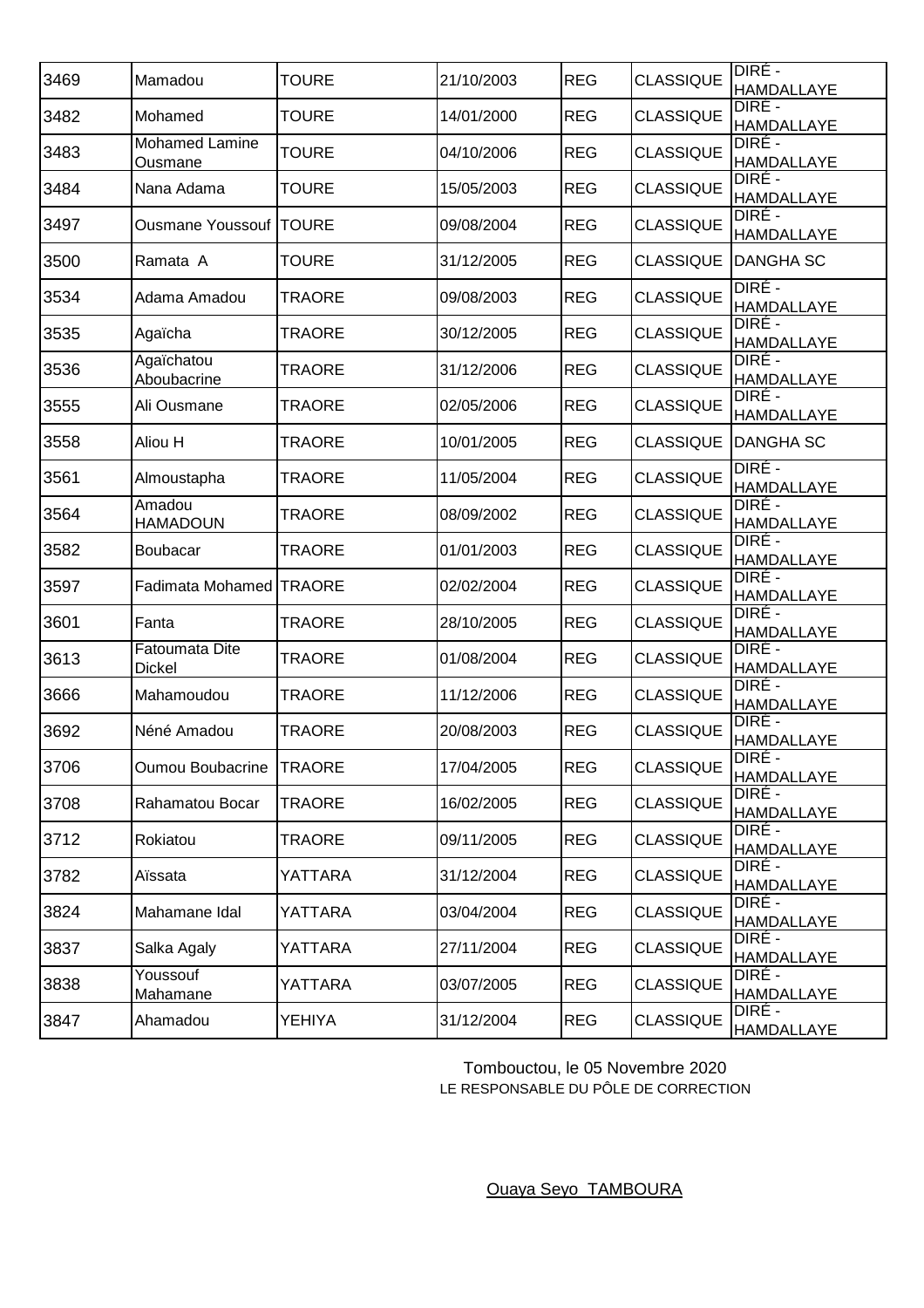-----------0O0----------

--

# CENTRE NATIONAL DES EXAMENS ET CONCOURS DE L'EDUCATION

-----------0O0---------- --

# **PÔLE DE CORRECTION DE TOMBOUCTOU**

# **LISTE DES CANDIDATS DECLARES ADMIS AU DIPLÔME D'ETUDES FONDAMENTALES (DEF) SESSION D'OCTOBRE 2020**

## **CENTRE D'ANIMATION PEDAGOGIQUE DE DIRE**

### **CENTRE DE : MAMADOU SAMASSEKOU**

| <b>N°PLACE</b> | <b>PRENOMS</b>            | <b>NOM</b>       | <b>DATE NAISS</b> | <b>STATUT</b><br><b>ELEVE</b> | <b>OPTION</b>    | <b>ECOLE</b>                    |
|----------------|---------------------------|------------------|-------------------|-------------------------------|------------------|---------------------------------|
| 163            | Mahamane                  | <b>ADAMA</b>     | 31/12/2003        | <b>REG</b>                    | <b>CLASSIQUE</b> | <b>MAMADOU</b><br>SAMASSÉKOU SC |
| 208            | Youssouf                  | <b>AGALY</b>     | 20/02/1988        | <b>CL</b>                     | <b>CLASSIQUE</b> | <b>MAMADOU</b><br>SAMASSÉKOU SC |
| 367            | Mohamed                   | <b>ALHASSANE</b> | 01/01/2005        | <b>REG</b>                    | ARABE            | SABIL ELHOUDA                   |
| 417            | Idrissa                   | <b>ALIOU</b>     | 29/01/2005        | <b>REG</b>                    | <b>CLASSIQUE</b> | <b>MAMADOU</b><br>SAMASSÉKOU SC |
| 709            | Abdoulaye                 | <b>BOCAR</b>     | 06/09/2004        | <b>REG</b>                    | <b>CLASSIQUE</b> | <b>MAMADOU</b><br>SAMASSÉKOU SC |
| 756            | Aissata                   | <b>BOUREIMA</b>  | 15/12/2005        | <b>REG</b>                    | <b>CLASSIQUE</b> | <b>MAMADOU</b><br>SAMASSÉKOU SC |
| 775            | Almoustapha Ag            | <b>CHALAHAN</b>  | 31/12/2003        | <b>REG</b>                    | <b>CLASSIQUE</b> | <b>MAMADOU</b><br>SAMASSÉKOU SC |
| 820            | Adama Abdoulaye           | <b>CISSE</b>     | 17/11/2004        | <b>REG</b>                    | ARABE            | SABIL ELHOUDA                   |
| 893            | Arahamatou                | <b>CISSE</b>     | 20/02/2005        | <b>REG</b>                    | ARABE            | <b>SABIL ELHOUDA</b>            |
| 920            | Djelihatou<br>Almoustapha | <b>CISSE</b>     | 10/08/2004        | <b>REG</b>                    | <b>ARABE</b>     | SABIL ELHOUDA                   |
| 967            | Fatoumata<br>Abdoulaye    | <b>CISSE</b>     | 13/09/2003        | <b>REG</b>                    | ARABE            | <b>SABIL ELHOUDA</b>            |
| 970            | Fatoumata Daouda          | <b>CISSE</b>     | 21/06/2001        | <b>CL</b>                     | <b>CLASSIQUE</b> | <b>MAMADOU</b><br>SAMASSÉKOU SC |
| 981            | Fousseyni                 | <b>CISSE</b>     | 13/11/2004        | <b>REG</b>                    | <b>CLASSIQUE</b> | <b>MAMADOU</b><br>SAMASSÉKOU SC |
| 1009           | Houbaïdatou<br>Hamidou    | <b>CISSE</b>     | 31/12/2004        | <b>REG</b>                    | ARABE            | SABIL ELHOUDA                   |
| 1026           | Ibrahim Ousmane           | <b>CISSE</b>     | 10/09/2005        | <b>REG</b>                    | <b>CLASSIQUE</b> | <b>MAMADOU</b><br>SAMASSÉKOU SC |
| 1037           | Issaka Mohamed            | <b>CISSE</b>     | 21/11/2006        | <b>REG</b>                    | ARABE            | SABIL ELHOUDA                   |
| 1038           | Issiaka<br>Abdourhamane   | <b>CISSE</b>     | 31/12/2006        | <b>REG</b>                    | <b>CLASSIQUE</b> | <b>MAMADOU</b><br>SAMASSÉKOU SC |
| 1152           | Seydou Bouri              | <b>CISSE</b>     | 31/12/2004        | <b>REG</b>                    | <b>CLASSIQUE</b> | <b>MAMADOU</b><br>SAMASSÉKOU SC |
| 1168           | Yacouba Yéhia             | <b>CISSE</b>     | 26/10/2004        | <b>REG</b>                    | ARABE            | SABIL ELHOUDA                   |
| 1299           | Aïssata                   | <b>DIALLO</b>    | 12/02/2004        | <b>REG</b>                    | ARABE            | SABIL ELHOUDA                   |
| 1336           | Oumar Adama               | <b>DIALLO</b>    | 10/10/2005        | <b>REG</b>                    | <b>CLASSIQUE</b> | <b>MAMADOU</b><br>SAMASSÉKOU SC |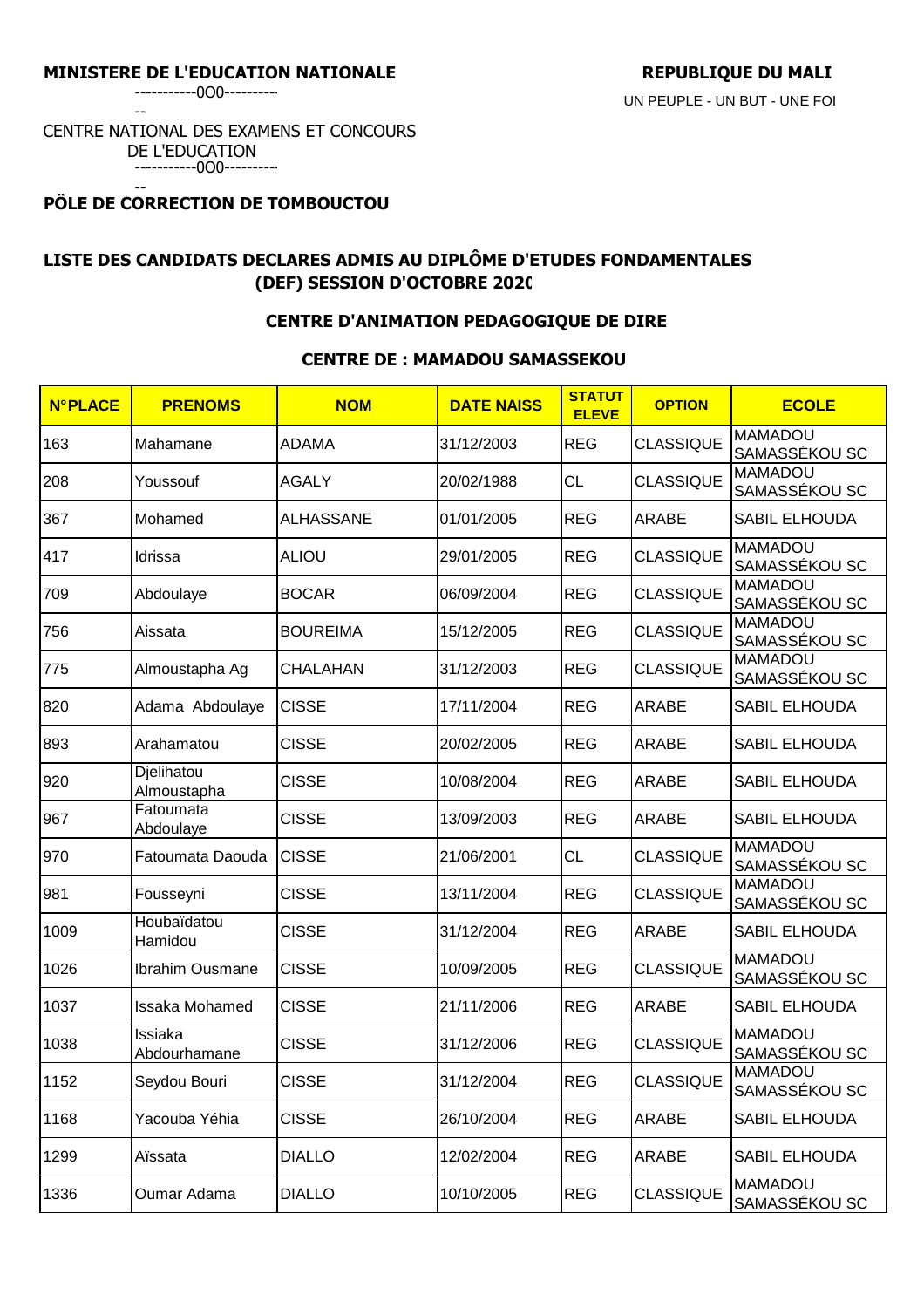| 1406 | Aguissa Alhousseini DICKO  |                   | 16/11/2005 | <b>REG</b> | <b>ARABE</b>     | <b>SABIL ELHOUDA</b>            |
|------|----------------------------|-------------------|------------|------------|------------------|---------------------------------|
| 1439 | Amadou                     | <b>DICKO</b>      | 09/08/2003 | <b>REG</b> | <b>CLASSIQUE</b> | <b>MAMADOU</b><br>SAMASSÉKOU SC |
| 1553 | Mohamed Lamine             | <b>DICKO</b>      | 23/12/2003 | <b>REG</b> | <b>CLASSIQUE</b> | <b>MAMADOU</b><br>SAMASSÉKOU SC |
| 1569 | Ousmane Mossa              | <b>DICKO</b>      | 09/03/2003 | <b>REG</b> | <b>CLASSIQUE</b> | <b>MAMADOU</b><br>SAMASSÉKOU SC |
| 1585 | Wanam Ibrahim              | <b>DICKO</b>      | 31/12/2004 | <b>REG</b> | ARABE            | SABIL ELHOUDA                   |
| 1686 | Ibrahim Sékou              | <b>FAROTA</b>     | 31/12/2005 | <b>REG</b> | ARABE            | SABIL ELHOUDA                   |
| 1712 | Ibrahim Alhousseyni GUINDO |                   | 09/08/2003 | <b>REG</b> | <b>CLASSIQUE</b> | <b>MAMADOU</b><br>SAMASSÉKOU SC |
| 1771 | Idrissa Adama              | <b>HAIDARA</b>    | 24/07/2005 | <b>REG</b> | ARABE            | SABIL ELHOUDA                   |
| 1830 | Mahamoudou                 | <b>HAMADOUNE</b>  | 15/12/2004 | <b>REG</b> | <b>CLASSIQUE</b> | <b>MAMADOU</b><br>SAMASSÉKOU SC |
| 1942 | Moussa                     | <b>IBRAHIM</b>    | 03/01/2003 | <b>REG</b> | <b>CLASSIQUE</b> | <b>MAMADOU</b><br>SAMASSÉKOU SC |
| 2050 | Amadou                     | <b>KANTAO</b>     | 20/04/2004 | <b>REG</b> | <b>CLASSIQUE</b> | <b>MAMADOU</b><br>SAMASSÉKOU SC |
| 2061 | Hadidiatou                 | <b>KAYA</b>       | 28/10/2002 | <b>CL</b>  | <b>CLASSIQUE</b> | <b>MAMADOU</b><br>SAMASSÉKOU SC |
| 2295 | Aissa Hamadoun             | <b>MAIGA</b>      | 05/02/2002 | <b>REG</b> | <b>CLASSIQUE</b> | <b>MAMADOU</b><br>SAMASSÉKOU SC |
| 2344 | <b>Bibata</b>              | <b>MAIGA</b>      | 17/11/2005 | <b>REG</b> | ARABE            | SABIL ELHOUDA                   |
| 2381 | Fadimata<br>Hamadoun       | <b>MAIGA</b>      | 24/06/2004 | <b>REG</b> | ARABE            | SABIL ELHOUDA                   |
| 2393 | Fatoumata<br>Alassane      | <b>MAIGA</b>      | 15/03/2004 | <b>REG</b> | ARABE            | SABIL ELHOUDA                   |
| 2420 | Hamidou Ayouba             | <b>MAIGA</b>      | 25/08/2005 | <b>REG</b> | ARABE            | <b>SABIL ELHOUDA</b>            |
| 2459 | Kadidia                    | <b>MAIGA</b>      | 11/05/2005 | <b>REG</b> | <b>CLASSIQUE</b> | <b>MAMADOU</b><br>SAMASSÉKOU SC |
| 2507 | Maya Souleymane            | <b>MAIGA</b>      | 21/03/2002 | <b>REG</b> | <b>CLASSIQUE</b> | <b>MAMADOU</b><br>SAMASSÉKOU SC |
| 2519 | Moussa                     | <b>MAIGA</b>      | 22/09/2002 | <b>REG</b> | <b>CLASSIQUE</b> | <b>MAMADOU</b><br>SAMASSÉKOU SC |
| 2533 | Oumar                      | <b>MAIGA</b>      | 13/09/2003 | <b>REG</b> | ARABE            | SABIL ELHOUDA                   |
| 2553 | Sahibou Salla              | <b>MAIGA</b>      | 27/07/2004 | <b>REG</b> | ARABE            | SABIL ELHOUDA                   |
| 2697 | Mariam                     | <b>MINTA</b>      | 15/02/2005 | <b>REG</b> | <b>CLASSIQUE</b> | <b>MAMADOU</b><br>SAMASSÉKOU SC |
| 2996 | Daouda                     | <b>OUMAR</b>      | 12/12/2004 | <b>REG</b> | <b>CLASSIQUE</b> | <b>MAMADOU</b><br>SAMASSÉKOU SC |
| 2997 | Djélika                    | <b>OUMAR</b>      | 10/12/2005 | <b>REG</b> | <b>CLASSIQUE</b> | <b>MAMADOU</b><br>SAMASSÉKOU SC |
| 3021 | Abocar                     | <b>OUSMANE</b>    | 31/12/2004 | <b>REG</b> | <b>ARABE</b>     | SABIL ELHOUDA                   |
| 3114 | Fadi Abba                  | <b>SANGARE</b>    | 26/01/2004 | <b>REG</b> | ARABE            | SABIL ELHOUDA                   |
| 3133 | Ousmane                    | <b>SANGHO</b>     | 17/02/2004 | <b>REG</b> | <b>CLASSIQUE</b> | <b>MAMADOU</b><br>SAMASSÉKOU SC |
| 3141 | Aminata Mahamane SARRE     |                   | 24/10/2004 | <b>REG</b> | <b>CLASSIQUE</b> | <b>MAMADOU</b><br>SAMASSÉKOU SC |
| 3211 | Hafiratou                  | <b>SOULEYMANE</b> | 12/09/2003 | <b>REG</b> | ARABE            | SABIL ELHOUDA                   |
| 3241 | Hawa                       | <b>TANAPO</b>     | 20/10/1978 | CL         | <b>CLASSIQUE</b> | <b>MAMADOU</b><br>SAMASSÉKOU SC |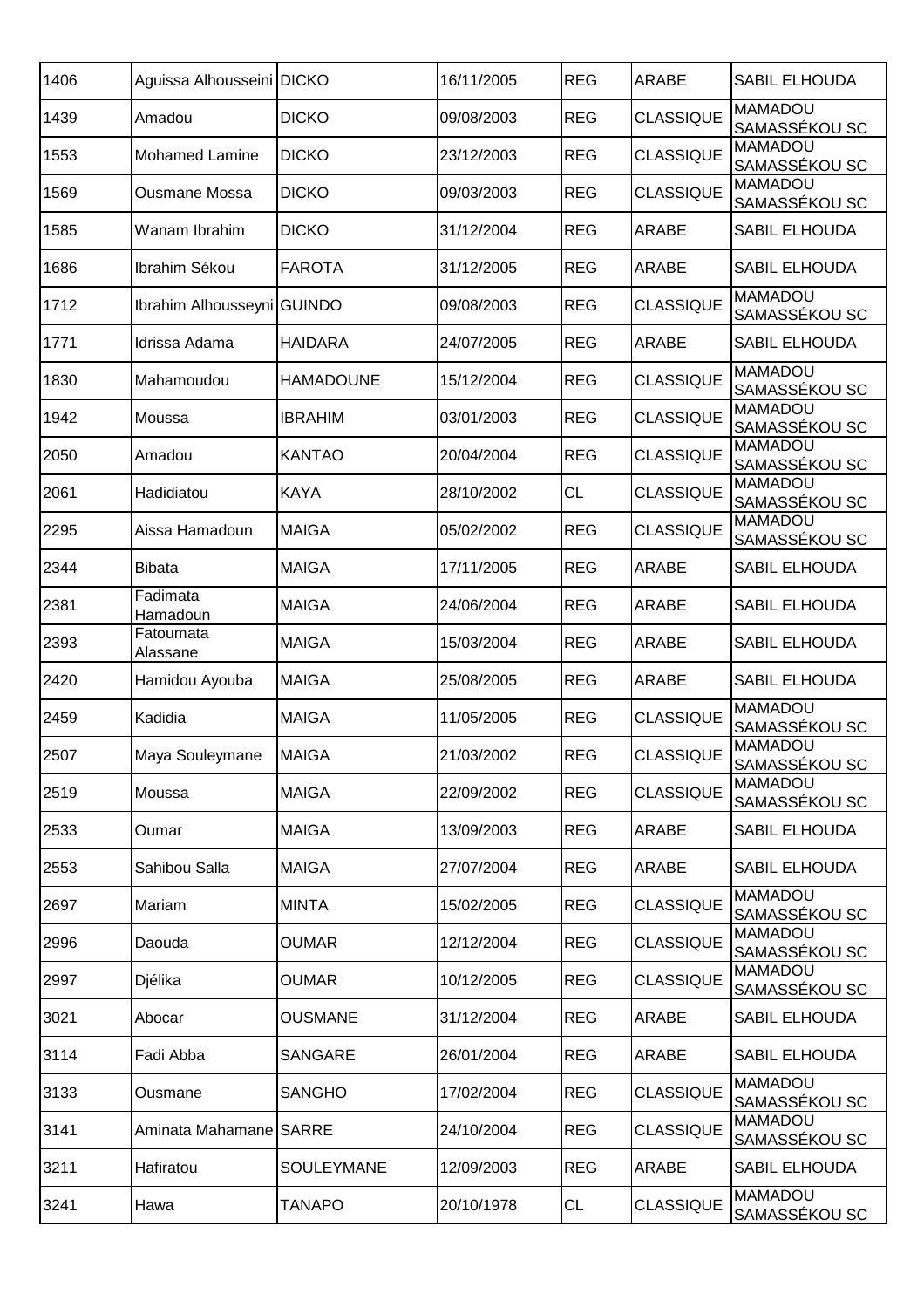| 3346 | Aminata                 | <b>TOURE</b>     | 27/11/2004 | <b>REG</b> | <b>CLASSIQUE</b> | <b>MAMADOU</b><br>SAMASSÉKOU SC |
|------|-------------------------|------------------|------------|------------|------------------|---------------------------------|
| 3361 | Bocar Ammy              | <b>TOURE</b>     | 21/11/2005 | <b>REG</b> | ARABE            | <b>SABIL ELHOUDA</b>            |
| 3396 | Fatoumata               | <b>TOURE</b>     | 17/09/2002 | <b>REG</b> | <b>CLASSIQUE</b> | <b>MAMADOU</b><br>SAMASSÉKOU SC |
| 3410 | Hamadoun                | <b>TOURE</b>     | 15/11/2004 | <b>REG</b> | <b>CLASSIQUE</b> | <b>MAMADOU</b><br>SAMASSÉKOU SC |
| 3425 | Ibrahim Moussa          | <b>TOURE</b>     | 20/07/2004 | <b>REG</b> | ARABE            | SABIL ELHOUDA                   |
| 3453 | Mahamane<br>Abdoulaye   | <b>TOURE</b>     | 01/01/2004 | <b>REG</b> | ARABE            | <b>SABIL ELHOUDA</b>            |
| 3465 | Maimouna                | <b>TOURE</b>     | 11/03/2005 | <b>REG</b> | <b>CLASSIQUE</b> | <b>MAMADOU</b><br>SAMASSÉKOU SC |
| 3494 | <b>Oumou Oumar</b>      | <b>TOURE</b>     | 18/04/2006 | <b>REG</b> | <b>CLASSIQUE</b> | <b>MAMADOU</b><br>SAMASSÉKOU SC |
| 3514 | Yacouba Idrissa         | <b>TOURE</b>     | 18/11/2003 | <b>REG</b> | <b>ARABE</b>     | <b>SABIL ELHOUDA</b>            |
| 3568 | Aminata N'kere          | <b>TRAORE</b>    | 19/06/2005 | <b>REG</b> | <b>CLASSIQUE</b> | <b>MAMADOU</b><br>SAMASSÉKOU SC |
| 3580 | Bocar                   | TRAORE           | 14/08/2003 | <b>REG</b> | <b>CLASSIQUE</b> | <b>MAMADOU</b><br>SAMASSÉKOU SC |
| 3612 | Fatoumata               | TRAORE           | 24/08/2006 | <b>REG</b> | <b>CLASSIQUE</b> | <b>MAMADOU</b><br>SAMASSÉKOU SC |
| 3631 | Hamadoun<br>Alassane    | TRAORE           | 04/01/2005 | <b>REG</b> | <b>CLASSIQUE</b> | <b>MAMADOU</b><br>SAMASSÉKOU SC |
| 3643 | Ibrahim Ambarakou       | TRAORE           | 23/04/2005 | <b>REG</b> | <b>CLASSIQUE</b> | <b>MAMADOU</b><br>SAMASSÉKOU SC |
| 3699 | Oumar                   | TRAORE           | 18/04/2004 | <b>REG</b> | <b>CLASSIQUE</b> | <b>MAMADOU</b><br>SAMASSÉKOU SC |
| 3705 | Oumou Basseydou         | TRAORE           | 31/12/2006 | <b>REG</b> | <b>CLASSIQUE</b> | <b>MAMADOU</b><br>SAMASSÉKOU SC |
| 3738 | Youssouf Mohamed TRAORE |                  | 30/01/2006 | <b>REG</b> | <b>CLASSIQUE</b> | <b>MAMADOU</b><br>SAMASSÉKOU SC |
| 3739 | Zeinabou Afel           | <b>TRAORE</b>    | 16/10/2002 | <b>REG</b> | <b>CLASSIQUE</b> | <b>MAMADOU</b><br>SAMASSÉKOU SC |
| 3747 | Zakaria Ahmadou         | <b>WADIDJE</b>   | 01/01/2004 | <b>REG</b> | ARABE            | SABIL ELHOUDA                   |
| 3748 | Attayib Ag              | <b>WAFFI</b>     | 01/01/2005 | <b>REG</b> | <b>CLASSIQUE</b> | <b>SABIL ELHOUDA</b>            |
| 3760 | Moudouwoye<br>Mohamed   | <b>WANGARA</b>   | 22/12/2004 | <b>REG</b> | ARABE            | <b>SABIL ELHOUDA</b>            |
| 3770 | Aissata                 | <b>WT ISMAIL</b> | 11/03/2006 | <b>REG</b> | <b>CLASSIQUE</b> | <b>MAMADOU</b><br>SAMASSÉKOU SC |
| 3788 | Aliazide                | YATTARA          | 10/06/2005 | <b>REG</b> | <b>CLASSIQUE</b> | <b>MAMADOU</b><br>SAMASSÉKOU SC |
| 3836 | Salah Mahamane          | YATTARA          | 21/05/2003 | <b>REG</b> | <b>CLASSIQUE</b> | <b>MAMADOU</b><br>SAMASSÉKOU SC |

Tombouctou, le 05 Novembre 2020

LE RESPONSABLE DU PÔLE DE CORRECTION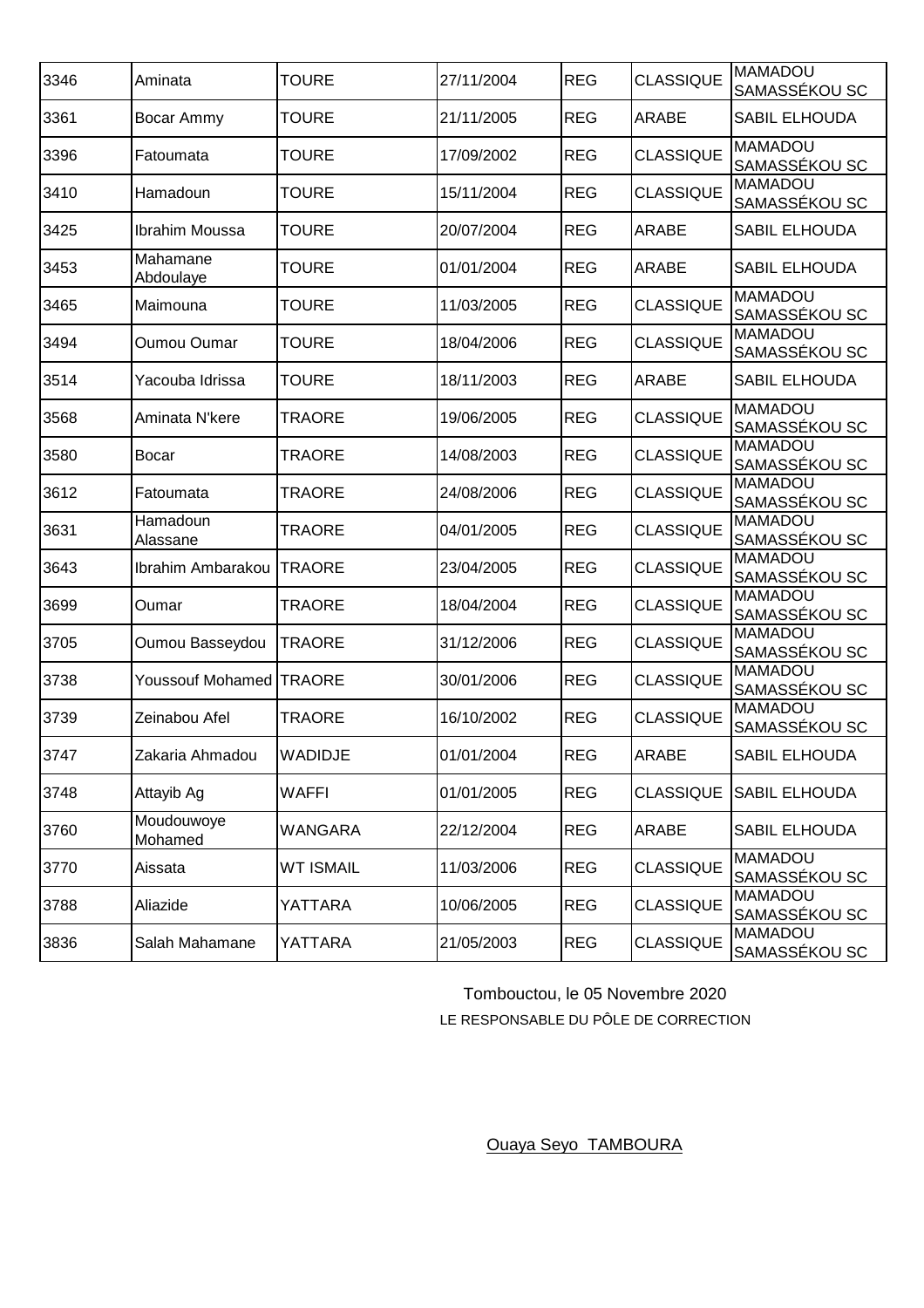-----------0O0----------

--

# CENTRE NATIONAL DES EXAMENS ET CONCOURS DE L'EDUCATION

-----------0O0---------- --

# **PÔLE DE CORRECTION DE TOMBOUCTOU**

# **LISTE DES CANDIDATS DECLARES ADMIS AU DIPLÔME D'ETUDES FONDAMENTALES (DEF) SESSION D'OCTOBRE 2020**

## **CENTRE D'ANIMATION PEDAGOGIQUE DE DIRE**

## **CENTRE DE : OUMAR BAGNA TOURE**

| <b>N°PLACE</b> | <b>PRENOMS</b>   | <b>NOM</b>         | <b>DATE NAISS</b> | <b>STATUT</b><br><b>ELEVE</b> | <b>OPTION</b>    | <b>ECOLE</b>                       |
|----------------|------------------|--------------------|-------------------|-------------------------------|------------------|------------------------------------|
| 32             | Hassia           | <b>ABDOULAH</b>    | 07/01/2005        | <b>REG</b>                    | <b>CLASSIQUE</b> | <b>OUMAR BAGNA</b><br><b>TOURÉ</b> |
| 39             | Adama            | <b>ABDOULAYE</b>   | 28/08/2004        | <b>REG</b>                    | <b>CLASSIQUE</b> | <b>OUMAR BAGNA</b><br>TOURÉ        |
| 75             | Mahamane         | <b>ABDOULAYE</b>   | 31/12/2004        | <b>REG</b>                    | <b>CLASSIQUE</b> | <b>OUMAR BAGNA</b><br><b>TOURÉ</b> |
| 140            | Mahamane         | <b>ABOUBACRINE</b> | 06/02/2004        | <b>REG</b>                    | <b>CLASSIQUE</b> | <b>OUMAR BAGNA</b><br><b>TOURÉ</b> |
| 402            | Fatoumata        | <b>ALHOUSSEYNI</b> | 21/08/2002        | <b>REG</b>                    | <b>CLASSIQUE</b> | <b>OUMAR BAGNA</b><br><b>TOURÉ</b> |
| 606            | Abdoulaye        | ATALATA            | 11/08/2000        | <b>REG</b>                    | <b>CLASSIQUE</b> | <b>OUMAR BAGNA</b><br>TOURÉ        |
| 729            | Amintou Alassane | <b>BORE</b>        | 01/05/2003        | <b>REG</b>                    | <b>CLASSIQUE</b> | <b>OUMAR BAGNA</b><br><b>TOURÉ</b> |
| 903            | <b>Bassirou</b>  | <b>CISSE</b>       | 31/01/2005        | <b>REG</b>                    | <b>CLASSIQUE</b> | <b>OUMAR BAGNA</b><br><b>TOURÉ</b> |
| 1063           | Mahamoudou Aliou | <b>CISSE</b>       | 18/06/2004        | <b>REG</b>                    | <b>CLASSIQUE</b> | <b>OUMAR BAGNA</b><br><b>TOURÉ</b> |
| 1275           | M'barssa         | <b>DEMBELE</b>     | 17/05/2004        | <b>REG</b>                    | <b>CLASSIQUE</b> | <b>OUMAR BAGNA</b><br><b>TOURÉ</b> |
| 1279           | Kadiatou         | <b>DIA</b>         | 04/04/2005        | <b>REG</b>                    | <b>CLASSIQUE</b> | <b>OUMAR BAGNA</b><br><b>TOURÉ</b> |
| 1280           | Ahamadou Bocar   | <b>DIABA</b>       | 15/12/2003        | <b>REG</b>                    | <b>CLASSIQUE</b> | <b>OUMAR BAGNA</b><br><b>TOURÉ</b> |
| 1360           | Congho           | <b>DIARRA</b>      | 16/08/2006        | <b>REG</b>                    | <b>CLASSIQUE</b> | <b>OUMAR BAGNA</b><br>TOURÉ        |
| 1363           | Guediouma        | <b>DIARRA</b>      | 10/09/2005        | <b>REG</b>                    | <b>CLASSIQUE</b> | <b>OUMAR BAGNA</b><br><b>TOURÉ</b> |
| 1446           | Aminata Mossa    | <b>DICKO</b>       | 03/12/2001        | <b>REG</b>                    | <b>CLASSIQUE</b> | <b>OUMAR BAGNA</b><br>TOURÉ        |
| 1604           | <b>Boubacar</b>  | <b>DJIRE</b>       | 06/10/2005        | <b>REG</b>                    | <b>CLASSIQUE</b> | <b>OUMAR BAGNA</b><br><b>TOURÉ</b> |
| 1636           | Mahamane Idrissa | <b>DJITTEYE</b>    | 07/05/2005        | <b>REG</b>                    | <b>CLASSIQUE</b> | <b>OUMAR BAGNA</b><br><b>TOURÉ</b> |
| 1641           | Oumou            | <b>DJITTEYE</b>    | 15/07/2005        | <b>REG</b>                    | <b>CLASSIQUE</b> | <b>OUMAR BAGNA</b><br><b>TOURÉ</b> |
| 1654           | Ousmane          | <b>DOUMBIA</b>     | 08/03/2005        | <b>REG</b>                    | <b>CLASSIQUE</b> | <b>OUMAR BAGNA</b><br><b>TOURÉ</b> |
| 1695           | Maouloud Ali     | <b>FOFANA</b>      | 31/12/2004        | <b>REG</b>                    | <b>CLASSIQUE</b> | <b>OUMAR BAGNA</b><br><b>TOURÉ</b> |
| 1724           | Fadimata         | <b>HACHIMIYOU</b>  | 20/02/2003        | <b>REG</b>                    | <b>CLASSIQUE</b> | <b>OUMAR BAGNA</b><br><b>TOURÉ</b> |
| 1753           | Fadimata Sidi    | HAIDARA            | 18/05/2003        | <b>REG</b>                    | <b>CLASSIQUE</b> | <b>OUMAR BAGNA</b><br><b>TOURÉ</b> |
| 1762           | Hamadoun Sidi    | <b>HAIDARA</b>     | 26/06/2004        | <b>REG</b>                    | <b>CLASSIQUE</b> | <b>OUMAR BAGNA</b><br>TOURÉ        |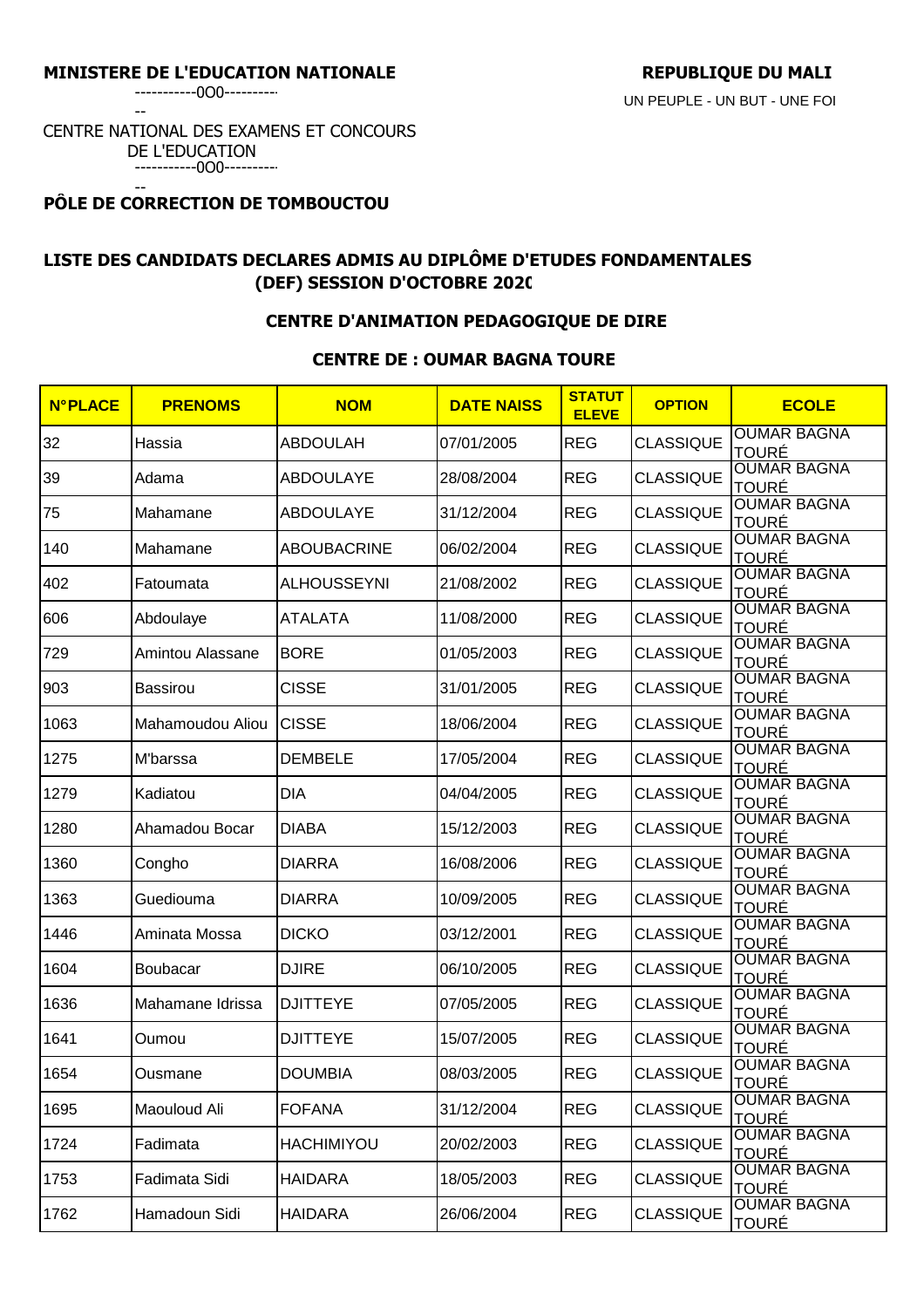| 1773 | Mahamane                 | <b>HAIDARA</b>    | 20/04/2001 | <b>REG</b> | <b>CLASSIQUE</b> | <b>OUMAR BAGNA</b><br><b>TOURÉ</b>                 |
|------|--------------------------|-------------------|------------|------------|------------------|----------------------------------------------------|
| 2095 | Aissata                  | <b>KOMOTA</b>     | 26/04/2006 | <b>REG</b> | <b>CLASSIQUE</b> | <b>OUMAR BAGNA</b>                                 |
| 2096 | Fatoumata                | <b>KOMOTA</b>     | 25/09/2004 | <b>REG</b> | <b>CLASSIQUE</b> | TOURÉ<br><b>OUMAR BAGNA</b>                        |
| 2185 | Fatoumata                | <b>MAHAMANE</b>   | 25/08/2002 | <b>REG</b> | <b>CLASSIQUE</b> | <b>TOURÉ</b><br><b>OUMAR BAGNA</b><br><b>TOURÉ</b> |
| 2187 | Hamaye                   | <b>MAHAMANE</b>   | 10/06/2003 | <b>REG</b> | <b>CLASSIQUE</b> | <b>OUMAR BAGNA</b><br><b>TOURÉ</b>                 |
| 2196 | Ousmane                  | <b>MAHAMANE</b>   | 26/06/2003 | <b>REG</b> | <b>CLASSIQUE</b> | <b>OUMAR BAGNA</b><br>TOURÉ                        |
| 2222 | Aminatou                 | <b>MAHAMOUDOU</b> | 28/02/2004 | <b>REG</b> | <b>CLASSIQUE</b> | <b>OUMAR BAGNA</b><br><b>TOURÉ</b>                 |
| 2224 | Hamadoun                 | <b>MAHAMOUDOU</b> | 31/12/2005 | <b>REG</b> | <b>CLASSIQUE</b> | <b>OUMAR BAGNA</b><br><b>TOURÉ</b>                 |
| 2250 | Abdoulaye Amadou MAIGA   |                   | 15/09/2001 | <b>REG</b> | <b>CLASSIQUE</b> | <b>OUMAR BAGNA</b><br><b>TOURÉ</b>                 |
| 2254 | Abdoulaye Hassane MAIGA  |                   | 09/07/2005 | <b>REG</b> | <b>CLASSIQUE</b> | <b>OUMAR BAGNA</b><br>TOURÉ                        |
| 2301 | Aissata Youssoufi        | <b>MAIGA</b>      | 13/10/2004 | <b>REG</b> | <b>CLASSIQUE</b> | <b>ARHAM SC</b>                                    |
| 2360 | Chata Nouhou             | <b>MAIGA</b>      | 24/02/2005 | <b>REG</b> | <b>CLASSIQUE</b> | <b>OUMAR BAGNA</b><br><b>TOURÉ</b>                 |
| 2369 | Diahara Amadou           | <b>MAIGA</b>      | 17/06/2004 | <b>REG</b> | <b>CLASSIQUE</b> | <b>OUMAR BAGNA</b><br><b>TOURÉ</b>                 |
| 2378 | Elhadj Seni              | <b>MAIGA</b>      | 05/03/2005 | <b>REG</b> | <b>CLASSIQUE</b> | <b>OUMAR BAGNA</b><br><b>TOURÉ</b>                 |
| 2422 | Hamma<br>Aboubacrine     | <b>MAIGA</b>      | 13/06/2004 | <b>REG</b> | <b>CLASSIQUE</b> | <b>OUMAR BAGNA</b><br><b>TOURÉ</b>                 |
| 2435 | Ibrahim                  | <b>MAIGA</b>      | 25/04/2004 | <b>REG</b> | <b>CLASSIQUE</b> | <b>OUMAR BAGNA</b><br><b>TOURÉ</b>                 |
| 2444 | Ibrahima Youssoufi       | <b>MAIGA</b>      | 07/08/2003 | <b>REG</b> | <b>CLASSIQUE</b> | <b>OUMAR BAGNA</b><br><b>TOURÉ</b>                 |
| 2453 | Issaka Attino            | <b>MAIGA</b>      | 05/04/2002 | <b>REG</b> | <b>CLASSIQUE</b> | <b>OUMAR BAGNA</b><br><b>TOURÉ</b>                 |
| 2471 | Lamine Hamadoun          | <b>MAIGA</b>      | 04/04/2005 | <b>REG</b> | <b>CLASSIQUE</b> | <b>ARHAM SC</b>                                    |
| 2473 | <b>Madina Ousmane</b>    | <b>MAIGA</b>      | 27/01/2004 | <b>REG</b> | <b>CLASSIQUE</b> | <b>OUMAR BAGNA</b><br><b>TOURÉ</b>                 |
| 2474 | Mahalmoudou Dit<br>Baba  | <b>MAIGA</b>      | 18/09/2005 | <b>REG</b> | <b>CLASSIQUE</b> | <b>OUMAR BAGNA</b><br><b>TOURÉ</b>                 |
| 2518 | Moussa                   | <b>MAIGA</b>      | 11/01/2004 | <b>REG</b> | <b>CLASSIQUE</b> | <b>OUMAR BAGNA</b><br><b>TOURÉ</b>                 |
| 2528 | Nouhoum<br>Mohamed       | <b>MAIGA</b>      | 03/08/2006 | <b>REG</b> | <b>CLASSIQUE</b> | <b>OUMAR BAGNA</b><br><b>TOURÉ</b>                 |
| 2659 | Maimounata<br>Ousmane    | <b>MAINA</b>      | 22/02/2004 | <b>REG</b> | <b>CLASSIQUE</b> | <b>OUMAR BAGNA</b><br><b>TOURÉ</b>                 |
| 2894 | Kalil Saloum             | <b>MOIDA</b>      | 03/11/2002 | <b>REG</b> | <b>CLASSIQUE</b> | <b>OUMAR BAGNA</b><br><b>TOURÉ</b>                 |
| 2895 | <b>Mariam Ousmane</b>    | <b>MOIDA</b>      | 10/06/2004 | <b>REG</b> | <b>CLASSIQUE</b> | <b>OUMAR BAGNA</b><br><b>TOURÉ</b>                 |
| 2986 | Mohamed                  | <b>OUEDRAGO</b>   | 24/08/2004 | <b>REG</b> | <b>CLASSIQUE</b> | <b>OUMAR BAGNA</b><br>TOURÉ                        |
| 3042 | Mohamed Ag               | <b>OUSMANE</b>    | 03/02/2005 | <b>REG</b> | <b>CLASSIQUE</b> | <b>OUMAR BAGNA</b><br><b>TOURÉ</b>                 |
| 3155 | Sidi Mahamane            | <b>SIBE</b>       | 24/09/2001 | <b>REG</b> | <b>CLASSIQUE</b> | <b>OUMAR BAGNA</b><br><b>TOURÉ</b>                 |
| 3183 | Moussa                   | <b>SIDIBE</b>     | 23/01/2003 | <b>REG</b> | <b>CLASSIQUE</b> | <b>OUMAR BAGNA</b><br><b>TOURÉ</b>                 |
| 3247 | Boïro                    | <b>TANDINA</b>    | 28/07/2004 | <b>REG</b> | <b>CLASSIQUE</b> | <b>OUMAR BAGNA</b><br><b>TOURÉ</b>                 |
| 3316 | Aichata                  | <b>TOURE</b>      | 12/04/2003 | <b>REG</b> | <b>CLASSIQUE</b> | <b>OUMAR BAGNA</b><br>TOURÉ                        |
| 3329 | Alassane Ousmane   TOURE |                   | 03/07/2003 | <b>REG</b> | <b>CLASSIQUE</b> | <b>OUMAR BAGNA</b><br><b>TOURÉ</b>                 |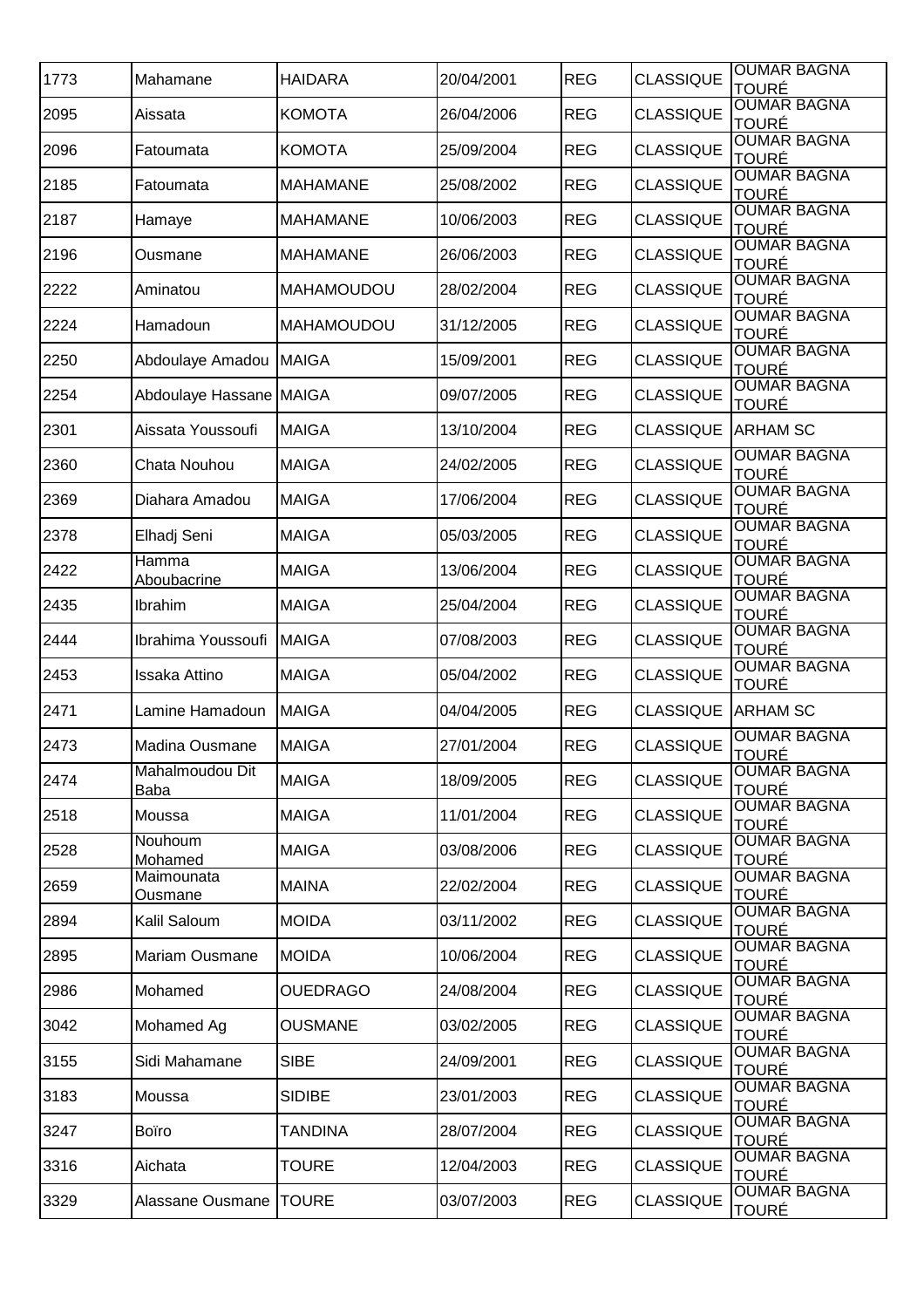| 3330 | Al-Hado                        | <b>TOURE</b>      | 14/06/2004 | <b>REG</b> | <b>CLASSIQUE</b> | <b>OUMAR BAGNA</b><br><b>TOURÉ</b> |
|------|--------------------------------|-------------------|------------|------------|------------------|------------------------------------|
| 3337 | Alkaya Boubanté                | <b>TOURE</b>      | 27/01/2002 | <b>REG</b> | <b>CLASSIQUE</b> | <b>OUMAR BAGNA</b><br><b>TOURÉ</b> |
| 3341 | Almou Hamadoun                 | <b>TOURE</b>      | 24/05/2005 | <b>REG</b> | <b>CLASSIQUE</b> | <b>OUMAR BAGNA</b><br><b>TOURÉ</b> |
| 3362 | <b>Bocar Belco</b>             | <b>TOURE</b>      | 02/11/2005 | <b>REG</b> | <b>CLASSIQUE</b> | <b>OUMAR BAGNA</b><br><b>TOURÉ</b> |
| 3386 | Fanta                          | <b>TOURE</b>      | 30/01/2004 | <b>REG</b> | <b>CLASSIQUE</b> | <b>OUMAR BAGNA</b><br><b>TOURÉ</b> |
| 3398 | Fatoumata<br>Ousmane           | <b>TOURE</b>      | 05/05/2005 | <b>REG</b> | <b>CLASSIQUE</b> | <b>OUMAR BAGNA</b><br>TOURÉ        |
| 3408 | Halimatou<br><b>Mahamane</b>   | <b>TOURE</b>      | 22/11/2002 | <b>REG</b> | <b>CLASSIQUE</b> | <b>OUMAR BAGNA</b><br><b>TOURÉ</b> |
| 3411 | Hamadoun Ayouba                | <b>TOURE</b>      | 15/05/2005 | <b>REG</b> | <b>CLASSIQUE</b> | <b>OUMAR BAGNA</b><br><b>TOURÉ</b> |
| 3430 | Issa Idrissa                   | <b>TOURE</b>      | 28/06/2004 | <b>REG</b> | <b>CLASSIQUE</b> | <b>OUMAR BAGNA</b><br><b>TOURÉ</b> |
| 3440 | Laila Haiballa                 | <b>TOURE</b>      | 28/10/2004 | <b>REG</b> | <b>CLASSIQUE</b> | <b>OUMAR BAGNA</b><br><b>TOURÉ</b> |
| 3443 | Lalaissa<br><u>Alhousseyni</u> | <b>TOURE</b>      | 26/11/2002 | <b>REG</b> | <b>CLASSIQUE</b> | <b>OUMAR BAGNA</b><br>TOURÉ        |
| 3447 | Mahamadou                      | <b>TOURE</b>      | 10/02/2005 | <b>REG</b> | <b>CLASSIQUE</b> | <b>OUMAR BAGNA</b><br><b>TOURÉ</b> |
| 3459 | Mahamane<br>Mahalmoudou        | <b>TOURE</b>      | 31/12/2002 | <b>REG</b> | <b>CLASSIQUE</b> | <b>OUMAR BAGNA</b><br><b>TOURÉ</b> |
| 3466 | Mairama                        | <b>TOURE</b>      | 03/06/2004 | <b>REG</b> | <b>CLASSIQUE</b> | <b>OUMAR BAGNA</b><br>TOURÉ        |
| 3476 | <b>Mariam Mahamane</b>         | <b>TOURE</b>      | 23/11/2003 | <b>REG</b> | <b>CLASSIQUE</b> | <b>OUMAR BAGNA</b><br><b>TOURÉ</b> |
| 3487 | Oumar                          | <b>TOURE</b>      | 19/10/2007 | <b>REG</b> | <b>CLASSIQUE</b> | <b>OUMAR BAGNA</b><br><b>TOURÉ</b> |
| 3491 | Oumar<br>Mahamadoun            | TOURE             | 31/12/2005 | <b>REG</b> | <b>CLASSIQUE</b> | <b>OUMAR BAGNA</b><br><b>TOURÉ</b> |
| 3493 | Oumou                          | <b>TOURE</b>      | 31/12/2006 | <b>REG</b> | <b>CLASSIQUE</b> | <b>OUMAR BAGNA</b><br><b>TOURÉ</b> |
| 3574 | <b>Bintou</b>                  | <b>TRAORE</b>     | 04/01/2005 | <b>REG</b> | <b>CLASSIQUE</b> | <b>OUMAR BAGNA</b><br><b>TOURÉ</b> |
| 3642 | Ibrahim                        | <b>TRAORE</b>     | 22/10/2005 | <b>REG</b> | <b>CLASSIQUE</b> | <b>OUMAR BAGNA</b><br><b>TOURÉ</b> |
| 3665 | Mahamoudou                     | TRAORE            | 23/11/2003 | <b>REG</b> | <b>CLASSIQUE</b> | <b>OUMAR BAGNA</b><br><b>TOURÉ</b> |
| 3680 | Mohamed                        | TRAORE            | 09/12/2006 | <b>REG</b> | <b>CLASSIQUE</b> | <b>OUMAR BAGNA</b><br><b>TOURÉ</b> |
| 3698 | Oumar                          | <b>TRAORE</b>     | 20/01/2004 | <b>REG</b> | <b>CLASSIQUE</b> | <b>OUMAR BAGNA</b><br><b>TOURÉ</b> |
| 3740 | Zeinabou Aldiou                | <b>TRAORE</b>     | 12/01/2004 | <b>REG</b> | <b>CLASSIQUE</b> | <b>OUMAR BAGNA</b><br>TOURÉ        |
| 3771 | Mariam                         | <b>WT MOHAMED</b> | 21/07/2005 | <b>REG</b> | <b>CLASSIQUE</b> | <b>OUMAR BAGNA</b><br><b>TOURÉ</b> |
| 3867 | Djingareye                     | <b>YOUSSOUFI</b>  | 10/08/2004 | <b>REG</b> | <b>CLASSIQUE</b> | <b>OUMAR BAGNA</b><br><b>TOURÉ</b> |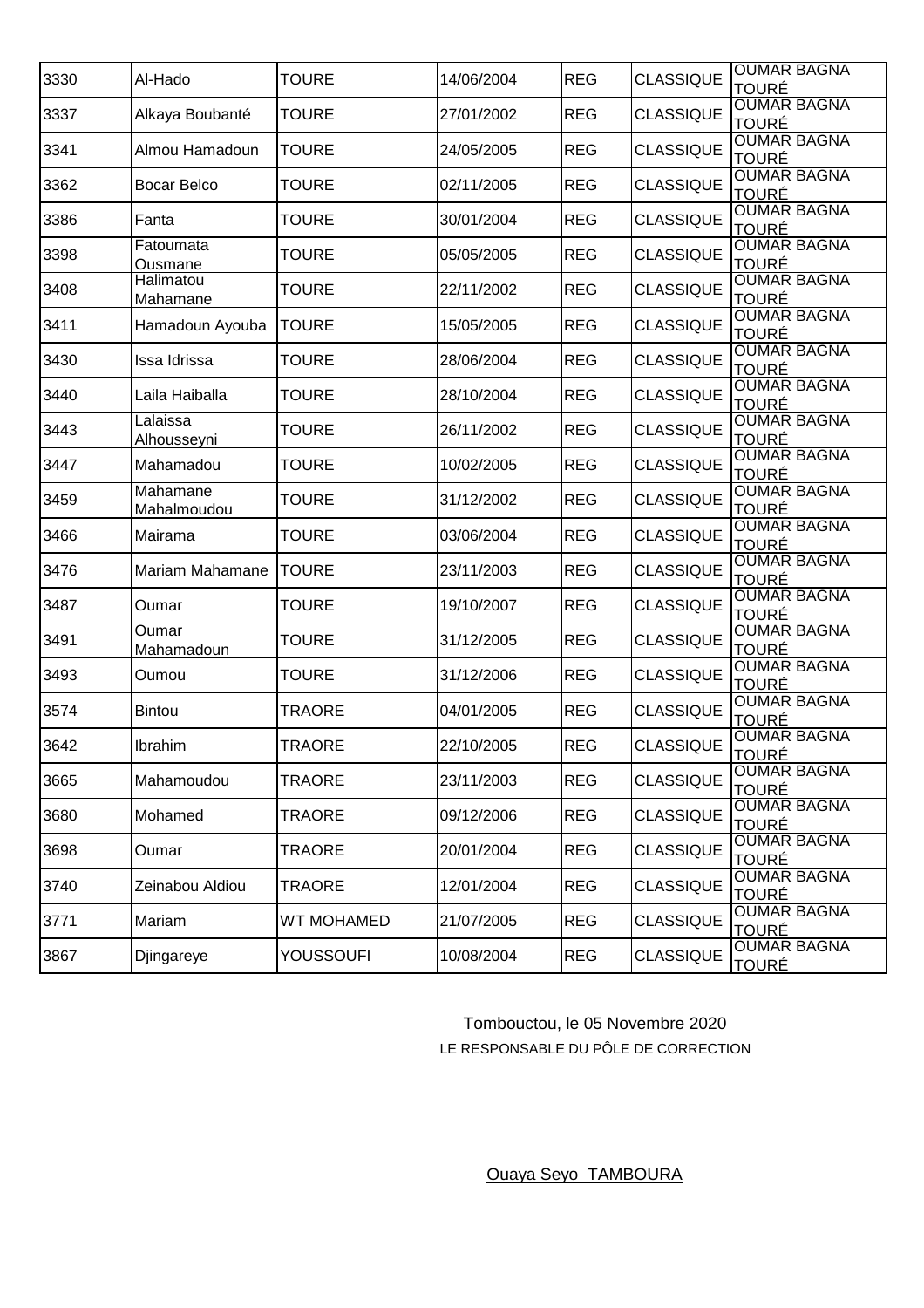-----------0O0----------

--

#### CENTRE NATIONAL DES EXAMENS ET CONCOURS DE L'EDUCATION -----------0O0----------

#### -- **PÔLE DE CORRECTION DE TOMBOUCTOU**

# **LISTE DES CANDIDATS DECLARES ADMIS AU DIPLÔME D'ETUDES FONDAMENTALES (DEF) SESSION D'OCTOBRE 2020**

## **CENTRE D'ANIMATION PEDAGOGIQUE DE GOUNDAM**

## **CENTRE DE : A ALLIMAM**

| <b>N°PLACE</b> | <b>PRENOMS</b>               | <b>NOM</b>          | <b>DATE NAISS</b> | <b>STATUT</b><br><b>ELEVE</b> | <b>OPTION</b>    | <b>ECOLE</b>         |
|----------------|------------------------------|---------------------|-------------------|-------------------------------|------------------|----------------------|
| 50             | Aminata                      | <b>ABDOULAYE</b>    | 01/01/2006        | <b>REG</b>                    | <b>CLASSIQUE</b> | <b>SC II GOUNDAM</b> |
| 120            | Amadou                       | <b>ABOUBACRINE</b>  | 04/05/2004        | <b>REG</b>                    | <b>CLASSIQUE</b> | <b>SC II GOUNDAM</b> |
| 241            | <b>Mahamadou</b><br>Lamine   | <b>AHMADOU</b>      | 16/05/2004        | <b>REG</b>                    | <b>CLASSIQUE</b> | <b>SC II GOUNDAM</b> |
| 301            | Larabi                       | <b>ALBAKEY SIDI</b> | 11/02/2002        | <b>REG</b>                    | <b>CLASSIQUE</b> | <b>SC II GOUNDAM</b> |
| 308            | Amadou                       | <b>ALDJOUMA</b>     | 19/11/2005        | <b>REG</b>                    | <b>CLASSIQUE</b> | <b>SC II GOUNDAM</b> |
| 309            | Fadimata                     | <b>ALDJOUMA</b>     | 31/12/2004        | <b>REG</b>                    | <b>CLASSIQUE</b> | <b>SC II GOUNDAM</b> |
| 351            | Mahamadoun                   | <b>ALHADJI</b>      | 31/12/2007        | <b>REG</b>                    | <b>CLASSIQUE</b> | <b>SC II GOUNDAM</b> |
| 412            | Kipsi                        | <b>ALIDJI</b>       | 20/01/2005        | <b>REG</b>                    | <b>CLASSIQUE</b> | <b>SC II GOUNDAM</b> |
| 415            | Aïssa                        | <b>ALIOU</b>        | 07/11/2004        | <b>REG</b>                    | <b>CLASSIQUE</b> | <b>SC II GOUNDAM</b> |
| 476            | Kadidia                      | <b>ALPHA</b>        | 29/10/2006        | <b>REG</b>                    | <b>CLASSIQUE</b> | <b>SC II GOUNDAM</b> |
| 565            | Abdoulaye Hamma              | <b>ASCOFARE</b>     | 11/12/2006        | <b>REG</b>                    | <b>CLASSIQUE</b> | <b>SC II GOUNDAM</b> |
| 571            | Alidiou                      | <b>ASCOFARE</b>     | 08/02/2005        | <b>REG</b>                    | <b>CLASSIQUE</b> | <b>SC II GOUNDAM</b> |
| 586            | Fadimata                     | <b>ASKOBINA</b>     | 23/08/2004        | <b>REG</b>                    | <b>CLASSIQUE</b> | <b>SC II GOUNDAM</b> |
| 671            | Oumou                        | <b>BAKAYE</b>       | 01/01/2004        | <b>REG</b>                    | <b>CLASSIQUE</b> | <b>SC II GOUNDAM</b> |
| 760            | Aïssa                        | <b>BOURY</b>        | 31/12/2004        | <b>REG</b>                    | <b>CLASSIQUE</b> | <b>SC II GOUNDAM</b> |
| 761            | Youssif                      | <b>BOURY</b>        | 31/12/2002        | <b>REG</b>                    | <b>CLASSIQUE</b> | <b>SC II GOUNDAM</b> |
| 766            | Balkissa Madou               | <b>CAMARA</b>       | 30/04/2004        | <b>REG</b>                    | <b>CLASSIQUE</b> | <b>SC II GOUNDAM</b> |
| 790            | Abba Aly                     | <b>CISSE</b>        | 12/12/2005        | <b>REG</b>                    | <b>CLASSIQUE</b> | <b>SC II GOUNDAM</b> |
| 846            | Aïssatoun                    | <b>CISSE</b>        | 13/06/2002        | <b>REG</b>                    | <b>CLASSIQUE</b> | <b>SC II GOUNDAM</b> |
| 919            | Djeïnabou<br>Mahamane        | <b>CISSE</b>        | 31/12/2004        | <b>REG</b>                    | <b>CLASSIQUE</b> | <b>SC II GOUNDAM</b> |
| 956            | Fatouma<br><b>Alboucader</b> | <b>CISSE</b>        | 15/01/2004        | <b>REG</b>                    | <b>CLASSIQUE</b> | <b>SC II GOUNDAM</b> |
| 1040           | Kada                         | <b>CISSE</b>        | 10/03/2005        | <b>REG</b>                    | <b>CLASSIQUE</b> | <b>SC II GOUNDAM</b> |
| 1044           | Kadidia Mahamane             | <b>CISSE</b>        | 01/06/2003        | <b>REG</b>                    | <b>CLASSIQUE</b> | <b>SC II GOUNDAM</b> |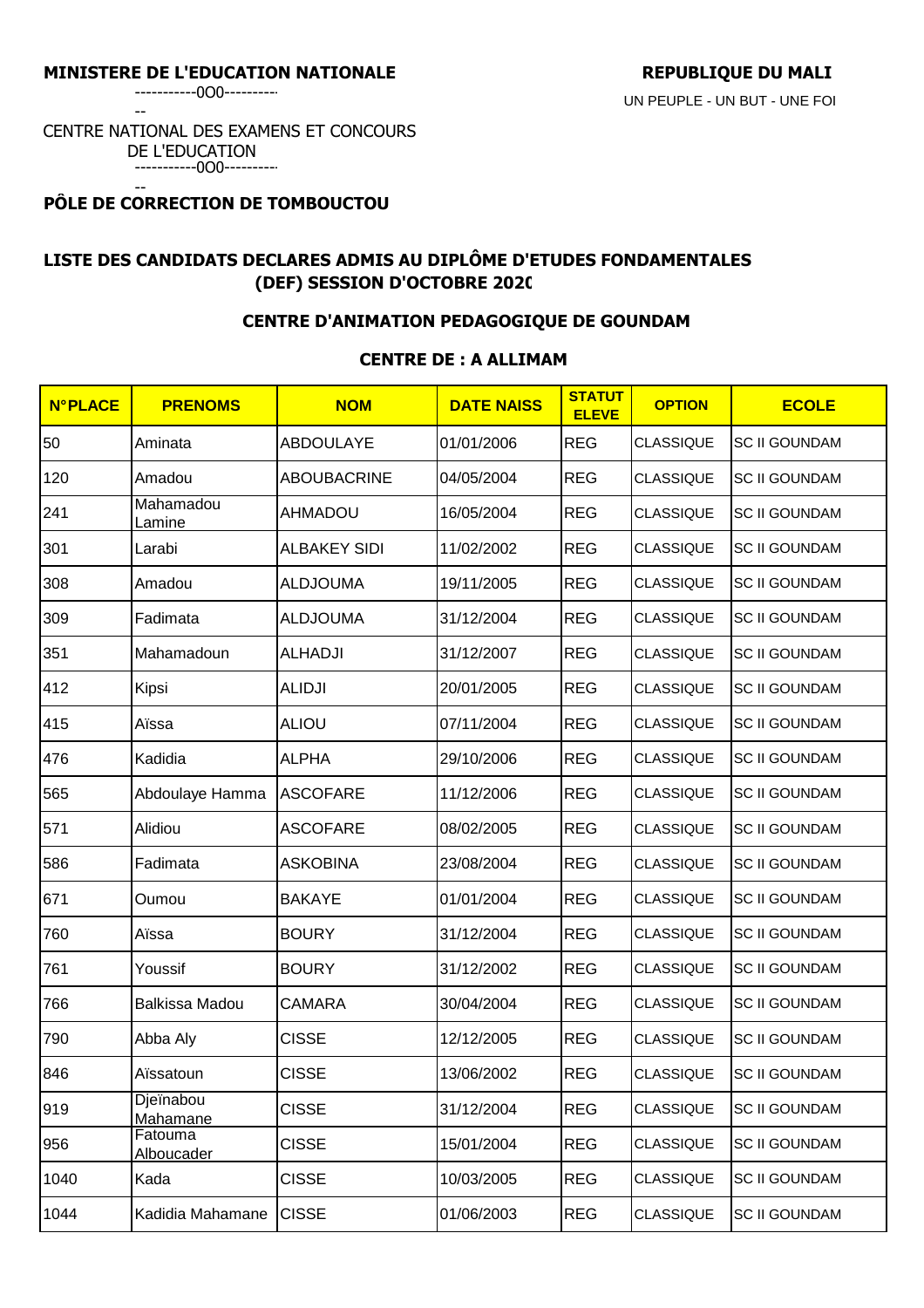| 1186 | Mossa                        | <b>COULIBALI</b>  | 22/02/2002 | <b>REG</b> | <b>CLASSIQUE</b> | <b>SC II GOUNDAM</b> |
|------|------------------------------|-------------------|------------|------------|------------------|----------------------|
| 1232 | Tata                         | <b>COULIBALY</b>  | 01/01/2000 | <b>REG</b> | <b>CLASSIQUE</b> | <b>SC II GOUNDAM</b> |
| 1316 | Fatoumata<br>Ahmadou         | <b>DIALLO</b>     | 31/12/2004 | <b>REG</b> | <b>CLASSIQUE</b> | <b>SC II GOUNDAM</b> |
| 1457 | <b>Bintou</b>                | <b>DICKO</b>      | 27/06/2002 | <b>REG</b> | <b>CLASSIQUE</b> | <b>SC II GOUNDAM</b> |
| 1625 | Djibrilla                    | <b>DJITTEYE</b>   | 26/11/2005 | <b>REG</b> | <b>CLASSIQUE</b> | <b>SC II GOUNDAM</b> |
| 1643 | Tatalmoudou Baba             | <b>DJITTEYE</b>   | 21/07/2005 | <b>REG</b> | <b>CLASSIQUE</b> | <b>SC II GOUNDAM</b> |
| 1658 | Fadimata                     | <b>DRAME</b>      | 23/07/2003 | <b>REG</b> | <b>CLASSIQUE</b> | <b>SC II GOUNDAM</b> |
| 1699 | Hamadoun                     | <b>GARBA</b>      | 01/06/2006 | <b>REG</b> | <b>CLASSIQUE</b> | <b>SC II GOUNDAM</b> |
| 1721 | Mammou Ousmane<br>Hamma      | <b>GUINTA</b>     | 13/11/2003 | <b>REG</b> | <b>CLASSIQUE</b> | <b>SC II GOUNDAM</b> |
| 1816 | Abocar                       | <b>HAMADOUN</b>   | 18/08/2002 | <b>REG</b> | <b>CLASSIQUE</b> | <b>SC II GOUNDAM</b> |
| 1827 | Oumar                        | <b>HAMADOUN</b>   | 14/12/2003 | <b>REG</b> | <b>CLASSIQUE</b> | <b>SC II GOUNDAM</b> |
| 1860 | Badji                        | <b>HAMMA</b>      | 05/05/2003 | <b>REG</b> | <b>CLASSIQUE</b> | <b>SC II GOUNDAM</b> |
| 1925 | Hamadoun                     | <b>IBRAHIM</b>    | 12/01/2004 | <b>REG</b> | <b>CLASSIQUE</b> | <b>SC II GOUNDAM</b> |
| 2028 | Yacouba                      | <b>ISSIAKA</b>    | 01/09/2002 | <b>REG</b> | <b>CLASSIQUE</b> | <b>SC II GOUNDAM</b> |
| 2163 | Ibrahima                     | <b>MAHAMADOUN</b> | 03/11/2003 | <b>REG</b> | <b>CLASSIQUE</b> | <b>SC II GOUNDAM</b> |
| 2180 | Djaïnabou                    | <b>MAHAMANE</b>   | 17/09/2005 | <b>REG</b> | <b>CLASSIQUE</b> | <b>SC II GOUNDAM</b> |
| 2192 | Mamily                       | <b>MAHAMANE</b>   | 08/10/2002 | <b>REG</b> | <b>CLASSIQUE</b> | <b>SC II GOUNDAM</b> |
| 2616 | Asmane                       | <b>MAÏGA</b>      | 08/01/2004 | <b>REG</b> | <b>CLASSIQUE</b> | <b>SC II GOUNDAM</b> |
| 2631 | Ibrahim                      | <b>MAÏGA</b>      | 30/04/2005 | <b>REG</b> | <b>CLASSIQUE</b> | <b>SC II GOUNDAM</b> |
| 2725 | Ahmadou                      | <b>MOHAMED</b>    | 28/04/2006 | <b>REG</b> | <b>CLASSIQUE</b> | <b>SC II GOUNDAM</b> |
| 2763 | Hadiara                      | <b>MOHAMED</b>    | 30/11/2003 | <b>REG</b> | <b>CLASSIQUE</b> | <b>SC II GOUNDAM</b> |
| 2783 | Lalla                        | <b>MOHAMED</b>    | 15/12/2002 | <b>REG</b> | <b>CLASSIQUE</b> | <b>SC II GOUNDAM</b> |
| 2796 | M'Mâ                         | <b>MOHAMED</b>    | 22/03/2004 | <b>REG</b> | <b>CLASSIQUE</b> | <b>SC II GOUNDAM</b> |
| 2899 | Aïssa                        | <b>MOSSA</b>      | 01/01/2006 | <b>REG</b> | <b>CLASSIQUE</b> | <b>SC II GOUNDAM</b> |
| 3026 | <b>Bocar</b>                 | <b>OUSMANE</b>    | 08/12/2005 | <b>REG</b> | <b>CLASSIQUE</b> | <b>SC II GOUNDAM</b> |
| 3046 | Oubbo                        | <b>OUSMANE</b>    | 02/04/2006 | <b>REG</b> | <b>CLASSIQUE</b> | <b>SC II GOUNDAM</b> |
| 3073 | Djénabou                     | <b>SACKO</b>      | 07/04/2004 | <b>REG</b> | <b>CLASSIQUE</b> | <b>SC II GOUNDAM</b> |
| 3088 | Alassane Soumaïla            | <b>SALL</b>       | 09/12/2004 | <b>REG</b> | <b>CLASSIQUE</b> | <b>SC II GOUNDAM</b> |
| 3089 | Habibatou Alassane SALL      |                   | 06/12/2005 | <b>REG</b> | <b>CLASSIQUE</b> | <b>SC II GOUNDAM</b> |
| 3092 | <b>Boncano</b>               | <b>SALMANA</b>    | 30/01/2005 | <b>REG</b> | <b>CLASSIQUE</b> | <b>SC II GOUNDAM</b> |
| 3128 | Fatoumata<br><u>Hamadoun</u> | <b>SANGHO</b>     | 11/04/2004 | <b>REG</b> | <b>CLASSIQUE</b> | <b>SC II GOUNDAM</b> |
| 3191 | Almadane                     | <b>SIDIKI</b>     | 04/04/2002 | <b>REG</b> | <b>CLASSIQUE</b> | <b>SC II GOUNDAM</b> |
| 3286 | Abdel Kader                  | <b>TOURE</b>      | 11/12/2000 | <b>REG</b> | CLASSIQUE        | <b>SC II GOUNDAM</b> |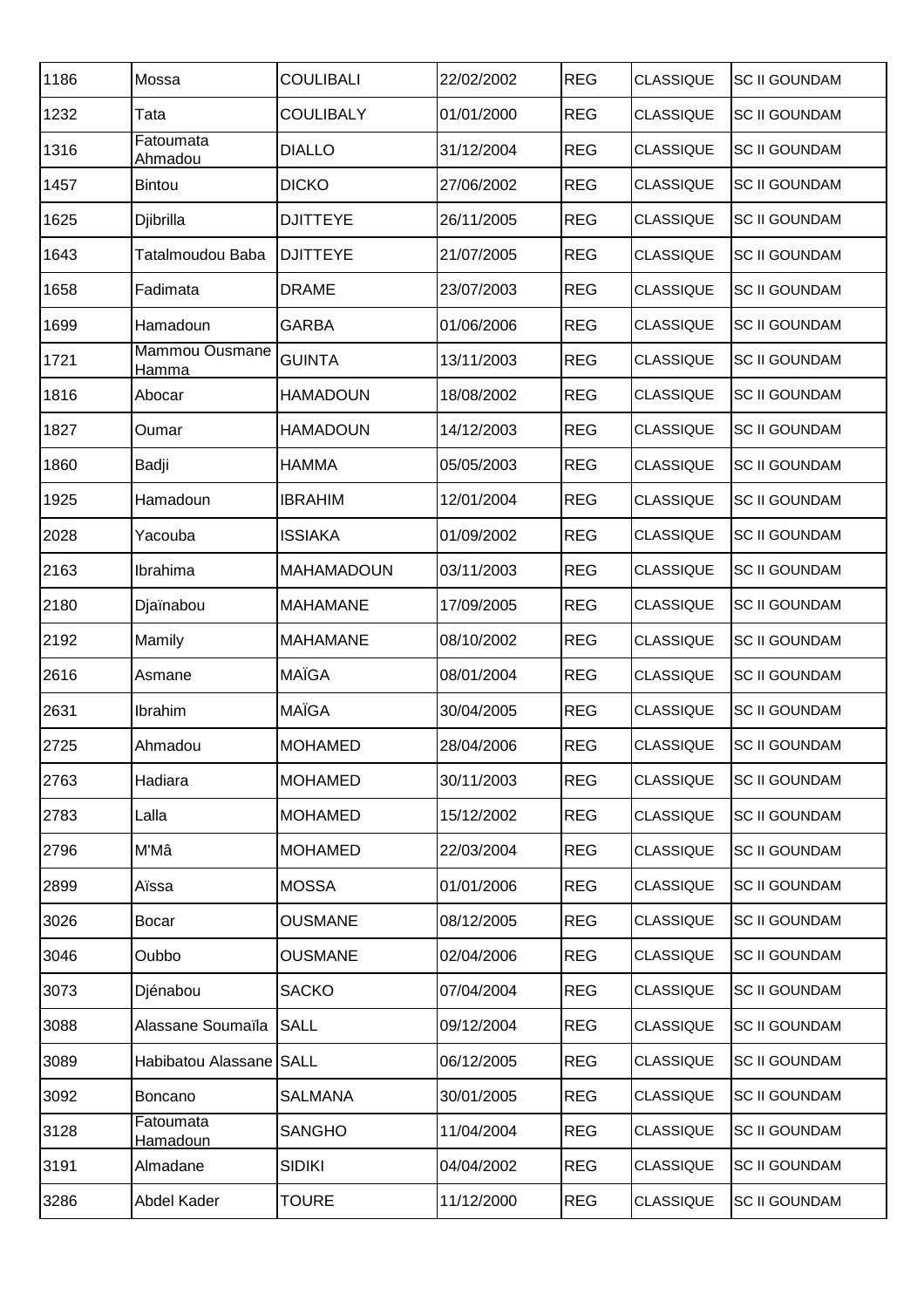| 3305 | Adama                 | TOURE           | 05/12/2004 | <b>REG</b> | <b>CLASSIQUE</b> | <b>ISC II GOUNDAM</b> |
|------|-----------------------|-----------------|------------|------------|------------------|-----------------------|
| 3395 | <b>IFatoumata</b>     | TOURE           | 12/08/2005 | <b>REG</b> | <b>CLASSIQUE</b> | <b>SC II GOUNDAM</b>  |
| 3581 | <b>Bocar Housseye</b> | TRAORE          | 01/01/2003 | REG        | <b>CLASSIQUE</b> | <b>SC II GOUNDAM</b>  |
| 3644 | Ibrahima Hassey       | TRAORE          | 31/01/2003 | <b>REG</b> | <b>CLASSIQUE</b> | <b>SC II GOUNDAM</b>  |
| 3690 | Nana                  | TRAORE          | 19/11/2003 | REG        | <b>CLASSIQUE</b> | <b>SC II GOUNDAM</b>  |
| 3710 | Ramata Abdoulaye      | TRAORE          | 22/02/2003 | <b>REG</b> | <b>CLASSIQUE</b> | <b>SC II GOUNDAM</b>  |
| 3733 | Wayo Mohamed          | TRAORE          | 20/08/2007 | <b>REG</b> | <b>CLASSIQUE</b> | <b>SC II GOUNDAM</b>  |
| 3859 | Aïchétou              | <b>YOUSSOUF</b> | 02/08/2005 | <b>REG</b> | <b>CLASSIQUE</b> | <b>SC II GOUNDAM</b>  |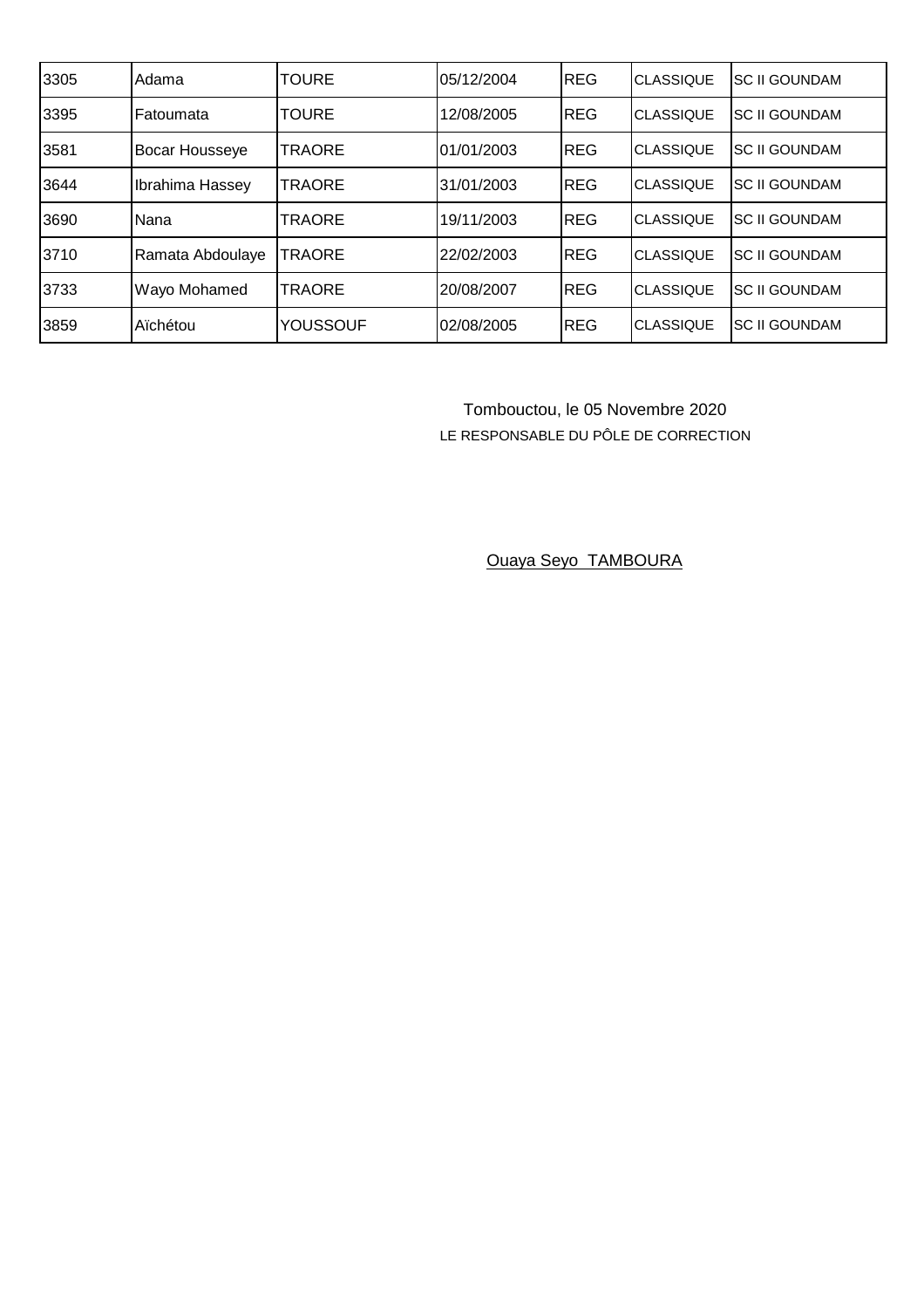-----------0O0----------

--

#### CENTRE NATIONAL DES EXAMENS ET CONCOURS DE L'EDUCATION -----------0O0----------

#### -- **PÔLE DE CORRECTION DE TOMBOUCTOU**

# **LISTE DES CANDIDATS DECLARES ADMIS AU DIPLÔME D'ETUDES FONDAMENTALES (DEF) SESSION D'OCTOBRE 2020**

## **CENTRE D'ANIMATION PEDAGOGIQUE DE GOUNDAM**

#### **CENTRE DE : BINTAGOUNGOU**

| <b>N°PLACE</b> | <b>PRENOMS</b>               | <b>NOM</b>       | <b>DATE NAISS</b> | <b>STATUT</b><br><b>ELEVE</b> | <b>OPTION</b>    | <b>ECOLE</b>           |
|----------------|------------------------------|------------------|-------------------|-------------------------------|------------------|------------------------|
| 3              | Fatimati                     | <b>ABACRINE</b>  | 31/12/2003        | <b>REG</b>                    | <b>CLASSIQUE</b> | <b>SC BINTAGOUNGOU</b> |
| 67             | Idrissa Ag                   | <b>ABDOULAYE</b> | 01/01/2001        | <b>REG</b>                    | <b>CLASSIQUE</b> | <b>SC BINTAGOUNGOU</b> |
| 96             | Fatoumata                    | ABDRAMANE        | 10/11/2003        | <b>REG</b>                    | <b>CLASSIQUE</b> | <b>SC BINTAGOUNGOU</b> |
| 442            | Oumou                        | <b>ALLIMAM</b>   | 28/10/2003        | <b>CL</b>                     | <b>CLASSIQUE</b> | <b>SC BINTAGOUNGOU</b> |
| 475            | Arkiatou Ibrahima            | <b>ALPHA</b>     | 24/07/2004        | <b>REG</b>                    | <b>CLASSIQUE</b> | <b>SC BINTAGOUNGOU</b> |
| 623            | Alkalifa                     | <b>BABA</b>      | 01/01/1986        | <b>CL</b>                     | <b>CLASSIQUE</b> | <b>SC BINTAGOUNGOU</b> |
| 634            | Abdoul Ali                   | <b>BABY</b>      | 01/01/2000        | <b>CL</b>                     | <b>CLASSIQUE</b> | <b>SC BINTAGOUNGOU</b> |
| 661            | Konimba                      | <b>BAGAYOKO</b>  | 12/02/2005        | <b>REG</b>                    | <b>CLASSIQUE</b> | <b>SC BINTAGOUNGOU</b> |
| 844            | Aïssata                      | <b>CISSE</b>     | 07/05/2003        | <b>REG</b>                    | <b>CLASSIQUE</b> | <b>SC BINTAGOUNGOU</b> |
| 889            | Aminatou Ahmadou CISSE       |                  | 18/02/2004        | <b>REG</b>                    | <b>CLASSIQUE</b> | <b>SC BINTAGOUNGOU</b> |
| 1056           | Mahamadou<br><b>Ahamadou</b> | <b>CISSE</b>     | 06/03/2003        | <b>REG</b>                    | <b>CLASSIQUE</b> | <b>SC BINTAGOUNGOU</b> |
| 1329           | Mahamane Ibrahim             | <b>DIALLO</b>    | 16/06/2002        | <b>REG</b>                    | <b>CLASSIQUE</b> | <b>SC BINTAGOUNGOU</b> |
| 1358           | Cheick Albakaye              | <b>DIARRA</b>    | 17/06/1998        | <b>CL</b>                     | <b>CLASSIQUE</b> | <b>SC BINTAGOUNGOU</b> |
| 1616           | Alkadir Alboucader           | <b>DJITTEYE</b>  | 22/03/1997        | <b>CL</b>                     | <b>CLASSIQUE</b> | <b>SC BINTAGOUNGOU</b> |
| 1692           | Hadidiatou<br>Mahamadou      | <b>FOFANA</b>    | 13/02/2003        | <b>REG</b>                    | <b>CLASSIQUE</b> | <b>SC BINTAGOUNGOU</b> |
| 1887           | Halimatou                    | <b>HASSANE</b>   | 01/01/1994        | <b>CL</b>                     | <b>CLASSIQUE</b> | <b>SC BINTAGOUNGOU</b> |
| 2084           | Hawa                         | <b>KIABOU</b>    | 03/08/2005        | <b>REG</b>                    | <b>CLASSIQUE</b> | <b>SC BINTAGOUNGOU</b> |
| 2122           | <b>Mohamed Ould</b>          | <b>LAHBIB</b>    | 31/12/2000        | <b>REG</b>                    | <b>CLASSIQUE</b> | <b>SC BINTAGOUNGOU</b> |
| 2142           | Abdoulaye                    | <b>MADIOU</b>    | 30/12/2004        | <b>REG</b>                    | <b>CLASSIQUE</b> | <b>SC BINTAGOUNGOU</b> |
| 2150           | Mohamed Ould                 | <b>MAHAFOUZ</b>  | 25/12/2001        | <b>REG</b>                    | <b>CLASSIQUE</b> | SC BINTAGOUNGOU        |
| 2154           | Abdoulaye                    | <b>MAHAMADOU</b> | 20/10/2003        | <b>REG</b>                    | <b>CLASSIQUE</b> | <b>SC BINTAGOUNGOU</b> |
| 2604           | Adama                        | <b>MAÏGA</b>     | 20/11/2003        | <b>REG</b>                    | <b>CLASSIQUE</b> | SC BINTAGOUNGOU        |
| 2643           | Moussa Youssoufi             | <b>MAÏGA</b>     | 01/01/1982        | CL                            | <b>CLASSIQUE</b> | SC BINTAGOUNGOU        |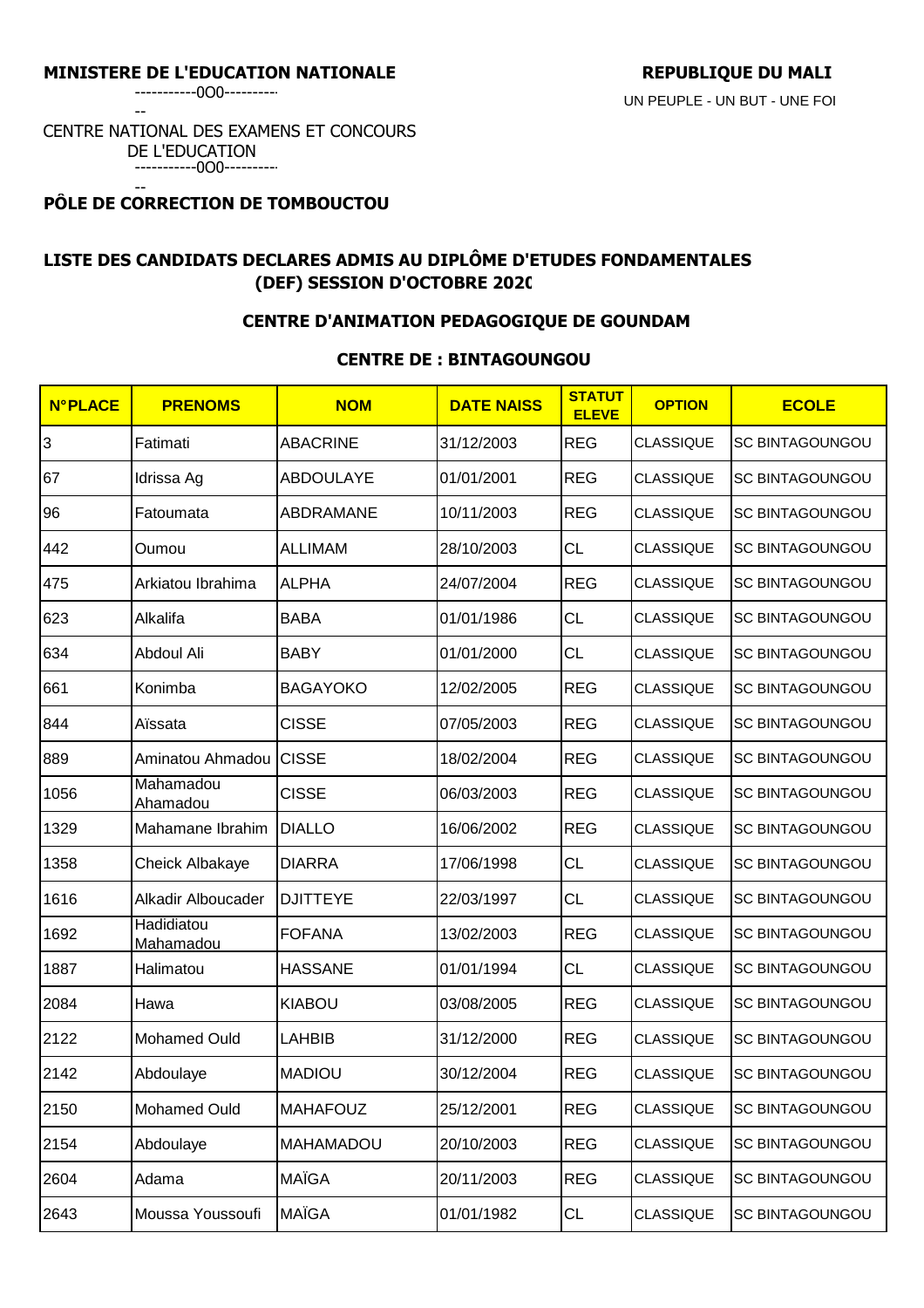| 3003 | Hama                      | IOUMAR        | 04/04/1971 | CL          | <b>CLASSIQUE</b> | <b>ISC BINTAGOUNGOU</b> |
|------|---------------------------|---------------|------------|-------------|------------------|-------------------------|
| 3004 | Mahamadou                 | <b>OUMAR</b>  | 17/04/2003 | <b>REG</b>  | <b>CLASSIQUE</b> | <b>SC BINTAGOUNGOU</b>  |
| 3130 | <b>Hamma</b>              | <b>SANGHO</b> | 03/08/2004 | <b>REG</b>  | <b>CLASSIQUE</b> | ISC BINTAGOUNGOU        |
| 3143 | Sadou Hamma               | ISARRE        | 22/12/2004 | <b>REG</b>  | <b>CLASSIQUE</b> | ISC BINTAGOUNGOU        |
| 3319 | Aïchatou Ibrahim<br>Alpha | <b>TOURE</b>  | 09/04/2002 | <b>REG</b>  | <b>CLASSIQUE</b> | ISC BINTAGOUNGOU        |
| 3448 | Mahamadou<br>Ilbrahima    | <b>TOURE</b>  | 20/12/2005 | <b>IREG</b> | <b>CLASSIQUE</b> | ISC BINTAGOUNGOU        |
| 3781 | Aïchatou Abacrine         | YATTARA       | 31/12/1990 | CL          | <b>CLASSIQUE</b> | ISC BINTAGOUNGOU        |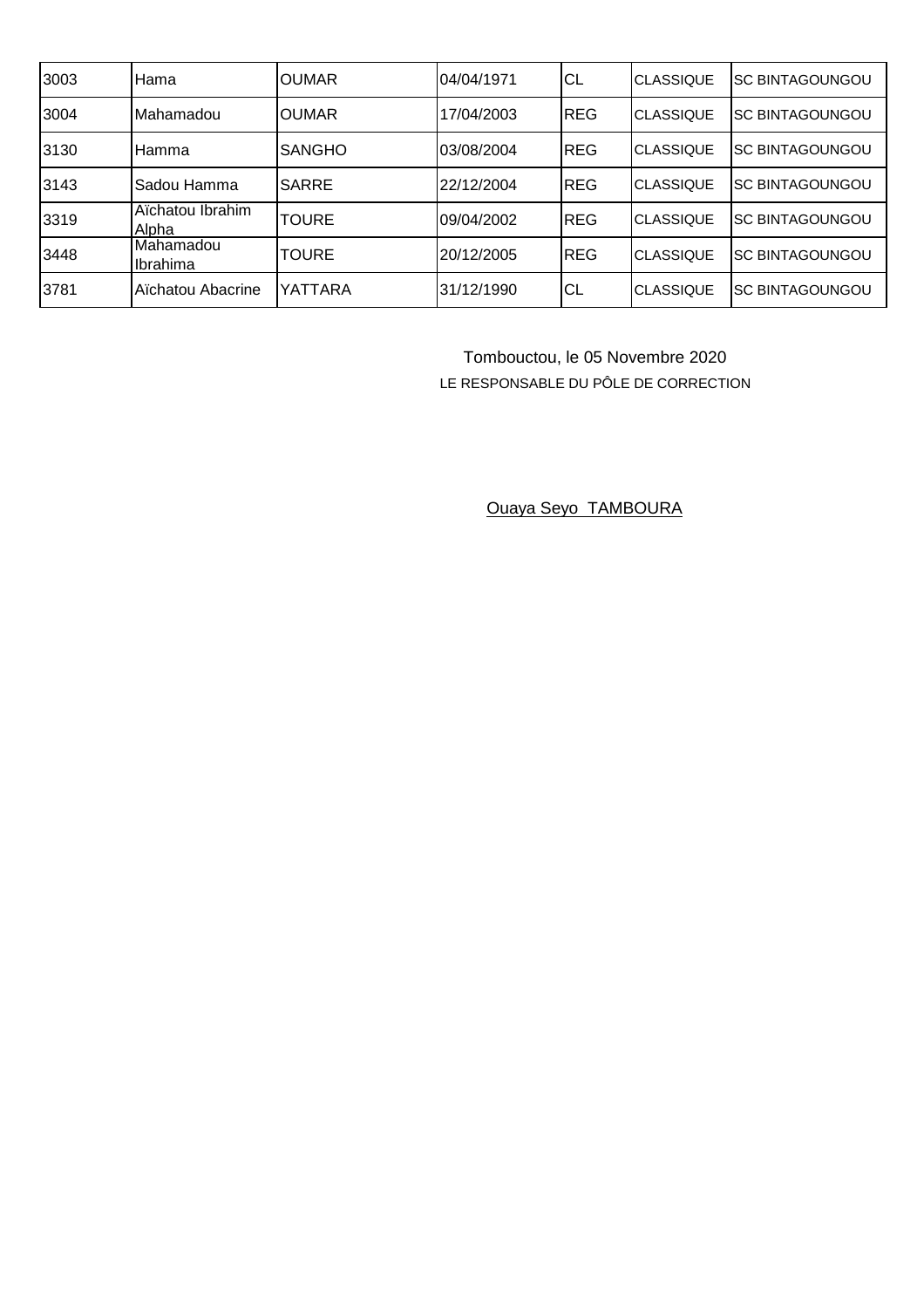-----------0O0----------

--

#### CENTRE NATIONAL DES EXAMENS ET CONCOURS DE L'EDUCATION -----------0O0----------

#### -- **PÔLE DE CORRECTION DE TOMBOUCTOU**

# **LISTE DES CANDIDATS DECLARES ADMIS AU DIPLÔME D'ETUDES FONDAMENTALES (DEF) SESSION D'OCTOBRE 2020**

## **CENTRE D'ANIMATION PEDAGOGIQUE DE GOUNDAM**

## **CENTRE DE : DOUEKIRE**

| <b>N°PLACE</b> | <b>PRENOMS</b>                    | <b>NOM</b>      | <b>DATE NAISS</b> | <b>STATUT</b><br><b>ELEVE</b> | <b>OPTION</b>    | <b>ECOLE</b>            |
|----------------|-----------------------------------|-----------------|-------------------|-------------------------------|------------------|-------------------------|
| 109            | Maya Walet                        | <b>ABOU</b>     | 31/12/2006        | <b>REG</b>                    | <b>CLASSIQUE</b> | <b>SC DOUEKIRE</b>      |
| 274            | Abdrahamane                       | <b>ALASSANE</b> | 05/04/2005        | <b>REG</b>                    | <b>CLASSIQUE</b> | <b>SC DOUEKIRE</b>      |
| 286            | Mahamadou                         | <b>ALASSANE</b> | 13/04/2005        | <b>REG</b>                    | <b>CLASSIQUE</b> | SC KESSOU KOREYE        |
| 287            | Mahamadoun                        | <b>ALASSANE</b> | 28/12/1993        | <b>CL</b>                     | <b>CLASSIQUE</b> | <b>SC DOUEKIRE</b>      |
| 414            | Ahmadou                           | <b>ALIOU</b>    | 31/12/2003        | <b>REG</b>                    | <b>CLASSIQUE</b> | <b>SC DOUEKIRE</b>      |
| 494            | Aboubacrine                       | <b>ALZOUMA</b>  | 15/02/2004        | <b>REG</b>                    | <b>CLASSIQUE</b> | SC KESSOU KOREYE        |
| 755            | Issaka                            | <b>BOUNHA</b>   | 02/01/2004        | <b>REG</b>                    | <b>CLASSIQUE</b> | <b>SC DOUEKIRE</b>      |
| 1134           | Ousmane Aldjouma                  | <b>CISSE</b>    | 31/12/1970        | <b>CL</b>                     | <b>CLASSIQUE</b> | <b>SC DOUEKIRE</b>      |
| 1145           | Safiatou M.                       | <b>CISSE</b>    | 01/01/2004        | <b>REG</b>                    | <b>CLASSIQUE</b> | <b>SC DOUEKIRE</b>      |
| 1794           | Almikida Ahmadou                  | <b>HAÏDARA</b>  | 06/05/2005        | <b>REG</b>                    | <b>CLASSIQUE</b> | SC KESSOU KOREYE        |
| 1823           | Fatoumata                         | <b>HAMADOUN</b> | 31/12/1997        | <b>CL</b>                     | <b>CLASSIQUE</b> | <b>SC DOUEKIRE</b>      |
| 1968           | Mahamane                          | <b>IBRAHIMA</b> | 31/12/2004        | <b>REG</b>                    | <b>CLASSIQUE</b> | <b>SC DOUEKIRE</b>      |
| 2607           | Ahamadou<br>Mahamadou             | <b>MAÏGA</b>    | 31/12/2004        | <b>REG</b>                    | <b>CLASSIQUE</b> | SC KESSOU KOREYE        |
| 2611           | <b>Aliou Siddaty</b>              | MAÏGA           | 27/02/2005        | <b>REG</b>                    | <b>CLASSIQUE</b> | SC KESSOU KOREYE        |
| 2617           | Attinou                           | <b>MAÏGA</b>    | 30/12/2003        | <b>REG</b>                    | <b>CLASSIQUE</b> | SC KESSOU KOREYE        |
| 2625           | Fatoumata Adama                   | <b>MAÏGA</b>    | 31/12/2003        | <b>REG</b>                    | <b>CLASSIQUE</b> | <b>SC KESSOU KOREYE</b> |
| 2638           | <b>Mahamane</b><br><u>Ousmana</u> | <b>MAÏGA</b>    | 06/11/2004        | <b>REG</b>                    | <b>CLASSIQUE</b> | SC KESSOU KOREYE        |
| 2641           | Mogazou Zibrilla                  | <b>MAÏGA</b>    | 15/03/2003        | <b>REG</b>                    | <b>CLASSIQUE</b> | SC KESSOU KOREYE        |
| 2648           | Saïyata Bounachar                 | <b>MAÏGA</b>    | 04/06/2003        | <b>REG</b>                    | <b>CLASSIQUE</b> | <b>SC KESSOU KOREYE</b> |
| 2649           | Sidaly Issoumaïla                 | <b>MAÏGA</b>    | 06/12/2003        | <b>REG</b>                    | <b>CLASSIQUE</b> | SC KESSOU KOREYE        |
| 2653           | Yacouba Sidèye                    | <b>MAÏGA</b>    | 26/03/2004        | <b>REG</b>                    | <b>CLASSIQUE</b> | SC KESSOU KOREYE        |
| 2930           | Alassane Ag                       | <b>MOUGAZE</b>  | 04/08/2003        | <b>REG</b>                    | <b>CLASSIQUE</b> | <b>SC DOUEKIRE</b>      |
| 3032           | Ibrahima                          | <b>OUSMANE</b>  | 15/01/2005        | <b>REG</b>                    | <b>CLASSIQUE</b> | SC KESSOU KOREYE        |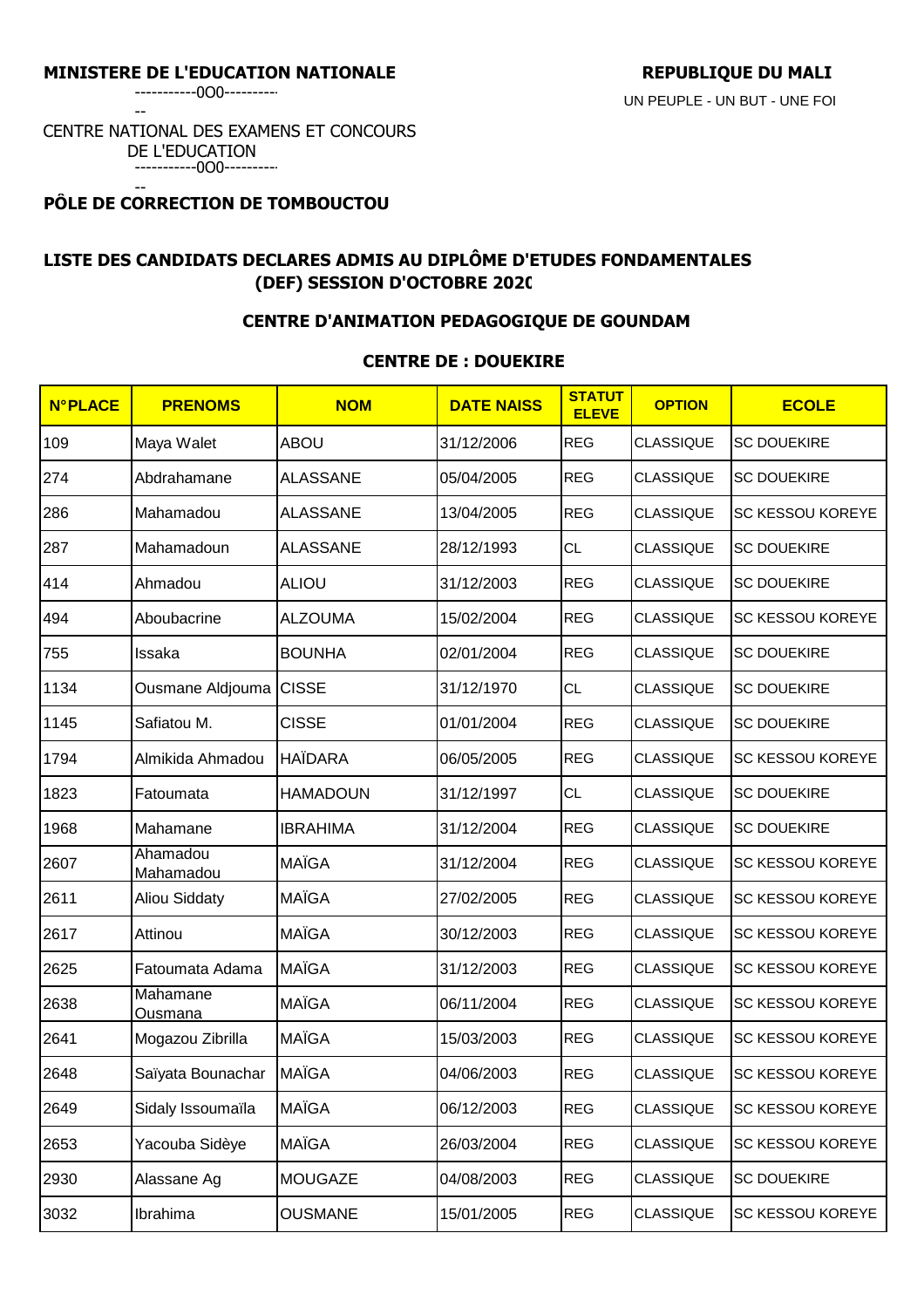| 3036 | Mahamadoun                    | IOUSMANE        | 03/11/2003 | <b>REG</b>  | <b>ICLASSIQUE</b> | <b>ISC DOUEKIRE</b>      |
|------|-------------------------------|-----------------|------------|-------------|-------------------|--------------------------|
| 3038 | <b>Mahamane</b>               | <b>IOUSMANE</b> | 20/07/2006 | <b>REG</b>  | <b>ICLASSIQUE</b> | <b>ISC DOUEKIRE</b>      |
| 3296 | Abdoulaye                     | <b>TOURE</b>    | 18/04/2003 | <b>IREG</b> | <b>CLASSIQUE</b>  | <b>ISC KESSOU KOREYE</b> |
| 3317 | Aïchata                       | <b>TOURE</b>    | 17/04/2003 | <b>REG</b>  | <b>ICLASSIQUE</b> | <b>ISC DOUEKIRE</b>      |
| 3475 | Mariam Hamadoun               | <b>TOURE</b>    | 02/02/2003 | <b>REG</b>  | <b>ICLASSIQUE</b> | <b>ISC DOUEKIRE</b>      |
| 3615 | <b>IFatoumata</b><br>Mahamane | TRAORE          | 06/10/1980 | СL          | <b>CLASSIQUE</b>  | <b>ISC DOUEKIRE</b>      |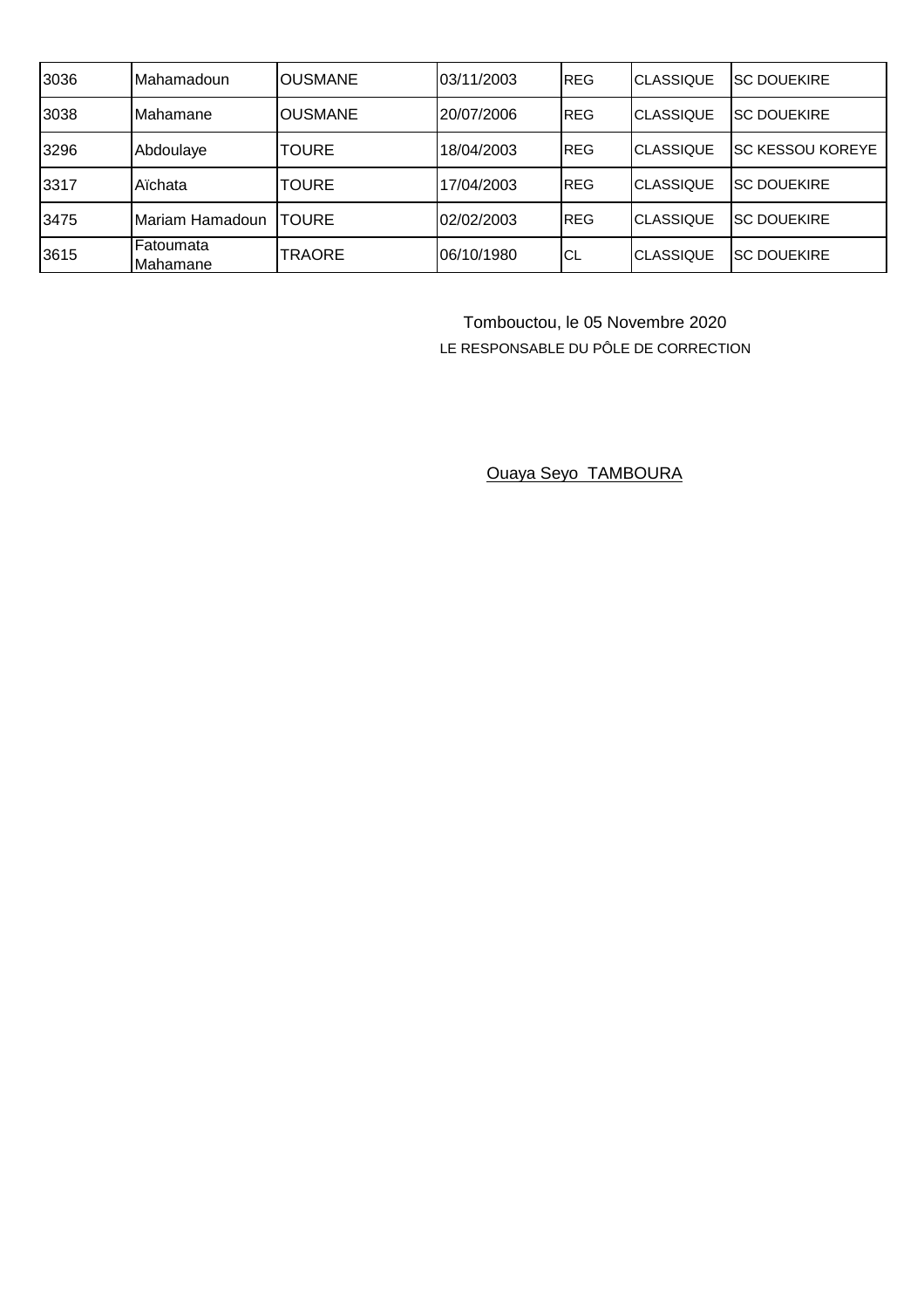-----------0O0----------

--

#### CENTRE NATIONAL DES EXAMENS ET CONCOURS DE L'EDUCATION -----------0O0----------

#### -- **PÔLE DE CORRECTION DE TOMBOUCTOU**

# **LISTE DES CANDIDATS DECLARES ADMIS AU DIPLÔME D'ETUDES FONDAMENTALES (DEF) SESSION D'OCTOBRE 2020**

## **CENTRE D'ANIMATION PEDAGOGIQUE DE GOUNDAM**

## **CENTRE DE : HARIBANDA**

| <b>N°PLACE</b> | <b>PRENOMS</b> | <b>NOM</b>           | <b>DATE NAISS</b> | <b>STATUT</b><br><b>ELEVE</b> | <b>OPTION</b>    | <b>ECOLE</b>        |
|----------------|----------------|----------------------|-------------------|-------------------------------|------------------|---------------------|
| 95             | Fadimata       | ABDRAMANE            | 18/07/2005        | <b>REG</b>                    | <b>CLASSIQUE</b> | <b>SC HARIBANDA</b> |
| 97             | Kadidia        | ABDRAMANE            | 10/11/2003        | <b>REG</b>                    | <b>CLASSIQUE</b> | <b>SC HARIBANDA</b> |
| 105            | Hardiatou      | <b>ABOCAR</b>        | 01/01/2003        | <b>REG</b>                    | <b>CLASSIQUE</b> | <b>SC HARIBANDA</b> |
| 497            | Aïssa          | <b>AMADOU</b>        | 05/08/2003        | <b>REG</b>                    | <b>CLASSIQUE</b> | <b>SC HARIBANDA</b> |
| 1651           | Soumeïla       | <b>DOUCOURE</b>      | 16/02/2005        | <b>REG</b>                    | <b>CLASSIQUE</b> | <b>SC HARIBANDA</b> |
| 1720           | Yéhia Seydou   | <b>GUINDO</b>        | 16/09/2005        | <b>REG</b>                    | <b>CLASSIQUE</b> | <b>SC HARIBANDA</b> |
| 1810           | Oumar          | <b>HAMADA</b>        | 24/07/2004        | <b>REG</b>                    | <b>CLASSIQUE</b> | <b>SC HARIBANDA</b> |
| 2173           | Aïssata        | <b>MAHAMANE</b>      | 31/12/2005        | <b>REG</b>                    | <b>CLASSIQUE</b> | <b>SC HARIBANDA</b> |
| 2623           | Fanta Moussa   | <b>MAÏGA</b>         | 07/02/2005        | <b>REG</b>                    | <b>CLASSIQUE</b> | <b>SC HARIBANDA</b> |
| 2676           | Zeïnaba Walet  | <b>MASSAYA</b>       | 01/01/2005        | <b>REG</b>                    | <b>CLASSIQUE</b> | <b>SC HARIBANDA</b> |
| 2813           | Ousmane Ag     | <b>MOHAMED</b>       | 01/01/2006        | <b>REG</b>                    | <b>CLASSIQUE</b> | <b>SC HARIBANDA</b> |
| 2927           | Khalid Ag      | <b>MOSSA ALHADER</b> | 15/01/2005        | <b>REG</b>                    | <b>CLASSIQUE</b> | <b>SC HARIBANDA</b> |
| 2978           | Coumba Mohamed | <b>NOLWA</b>         | 26/05/2004        | <b>REG</b>                    | <b>CLASSIQUE</b> | <b>SC HARIBANDA</b> |
| 3321           | Aïssa Amadou   | <b>TOURE</b>         | 28/05/2006        | <b>REG</b>                    | <b>CLASSIQUE</b> | <b>SC HARIBANDA</b> |
| 3336           | Aliou Amadou   | <b>TOURE</b>         | 18/01/2005        | <b>REG</b>                    | <b>CLASSIQUE</b> | <b>SC HARIBANDA</b> |
| 3669           | Mamadou Seydou | <b>TRAORE</b>        | 28/02/2003        | <b>REG</b>                    | <b>CLASSIQUE</b> | <b>SC HARIBANDA</b> |

Tombouctou, le 05 Novembre 2020

LE RESPONSABLE DU PÔLE DE CORRECTION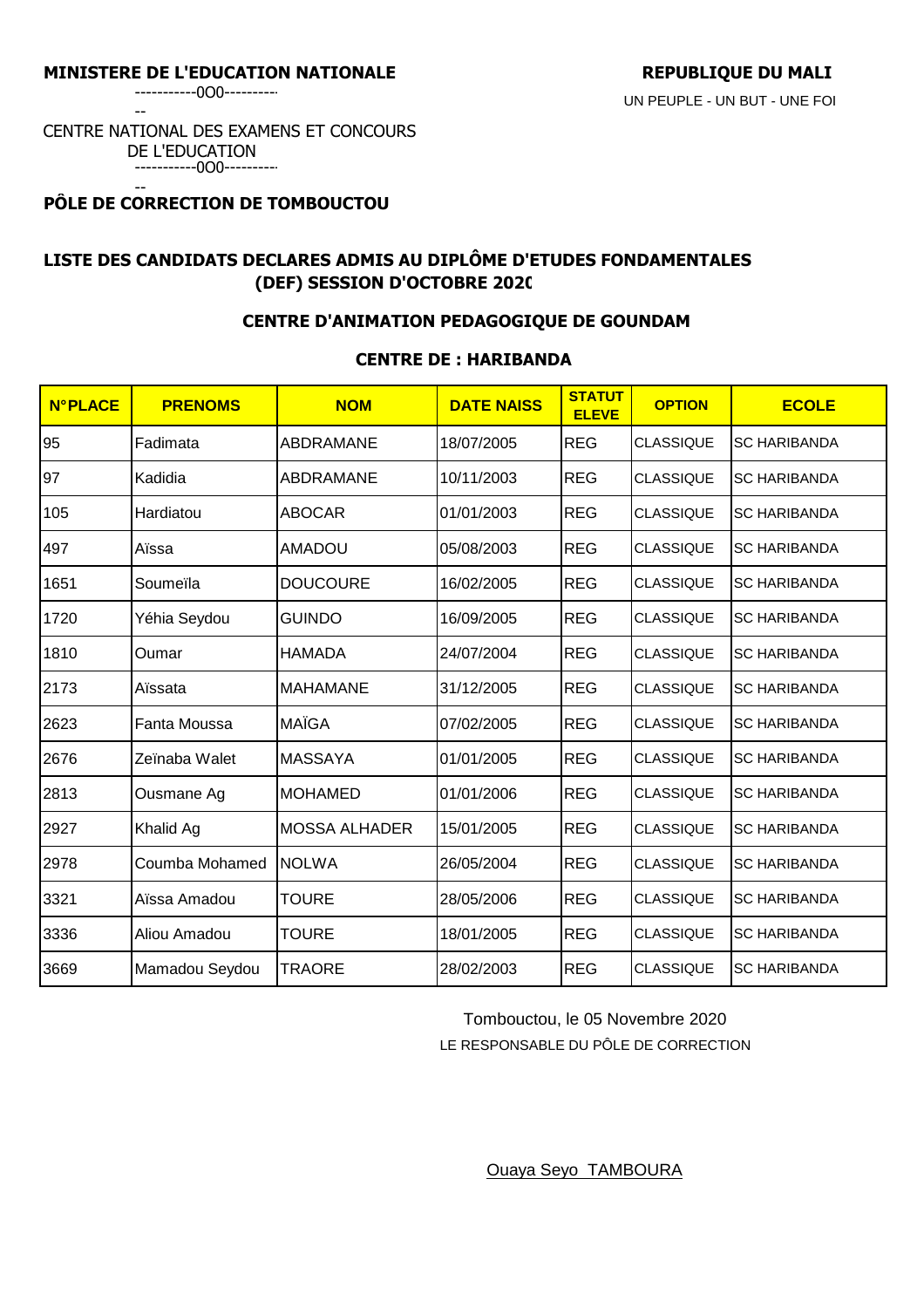-----------0O0----------

--

#### CENTRE NATIONAL DES EXAMENS ET CONCOURS DE L'EDUCATION -----------0O0----------

#### -- **PÔLE DE CORRECTION DE TOMBOUCTOU**

# **LISTE DES CANDIDATS DECLARES ADMIS AU DIPLÔME D'ETUDES FONDAMENTALES (DEF) SESSION D'OCTOBRE 2020**

## **CENTRE D'ANIMATION PEDAGOGIQUE DE GOUNDAM**

## **CENTRE DE : I.A.S CISSE**

| <b>N°PLACE</b> | <b>PRENOMS</b>          | <b>NOM</b>        | <b>DATE NAISS</b> | <b>STATUT</b><br><b>ELEVE</b> | <b>OPTION</b>    | <b>ECOLE</b>                          |
|----------------|-------------------------|-------------------|-------------------|-------------------------------|------------------|---------------------------------------|
| 6              | Fadimata                | <b>ABBA</b>       | 17/11/2002        | <b>REG</b>                    | <b>CLASSIQUE</b> | <b>SC YOUBA KARY</b><br><b>SIDIBE</b> |
| 107            | Mahamane                | <b>ABOCAR</b>     | 01/01/2002        | <b>REG</b>                    | <b>CLASSIQUE</b> | <b>SC YOUBA KARY</b><br><b>SIDIBE</b> |
| 293            | Moudidié                | <b>ALASSANE</b>   | 20/01/2005        | <b>REG</b>                    | <b>CLASSIQUE</b> | <b>SC YOUBA KARY</b><br><b>SIDIBE</b> |
| 499            | <b>Bintou</b>           | <b>AMADOU</b>     | 19/02/2006        | <b>REG</b>                    | <b>CLASSIQUE</b> | <b>SC YOUBA KARY</b><br><b>SIDIBE</b> |
| 605            | Hawa                    | ASSOUMANE         | 31/12/2004        | <b>REG</b>                    | <b>CLASSIQUE</b> | <b>SC YOUBA KARY</b><br>SIDIBE        |
| 632            | Alassane                | <b>BABER</b>      | 04/03/2005        | <b>REG</b>                    | <b>CLASSIQUE</b> | <b>SC YOUBA KARY</b><br><b>SIDIBE</b> |
| 739            | Aïssata                 | <b>BOUBACAR</b>   | 13/09/2004        | <b>REG</b>                    | <b>CLASSIQUE</b> | <b>SC YOUBA KARY</b><br><b>SIDIBE</b> |
| 836            | Aïcha Sékou             | <b>CISSE</b>      | 04/11/2004        | <b>REG</b>                    | <b>CLASSIQUE</b> | <b>SC YOUBA KARY</b><br><b>SIDIBE</b> |
| 847            | Aïssatoun<br>Mahamadoun | <b>CISSE</b>      | 10/10/2004        | <b>REG</b>                    | <b>CLASSIQUE</b> | <b>SC YOUBA KARY</b><br><b>SIDIBE</b> |
| 930            | Fadi Alkalifa           | <b>CISSE</b>      | 28/10/2004        | <b>REG</b>                    | <b>CLASSIQUE</b> | <b>SC YOUBA KARY</b><br><b>SIDIBE</b> |
| 971            | Fatoumata<br>Housseïni  | <b>CISSE</b>      | 02/11/2004        | <b>REG</b>                    | <b>CLASSIQUE</b> | <b>SC YOUBA KARY</b><br><b>SIDIBE</b> |
| 983            | Hadidiatou<br>Abdoulaye | <b>CISSE</b>      | 05/08/2005        | <b>REG</b>                    | <b>CLASSIQUE</b> | <b>SC YOUBA KARY</b><br><b>SIDIBE</b> |
| 986            | Hadidiatou Issa         | <b>CISSE</b>      | 27/09/2004        | <b>REG</b>                    | <b>CLASSIQUE</b> | <b>SC YOUBA KARY</b><br><b>SIDIBE</b> |
| 990            | Hadizatou Oumar         | <b>CISSE</b>      | 13/02/2004        | <b>REG</b>                    | <b>CLASSIQUE</b> | <b>SC YOUBA KARY</b><br><b>SIDIBE</b> |
| 997            | Hamadoun<br>Alassane    | <b>CISSE</b>      | 14/10/2004        | <b>REG</b>                    | <b>CLASSIQUE</b> | <b>SC YOUBA KARY</b><br><b>SIDIBE</b> |
| 1127           | Oumou                   | <b>CISSE</b>      | 11/04/2004        | <b>REG</b>                    | <b>CLASSIQUE</b> | <b>SC YOUBA KARY</b><br><b>SIDIBE</b> |
| 1187           | Aboubacar Seydou        | <b>COULIBALY</b>  | 18/06/2006        | <b>REG</b>                    | <b>CLASSIQUE</b> | <b>SC YOUBA KARY</b><br><b>SIDIBE</b> |
| 1221           | Mahamadou               | <b>COULIBALY</b>  | 23/03/2006        | <b>REG</b>                    | <b>CLASSIQUE</b> | <b>SC YOUBA KARY</b><br><b>SIDIBE</b> |
| 1236           | Hamidou                 | <b>DAGAMAÏSSA</b> | 10/07/2004        | <b>REG</b>                    | <b>CLASSIQUE</b> | <b>SC YOUBA KARY</b><br><b>SIDIBE</b> |
| 1264           | Aïssata                 | <b>DEMBELE</b>    | 04/01/2003        | <b>REG</b>                    | <b>CLASSIQUE</b> | <b>SC YOUBA KARY</b><br><b>SIDIBE</b> |
| 1311           | Fadimata                | <b>DIALLO</b>     | 16/04/2002        | <b>REG</b>                    | <b>CLASSIQUE</b> | <b>SC YOUBA KARY</b><br><b>SIDIBE</b> |
| 1428           | Alhousna                | <b>DICKO</b>      | 30/12/2004        | <b>REG</b>                    | <b>CLASSIQUE</b> | <b>SC YOUBA KARY</b><br><b>SIDIBE</b> |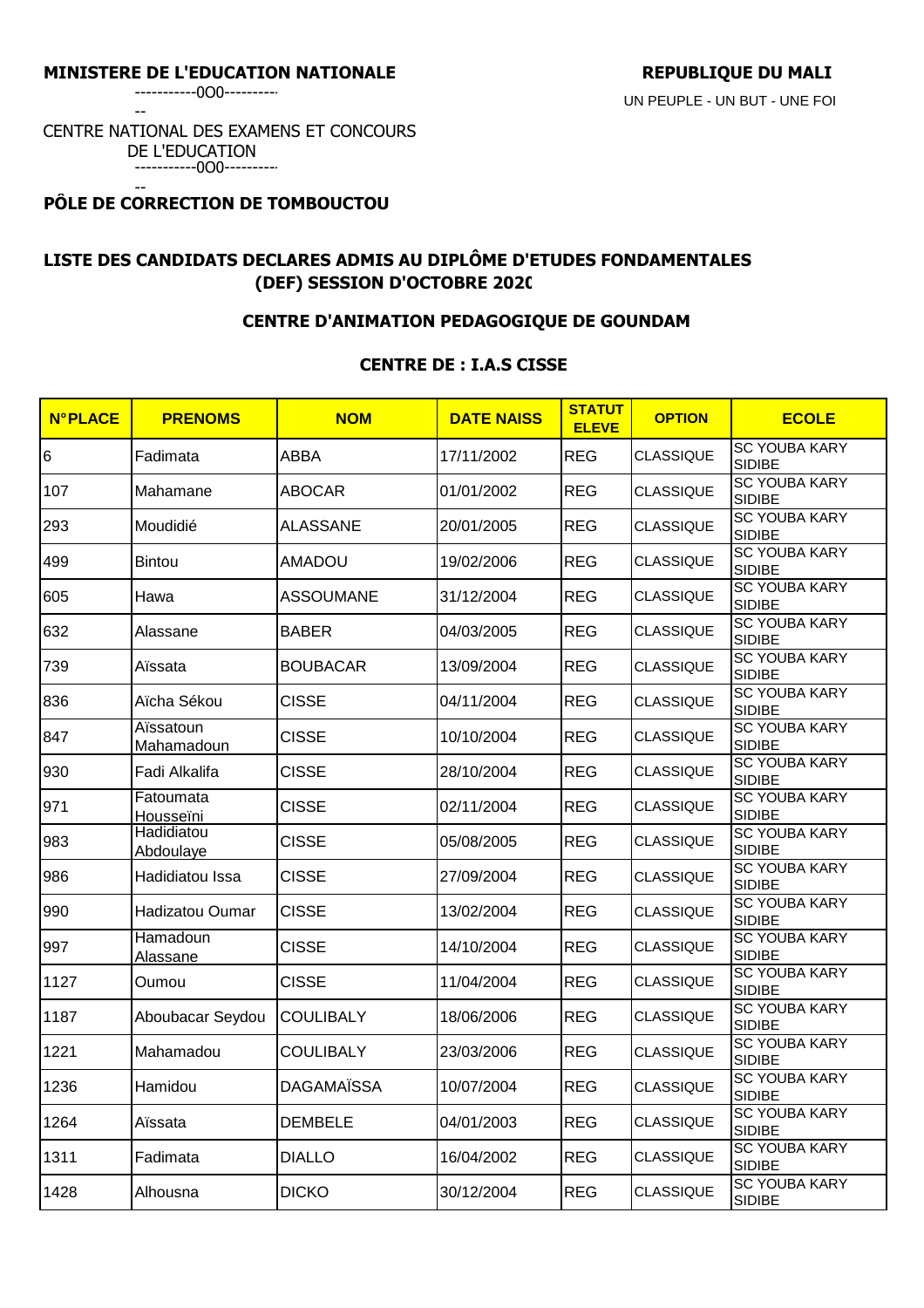| 1650 | Cheick Tidiani             | <b>DOUCOURE</b>                    | 02/03/2004 | <b>REG</b> | <b>CLASSIQUE</b> | <b>SC YOUBA KARY</b><br><b>SIDIBE</b> |
|------|----------------------------|------------------------------------|------------|------------|------------------|---------------------------------------|
| 1675 | Abdrahamane                | <b>ELMOCTAR</b>                    | 26/12/2002 | <b>REG</b> | <b>CLASSIQUE</b> | <b>SC YOUBA KARY</b><br><b>SIDIBE</b> |
| 1793 | Alhousseïni                | <b>HAÏDARA</b>                     | 11/06/2005 | <b>REG</b> | <b>CLASSIQUE</b> | <b>SC YOUBA KARY</b><br><b>SIDIBE</b> |
| 1825 | Ibrahim                    | <b>HAMADOUN</b>                    | 28/12/2003 | <b>REG</b> | <b>CLASSIQUE</b> | <b>SC YOUBA KARY</b><br><b>SIDIBE</b> |
| 1855 | Alassane                   | <b>HAMMA</b>                       | 06/11/2001 | <b>REG</b> | <b>CLASSIQUE</b> | <b>SC YOUBA KARY</b><br><b>SIDIBE</b> |
| 1862 | Fadimata                   | <b>HAMMA</b>                       | 01/01/2007 | <b>REG</b> | <b>CLASSIQUE</b> | <b>SC YOUBA KARY</b><br><b>SIDIBE</b> |
| 1916 | Aliou                      | <b>IBRAHIM</b>                     | 03/06/2006 | <b>REG</b> | <b>CLASSIQUE</b> | <b>SC YOUBA KARY</b><br><b>SIDIBE</b> |
| 1924 | Hadidjatou                 | <b>IBRAHIM</b>                     | 18/01/2005 | <b>REG</b> | <b>CLASSIQUE</b> | <b>SC YOUBA KARY</b><br><b>SIDIBE</b> |
| 2078 | Fatoumata                  | <b>KEÏTA</b>                       | 07/03/2006 | <b>REG</b> | <b>CLASSIQUE</b> | <b>SC YOUBA KARY</b><br><b>SIDIBE</b> |
| 2086 | Nouhou                     | <b>KOBARA</b>                      | 10/03/2006 | <b>REG</b> | <b>CLASSIQUE</b> | <b>SC YOUBA KARY</b><br><b>SIDIBE</b> |
| 2147 | Fadimata Zahara            | <b>MAGHALY</b>                     | 22/09/2006 | <b>REG</b> | <b>CLASSIQUE</b> | <b>SC YOUBA KARY</b><br><b>SIDIBE</b> |
| 2162 | Fadimata                   | <b>MAHAMADOUN</b>                  | 07/02/2006 | <b>REG</b> | <b>CLASSIQUE</b> | <b>SC YOUBA KARY</b><br><b>SIDIBE</b> |
| 2178 | Amintou                    | <b>MAHAMANE</b>                    | 21/04/2007 | <b>REG</b> | <b>CLASSIQUE</b> | <b>SC YOUBA KARY</b><br><b>SIDIBE</b> |
| 2184 | Fatouma                    | <b>MAHAMANE</b>                    | 17/10/2005 | <b>REG</b> | <b>CLASSIQUE</b> | <b>SC YOUBA KARY</b><br><b>SIDIBE</b> |
| 2193 | Nana                       | <b>MAHAMANE</b>                    | 18/05/2005 | <b>REG</b> | <b>CLASSIQUE</b> | <b>SC YOUBA KARY</b><br><b>SIDIBE</b> |
| 2195 | Oumar                      | <b>MAHAMANE</b>                    | 17/03/2004 | <b>REG</b> | <b>CLASSIQUE</b> | <b>SC YOUBA KARY</b><br><b>SIDIBE</b> |
| 2208 | Amintou                    | <b>MAHAMAR</b>                     | 05/10/2004 | <b>REG</b> | <b>CLASSIQUE</b> | <b>SC YOUBA KARY</b><br><b>SIDIBE</b> |
| 2220 | Abdoulaye                  | MAHAMOUDOU                         | 10/12/2005 | <b>REG</b> | <b>CLASSIQUE</b> | <b>SC YOUBA KARY</b><br><b>SIDIBE</b> |
| 2601 | Abdoulaye Kalil            | <b>MAÏGA</b>                       | 12/09/2002 | <b>REG</b> | <b>CLASSIQUE</b> | SC YOUBA KARY<br><b>SIDIBE</b>        |
| 2609 | Alassane Ibrahim<br>Abocar | <b>MAÏGA</b>                       | 29/06/2006 | <b>REG</b> | <b>CLASSIQUE</b> | <b>SC YOUBA KARY</b><br><b>SIDIBE</b> |
| 2612 | Aly Moussa                 | <b>MAÏGA</b>                       | 07/01/2004 | <b>REG</b> | <b>CLASSIQUE</b> | <b>SC YOUBA KARY</b><br><b>SIDIBE</b> |
| 2614 | Amadou Ibrahim             | <b>MAÏGA</b>                       | 14/01/2005 | <b>REG</b> | <b>CLASSIQUE</b> | SC YOUBA KARY<br><b>SIDIBE</b>        |
| 2636 | Kalidou                    | <b>MAÏGA</b>                       | 01/06/2005 | <b>REG</b> | <b>CLASSIQUE</b> | <b>SC YOUBA KARY</b><br><b>SIDIBE</b> |
| 2642 | Moulaye Boubacar           | <b>MAÏGA</b>                       | 11/09/2003 | <b>REG</b> | <b>CLASSIQUE</b> | <b>SC YOUBA KARY</b><br><b>SIDIBE</b> |
| 2645 | Nanaïssa<br>Mahalmoud      | <b>MAÏGA</b>                       | 01/01/2000 | <b>REG</b> | <b>CLASSIQUE</b> | <b>SC YOUBA KARY</b><br><b>SIDIBE</b> |
| 2759 | Fatoumata Walet            | <b>MOHAMED</b>                     | 16/10/2005 | <b>REG</b> | <b>CLASSIQUE</b> | <b>SC YOUBA KARY</b><br><b>SIDIBE</b> |
| 2863 | Foudda Walet               | <b>MOHAMED</b><br><b>ELMOULOUD</b> | 10/07/2005 | <b>REG</b> | <b>CLASSIQUE</b> | <b>SC YOUBA KARY</b><br><b>SIDIBE</b> |
| 2971 | Alassane                   | <b>NIARE</b>                       | 09/09/2005 | <b>REG</b> | <b>CLASSIQUE</b> | <b>SC YOUBA KARY</b><br><b>SIDIBE</b> |
| 3005 | Mahamane                   | <b>OUMAR</b>                       | 31/12/2003 | <b>REG</b> | <b>CLASSIQUE</b> | <b>SC YOUBA KARY</b><br><b>SIDIBE</b> |
| 3034 | Lalla                      | <b>OUSMANE</b>                     | 20/01/2005 | <b>REG</b> | <b>CLASSIQUE</b> | SC YOUBA KARY<br><b>SIDIBE</b>        |
| 3084 | Mahamadou                  | <b>SALAHA</b>                      | 28/08/2003 | <b>REG</b> | <b>CLASSIQUE</b> | SC YOUBA KARY<br><b>SIDIBE</b>        |
| 3149 | M'Maïssa                   | <b>SEKOU</b>                       | 21/03/2003 | <b>REG</b> | <b>CLASSIQUE</b> | SC YOUBA KARY<br><b>SIDIBE</b>        |
| 3208 | Boubacar                   | SOULEYMANE                         | 01/01/2003 | <b>REG</b> | <b>CLASSIQUE</b> | <b>SC YOUBA KARY</b><br><b>SIDIBE</b> |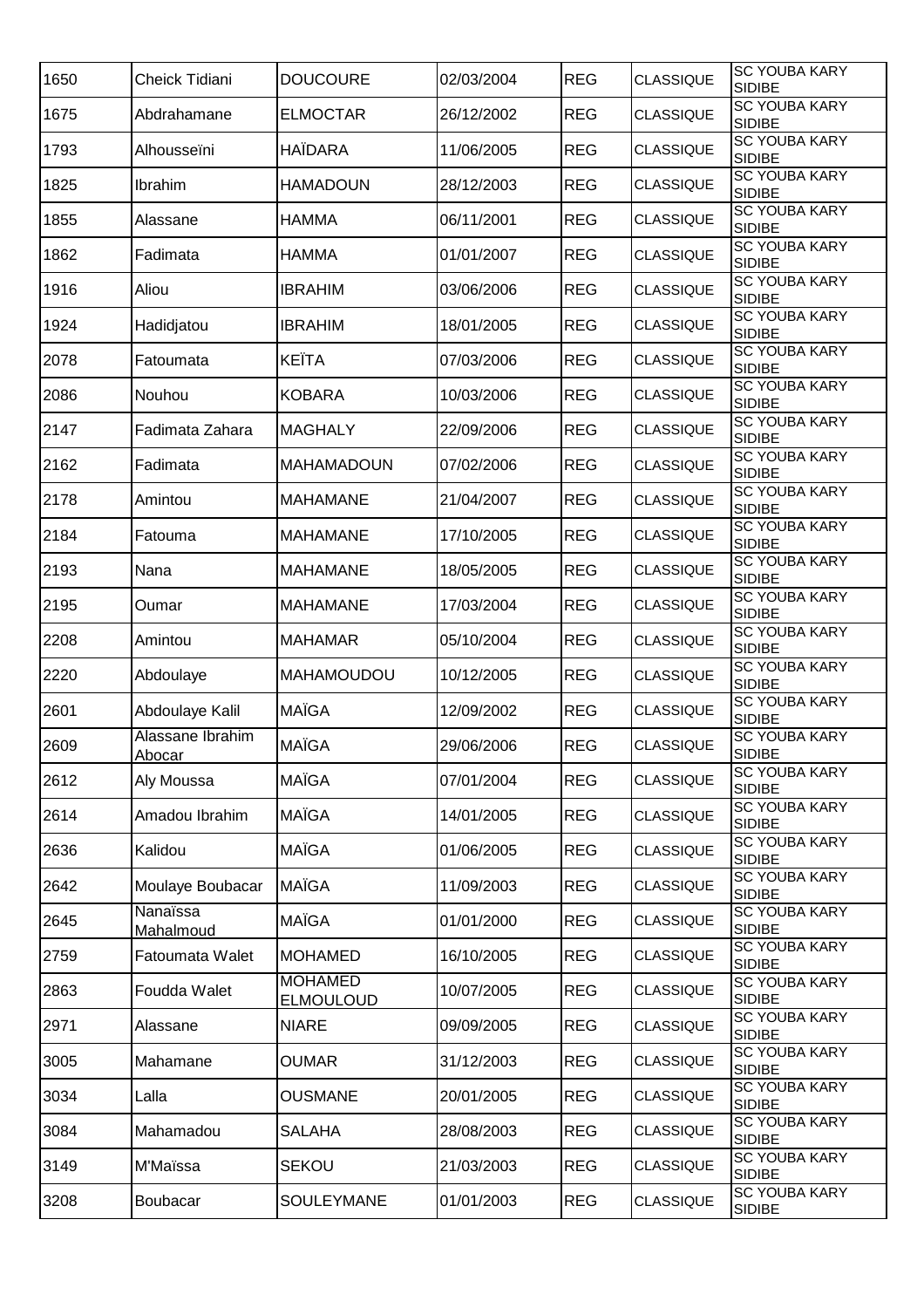| 3220 | Boubacar             | <b>SOUMARE</b>   | 26/09/2003 | <b>REG</b> | <b>CLASSIQUE</b> | <b>SC YOUBA KARY</b><br><b>SIDIBE</b> |
|------|----------------------|------------------|------------|------------|------------------|---------------------------------------|
| 3301 | Abdoulaye<br>Ousmane | <b>TOURE</b>     | 13/09/2006 | <b>REG</b> | <b>CLASSIQUE</b> | <b>SC YOUBA KARY</b><br><b>SIDIBE</b> |
| 3326 | Alamir Mahamane      | <b>TOURE</b>     | 31/12/2006 | <b>REG</b> | <b>CLASSIQUE</b> | <b>SC YOUBA KARY</b><br><b>SIDIBE</b> |
| 3382 | Fadimata Allassane   | <b>ITOURE</b>    | 26/03/2002 | <b>REG</b> | <b>CLASSIQUE</b> | <b>SC YOUBA KARY</b><br><b>SIDIBE</b> |
| 3438 | Kalilou Beïdi        | <b>TOURE</b>     | 03/11/2002 | <b>REG</b> | <b>CLASSIQUE</b> | <b>SC YOUBA KARY</b><br><b>SIDIBE</b> |
| 3506 | Saydina Aly          | <b>TOURE</b>     | 30/06/2006 | <b>REG</b> | <b>CLASSIQUE</b> | <b>SC YOUBA KARY</b><br><b>SIDIBE</b> |
| 3751 | Alamine Ag           | WAÏKNANE         | 15/01/2002 | <b>REG</b> | <b>CLASSIQUE</b> | <b>SC YOUBA KARY</b><br><b>SIDIBE</b> |
| 3822 | Mahamane             | YATTARA          | 11/08/2005 | <b>REG</b> | <b>CLASSIQUE</b> | <b>SC YOUBA KARY</b><br><b>SIDIBE</b> |
| 3866 | Mahamadoun           | <b>YOUSSOUFA</b> | 26/09/2003 | <b>REG</b> | <b>CLASSIQUE</b> | <b>SC YOUBA KARY</b><br><b>SIDIBE</b> |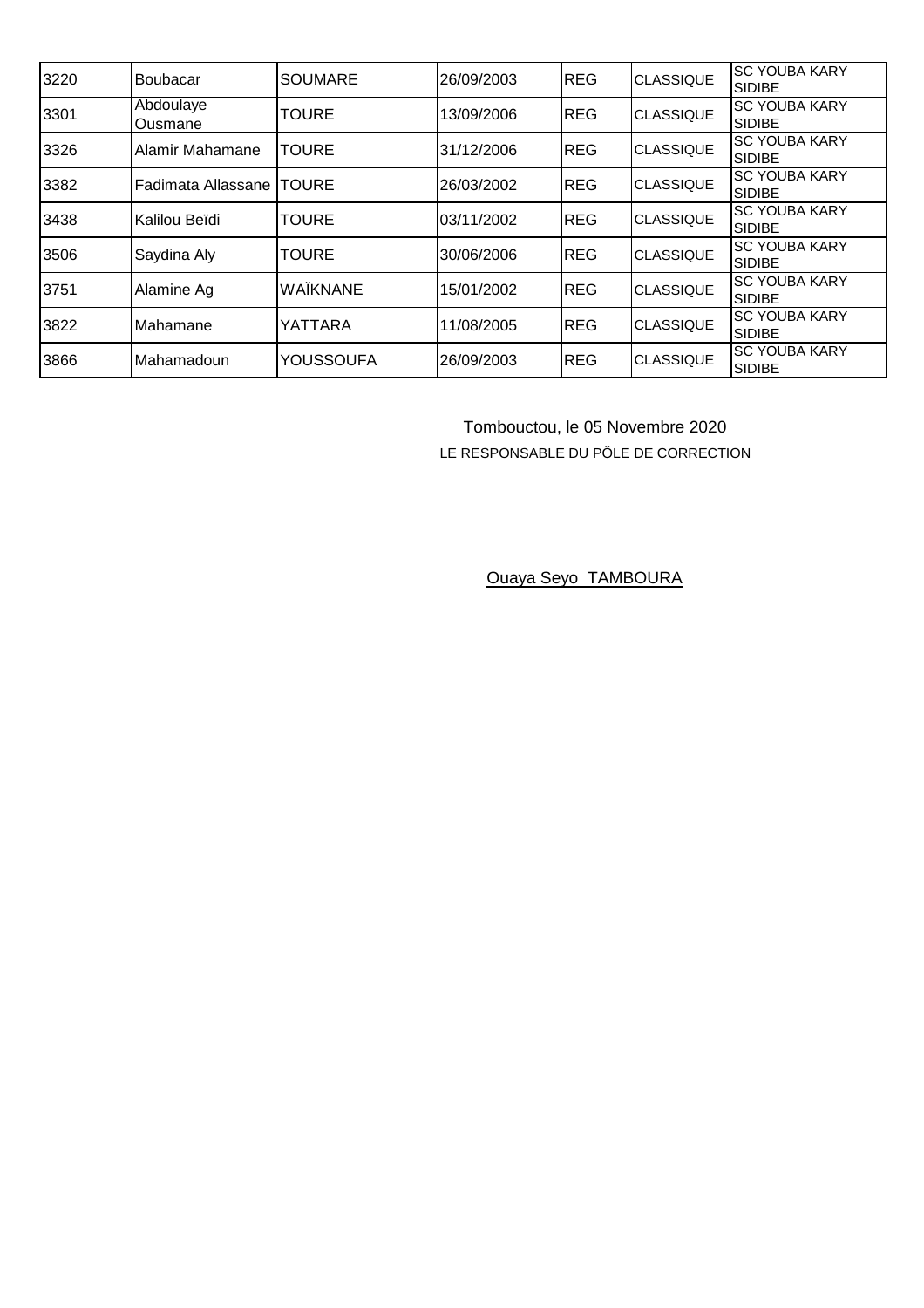-----------0O0---------- --

#### CENTRE NATIONAL DES EXAMENS ET CONCOURS DE L'EDUCATION -----------0O0----------

#### -- **PÔLE DE CORRECTION DE TOMBOUCTOU**

# **LISTE DES CANDIDATS DECLARES ADMIS AU DIPLÔME D'ETUDES FONDAMENTALES (DEF) SESSION D'OCTOBRE 2020**

## **CENTRE D'ANIMATION PEDAGOGIQUE DE GOUNDAM**

## **CENTRE DE : M'BOUNA**

| <b>N°PLACE</b> | <b>PRENOMS</b>                    | <b>NOM</b>       | <b>DATE NAISS</b> | <b>STATUT</b><br><b>ELEVE</b> | <b>OPTION</b>    | <b>ECOLE</b>      |
|----------------|-----------------------------------|------------------|-------------------|-------------------------------|------------------|-------------------|
| 503            | Hama                              | <b>AMADOU</b>    | 16/11/1978        | CL                            | <b>CLASSIQUE</b> | <b>SC M'BOUNA</b> |
| 675            | Fadi                              | <b>BANAKOYE</b>  | 15/10/1999        | <b>CL</b>                     | <b>CLASSIQUE</b> | <b>SC M'BOUNA</b> |
| 1659           | <b>Rahmatou Walett</b>            | <b>EFAD</b>      | 01/01/2000        | <b>CL</b>                     | <b>CLASSIQUE</b> | <b>SC M'BOUNA</b> |
| 1835           | Mahamadou                         | <b>HAMAR</b>     | 31/12/2002        | <b>REG</b>                    | <b>CLASSIQUE</b> | <b>SC M'BOUNA</b> |
| 1857           | Amadou                            | <b>HAMMA</b>     | 16/06/2003        | <b>CL</b>                     | <b>CLASSIQUE</b> | <b>SC M'BOUNA</b> |
| 1872           | Souleymane Ag                     | <b>HAMY</b>      | 25/10/2004        | <b>REG</b>                    | <b>CLASSIQUE</b> | <b>SC M'BOUNA</b> |
| 1923           | Fatoumata                         | <b>IBRAHIM</b>   | 04/10/2000        | <b>CL</b>                     | <b>CLASSIQUE</b> | <b>SC M'BOUNA</b> |
| 2129           | Agaly                             | <b>LITNI</b>     | 22/12/2004        | <b>REG</b>                    | <b>CLASSIQUE</b> | <b>SC M'BOUNA</b> |
| 2143           | Alidji                            | <b>MADJOU</b>    | 01/01/2005        | <b>REG</b>                    | <b>CLASSIQUE</b> | <b>SC M'BOUNA</b> |
| 2155           | Aminatou                          | <b>MAHAMADOU</b> | 14/10/2004        | <b>REG</b>                    | <b>CLASSIQUE</b> | <b>SC M'BOUNA</b> |
| 2160           | Hawa                              | <b>MAHAMADOU</b> | 28/11/2004        | <b>REG</b>                    | <b>CLASSIQUE</b> | <b>SC M'BOUNA</b> |
| 2615           | Aminatou Ousmane                  | <b>MAÏGA</b>     | 09/11/2004        | <b>REG</b>                    | <b>CLASSIQUE</b> | <b>SC M'BOUNA</b> |
| 2945           | Hadidiatou                        | <b>MOUSSA</b>    | 15/02/2004        | <b>REG</b>                    | <b>CLASSIQUE</b> | <b>SC M'BOUNA</b> |
| 3251           | Minata                            | <b>TANDINA</b>   | 20/09/2004        | <b>CL</b>                     | <b>CLASSIQUE</b> | <b>SC M'BOUNA</b> |
| 3402           | <b>Hadidiatou Hamar</b><br>Alhaye | <b>TOURE</b>     | 18/09/2003        | <b>REG</b>                    | <b>CLASSIQUE</b> | <b>SC M'BOUNA</b> |
| 3723           | Soumaïla<br>Aboubacrine           | <b>TRAORE</b>    | 28/09/2000        | <b>CL</b>                     | <b>CLASSIQUE</b> | <b>SC M'BOUNA</b> |

 Tombouctou, le 05 Novembre 2020 LE RESPONSABLE DU PÔLE DE CORRECTION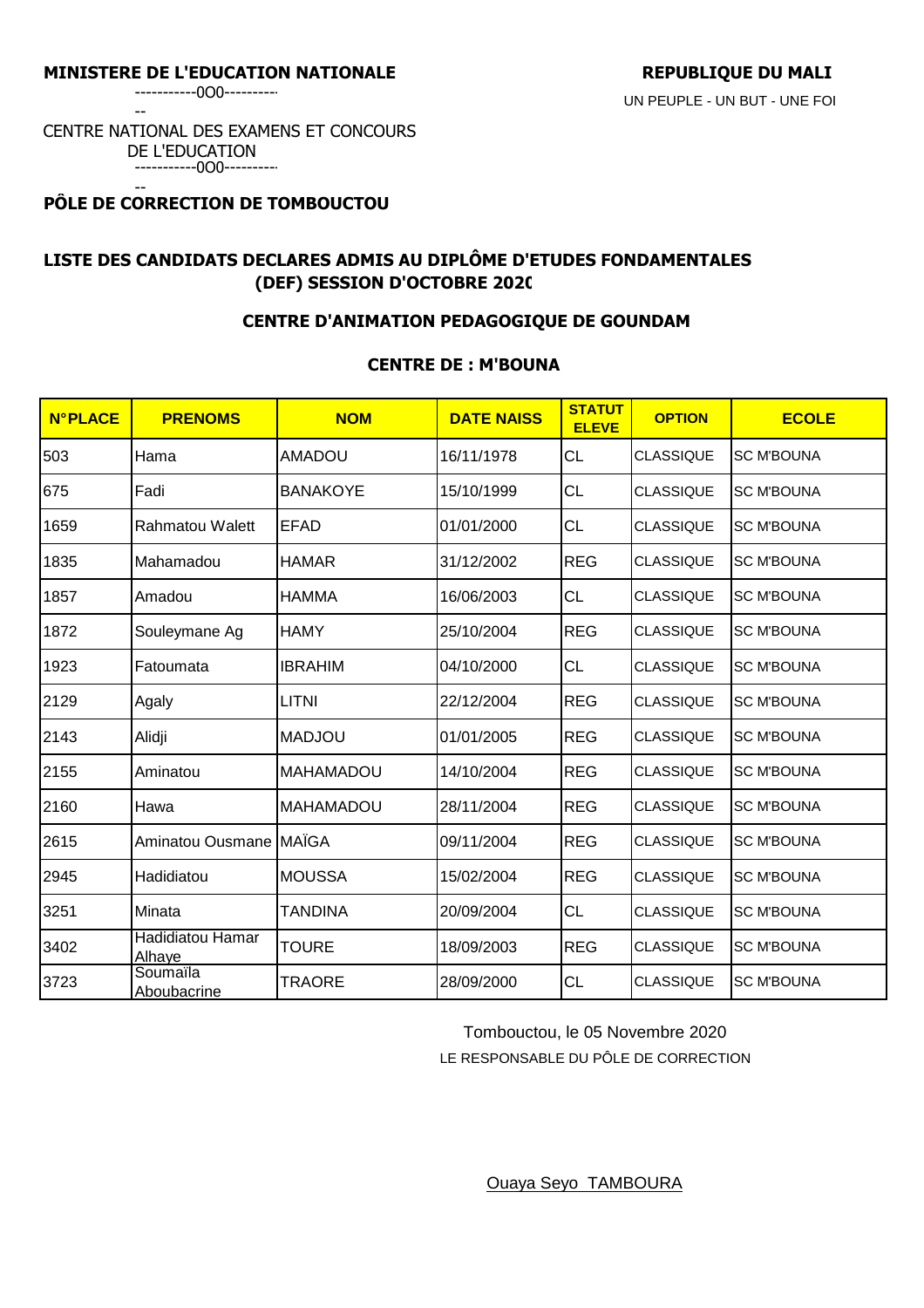-----------0O0----------

--

#### CENTRE NATIONAL DES EXAMENS ET CONCOURS DE L'EDUCATION -----------0O0----------

#### -- **PÔLE DE CORRECTION DE TOMBOUCTOU**

# **LISTE DES CANDIDATS DECLARES ADMIS AU DIPLÔME D'ETUDES FONDAMENTALES (DEF) SESSION D'OCTOBRE 2020**

## **CENTRE D'ANIMATION PEDAGOGIQUE DE GOUNDAM**

### **CENTRE DE : TONKA**

| <b>N°PLACE</b> | <b>PRENOMS</b>      | <b>NOM</b>         | <b>DATE NAISS</b> | <b>STATUT</b><br><b>ELEVE</b> | <b>OPTION</b>    | <b>ECOLE</b> |
|----------------|---------------------|--------------------|-------------------|-------------------------------|------------------|--------------|
| 56             | Fadimata            | <b>ABDOULAYE</b>   | 30/03/2005        | <b>REG</b>                    | <b>CLASSIQUE</b> | TONKA        |
| 126            | Djibril Ag          | ABOUBACRINE        | 06/01/2006        | <b>REG</b>                    | <b>CLASSIQUE</b> | TONKA        |
| 143            | Maïmouna            | <b>ABOUBACRINE</b> | 23/03/2004        | <b>REG</b>                    | <b>CLASSIQUE</b> | <b>TONKA</b> |
| 233            | Abdoulahi           | <b>AHAMADOU</b>    | 10/11/2004        | <b>REG</b>                    | <b>CLASSIQUE</b> | <b>TONKA</b> |
| 237            | Moussa              | <b>AHAMED</b>      | 14/10/2003        | <b>REG</b>                    | <b>CLASSIQUE</b> | TONKA        |
| 295            | Nana                | <b>ALASSANE</b>    | 01/01/2004        | <b>REG</b>                    | <b>CLASSIQUE</b> | TONKA        |
| 297            | Zeïnabou            | <b>ALASSANE</b>    | 31/12/2005        | <b>REG</b>                    | <b>CLASSIQUE</b> | <b>TONKA</b> |
| 393            | Lamarata            | ALHOUSSEÏNI        | 02/10/2004        | <b>REG</b>                    | <b>CLASSIQUE</b> | <b>TONKA</b> |
| 413            | Mahamoudou          | <b>ALIDJI</b>      | 07/01/1998        | CL                            | CLASSIQUE        | <b>TONKA</b> |
| 463            | Zeïnabou            | <b>ALMOUBARECK</b> | 09/01/2005        | <b>REG</b>                    | <b>CLASSIQUE</b> | TONKA        |
| 495            | Abacrine            | <b>AMADOU</b>      | 03/03/2005        | <b>REG</b>                    | ARABE            | <b>TONKA</b> |
| 504            | Mahamadoun          | <b>AMADOU</b>      | 27/10/2004        | <b>REG</b>                    | <b>CLASSIQUE</b> | <b>TONKA</b> |
| 638            | Alidji Abidine      | <b>BABY</b>        | 01/01/2006        | <b>REG</b>                    | <b>CLASSIQUE</b> | <b>TONKA</b> |
| 648            | Moussa Abidine      | <b>BABY</b>        | 31/12/2004        | <b>REG</b>                    | <b>CLASSIQUE</b> | <b>TONKA</b> |
| 662            | Salla               | <b>BAGAYOKO</b>    | 11/03/2001        | <b>REG</b>                    | <b>CLASSIQUE</b> | <b>TONKA</b> |
| 670            | <b>Baba Ousmane</b> | <b>BAÏLO</b>       | 04/02/2005        | <b>REG</b>                    | <b>CLASSIQUE</b> | <b>TONKA</b> |
| 679            | Oumou Maciré        | <b>BARADJI</b>     | 16/11/2004        | <b>REG</b>                    | <b>CLASSIQUE</b> | TONKA        |
| 715            | Niamoye             | <b>BOCAR</b>       | 18/10/2005        | <b>REG</b>                    | <b>CLASSIQUE</b> | <b>TONKA</b> |
| 735            | Sékou               | <b>BORE</b>        | 01/01/2006        | <b>REG</b>                    | <b>CLASSIQUE</b> | TONKA        |
| 745            | Mahamane            | <b>BOUBACAR</b>    | 01/01/2004        | <b>REG</b>                    | <b>CLASSIQUE</b> | <b>TONKA</b> |
| 757            | Alassane            | <b>BOURI</b>       | 29/04/2003        | <b>REG</b>                    | <b>CLASSIQUE</b> | <b>TONKA</b> |
| 762            | Hadidiatou          | <b>BOUYA</b>       | 05/04/2005        | <b>REG</b>                    | <b>CLASSIQUE</b> | <b>TONKA</b> |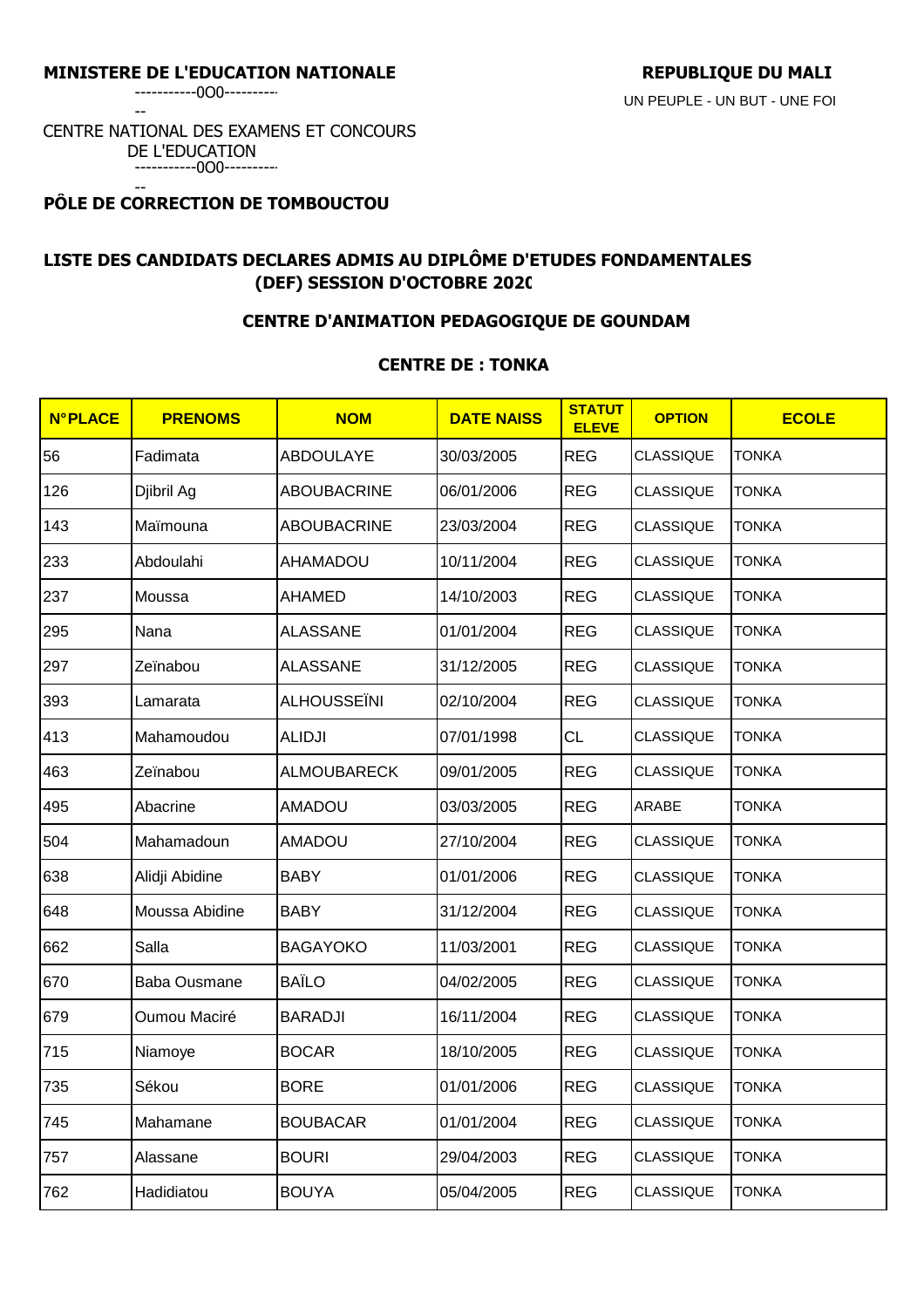| 785  | Mohamed Ag                   | <b>CHITTA</b>    | 31/12/1998 | <b>CL</b>  | ARABE            | <b>TONKA</b> |
|------|------------------------------|------------------|------------|------------|------------------|--------------|
| 802  | Abdoulaye<br><b>Assabdou</b> | <b>CISSE</b>     | 03/10/2000 | <b>CL</b>  | <b>CLASSIQUE</b> | <b>TONKA</b> |
| 841  | Aïssa Amadou                 | <b>CISSE</b>     | 31/07/2005 | <b>REG</b> | <b>CLASSIQUE</b> | <b>TONKA</b> |
| 886  | Aminata                      | <b>CISSE</b>     | 20/01/2000 | <b>CL</b>  | <b>CLASSIQUE</b> | <b>TONKA</b> |
| 985  | Hadidiatou<br>Hamadoun       | <b>CISSE</b>     | 04/01/2004 | <b>REG</b> | ARABE            | <b>TONKA</b> |
| 1057 | Mahamadoun                   | <b>CISSE</b>     | 31/12/2004 | <b>REG</b> | <b>CLASSIQUE</b> | <b>TONKA</b> |
| 1146 | Safoura Abass                | <b>CISSE</b>     | 15/08/2003 | <b>REG</b> | <b>CLASSIQUE</b> | <b>TONKA</b> |
| 1184 | Aïssata                      | <b>COULIBALI</b> | 08/06/2004 | <b>REG</b> | <b>CLASSIQUE</b> | <b>TONKA</b> |
| 1199 | <b>Bintou</b>                | <b>COULIBALY</b> | 17/12/2003 | <b>REG</b> | <b>CLASSIQUE</b> | <b>TONKA</b> |
| 1217 | Ichiaka                      | <b>COULIBALY</b> | 31/12/2004 | <b>REG</b> | <b>CLASSIQUE</b> | <b>TONKA</b> |
| 1277 | Moulaye                      | <b>DEMBELE</b>   | 07/11/2003 | <b>REG</b> | <b>CLASSIQUE</b> | <b>TONKA</b> |
| 1305 | <b>Balkissa</b>              | <b>DIALLO</b>    | 31/12/1999 | <b>CL</b>  | <b>CLASSIQUE</b> | <b>TONKA</b> |
| 1318 | Hadidiatou                   | <b>DIALLO</b>    | 31/12/2005 | <b>REG</b> | <b>CLASSIQUE</b> | <b>TONKA</b> |
| 1381 | Aliou                        | <b>DIAWARA</b>   | 24/10/1999 | CL         | <b>CLASSIQUE</b> | <b>TONKA</b> |
| 1390 | Abdoulaye Moussa             | <b>DICKO</b>     | 30/01/2004 | <b>REG</b> | <b>CLASSIQUE</b> | <b>TONKA</b> |
| 1394 | Aboubacrine<br>Hamma         | <b>DICKO</b>     | 31/12/2004 | <b>REG</b> | <b>CLASSIQUE</b> | <b>TONKA</b> |
| 1408 | Ahadi Ali                    | <b>DICKO</b>     | 28/04/2004 | <b>REG</b> | <b>CLASSIQUE</b> | <b>TONKA</b> |
| 1430 | Alhousseïni                  | <b>DICKO</b>     | 31/12/2004 | <b>REG</b> | <b>CLASSIQUE</b> | <b>TONKA</b> |
| 1431 | Alhousseïni Ali              | <b>DICKO</b>     | 02/04/2004 | <b>REG</b> | <b>CLASSIQUE</b> | <b>TONKA</b> |
| 1481 | Fadimata Ibrahim             | <b>DICKO</b>     | 31/12/2005 | <b>REG</b> | <b>CLASSIQUE</b> | <b>TONKA</b> |
| 1503 | Houmey<br><b>Almoubareck</b> | <b>DICKO</b>     | 01/01/2004 | <b>REG</b> | <b>CLASSIQUE</b> | <b>TONKA</b> |
| 1507 | <b>Ibrahim Aly</b>           | <b>DICKO</b>     | 01/07/2005 | <b>REG</b> | <b>CLASSIQUE</b> | <b>TONKA</b> |
| 1518 | Madani                       | <b>DICKO</b>     | 03/03/2003 | <b>REG</b> | <b>CLASSIQUE</b> | <b>TONKA</b> |
| 1520 | Madina Hamma                 | <b>DICKO</b>     | 31/12/2005 | <b>REG</b> | <b>CLASSIQUE</b> | <b>TONKA</b> |
| 1598 | Oumou                        | <b>DJIBRILLA</b> | 23/09/2002 | <b>REG</b> | ARABE            | <b>TONKA</b> |
| 1657 | Ali                          | <b>DRAME</b>     | 31/12/2005 | <b>REG</b> | <b>CLASSIQUE</b> | <b>TONKA</b> |
| 1698 | Aminatou                     | <b>GAKOU</b>     | 24/05/2004 | <b>REG</b> | <b>CLASSIQUE</b> | <b>TONKA</b> |
| 1796 | Ousmane<br><b>Hamadoun</b>   | <b>HAÏDARA</b>   | 31/12/2005 | <b>REG</b> | <b>CLASSIQUE</b> | <b>TONKA</b> |
| 1828 | Sidi                         | <b>HAMADOUN</b>  | 30/09/2004 | <b>REG</b> | <b>CLASSIQUE</b> | <b>TONKA</b> |
| 1846 | Aïssata Abdramane            | HAMI             | 19/09/2003 | <b>REG</b> | <b>CLASSIQUE</b> | <b>TONKA</b> |
| 1890 | Faïtou                       | <b>HAWA</b>      | 04/10/2004 | <b>REG</b> | ARABE            | <b>TONKA</b> |
| 1901 | <b>Abdoul Aziz</b>           | <b>IBRAHIM</b>   | 31/12/2002 | <b>REG</b> | ARABE            | <b>TONKA</b> |
| 1927 | Kadidia                      | <b>IBRAHIM</b>   | 29/07/2003 | <b>REG</b> | <b>CLASSIQUE</b> | <b>TONKA</b> |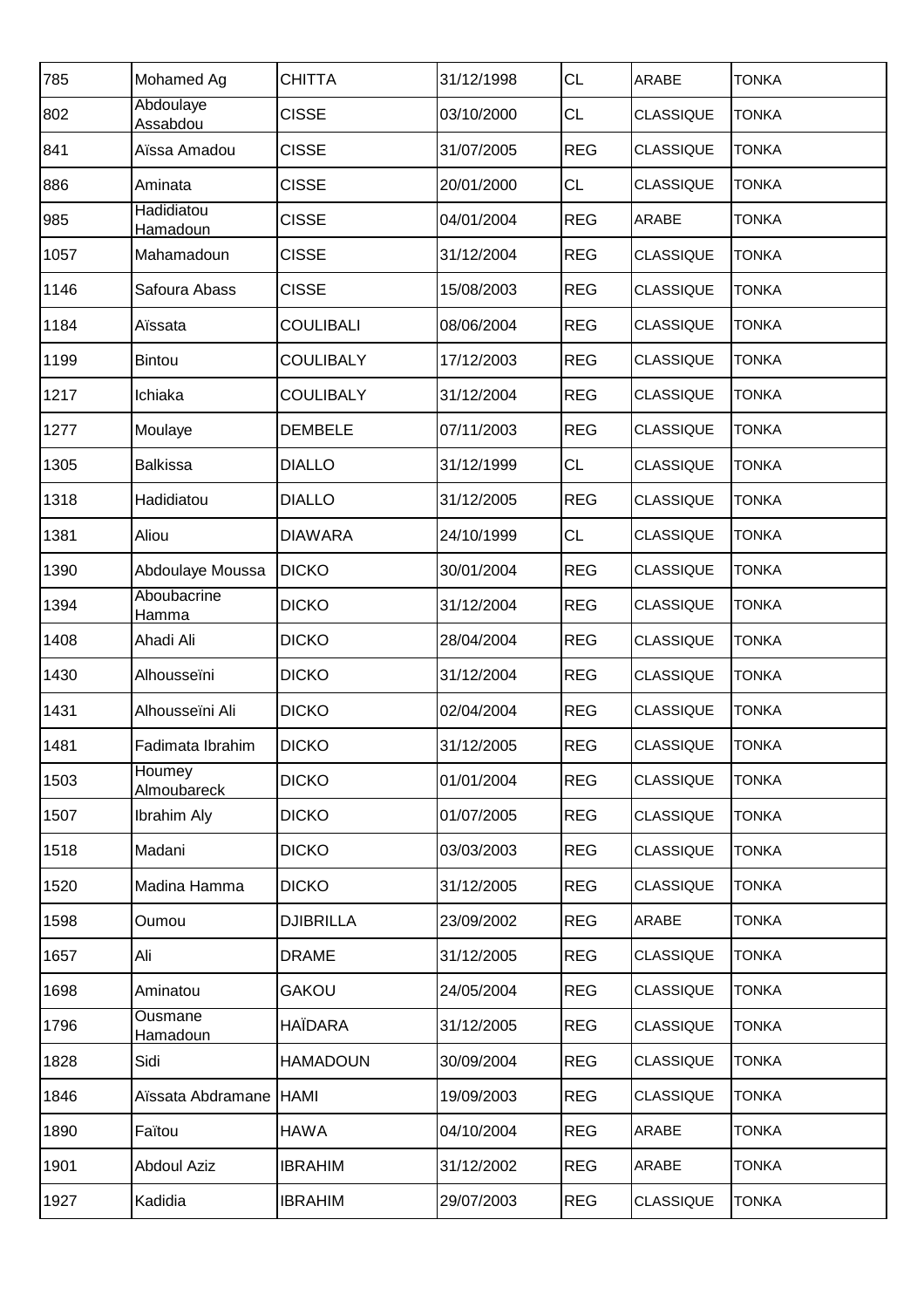| 1946 | Safietou                           | <b>IBRAHIM</b>    | 05/12/2004 | <b>REG</b> | <b>CLASSIQUE</b> | <b>TONKA</b> |
|------|------------------------------------|-------------------|------------|------------|------------------|--------------|
| 1955 | Zeïnabou                           | <b>IBRAHIM</b>    | 22/11/2005 | <b>REG</b> | <b>CLASSIQUE</b> | <b>TONKA</b> |
| 2058 | Mariam                             | <b>KASSAMBARA</b> | 20/09/2004 | <b>REG</b> | <b>CLASSIQUE</b> | <b>TONKA</b> |
| 2080 | Boubacar                           | <b>KELLY</b>      | 05/01/2005 | <b>REG</b> | <b>CLASSIQUE</b> | <b>TONKA</b> |
| 2094 | Kadidiatou                         | <b>KOLA</b>       | 01/01/2002 | <b>REG</b> | <b>CLASSIQUE</b> | <b>TONKA</b> |
| 2114 | Mariam                             | <b>KONIPO</b>     | 15/11/2004 | <b>REG</b> | <b>CLASSIQUE</b> | <b>TONKA</b> |
| 2139 | Fatimoutou                         | LITTNI            | 10/06/2006 | <b>REG</b> | <b>CLASSIQUE</b> | TONKA        |
| 2140 | Fatoumata<br>Hamadoun              | <b>MACINANKE</b>  | 17/05/2005 | <b>REG</b> | <b>CLASSIQUE</b> | <b>TONKA</b> |
| 2610 | Alhousseïni                        | MAÏGA             | 26/06/1996 | <b>CL</b>  | ARABE            | <b>TONKA</b> |
| 2619 | <b>Balkissa</b>                    | <b>MAÏGA</b>      | 05/10/2004 | <b>REG</b> | <b>CLASSIQUE</b> | <b>TONKA</b> |
| 2626 | Fatoumata Amadou                   | <b>MAÏGA</b>      | 01/01/2005 | <b>REG</b> | <b>CLASSIQUE</b> | <b>TONKA</b> |
| 2627 | Hadidiatou<br><b>Alassane</b>      | MAÏGA             | 12/10/2004 | <b>REG</b> | <b>CLASSIQUE</b> | <b>TONKA</b> |
| 2644 | Nafissatou                         | MAÏGA             | 10/06/2004 | <b>REG</b> | <b>CLASSIQUE</b> | <b>TONKA</b> |
| 2646 | Oumar                              | MAÏGA             | 13/03/2004 | <b>REG</b> | <b>CLASSIQUE</b> | <b>TONKA</b> |
| 2650 | Sidi Idrissa                       | MAÏGA             | 31/12/2005 | <b>REG</b> | <b>CLASSIQUE</b> | <b>TONKA</b> |
| 2654 | Zeïnabou Zaïlale                   | MAÏGA             | 15/03/2004 | <b>REG</b> | <b>CLASSIQUE</b> | <b>TONKA</b> |
| 2892 | Alassane Ag                        | <b>MOHAMEDOUN</b> | 05/11/2005 | <b>REG</b> | <b>CLASSIQUE</b> | <b>TONKA</b> |
| 2893 | Alhousseïni Ag                     | <b>MOHAMEDOUN</b> | 05/11/2005 | <b>REG</b> | <b>CLASSIQUE</b> | <b>TONKA</b> |
| 2954 | <b>Boureïma</b><br><u>Hamadoun</u> | <b>NABO</b>       | 01/01/2004 | <b>REG</b> | <b>CLASSIQUE</b> | <b>TONKA</b> |
| 2955 | Fadi Hamadoun                      | <b>NABO</b>       | 01/01/2004 | <b>REG</b> | <b>CLASSIQUE</b> | <b>TONKA</b> |
| 2957 | Oumou                              | <b>NABO</b>       | 31/12/2004 | <b>REG</b> | ARABE            | <b>TONKA</b> |
| 2959 | Tenin Hamadoun                     | <b>NABO</b>       | 31/12/2004 | <b>REG</b> | <b>CLASSIQUE</b> | <b>TONKA</b> |
| 2973 | Nafissa                            | <b>NIARE</b>      | 31/12/2004 | <b>REG</b> | <b>CLASSIQUE</b> | <b>TONKA</b> |
| 3113 | Amadou                             | SANGARE           | 21/10/2002 | <b>REG</b> | ARABE            | <b>TONKA</b> |
| 3117 | Ibrahima Issa                      | SANGARE           | 31/12/2005 | <b>REG</b> | <b>CLASSIQUE</b> | TONKA        |
| 3123 | Yaya Hama                          | SANGARE           | 31/12/2005 | <b>REG</b> | <b>CLASSIQUE</b> | <b>TONKA</b> |
| 3174 | Ahamadou                           | <b>SIDIBE</b>     | 17/11/2004 | <b>REG</b> | <b>CLASSIQUE</b> | <b>TONKA</b> |
| 3176 | Aïssatou Amadou                    | <b>SIDIBE</b>     | 01/01/2004 | <b>REG</b> | <b>CLASSIQUE</b> | <b>TONKA</b> |
| 3200 | Fadi                               | <b>SOGORE</b>     | 01/01/2005 | <b>REG</b> | <b>CLASSIQUE</b> | TONKA        |
| 3201 | Lamine                             | <b>SOGORE</b>     | 13/01/2002 | <b>REG</b> | <b>CLASSIQUE</b> | <b>TONKA</b> |
| 3248 | Fatalmoudou                        | <b>TANDINA</b>    | 31/12/2006 | <b>REG</b> | <b>CLASSIQUE</b> | <b>TONKA</b> |
| 3257 | Djelika                            | TANGARA           | 23/02/2002 | <b>CL</b>  | <b>CLASSIQUE</b> | <b>TONKA</b> |
| 3277 | Farimata Abdoulaye TOUNKARA        |                   | 01/01/2001 | <b>REG</b> | <b>CLASSIQUE</b> | <b>TONKA</b> |
|      |                                    |                   |            |            |                  |              |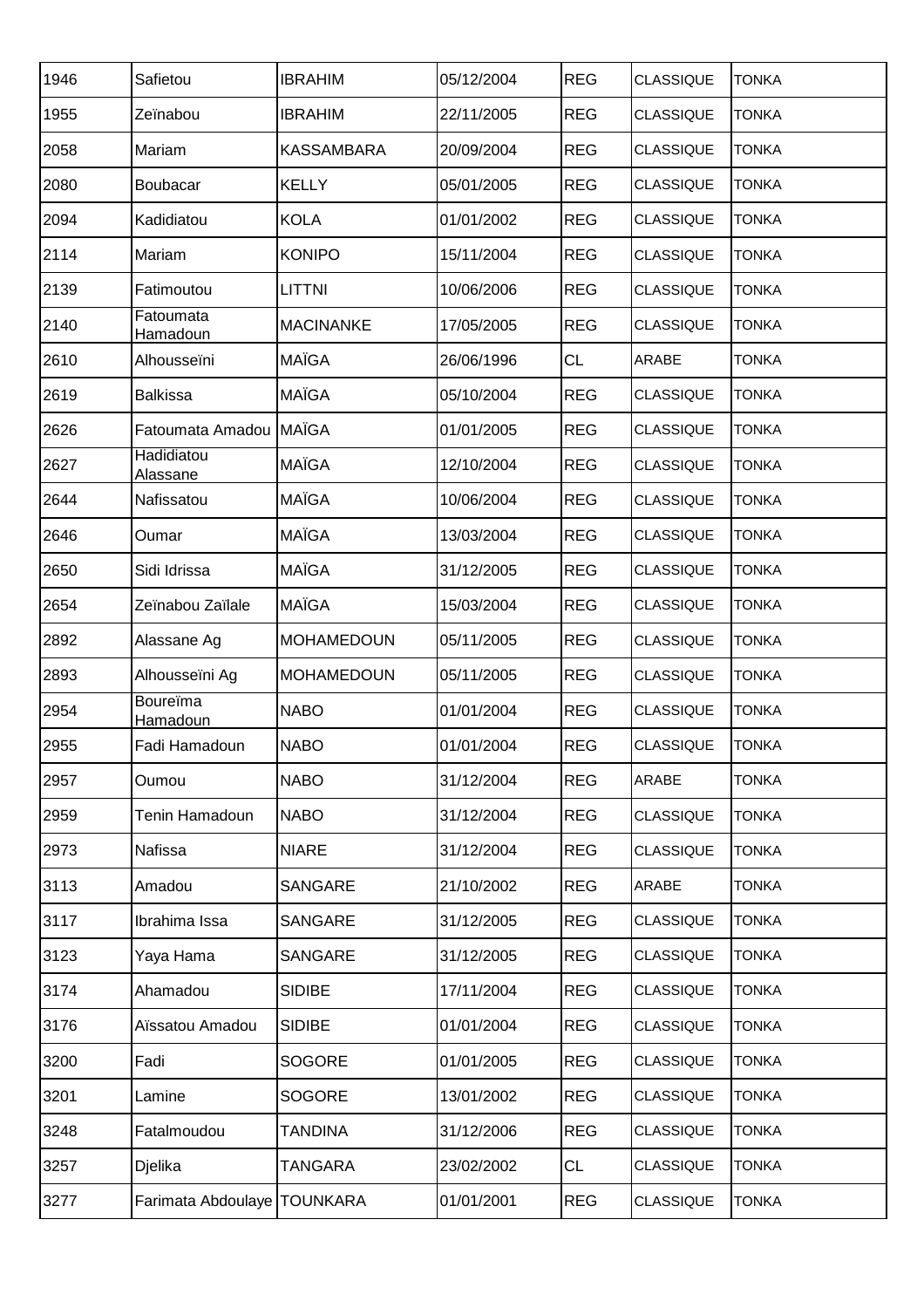| 3323 | Aïssa Toufado                | <b>TOURE</b>   | 11/10/2004 | <b>REG</b> | <b>CLASSIQUE</b> | <b>TONKA</b> |
|------|------------------------------|----------------|------------|------------|------------------|--------------|
| 3370 | Diahara                      | <b>TOURE</b>   | 31/12/2005 | <b>REG</b> | <b>ARABE</b>     | <b>TONKA</b> |
| 3380 | Fadimata Abocar              | <b>TOURE</b>   | 01/01/2005 | <b>REG</b> | CLASSIQUE        | <b>TONKA</b> |
| 3413 | <b>Hameye</b><br>Aboubacrine | <b>TOURE</b>   | 01/01/2005 | <b>REG</b> | <b>CLASSIQUE</b> | <b>TONKA</b> |
| 3444 | Lalla Fatouma<br>Souleymane  | <b>TOURE</b>   | 21/08/2005 | <b>REG</b> | <b>CLASSIQUE</b> | <b>TONKA</b> |
| 3450 | Mahamadoun                   | TOURE          | 10/06/2005 | <b>REG</b> | <b>ARABE</b>     | <b>TONKA</b> |
| 3473 | Mariam                       | TOURE          | 19/10/1985 | <b>CL</b>  | <b>CLASSIQUE</b> | <b>TONKA</b> |
| 3481 | Modibo                       | <b>TOURE</b>   | 29/11/2003 | <b>REG</b> | <b>CLASSIQUE</b> | <b>TONKA</b> |
| 3553 | Ali                          | <b>TRAORE</b>  | 31/12/2004 | <b>REG</b> | <b>CLASSIQUE</b> | <b>TONKA</b> |
| 3557 | Aliou                        | <b>TRAORE</b>  | 01/01/2004 | <b>REG</b> | <b>CLASSIQUE</b> | <b>TONKA</b> |
| 3630 | Hamadoun                     | <b>TRAORE</b>  | 01/01/1979 | <b>CL</b>  | <b>ARABE</b>     | <b>TONKA</b> |
| 3639 | Hawa                         | <b>TRAORE</b>  | 25/11/2004 | <b>REG</b> | <b>CLASSIQUE</b> | <b>TONKA</b> |
| 3704 | Oumarou                      | <b>TRAORE</b>  | 11/12/2005 | <b>REG</b> | <b>CLASSIQUE</b> | <b>TONKA</b> |
| 3737 | Youssouf                     | TRAORE         | 11/11/2002 | <b>REG</b> | <b>CLASSIQUE</b> | <b>TONKA</b> |
| 3775 | Amadou                       | <b>YARISSI</b> | 31/12/2004 | <b>REG</b> | <b>CLASSIQUE</b> | <b>TONKA</b> |
| 3784 | Alamine Hami                 | YATTARA        | 05/05/2006 | <b>REG</b> | <b>CLASSIQUE</b> | <b>TONKA</b> |
| 3807 | Fatoumata                    | YATTARA        | 28/07/1999 | <b>CL</b>  | <b>CLASSIQUE</b> | <b>TONKA</b> |
| 3815 | Hawa Sidi                    | YATTARA        | 01/01/2004 | <b>REG</b> | <b>CLASSIQUE</b> | <b>TONKA</b> |
| 3830 | Oumar                        | YATTARA        | 12/11/2003 | <b>REG</b> | <b>CLASSIQUE</b> | <b>TONKA</b> |
| 3831 | Oumar Hamadoun               | YATTARA        | 02/01/2003 | <b>REG</b> | <b>CLASSIQUE</b> | <b>TONKA</b> |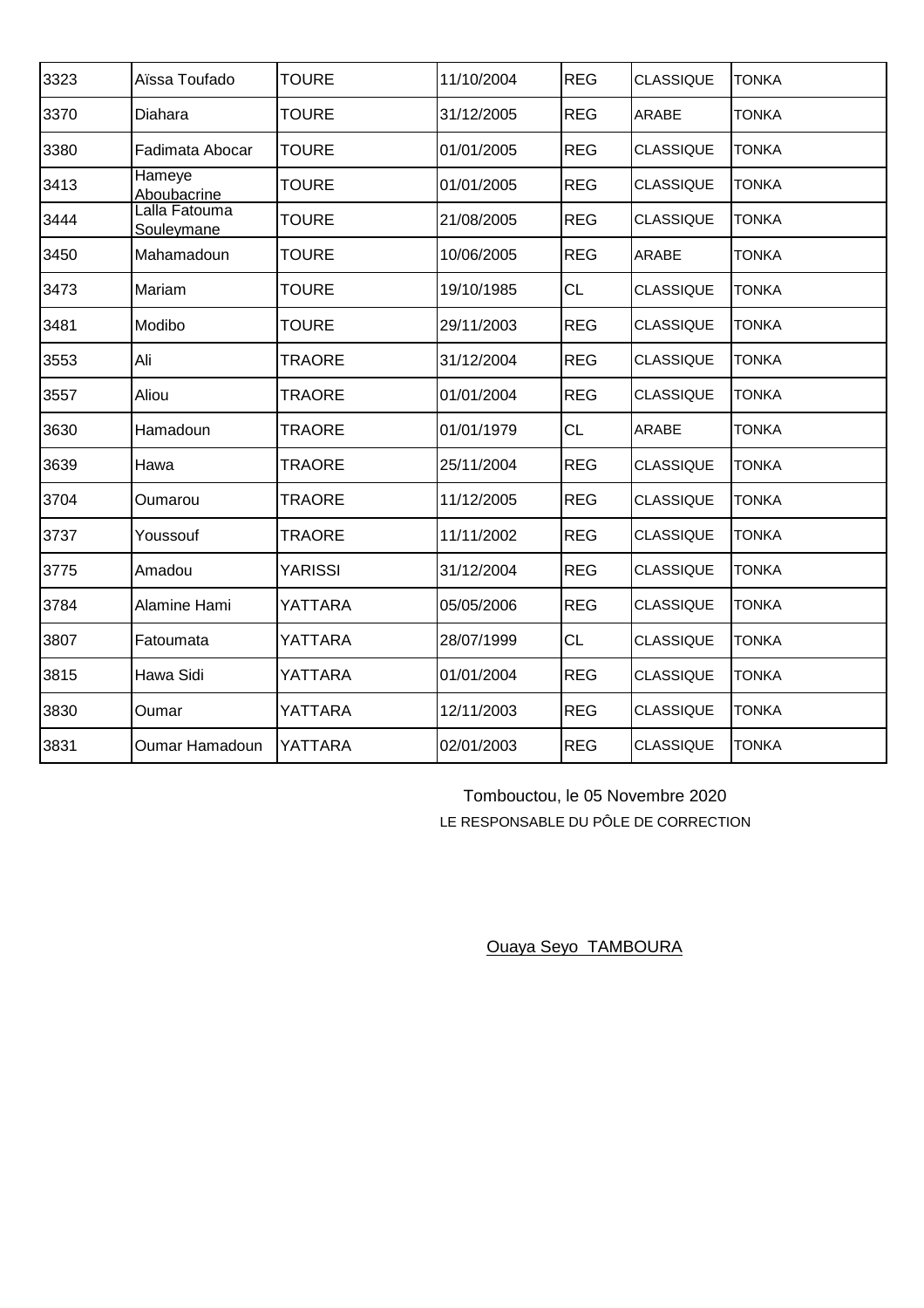-----------0O0----------

--

#### CENTRE NATIONAL DES EXAMENS ET CONCOURS DE L'EDUCATION -----------0O0----------

#### -- **PÔLE DE CORRECTION DE TOMBOUCTOU**

# **LISTE DES CANDIDATS DECLARES ADMIS AU DIPLÔME D'ETUDES FONDAMENTALES (DEF) SESSION D'OCTOBRE 2020**

## **CENTRE D'ANIMATION PEDAGOGIQUE DE GOURMA RHAROUS**

## **CENTRE DE : BAMBARA-MAOUDÉ**

| <b>N°PLACE</b> | <b>PRENOMS</b>           | <b>NOM</b>       | <b>DATE NAISS</b> | <b>STATUT</b><br><b>ELEVE</b> | <b>OPTION</b>    | <b>ECOLE</b>                    |
|----------------|--------------------------|------------------|-------------------|-------------------------------|------------------|---------------------------------|
| 86             | Zeynabou                 | <b>ABDOULAYE</b> | 01/01/2003        | <b>REG</b>                    | <b>CLASSIQUE</b> | BAMBARA-MAOUDE<br>2ÈME C        |
| 545            | Madina Maouloud          | <b>ARBY</b>      | 08/01/2001        | <b>CL</b>                     | <b>CLASSIQUE</b> | BAMBARA-MAOUDE<br>2ÈME C        |
| 1114           | Moussa Ag<br>Mohamed     | <b>CISSE</b>     | 01/01/1978        | <b>CL</b>                     | <b>CLASSIQUE</b> | BAMBARA-MAOUDE<br>2ÈME C        |
| 1382           | Bakary                   | <b>DIAWARA</b>   | 28/05/2005        | <b>REG</b>                    | <b>CLASSIQUE</b> | BAMBARA-MAOUDE<br>2ÈME C        |
| 1384           | Hawa                     | <b>DIAWARA</b>   | 22/11/2004        | <b>REG</b>                    | <b>CLASSIQUE</b> | BAMBARA-MAOUDE<br>2ÈME C        |
| 1385           | Maïmouna                 | <b>DIAWARA</b>   | 31/12/1999        | <b>CL</b>                     | <b>CLASSIQUE</b> | BAMBARA-MAOUDE<br>2ÈME C        |
| 1460           | <b>Boubacary Aly</b>     | <b>DICKO</b>     | 01/01/2005        | <b>REG</b>                    | <b>CLASSIQUE</b> | BAMBARA-MAOUDE<br>2ÈME C        |
| 1732           | Addou                    | <b>HAIDARA</b>   | 01/01/2003        | <b>REG</b>                    | <b>CLASSIQUE</b> | BAMBARA-MAOUDÉ<br>2ÈME C        |
| 1777           | <b>Mohamed Cheick</b>    | <b>HAIDARA</b>   | 19/09/2000        | <b>CL</b>                     | <b>CLASSIQUE</b> | <b>BAMBARA-MAOUDE</b><br>2ÈME C |
| 1788           | Tidjani                  | <b>HAIDARA</b>   | 01/01/2004        | <b>REG</b>                    | <b>CLASSIQUE</b> | BAMBARA-MAOUDE<br>2ÈME C        |
| 1826           | Maliki                   | <b>HAMADOUN</b>  | 21/09/2004        | <b>REG</b>                    | <b>CLASSIQUE</b> | BAMBARA-MAOUDE<br>2ÈME C        |
| 2068           | Gafouré Sayon            | <b>KEITA</b>     | 28/06/2003        | <b>REG</b>                    | <b>CLASSIQUE</b> | BAMBARA-MAOUDE<br>2ÈME C        |
| 2253           | Abdoulaye Hamma          | <b>MAIGA</b>     | 01/01/2003        | <b>REG</b>                    | <b>CLASSIQUE</b> | BAMBARA-MAOUDE<br>2ÈME C        |
| 2942           | <b>Boubacar</b>          | <b>AMADOU</b>    | 02/02/2002        | <b>REG</b>                    | <b>CLASSIQUE</b> | BAMBARA-MAOUDE<br>2ÈME C        |
| 3058           | Almoubachar Ag           | <b>OYAHITT</b>   | 01/01/2003        | <b>REG</b>                    | <b>CLASSIQUE</b> | BAMBARA-MAOUDE<br>2ÈME C        |
| 3138           | Yoro                     | <b>SANKARE</b>   | 22/11/2004        | <b>REG</b>                    | <b>CLASSIQUE</b> | BAMBARA-MAOUDÉ<br>2ÈME C        |
| 3546           | Alhamdou Alassane TRAORE |                  | 01/01/1970        | <b>CL</b>                     | <b>CLASSIQUE</b> | BAMBARA-MAOUDE<br>2ÈME C        |
| 3585           | Bouri Moussa             | <b>TRAORE</b>    | 04/04/2000        | <b>CL</b>                     | <b>CLASSIQUE</b> | BAMBARA-MAOUDE<br>2ÈME C        |

Tombouctou, le 05 Novembre 2020

LE RESPONSABLE DU PÔLE DE CORRECTION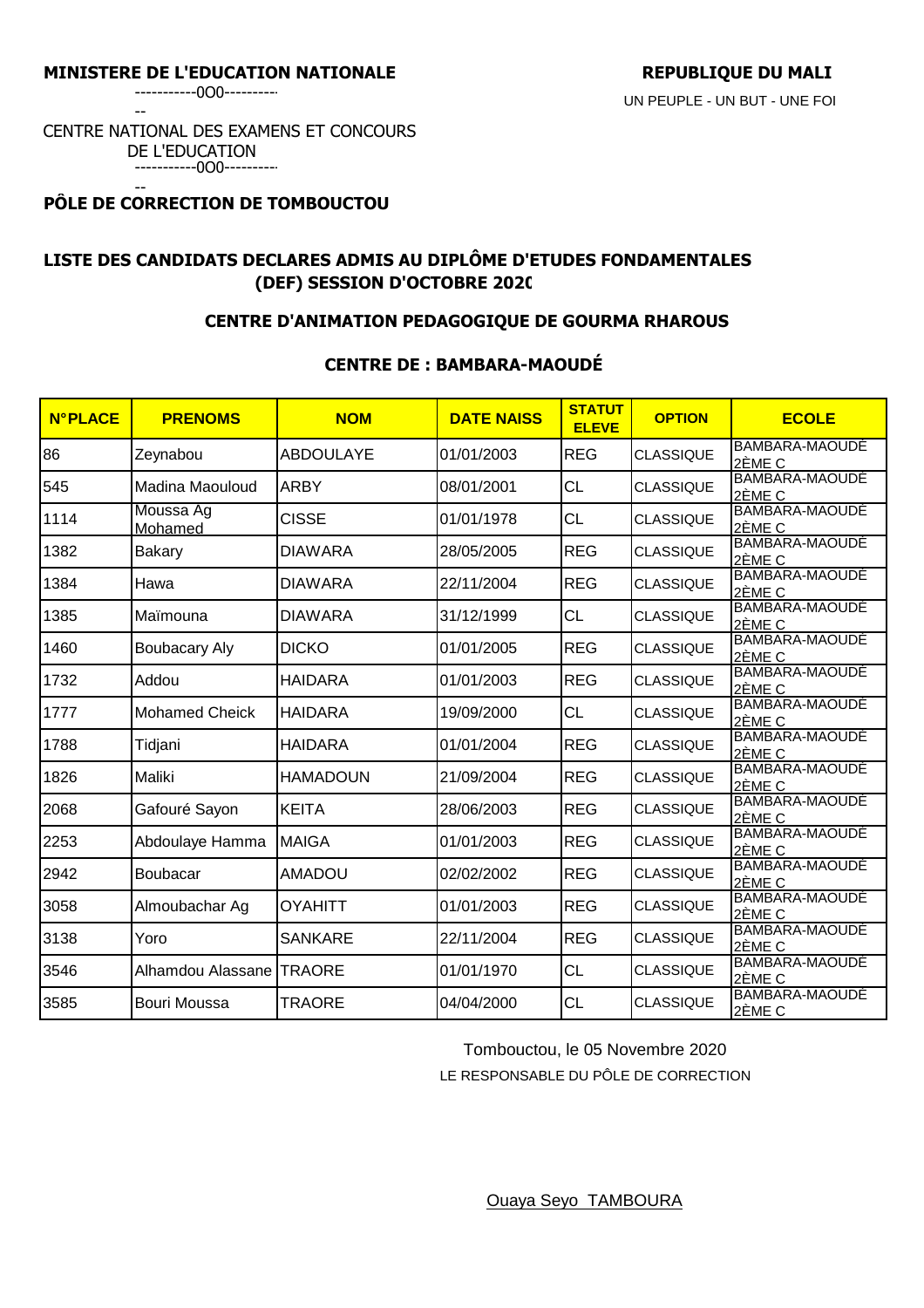-----------0O0----------

--

#### CENTRE NATIONAL DES EXAMENS ET CONCOURS DE L'EDUCATION -----------0O0----------

#### -- **PÔLE DE CORRECTION DE TOMBOUCTOU**

# **LISTE DES CANDIDATS DECLARES ADMIS AU DIPLÔME D'ETUDES FONDAMENTALES (DEF) SESSION D'OCTOBRE 2020**

## **CENTRE D'ANIMATION PEDAGOGIQUE DE GOURMA RHAROUS**

## **CENTRE DE : BANIKANE**

| <b>N°PLACE</b> | <b>PRENOMS</b>  | <b>NOM</b>          | <b>DATE NAISS</b> | <b>STATUT</b><br><b>ELEVE</b> | <b>OPTION</b>    | <b>ECOLE</b>    |
|----------------|-----------------|---------------------|-------------------|-------------------------------|------------------|-----------------|
| 31             | Rakiétou        | <b>ABDOUL WAHAB</b> | 01/01/2004        | <b>REG</b>                    | <b>CLASSIQUE</b> | TIAMIO 2ÈME C   |
| 185            | Fadimata        | <b>AGALIOU</b>      | 31/12/2004        | <b>REG</b>                    | <b>CLASSIQUE</b> | TIAMIO 2ÈME C   |
| 1738           | Alhabib Mahamar | <b>HAIDARA</b>      | 01/01/2000        | <b>REG</b>                    | <b>CLASSIQUE</b> | TIAMIO 2ÈME C   |
| 1767           | Ibrahim         | <b>HAIDARA</b>      | 21/12/2005        | <b>REG</b>                    | <b>CLASSIQUE</b> | TIAMIO 2ÈME C   |
| 1904           | Adraja          | <b>IBRAHIM</b>      | 01/01/2005        | <b>REG</b>                    | <b>CLASSIQUE</b> | TIAMIO 2ÈME C   |
| 2207           | Ahamadou        | <b>MAHAMAR</b>      | 01/01/2004        | <b>REG</b>                    | <b>CLASSIQUE</b> | TIAMIO 2ÈME C   |
| 2284           | Agaly Mahamar   | <b>MAIGA</b>        | 01/01/2001        | <b>REG</b>                    | <b>CLASSIQUE</b> | BANIKANE 2ÈME C |
| 2485           | Mahamar         | <b>MAIGA</b>        | 31/12/2002        | <b>REG</b>                    | <b>CLASSIQUE</b> | TIAMIO 2ÈME C   |
| 2490           | Mahamar Hamidou | <b>MAIGA</b>        | 01/01/2004        | <b>REG</b>                    | <b>CLASSIQUE</b> | BANIKANE 2ÈME C |
| 2495           | Mahamoudou      | <b>MAIGA</b>        | 03/06/2002        | <b>REG</b>                    | <b>CLASSIQUE</b> | TIAMIO 2ÈME C   |
| 2660           | Abdoul Majid Ag | <b>MALICK</b>       | 10/09/2005        | <b>REG</b>                    | <b>CLASSIQUE</b> | TIAMIO 2ÈME C   |
| 2696           | Ibrahim         | <b>MINKEILA</b>     | 01/01/2003        | <b>REG</b>                    | <b>CLASSIQUE</b> | TIAMIO 2ÈME C   |
| 2698           | Bacha           | <b>MIRANA</b>       | 01/01/2002        | <b>REG</b>                    | <b>CLASSIQUE</b> | TIAMIO 2ÈME C   |
| 2940           | Alhousseiny     | <b>MOUSSA</b>       | 01/01/2004        | <b>REG</b>                    | <b>CLASSIQUE</b> | TIAMIO 2ÈME C   |
| 3075           | Alhoussouna     | SAGAIDOU            | 01/01/2004        | <b>REG</b>                    | <b>CLASSIQUE</b> | TIAMIO 2ÈME C   |
| 3213           | Iliassou        | SOULEYMANE          | 31/12/2004        | <b>REG</b>                    | <b>CLASSIQUE</b> | TIAMIO 2ÈME C   |
| 3844           | Fadimata        | <b>YEHIA</b>        | 31/12/2004        | <b>REG</b>                    | <b>CLASSIQUE</b> | TIAMIO 2ÈME C   |
| 3871           | Aljararata      | <b>ZOULKANEINY</b>  | 31/12/2004        | <b>REG</b>                    | <b>CLASSIQUE</b> | TIAMIO 2ÈME C   |

Tombouctou, le 05 Novembre 2020

LE RESPONSABLE DU PÔLE DE CORRECTION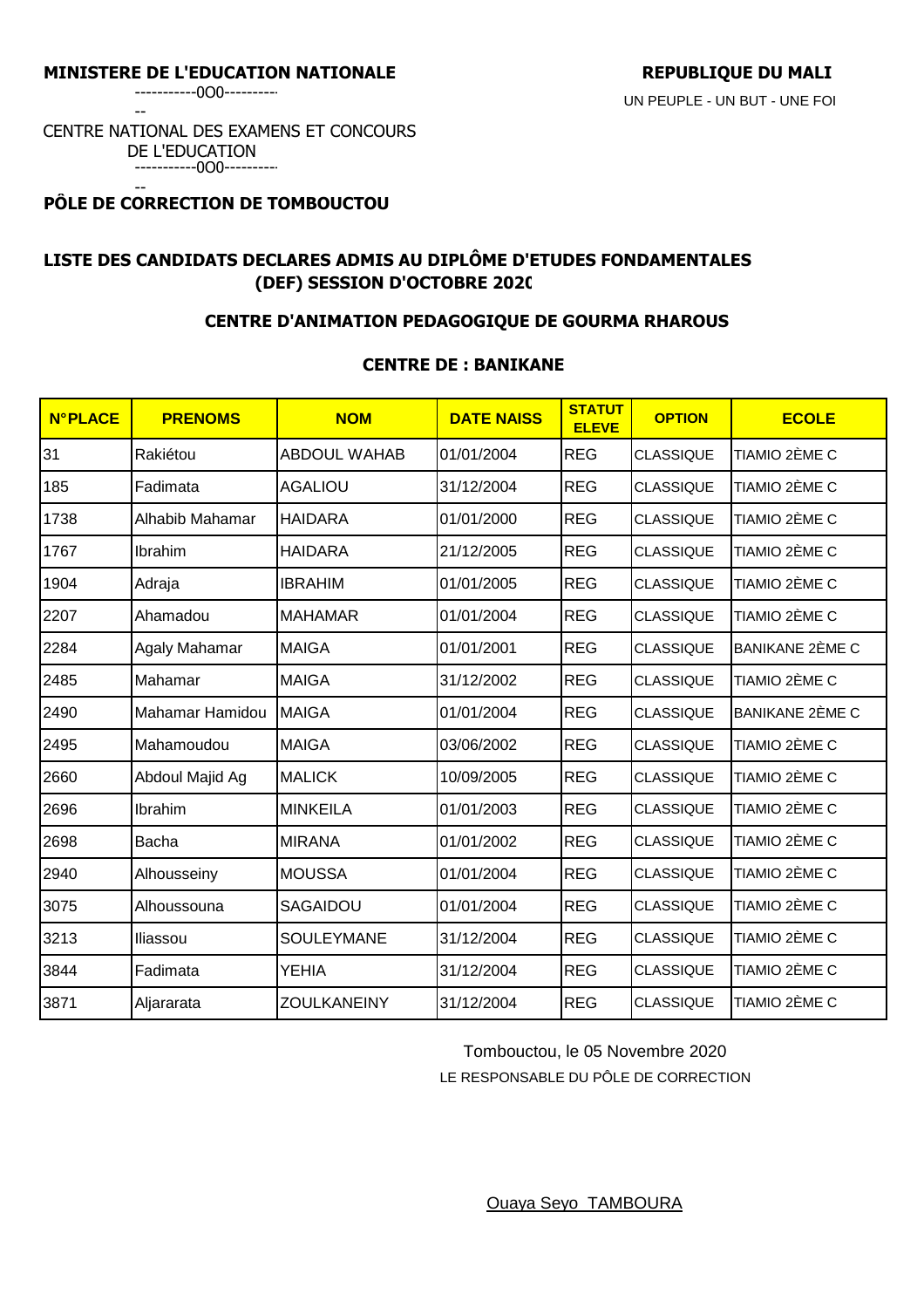-----------0O0----------

--

#### CENTRE NATIONAL DES EXAMENS ET CONCOURS DE L'EDUCATION -----------0O0----------

#### -- **PÔLE DE CORRECTION DE TOMBOUCTOU**

# **LISTE DES CANDIDATS DECLARES ADMIS AU DIPLÔME D'ETUDES FONDAMENTALES (DEF) SESSION D'OCTOBRE 2020**

## **CENTRE D'ANIMATION PEDAGOGIQUE DE GOURMA RHAROUS**

### **CENTRE DE : GOSSI**

| <b>N°PLACE</b> | <b>PRENOMS</b>                | <b>NOM</b>                    | <b>DATE NAISS</b> | <b>STATUT</b><br><b>ELEVE</b> | <b>OPTION</b>    | <b>ECOLE</b>       |
|----------------|-------------------------------|-------------------------------|-------------------|-------------------------------|------------------|--------------------|
| 20             | Agaly Ag                      | <b>ABDOU</b>                  | 03/08/2006        | <b>REG</b>                    | CLASSIQUE        | <b>BOCAR TOURE</b> |
| 88             | Halimatou                     | ABDOULRAZACK                  | 01/01/1992        | <b>CL</b>                     | <b>CLASSIQUE</b> | <b>BOCAR TOURE</b> |
| 158            | Arahmatoulahi                 | ABOULHASSANE                  | 01/01/2004        | <b>REG</b>                    | <b>CLASSIQUE</b> | <b>BOCAR TOURE</b> |
| 181            | Alassane Ag                   | <b>AGALI</b>                  | 20/02/2003        | <b>REG</b>                    | <b>CLASSIQUE</b> | <b>BOCAR TOURE</b> |
| 190            | Assaleck Ag                   | <b>AGALY</b>                  | 15/06/2006        | <b>REG</b>                    | <b>CLASSIQUE</b> | <b>BOCAR TOURE</b> |
| 203            | Moussa Ag                     | <b>AGALY</b>                  | 01/01/2002        | <b>REG</b>                    | <b>CLASSIQUE</b> | <b>BOCAR TOURE</b> |
| 215            | <b>Mohamed Assalaha</b><br>Ag | <b>AGOUMAR</b>                | 05/12/1999        | <b>CL</b>                     | <b>CLASSIQUE</b> | <b>BOCAR TOURE</b> |
| 228            | Oumar Ag                      | <b>AGUISSA</b>                | 29/06/2002        | <b>REG</b>                    | <b>CLASSIQUE</b> | <b>BOCAR TOURE</b> |
| 245            | Saada                         | AHMADOU MADJOU                | 11/01/2001        | <b>REG</b>                    | <b>CLASSIQUE</b> | <b>BOCAR TOURE</b> |
| 311            | Zeïnabou Walet                | <b>ALDJOUMAGATT</b>           | 01/01/2000        | <b>REG</b>                    | <b>CLASSIQUE</b> | <b>BOCAR TOURE</b> |
| 337            | Aïchata                       | <b>ALHAD</b>                  | 08/03/2003        | <b>REG</b>                    | <b>CLASSIQUE</b> | <b>BOCAR TOURE</b> |
| 360            | Aly                           | <b>ALHASSANE</b>              | 02/03/2006        | <b>REG</b>                    | <b>CLASSIQUE</b> | <b>BOCAR TOURE</b> |
| 362            | Fadimata Walet                | <b>ALHASSANE</b>              | 10/04/2006        | <b>REG</b>                    | <b>CLASSIQUE</b> | <b>BOCAR TOURE</b> |
| 368            | Mohamed Ag                    | <b>ALHASSANE</b>              | 03/10/2006        | <b>REG</b>                    | <b>CLASSIQUE</b> | <b>BOCAR TOURE</b> |
| 404            | Hawa                          | <b>ALHOUSSEYNI</b>            | 24/06/2005        | <b>REG</b>                    | <b>CLASSIQUE</b> | <b>BOCAR TOURE</b> |
| 421            | Yéhia                         | <b>ALIOU</b>                  | 15/02/2004        | <b>REG</b>                    | <b>CLASSIQUE</b> | <b>BOCAR TOURE</b> |
| 516            | Mohamed Ag                    | <b>ANASSAFI</b>               | 01/01/2005        | <b>REG</b>                    | <b>CLASSIQUE</b> | <b>BOCAR TOURE</b> |
| 517            | Mossa Ag                      | <b>ANASSAFI</b>               | 01/01/2004        | <b>REG</b>                    | <b>CLASSIQUE</b> | <b>BOCAR TOURE</b> |
| 518            | <b>Fadimata Walet</b><br>Abba | <b>ANSARY</b>                 | 31/12/2005        | <b>REG</b>                    | <b>CLASSIQUE</b> | <b>BOCAR TOURE</b> |
| 519            | Agaly Ag                      | <b>APPOLO</b>                 | 31/12/2006        | <b>REG</b>                    | <b>CLASSIQUE</b> | <b>BOCAR TOURE</b> |
| 657            | Abdoulaye                     | <b>BADROUDINE</b><br>MOUGAZOU | 24/03/2003        | <b>REG</b>                    | <b>CLASSIQUE</b> | <b>BOCAR TOURE</b> |
| 668            | Mariétou O.                   | <b>BAH</b>                    | 07/09/2004        | <b>REG</b>                    | <b>CLASSIQUE</b> | <b>BOCAR TOURE</b> |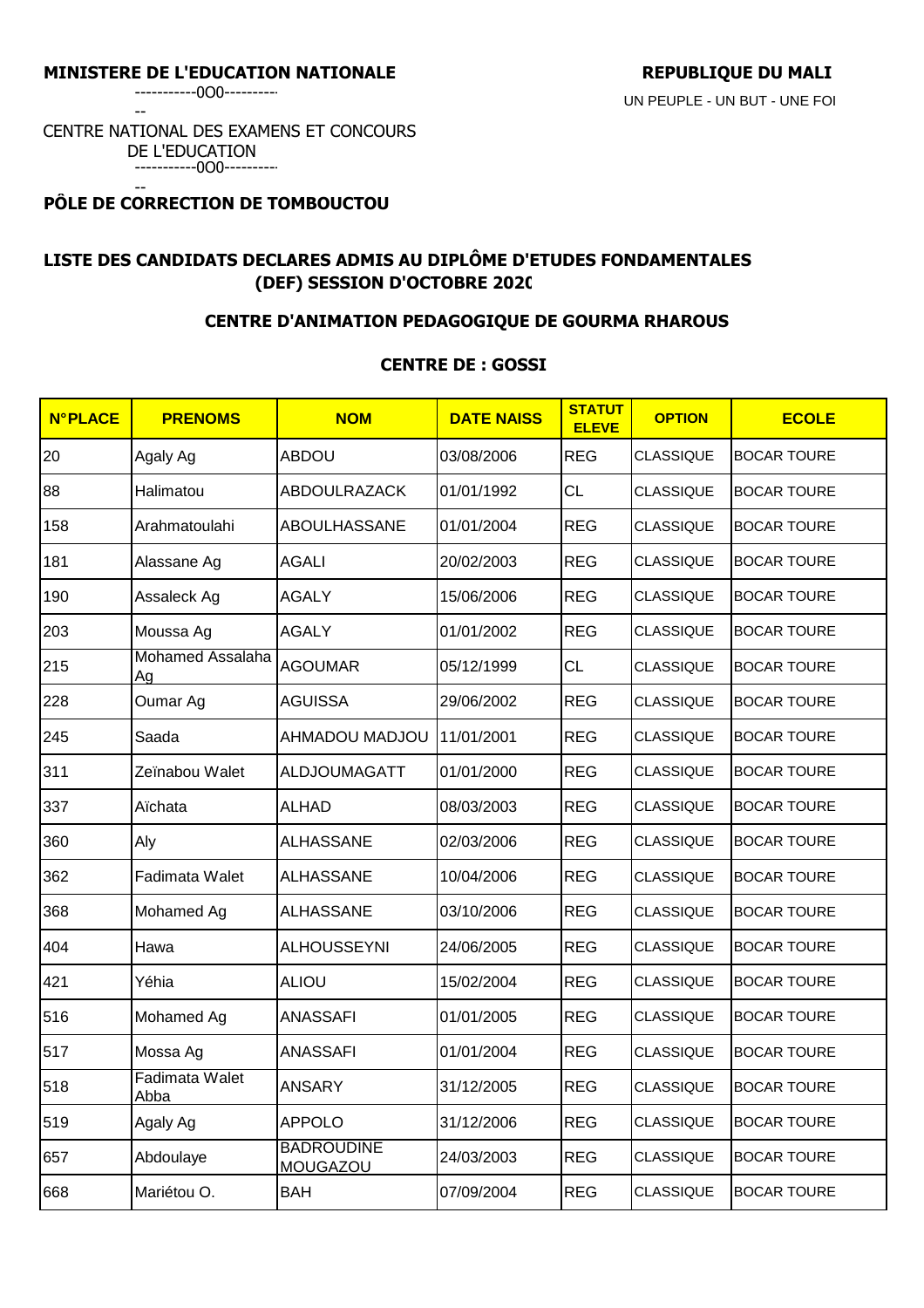| 686  | Mossa Ahmed                       | <b>BAY</b>                       | 01/01/2005 | <b>REG</b> | <b>ARABE</b>     | <b>GOSSI</b>       |
|------|-----------------------------------|----------------------------------|------------|------------|------------------|--------------------|
| 691  | Aliou                             | <b>BEIDI</b>                     | 05/11/2001 | <b>REG</b> | <b>CLASSIQUE</b> | <b>BOCAR TOURE</b> |
| 779  | Hadizatou                         | <b>CHEIBOU</b>                   | 31/12/2006 | <b>REG</b> | <b>CLASSIQUE</b> | <b>BOCAR TOURE</b> |
| 796  | <b>Abdoul Malick</b><br>Mohamed   | <b>CISSE</b>                     | 11/11/2003 | <b>REG</b> | <b>CLASSIQUE</b> | <b>BOCAR TOURE</b> |
| 797  | Abdoul Wahab Ag<br>Acheick        | <b>CISSE</b>                     | 31/12/2003 | <b>REG</b> | <b>CLASSIQUE</b> | <b>BOCAR TOURE</b> |
| 1020 | Ibrahim                           | <b>CISSE</b>                     | 12/04/2004 | <b>REG</b> | <b>CLASSIQUE</b> | <b>BOCAR TOURE</b> |
| 1083 | Mbara Alhousseini                 | <b>CISSE</b>                     | 09/09/1999 | <b>CL</b>  | <b>CLASSIQUE</b> | <b>BOCAR TOURE</b> |
| 1319 | Hamidou<br>Mahamoudou             | <b>DIALLO</b>                    | 21/05/2006 | <b>REG</b> | <b>CLASSIQUE</b> | <b>BOCAR TOURE</b> |
| 1383 | Harouna                           | <b>DIAWARA</b>                   | 31/12/2004 | <b>REG</b> | <b>CLASSIQUE</b> | <b>BOCAR TOURE</b> |
| 1395 | <b>Achahidatt Walet</b><br>Appolo | <b>DICKO</b>                     | 31/12/2005 | <b>REG</b> | <b>CLASSIQUE</b> | <b>BOCAR TOURE</b> |
| 1425 | Alhassane<br>Manatoulahi          | <b>DICKO</b>                     | 01/01/2000 | <b>REG</b> | <b>CLASSIQUE</b> | <b>BOCAR TOURE</b> |
| 1565 | Oumar Mohamed                     | <b>DICKO</b>                     | 13/05/2006 | <b>REG</b> | <b>CLASSIQUE</b> | <b>BOCAR TOURE</b> |
| 1673 | <b>Mohamed Acheick</b><br>Ag      | <b>ELMEHDI</b>                   | 31/12/2004 | <b>REG</b> | <b>CLASSIQUE</b> | <b>BOCAR TOURE</b> |
| 1739 | Alhakib<br>Aboulhassane           | <b>HAIDARA</b>                   | 31/12/2006 | <b>REG</b> | <b>CLASSIQUE</b> | <b>BOCAR TOURE</b> |
| 1745 | Almogtar Ag                       | <b>HAIDARA</b>                   | 01/01/2003 | <b>REG</b> | <b>CLASSIQUE</b> | <b>BOCAR TOURE</b> |
| 1832 | Mariam                            | HAMAIDA                          | 03/01/2002 | <b>REG</b> | <b>CLASSIQUE</b> | <b>BOCAR TOURE</b> |
| 1852 | Halidou                           | HAMIL                            | 18/08/2004 | <b>REG</b> | <b>CLASSIQUE</b> | <b>BOCAR TOURE</b> |
| 1886 | Zeinoudine<br><b>Mahmoud</b>      | <b>HASNI</b>                     | 01/01/2006 | <b>REG</b> | <b>ARABE</b>     | <b>GOSSI</b>       |
| 1900 | Ahmad Ag                          | <b>IBOUN OUMAR</b>               | 18/01/2003 | <b>REG</b> | <b>CLASSIQUE</b> | <b>BOCAR TOURE</b> |
| 1947 | Salim Mohamed                     | <b>IBRAHIM</b>                   | 01/01/2007 | <b>REG</b> | ARABE            | <b>GOSSI</b>       |
| 1973 | Mahmoud Ag                        | <b>IDALLYALLA</b>                | 14/02/2005 | <b>REG</b> | <b>CLASSIQUE</b> | <b>BOCAR TOURE</b> |
| 2005 | Mariama                           | <b>INIDJINNA</b>                 | 02/01/2004 | <b>REG</b> | <b>CLASSIQUE</b> | <b>BOCAR TOURE</b> |
| 2029 | <b>Bouchira</b>                   | <b>ISSOUF</b>                    | 01/01/2000 | <b>REG</b> | <b>CLASSIQUE</b> | <b>BOCAR TOURE</b> |
| 2031 | Nock Ag                           | <b>UOQUIL</b>                    | 31/12/2003 | <b>REG</b> | <b>CLASSIQUE</b> | <b>BOCAR TOURE</b> |
| 2215 | AbdoulWali                        | <b>MAHAMED</b><br><b>ALHADER</b> | 01/01/2004 | <b>REG</b> | ARABE            | <b>GOSSI</b>       |
| 2216 | Alhousseini Ould                  | <b>MAHAMOUD</b>                  | 07/04/2004 | <b>REG</b> | <b>CLASSIQUE</b> | <b>BOCAR TOURE</b> |
| 2227 | Hadijatou Walet                   | <b>MAHMOUD</b>                   | 15/07/2002 | <b>REG</b> | <b>CLASSIQUE</b> | <b>BOCAR TOURE</b> |
| 2236 | Abdou Moussa                      | <b>MAIGA</b>                     | 31/12/2006 | <b>REG</b> | <b>CLASSIQUE</b> | <b>BOCAR TOURE</b> |
| 2238 | <b>Abdoul Aziz</b><br>Youssouf    | <b>MAIGA</b>                     | 13/11/2003 | <b>REG</b> | <b>CLASSIQUE</b> | <b>BOCAR TOURE</b> |
| 2255 | Abdoulaye Issoufi                 | <b>MAIGA</b>                     | 25/01/2005 | <b>REG</b> | <b>CLASSIQUE</b> | <b>BOCAR TOURE</b> |
| 2277 | Agaïchatou                        | <b>MAIGA</b>                     | 12/09/2006 | <b>REG</b> | <b>CLASSIQUE</b> | <b>BOCAR TOURE</b> |
| 2327 | Amadou Idrissa                    | <b>MAIGA</b>                     | 18/05/2005 | <b>REG</b> | <b>CLASSIQUE</b> | <b>BOCAR TOURE</b> |
| 2353 | Boubacar Moussa                   | <b>MAIGA</b>                     | 01/01/2007 | <b>REG</b> | <b>CLASSIQUE</b> | <b>BOCAR TOURE</b> |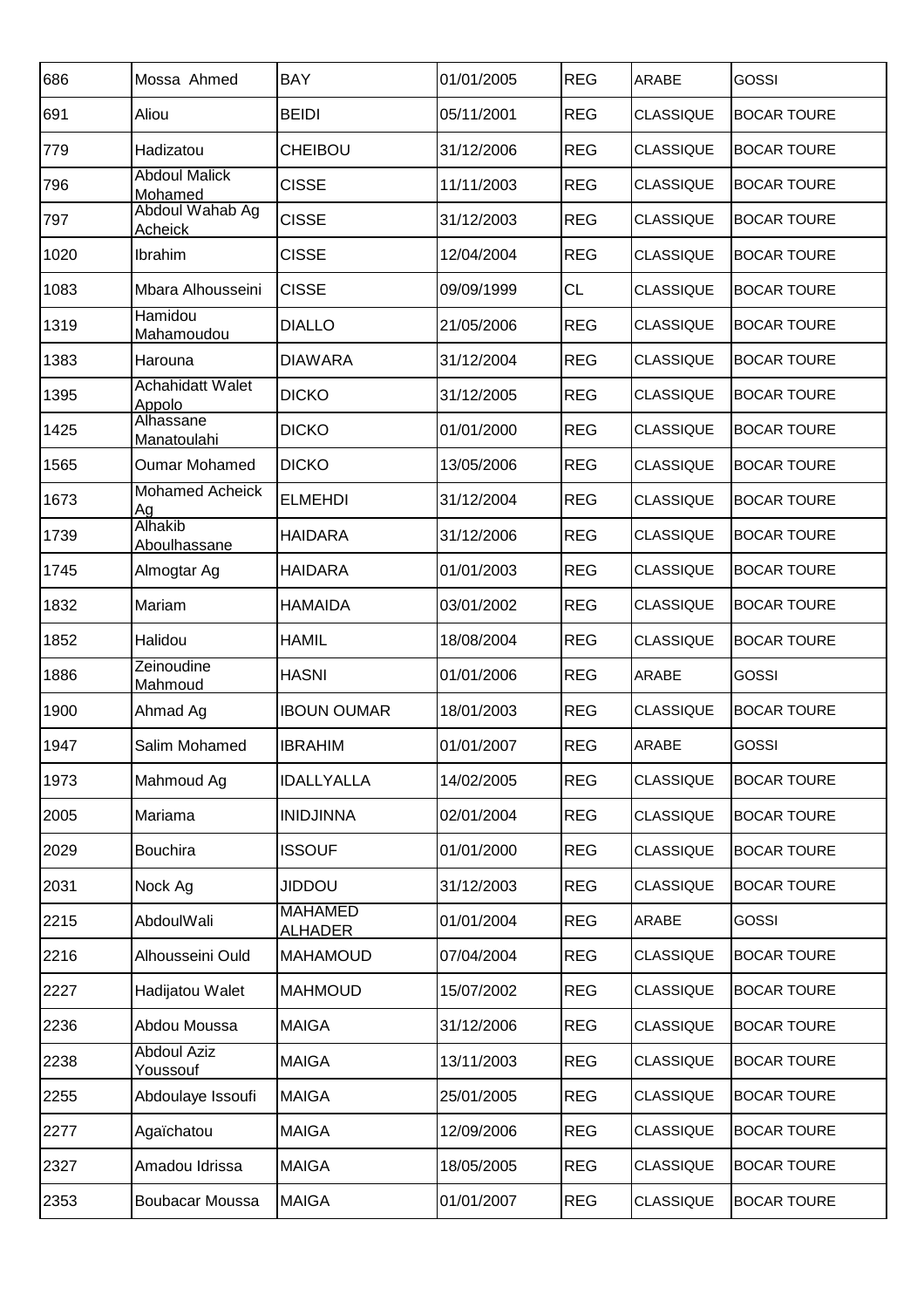| 2356 | <b>Bouchira Hamil</b>                | <b>MAIGA</b>                       | 12/12/2002 | <b>REG</b> | <b>CLASSIQUE</b> | <b>BOCAR TOURE</b> |
|------|--------------------------------------|------------------------------------|------------|------------|------------------|--------------------|
| 2365 | Daouda Alassane                      | <b>MAIGA</b>                       | 29/06/2005 | <b>REG</b> | <b>CLASSIQUE</b> | <b>BOCAR TOURE</b> |
| 2389 | Fatoumata                            | <b>MAIGA</b>                       | 03/08/2004 | <b>REG</b> | <b>CLASSIQUE</b> | <b>BOCAR TOURE</b> |
| 2415 | <b>Halimatou</b><br>Abdoulaye        | <b>MAIGA</b>                       | 01/03/2006 | <b>REG</b> | <b>CLASSIQUE</b> | <b>BOCAR TOURE</b> |
| 2447 | Idrissa                              | <b>MAIGA</b>                       | 22/11/2001 | <b>REG</b> | <b>CLASSIQUE</b> | <b>BOCAR TOURE</b> |
| 2492 | Mahamar Jibrila                      | <b>MAIGA</b>                       | 31/12/2004 | <b>REG</b> | <b>CLASSIQUE</b> | <b>BOCAR TOURE</b> |
| 2569 | Sidi Ahamadou                        | <b>MAIGA</b>                       | 13/09/2003 | <b>REG</b> | <b>CLASSIQUE</b> | <b>BOCAR TOURE</b> |
| 2585 | Younouss Issoufou                    | <b>MAIGA</b>                       | 14/02/2006 | <b>REG</b> | <b>CLASSIQUE</b> | <b>BOCAR TOURE</b> |
| 2661 | Atayoub Ag                           | <b>MALICK</b>                      | 01/10/2005 | <b>REG</b> | <b>CLASSIQUE</b> | <b>BOCAR TOURE</b> |
| 2663 | Ibrahim Ag                           | <b>MAMA</b>                        | 31/12/2003 | <b>REG</b> | <b>CLASSIQUE</b> | <b>BOCAR TOURE</b> |
| 2683 | Fadimata                             | <b>MBARA</b>                       | 14/05/2002 | <b>REG</b> | <b>CLASSIQUE</b> | <b>BOCAR TOURE</b> |
| 2706 | Abdourahamane Ag MOHA                |                                    | 31/12/2005 | <b>REG</b> | <b>CLASSIQUE</b> | <b>BOCAR TOURE</b> |
| 2726 | Aïchatou Walet                       | <b>MOHAMED</b>                     | 31/12/2001 | <b>REG</b> | <b>CLASSIQUE</b> | <b>BOCAR TOURE</b> |
| 2768 | Hajim Ould                           | <b>MOHAMED</b>                     | 05/08/2005 | <b>REG</b> | <b>CLASSIQUE</b> | <b>BOCAR TOURE</b> |
| 2788 | Mariam                               | <b>MOHAMED</b>                     | 10/01/2005 | <b>REG</b> | <b>CLASSIQUE</b> | <b>BOCAR TOURE</b> |
| 2799 | Mohamed Ag                           | <b>MOHAMED</b>                     | 10/12/2005 | <b>REG</b> | <b>CLASSIQUE</b> | <b>BOCAR TOURE</b> |
| 2814 | Oyahitt Ag                           | <b>MOHAMED</b>                     | 31/12/2004 | <b>REG</b> | <b>CLASSIQUE</b> | <b>BOCAR TOURE</b> |
| 2817 | Saïd Abdou Salam                     | <b>MOHAMED</b>                     | 01/01/2004 | <b>REG</b> | ARABE            | <b>GOSSI</b>       |
| 2836 | Abdousamad                           | <b>MOHAMED AHMED</b>               | 01/01/2005 | <b>REG</b> | ARABE            | <b>GOSSI</b>       |
| 2839 | <b>Mohamed Elmoctar</b><br><u>Ag</u> | MOHAMED ALAMINE 14/02/2003         |            | <b>REG</b> | <b>CLASSIQUE</b> | <b>BOCAR TOURE</b> |
| 2847 | Albara Ag                            | <b>MOHAMED ALI</b>                 | 01/01/2001 | <b>CL</b>  | <b>CLASSIQUE</b> | <b>BOCAR TOURE</b> |
| 2851 | Alhousseini Ag                       | <b>MOHAMED</b><br><b>ALMOULOUD</b> | 19/10/2006 | <b>REG</b> | <b>CLASSIQUE</b> | <b>BOCAR TOURE</b> |
| 2854 | Ousmane Ag                           | <b>MOHAMED</b><br><b>ALMOULOUD</b> | 21/01/2005 | <b>REG</b> | <b>CLASSIQUE</b> | <b>BOCAR TOURE</b> |
| 2855 | Alghateck Ag                         | <b>MOHAMED ALY</b>                 | 03/01/2004 | <b>REG</b> | <b>CLASSIQUE</b> | <b>BOCAR TOURE</b> |
| 2857 | Mohamed Alher Ag                     | <b>MOHAMED ALY</b>                 | 08/03/2004 | <b>REG</b> | <b>CLASSIQUE</b> | <b>BOCAR TOURE</b> |
| 2867 | Makata                               | <b>MOHAMED IBRAHIM</b>             | 29/08/2002 | <b>REG</b> | <b>CLASSIQUE</b> | <b>BOCAR TOURE</b> |
| 2873 | Agaïchatou Walet                     | <b>MOHAMED IKNANE</b>              | 10/04/2006 | <b>REG</b> | <b>CLASSIQUE</b> | <b>BOCAR TOURE</b> |
| 2878 | <b>Mohamed Ahmed</b><br>Ag           | <b>MOHAMED LAMINE</b>              | 31/12/2003 | <b>REG</b> | <b>CLASSIQUE</b> | <b>BOCAR TOURE</b> |
| 2886 | Aboubacar                            | <b>MOHAMED YEHYA</b>               | 01/01/2003 | <b>REG</b> | ARABE            | <b>GOSSI</b>       |
| 2900 | Alhousseini Ag                       | <b>MOSSA</b>                       | 01/01/2003 | <b>REG</b> | <b>CLASSIQUE</b> | <b>BOCAR TOURE</b> |
| 2911 | Issoufou                             | <b>MOSSA</b>                       | 01/01/2005 | <b>REG</b> | <b>CLASSIQUE</b> | <b>BOCAR TOURE</b> |
| 2919 | Mohamed Ag                           | <b>MOSSA</b>                       | 27/11/2004 | <b>REG</b> | <b>CLASSIQUE</b> | <b>BOCAR TOURE</b> |
| 2948 | Mohamed Ahmid                        | <b>MOUSSA</b>                      | 23/10/2002 | <b>REG</b> | <b>CLASSIQUE</b> | <b>BOCAR TOURE</b> |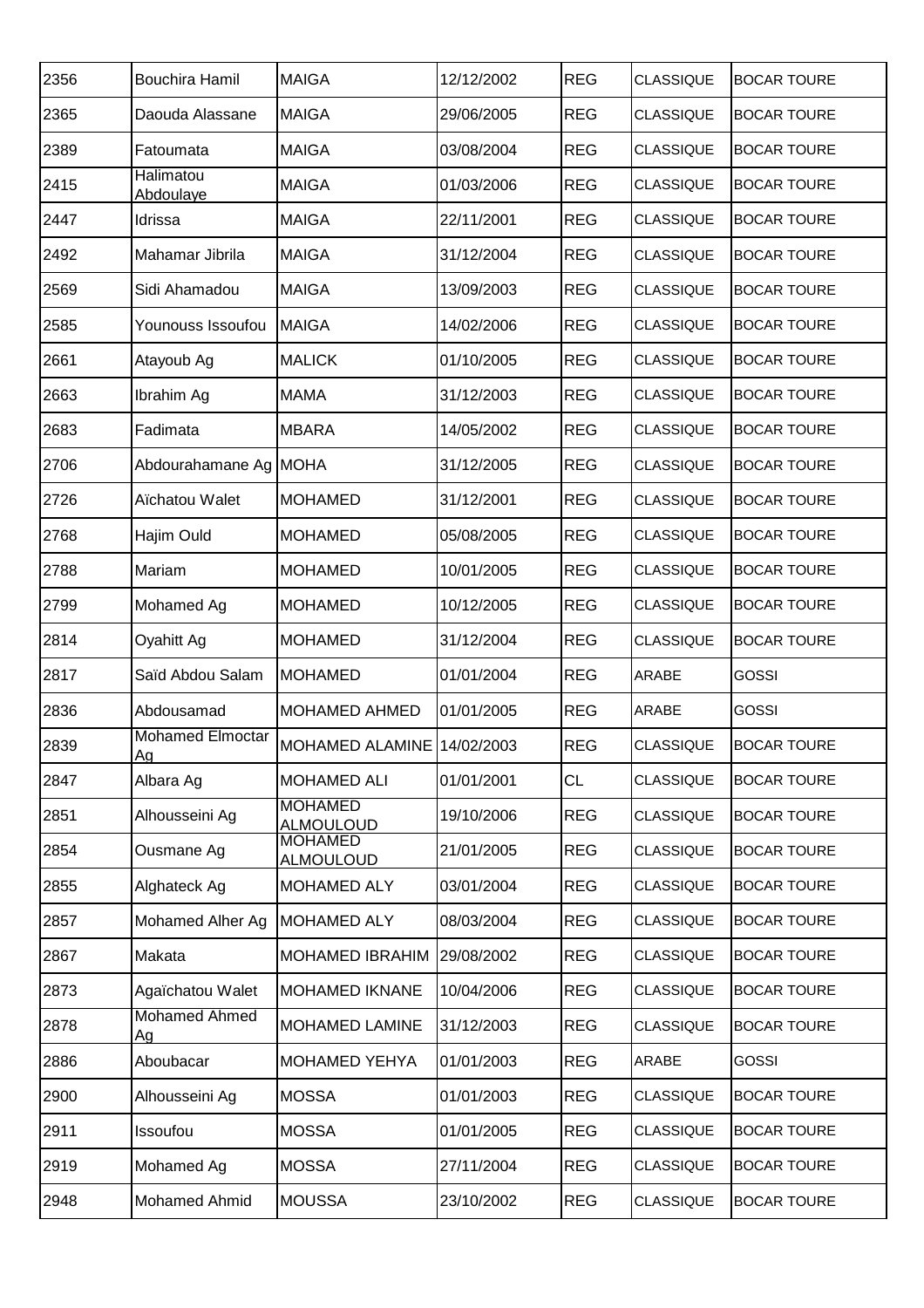| 2962 | Mohamed Assaleh<br>Ag    | INALEWAT          | 31/12/2006 | <b>REG</b> | <b>CLASSIQUE</b> | <b>BOCAR TOURE</b> |
|------|--------------------------|-------------------|------------|------------|------------------|--------------------|
| 3054 | Ibrahim Ag               | <b>OYAHIT</b>     | 12/06/2006 | <b>REG</b> | <b>CLASSIQUE</b> | <b>BOCAR TOURE</b> |
| 3062 | Hamadi Ould              | <b>RAHMA</b>      | 06/10/2004 | <b>REG</b> | <b>CLASSIQUE</b> | <b>BOCAR TOURE</b> |
| 3212 | <b>Ibrahim</b>           | <b>SOULEYMANE</b> | 31/12/2005 | <b>REG</b> | <b>CLASSIQUE</b> | <b>BOCAR TOURE</b> |
| 3215 | Oumar                    | <b>SOULEYMANE</b> | 31/12/2006 | <b>REG</b> | <b>CLASSIQUE</b> | <b>BOCAR TOURE</b> |
| 3231 | Souha Walet              | TALHATA           | 03/08/2003 | <b>REG</b> | <b>CLASSIQUE</b> | <b>BOCAR TOURE</b> |
| 3477 | Mariama                  | TOURE             | 23/10/2005 | <b>REG</b> | <b>CLASSIQUE</b> | <b>BOCAR TOURE</b> |
| 3488 | <b>Oumar Alassane</b>    | <b>TOURE</b>      | 24/01/2004 | <b>REG</b> | <b>CLASSIQUE</b> | <b>BOCAR TOURE</b> |
| 3522 | Zeinounoussa             | <b>TOURE</b>      | 14/11/2000 | <b>REG</b> | <b>CLASSIQUE</b> | <b>BOCAR TOURE</b> |
| 3767 | Noh Ag                   | <b>WANYALLA</b>   | 29/07/2006 | <b>REG</b> | <b>CLASSIQUE</b> | <b>BOCAR TOURE</b> |
| 3849 | Hamza Moussa             | YEHYA             | 01/01/2006 | <b>REG</b> | ARABE            | GOSSI              |
| 3850 | Ibrahim ALHASSAN   YEHYA |                   | 01/01/2005 | <b>REG</b> | <b>ARABE</b>     | <b>GOSSI</b>       |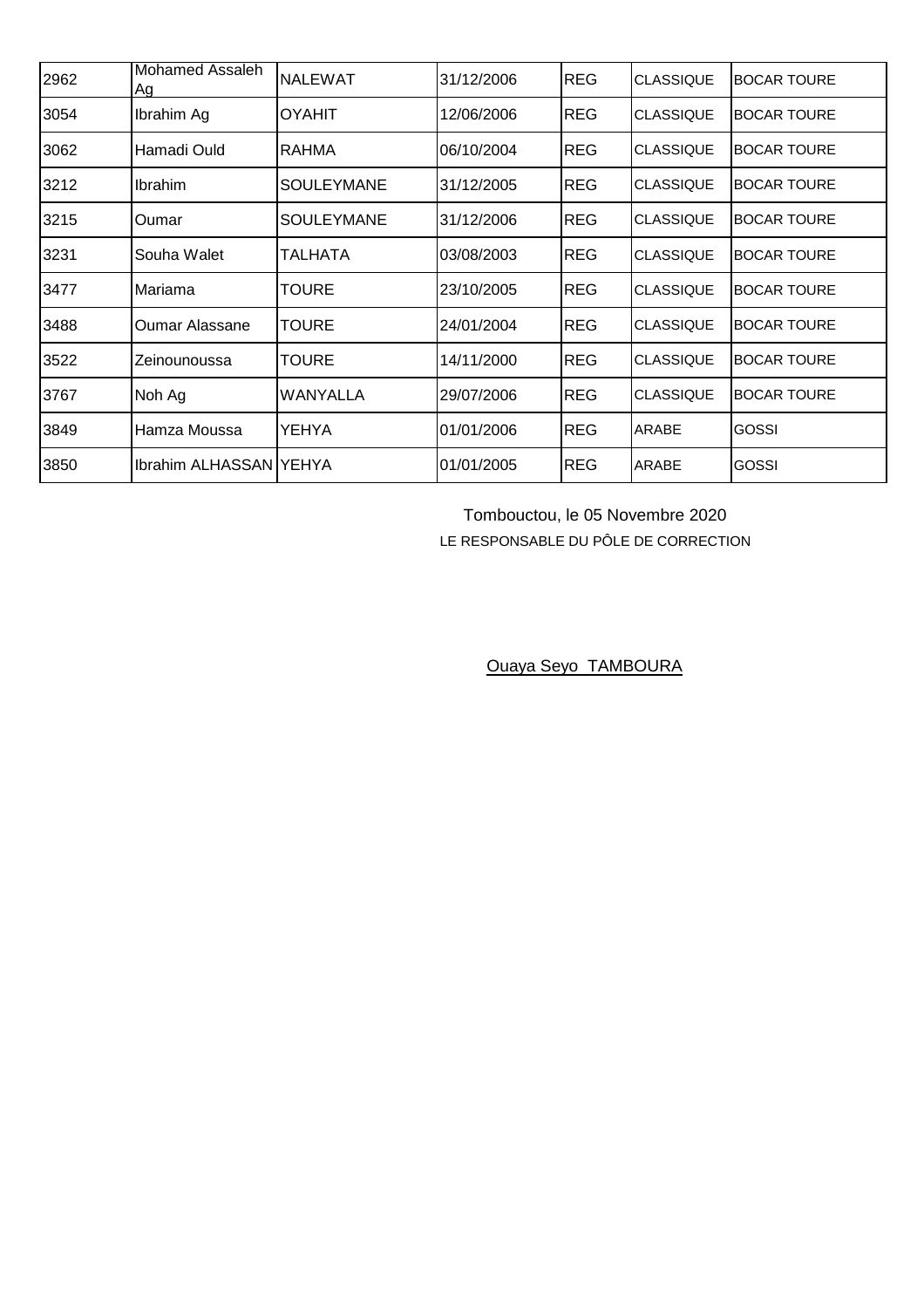-----------0O0----------

--

#### CENTRE NATIONAL DES EXAMENS ET CONCOURS DE L'EDUCATION -----------0O0----------

#### -- **PÔLE DE CORRECTION DE TOMBOUCTOU**

# **LISTE DES CANDIDATS DECLARES ADMIS AU DIPLÔME D'ETUDES FONDAMENTALES (DEF) SESSION D'OCTOBRE 2020**

## **CENTRE D'ANIMATION PEDAGOGIQUE DE GOURMA RHAROUS**

### **CENTRE DE : MADIAKOYE**

| <b>N°PLACE</b> | <b>PRENOMS</b>                  | <b>NOM</b>         | <b>DATE NAISS</b> | <b>STATUT</b><br><b>ELEVE</b> | <b>OPTION</b>    | <b>ECOLE</b>                  |
|----------------|---------------------------------|--------------------|-------------------|-------------------------------|------------------|-------------------------------|
| 232            | Zakaria                         | <b>AGUISSA</b>     | 01/01/2005        | <b>REG</b>                    | <b>CLASSIQUE</b> | FARAN BAKAYE 2EME<br>С        |
| 373            | Abdrahamane                     | <b>ALHOUSSEINI</b> | 01/01/2004        | <b>REG</b>                    | <b>CLASSIQUE</b> | <b>FARAN BAKAYE 2EME</b>      |
| 1308           | Choguib<br>Ahoumoudou           | <b>DIALLO</b>      | 01/01/2006        | <b>REG</b>                    | <b>CLASSIQUE</b> | <b>FARAN BAKAYE 2EME</b><br>Ć |
| 1359           | <b>Cheick Amadou</b>            | <b>DIARRA</b>      | 01/01/2005        | <b>REG</b>                    | <b>CLASSIQUE</b> | <b>FARAN BAKAYE 2EME</b>      |
| 1903           | Aboubacrine                     | <b>IBRAHIM</b>     | 01/01/2005        | <b>REG</b>                    | <b>CLASSIQUE</b> | <b>FARAN BAKAYE 2EME</b>      |
| 1920           | Chaibata                        | <b>IBRAHIM</b>     | 01/01/2005        | <b>REG</b>                    | <b>CLASSIQUE</b> | <b>FARAN BAKAYE 2EME</b>      |
| 2241           | <b>Abdoul Razeck</b><br>Mahamar | <b>MAIGA</b>       | 01/01/2005        | <b>REG</b>                    | <b>CLASSIQUE</b> | FARAN BAKAYE 2EME<br>С        |
| 2245           | Abdoulaye                       | <b>MAIGA</b>       | 03/05/2003        | <b>REG</b>                    | <b>CLASSIQUE</b> | <b>FARAN BAKAYE 2EME</b>      |
| 2278           | Agaichatou<br>Abdrahamane       | <b>MAIGA</b>       | 01/01/2004        | <b>REG</b>                    | <b>CLASSIQUE</b> | <b>FARAN BAKAYE 2EME</b>      |
| 2359           | Chagaïbou<br>Agoumar            | <b>MAIGA</b>       | 01/01/2005        | <b>REG</b>                    | <b>CLASSIQUE</b> | FARAN BAKAYE 2EME             |
| 2434           | Ibrahim                         | <b>MAIGA</b>       | 01/09/2003        | <b>REG</b>                    | <b>CLASSIQUE</b> | <b>FARAN BAKAYE 2EME</b>      |
| 2438           | Ibrahim Abdoulaye               | <b>MAIGA</b>       | 01/01/2004        | <b>REG</b>                    | <b>CLASSIQUE</b> | <b>FARAN BAKAYE 2EME</b>      |
| 2441           | Ibrahim<br>Mohamedine           | <b>MAIGA</b>       | 12/01/2004        | <b>REG</b>                    | <b>CLASSIQUE</b> | FARAN BAKAYE 2EME             |
| 2546           | Ramlata Oumar                   | <b>MAIGA</b>       | 06/01/2005        | <b>REG</b>                    | <b>CLASSIQUE</b> | <b>FARAN BAKAYE 2EME</b>      |
| 2595           | Zeinabou<br>Agassoumane         | <b>MAIGA</b>       | 14/04/2004        | <b>REG</b>                    | <b>CLASSIQUE</b> | FARAN BAKAYE 2EME             |
| 3865           | Salaha                          | YOUSSOUF           | 01/01/2005        | <b>REG</b>                    | <b>CLASSIQUE</b> | <b>FARAN BAKAYE 2EME</b><br>C |

Tombouctou, le 05 Novembre 2020

LE RESPONSABLE DU PÔLE DE CORRECTION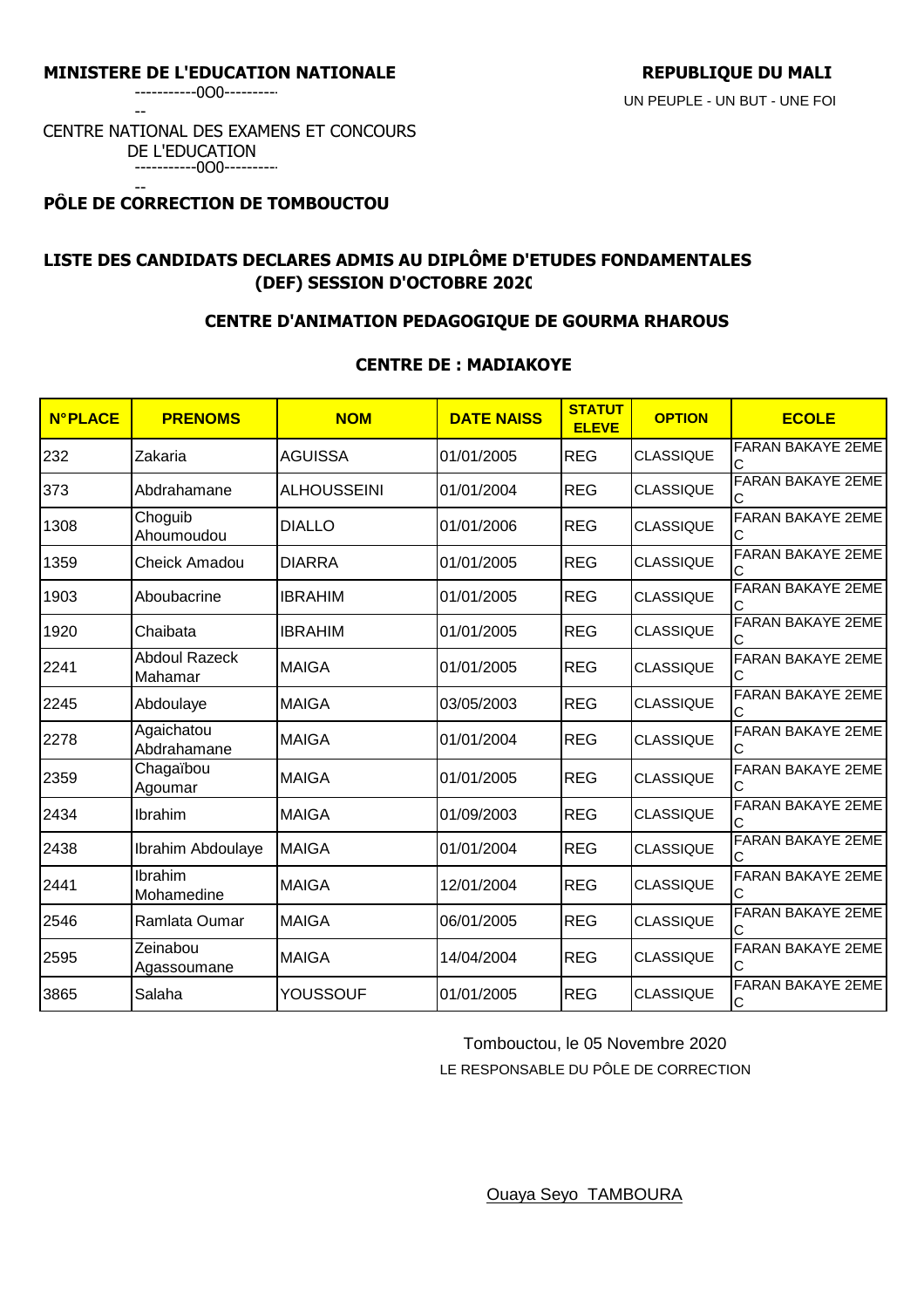-----------0O0----------

--

#### CENTRE NATIONAL DES EXAMENS ET CONCOURS DE L'EDUCATION -----------0O0----------

#### -- **PÔLE DE CORRECTION DE TOMBOUCTOU**

# **LISTE DES CANDIDATS DECLARES ADMIS AU DIPLÔME D'ETUDES FONDAMENTALES (DEF) SESSION D'OCTOBRE 2020**

## **CENTRE D'ANIMATION PEDAGOGIQUE DE GOURMA RHAROUS**

### **CENTRE DE : RHAROUS**

| <b>N°PLACE</b> | <b>PRENOMS</b>   | <b>NOM</b>          | <b>DATE NAISS</b> | <b>STATUT</b><br><b>ELEVE</b> | <b>OPTION</b>    | <b>ECOLE</b>                        |
|----------------|------------------|---------------------|-------------------|-------------------------------|------------------|-------------------------------------|
| 30             | Alhousseïny      | <b>ABDOUL WAHAB</b> | 01/01/2003        | <b>REG</b>                    | <b>CLASSIQUE</b> | ABDOULAYE S.<br><b>MAIGA</b>        |
| 149            | Ousmane Ag       | <b>ABOUBACRINE</b>  | 31/12/2005        | <b>REG</b>                    | <b>CLASSIQUE</b> | <b>ABDOULAYE S.</b><br><b>MAIGA</b> |
| 289            | Mahamar          | <b>ALASSANE</b>     | 01/01/2004        | <b>REG</b>                    | <b>CLASSIQUE</b> | <b>ABDOULAYE S.</b><br><b>MAIGA</b> |
| 819            | Ada Ibrahim      | <b>CISSE</b>        | 01/01/2004        | <b>REG</b>                    | <b>CLASSIQUE</b> | <b>ABDOULAYE S.</b><br><b>MAIGA</b> |
| 998            | Hamara Abdoulaye | <b>CISSE</b>        | 14/08/2004        | <b>REG</b>                    | <b>CLASSIQUE</b> | ABDOULAYE S.<br><b>MAIGA</b>        |
| 1342           | Salihou          | <b>DIALLO</b>       | 01/01/2000        | <b>REG</b>                    | <b>CLASSIQUE</b> | <b>ABDOULAYE S.</b><br><b>MAIGA</b> |
| 1434           | Aliou Ousmane    | <b>DICKO</b>        | 01/01/2004        | <b>REG</b>                    | <b>CLASSIQUE</b> | <b>ABDOULAYE S.</b><br><b>MAIGA</b> |
| 1572           | Rakia Mossa      | <b>DICKO</b>        | 01/01/2004        | <b>REG</b>                    | <b>CLASSIQUE</b> | <b>ABDOULAYE S.</b><br><b>MAIGA</b> |
| 1580           | Souleymane       | <b>DICKO</b>        | 31/12/2004        | <b>REG</b>                    | <b>CLASSIQUE</b> | <b>ABDOULAYE S.</b><br><b>MAIGA</b> |
| 1581           | Tamani           | <b>DICKO</b>        | 01/02/2006        | <b>REG</b>                    | <b>CLASSIQUE</b> | <b>ABDOULAYE S.</b><br><b>MAIGA</b> |
| 1607           | Souhoye Kassoum  | <b>DJIRE</b>        | 21/12/2003        | <b>REG</b>                    | <b>CLASSIQUE</b> | ABDOULAYE S.<br><b>MAIGA</b>        |
| 1725           | Aboubacrine      | <b>HAFIZOU</b>      | 31/12/2002        | <b>REG</b>                    | <b>CLASSIQUE</b> | ABDOULAYE S.<br><b>MAIGA</b>        |
| 1731           | Aboubacrine      | <b>HAIDARA</b>      | 31/12/2005        | <b>REG</b>                    | <b>CLASSIQUE</b> | ABDOULAYE S.<br><b>MAIGA</b>        |
| 1736           | Alassane         | <b>HAIDARA</b>      | 22/07/2002        | <b>REG</b>                    | <b>CLASSIQUE</b> | <b>ABDOULAYE S.</b><br><b>MAIGA</b> |
| 1747           | Amadou Ibrahim   | <b>HAIDARA</b>      | 31/01/2007        | <b>REG</b>                    | <b>CLASSIQUE</b> | <b>ABDOULAYE S.</b><br><b>MAIGA</b> |
| 1799           | Mariam           | <b>HALIL</b>        | 01/01/2003        | <b>REG</b>                    | <b>CLASSIQUE</b> | ABDOULAYE S.<br><b>MAIGA</b>        |
| 1809           | Ibrahim Ag       | <b>HAMADA</b>       | 16/08/2002        | <b>REG</b>                    | <b>CLASSIQUE</b> | <b>ABDOULAYE S.</b><br><b>MAIGA</b> |
| 1811           | Youssouf Ag      | <b>HAMADA</b>       | 01/01/2002        | <b>REG</b>                    | <b>CLASSIQUE</b> | <b>ABDOULAYE S.</b><br><b>MAIGA</b> |
| 1849           | Daouda           | HAMIDOU             | 01/01/2002        | <b>REG</b>                    | <b>CLASSIQUE</b> | ABDOULAYE S.<br><b>MAIGA</b>        |
| 1851           | Zouladeni        | <b>HAMIDOU</b>      | 01/01/2001        | <b>REG</b>                    | CLASSIQUE        | ABDOULAYE S.<br><b>MAIGA</b>        |
| 1865           | Lalla Walet      | <b>HAMMA</b>        | 03/11/2004        | <b>REG</b>                    | <b>CLASSIQUE</b> | ABDOULAYE S.<br><b>MAIGA</b>        |
| 1893           | Saoudata         | <b>HOUMOUDOU</b>    | 01/01/2003        | <b>REG</b>                    | <b>CLASSIQUE</b> | ABDOULAYE S.<br><b>MAIGA</b>        |
| 1939           | Mossa Ag         | <b>IBRAHIM</b>      | 01/01/2004        | <b>REG</b>                    | <b>CLASSIQUE</b> | ABDOULAYE S.<br><b>MAIGA</b>        |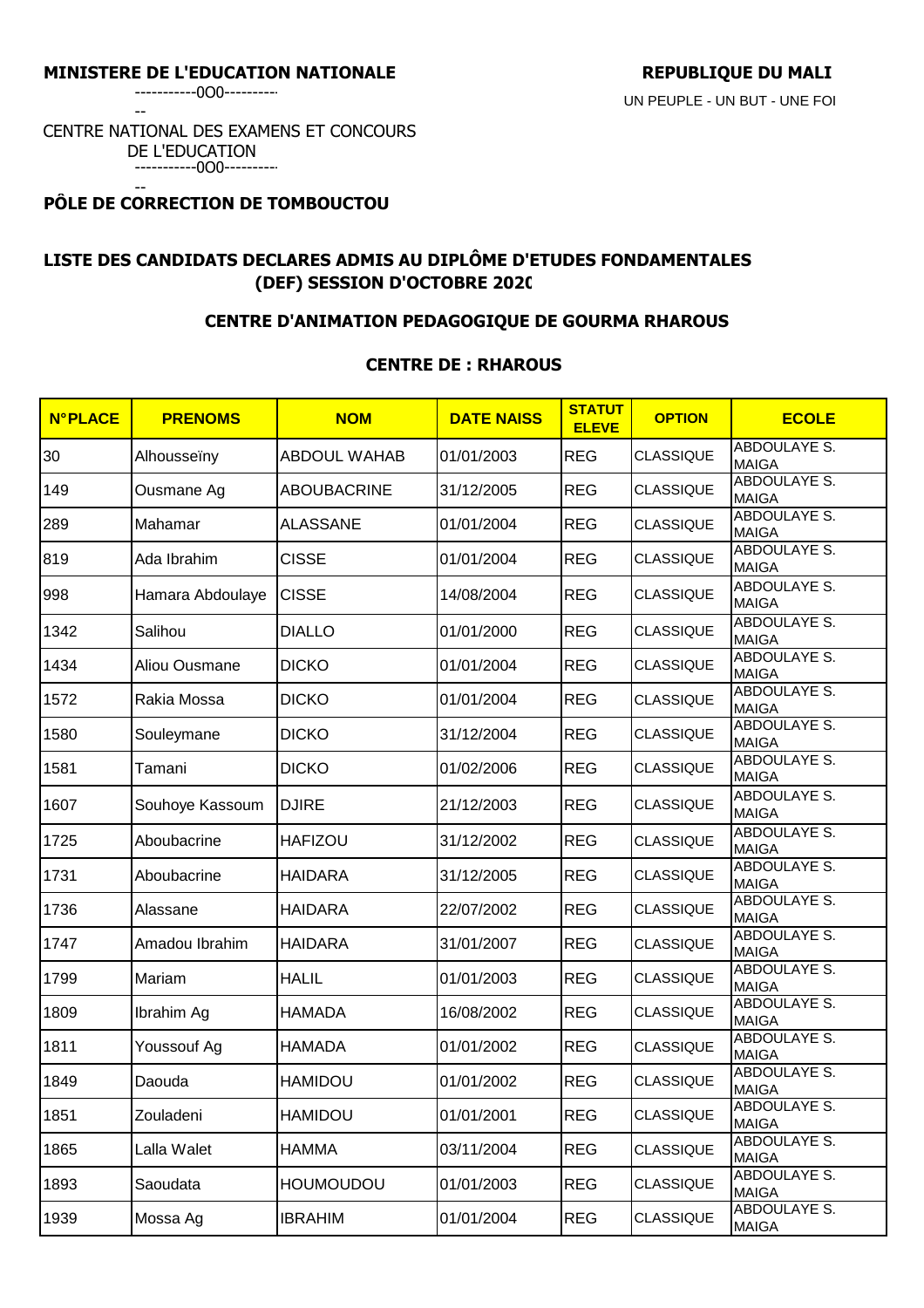|      |                                    | <b>KEITA</b>        |            | <b>REG</b> | <b>CLASSIQUE</b> | ABDOULAYE S.                        |
|------|------------------------------------|---------------------|------------|------------|------------------|-------------------------------------|
| 2075 | Moussa                             |                     | 17/10/2003 |            |                  | <b>MAIGA</b><br><b>ABDOULAYE S.</b> |
| 2077 | Zeïnabou Assane                    | <b>KEITA</b>        | 23/04/1994 | <b>CL</b>  | <b>CLASSIQUE</b> | <b>MAIGA</b>                        |
| 2156 | Hawa                               | <b>MAHAMADOU</b>    | 01/01/2004 | <b>REG</b> | <b>CLASSIQUE</b> | <b>ABDOULAYE S.</b><br><b>MAIGA</b> |
| 2204 | Adoussama                          | <b>MAHAMAR</b>      | 01/01/2002 | <b>REG</b> | <b>CLASSIQUE</b> | <b>ABDOULAYE S.</b><br><b>MAIGA</b> |
| 2217 | Mariam                             | <b>MAHAMOUD</b>     | 31/12/2003 | <b>REG</b> | <b>CLASSIQUE</b> | <b>ABDOULAYE S.</b><br><b>MAIGA</b> |
| 2256 | Abdoulaye<br>Mahamane Aguissa      | <b>MAIGA</b>        | 01/01/1987 | <b>CL</b>  | <b>CLASSIQUE</b> | ABDOULAYE S.<br><b>MAIGA</b>        |
| 2264 | Aboubacrine Jibrilla               | <b>MAIGA</b>        | 01/01/2004 | <b>REG</b> | <b>CLASSIQUE</b> | ABDOULAYE S.<br><b>MAIGA</b>        |
| 2272 | Abouzeidi<br><b>Mohamed Bachir</b> | <b>MAIGA</b>        | 01/01/2005 | <b>REG</b> | <b>CLASSIQUE</b> | ABDOULAYE S.<br><b>MAIGA</b>        |
| 2274 | Adila Alassane                     | <b>MAIGA</b>        | 01/01/2004 | <b>REG</b> | <b>CLASSIQUE</b> | <b>ABDOULAYE S.</b><br><b>MAIGA</b> |
| 2280 | Agaïchatoun                        | <b>MAIGA</b>        | 01/01/2007 | <b>REG</b> | <b>CLASSIQUE</b> | ABDOULAYE S.<br><b>MAIGA</b>        |
| 2282 | Agaliou Aguissa                    | <b>MAIGA</b>        | 01/01/2004 | <b>REG</b> | <b>CLASSIQUE</b> | <b>ABDOULAYE S.</b><br><b>MAIGA</b> |
| 2287 | Aguissa Amadou                     | <b>MAIGA</b>        | 13/05/2004 | <b>REG</b> | <b>CLASSIQUE</b> | <b>ABDOULAYE S.</b><br><b>MAIGA</b> |
| 2305 | Alassane Agoumour MAIGA            |                     | 01/01/2002 | <b>REG</b> | <b>CLASSIQUE</b> | ABDOULAYE S.<br><b>MAIGA</b>        |
| 2317 | Almadinatou                        | <b>MAIGA</b>        | 20/07/2005 | <b>REG</b> | <b>CLASSIQUE</b> | <b>ABDOULAYE S.</b><br><b>MAIGA</b> |
| 2376 | Djoumawaye                         | <b>MAIGA</b>        | 30/04/2004 | <b>REG</b> | <b>CLASSIQUE</b> | <b>ABDOULAYE S.</b><br><b>MAIGA</b> |
| 2431 | Hawa Issiaka                       | <b>MAIGA</b>        | 02/01/2005 | <b>REG</b> | <b>CLASSIQUE</b> | <b>ABDOULAYE S.</b><br><b>MAIGA</b> |
| 2455 | Issoufi                            | <b>MAIGA</b>        | 30/07/2005 | <b>REG</b> | <b>CLASSIQUE</b> | <b>ABDOULAYE S.</b><br><b>MAIGA</b> |
| 2464 | Kadidiata Elmoctar                 | <b>MAIGA</b>        | 01/01/2002 | <b>REG</b> | <b>CLASSIQUE</b> | ABDOULAYE S.<br><b>MAIGA</b>        |
| 2468 | Kohido A.                          | <b>MAIGA</b>        | 04/05/2006 | <b>REG</b> | <b>CLASSIQUE</b> | <b>ABDOULAYE S.</b><br><b>MAIGA</b> |
| 2475 | Mahamadine<br>Hamadalamine         | <b>MAIGA</b>        | 01/01/2005 | <b>REG</b> | <b>CLASSIQUE</b> | ABDOULAYE S.<br><b>MAIGA</b>        |
| 2486 | Mahamar<br>Abdrahamane             | <b>MAIGA</b>        | 31/12/2006 | <b>REG</b> | <b>CLASSIQUE</b> | ABDOULAYE S.<br><b>MAIGA</b>        |
| 2498 | Maimounata Idrissa MAIGA           |                     | 01/01/2004 | <b>REG</b> | <b>CLASSIQUE</b> | ABDOULAYE S.<br><b>MAIGA</b>        |
| 2511 | Mohamed Aguissa                    | <b>MAIGA</b>        | 01/01/2007 | <b>REG</b> | <b>CLASSIQUE</b> | <b>ABDOULAYE S.</b><br><b>MAIGA</b> |
| 2514 | Mohamedine<br>Mahamar              | <b>MAIGA</b>        | 01/01/2004 | <b>REG</b> | <b>CLASSIQUE</b> | ABDOULAYE S.<br><b>MAIGA</b>        |
| 2532 | Oumar                              | <b>MAIGA</b>        | 01/01/2005 | <b>REG</b> | <b>CLASSIQUE</b> | ABDOULAYE S.<br><b>MAIGA</b>        |
| 2552 | Sagaïdatou<br>Mogazou              | <b>MAIGA</b>        | 01/01/2004 | <b>REG</b> | <b>CLASSIQUE</b> | ABDOULAYE S.<br><b>MAIGA</b>        |
| 2561 | Samba Mahamane                     | <b>MAIGA</b>        | 20/01/2004 | <b>REG</b> | <b>CLASSIQUE</b> | ABDOULAYE S.<br><b>MAIGA</b>        |
| 2572 | Sidi Mohamed                       | <b>MAIGA</b>        | 02/02/2005 | <b>REG</b> | <b>CLASSIQUE</b> | ABDOULAYE S.<br><b>MAIGA</b>        |
| 2575 | Sofiana Alassane                   | <b>MAIGA</b>        | 01/01/2005 | <b>REG</b> | <b>CLASSIQUE</b> | <b>ABDOULAYE S.</b><br><b>MAIGA</b> |
| 2591 | Zeïnabou                           | <b>MAIGA</b>        | 29/06/2006 | <b>REG</b> | <b>CLASSIQUE</b> | ABDOULAYE S.<br><b>MAIGA</b>        |
| 2596 | Zeïnabou Alassane                  | <b>MAIGA</b>        | 01/01/2005 | <b>REG</b> | <b>CLASSIQUE</b> | ABDOULAYE S.<br><b>MAIGA</b>        |
| 2875 | Mourad Ould                        | <b>MOHAMED ISSA</b> | 26/03/2005 | <b>REG</b> | <b>CLASSIQUE</b> | <b>ABDOULAYE S.</b><br><b>MAIGA</b> |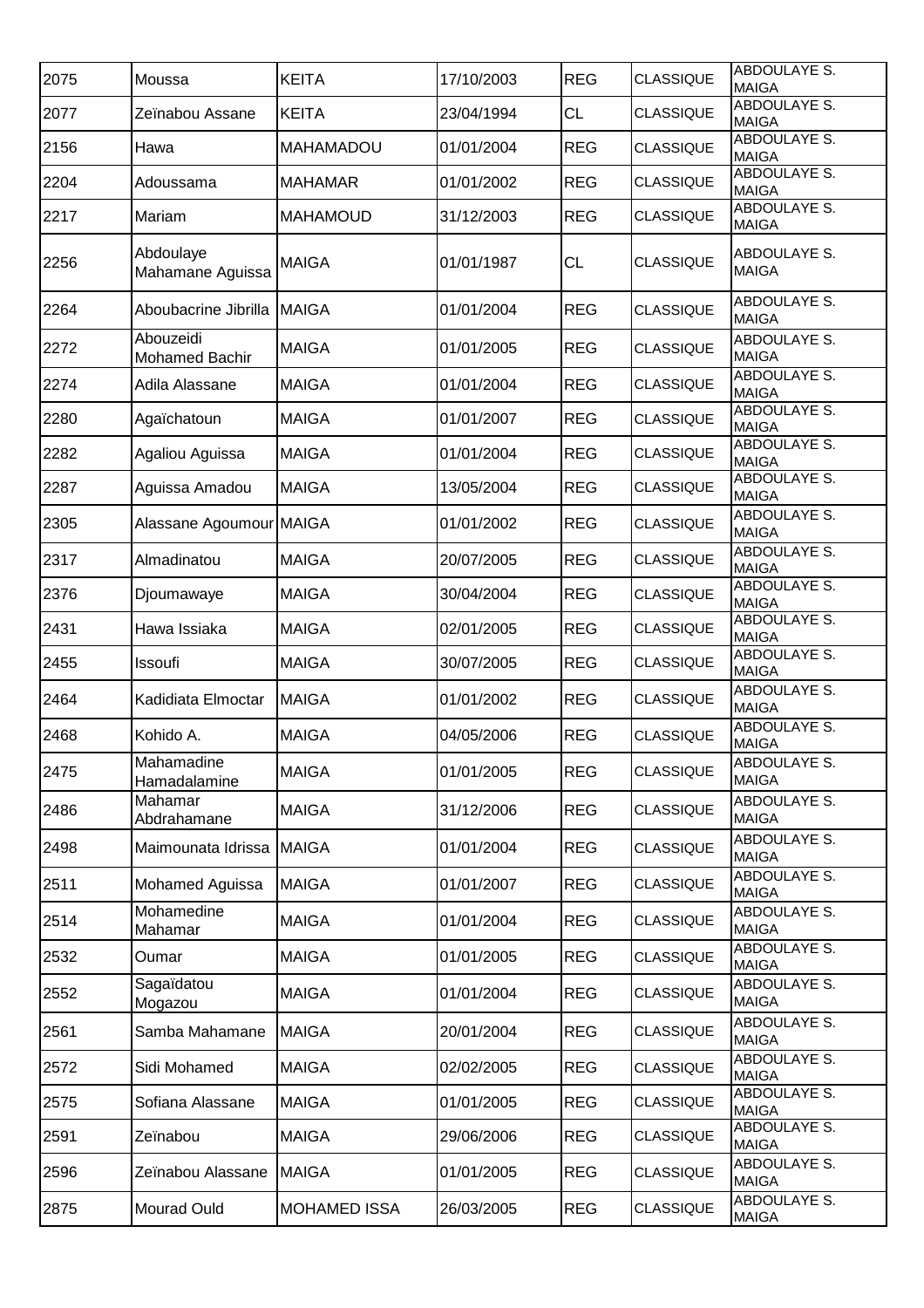| 2902 | Almortada Ag              | <b>MOSSA</b>   | 01/01/2004 | <b>REG</b>  | <b>CLASSIQUE</b> | ABDOULAYE S.<br><b>MAIGA</b>        |
|------|---------------------------|----------------|------------|-------------|------------------|-------------------------------------|
| 2977 | Abdrahamane               | <b>NOHOU</b>   | 01/01/2004 | <b>REG</b>  | <b>CLASSIQUE</b> | <b>ABDOULAYE S.</b><br><b>MAIGA</b> |
| 3025 | Bahaya Ould               | <b>OUSMANE</b> | 01/01/2004 | <b>REG</b>  | <b>CLASSIQUE</b> | <b>ABDOULAYE S.</b><br><b>MAIGA</b> |
| 3223 | Assa                      | SOW            | 07/10/2005 | <b>IREG</b> | <b>CLASSIQUE</b> | ABDOULAYE S.<br><b>MAIGA</b>        |
| 3414 | Hamidou Abdoulaye   TOURE |                | 01/01/2005 | <b>REG</b>  | <b>CLASSIQUE</b> | ABDOULAYE S.<br><b>MAIGA</b>        |
| 3507 | Seibane                   | <b>TOURE</b>   | 15/07/2005 | <b>REG</b>  | <b>CLASSIQUE</b> | ABDOULAYE S.<br><b>MAIGA</b>        |
| 3855 | Fadimata                  | YOUNOUSSOU     | 01/01/2003 | <b>REG</b>  | <b>CLASSIQUE</b> | ABDOULAYE S.<br><b>MAIGA</b>        |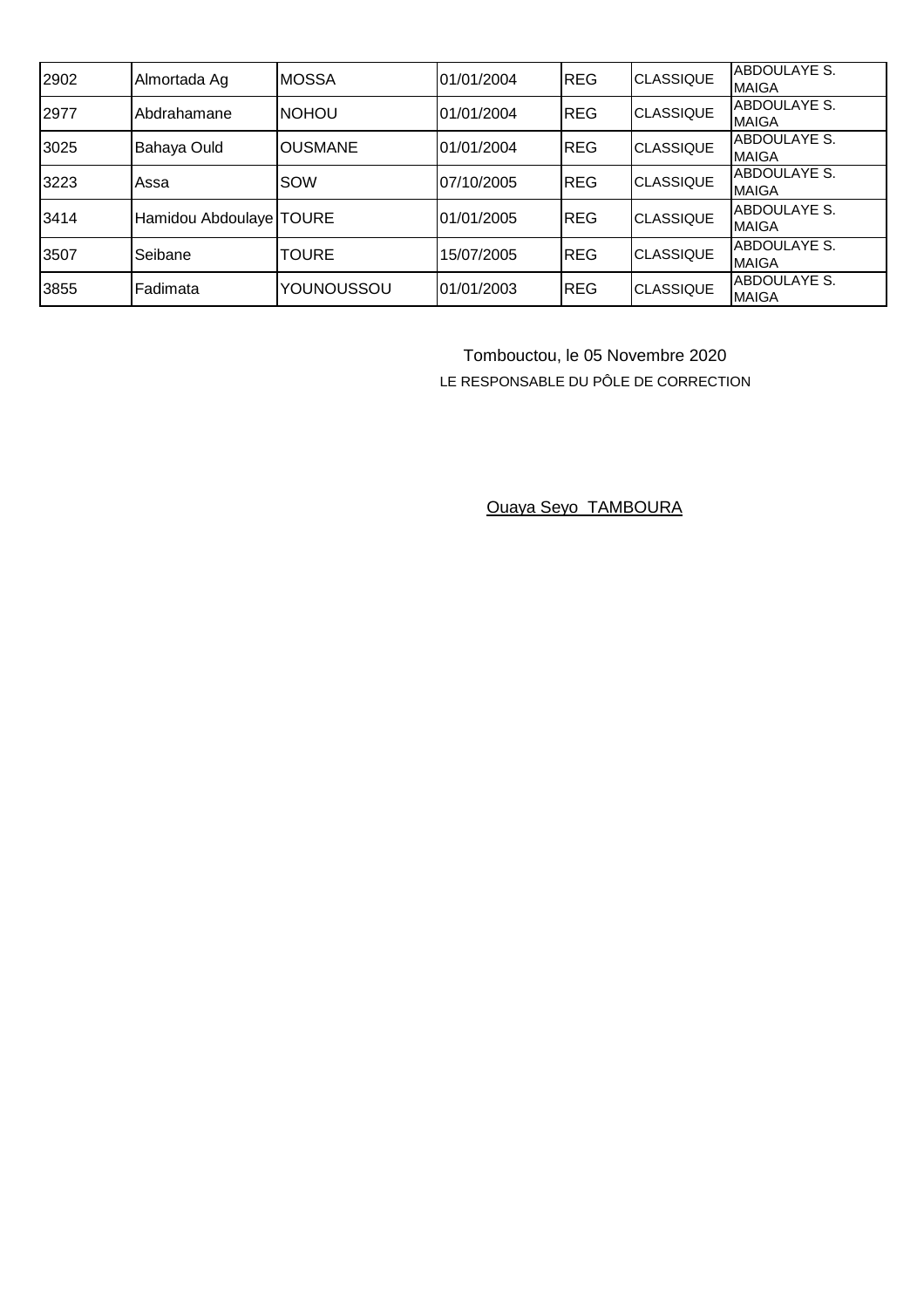-----------0O0----------

--

#### CENTRE NATIONAL DES EXAMENS ET CONCOURS DE L'EDUCATION -----------0O0----------

-- **PÔLE DE CORRECTION DE TOMBOUCTOU** 

# **LISTE DES CANDIDATS DECLARES ADMIS AU DIPLÔME D'ETUDES FONDAMENTALES (DEF) SESSION D'OCTOBRE 2020**

## **CENTRE D'ANIMATION PEDAGOGIQUE DE LERE**

## **CENTRE DE : LERE**

| <b>N°PLACE</b> | <b>PRENOMS</b>            | <b>NOM</b>       | <b>DATE NAISS</b> | <b>STATUT</b><br><b>ELEVE</b> | <b>OPTION</b>    | <b>ECOLE</b>  |
|----------------|---------------------------|------------------|-------------------|-------------------------------|------------------|---------------|
| 734            | Niaga                     | <b>BORE</b>      | 24/08/2006        | <b>REG</b>                    | <b>CLASSIQUE</b> | LERE          |
| 736            | Souleymane                | <b>BORE</b>      | 31/12/2004        | <b>REG</b>                    | <b>CLASSIQUE</b> | LERE          |
| 749            | Mohamed Ould              | <b>BOUBACAR</b>  | 06/07/2005        | <b>REG</b>                    | CLASSIQUE        | LÉRÉ SC " B " |
| 784            | Aïchatou Mint             | <b>CHEICKNA</b>  | 24/02/2005        | <b>REG</b>                    | <b>CLASSIQUE</b> | LERE          |
| 788            | Ramata                    | <b>CISSAO</b>    | 09/06/1978        | <b>CL</b>                     | <b>CLASSIQUE</b> | LERE          |
| 1016           | Ibrahim                   | <b>CISSE</b>     | 01/02/2006        | <b>REG</b>                    | <b>CLASSIQUE</b> | LÉRÉ SC " B " |
| 1061           | Mahamane Ali              | <b>CISSE</b>     | 24/12/2003        | <b>REG</b>                    | <b>CLASSIQUE</b> | LERE          |
| 1062           | Mahamane Elhadji          | <b>CISSE</b>     | 10/12/2004        | <b>REG</b>                    | <b>CLASSIQUE</b> | LÉRÉ SC " B " |
| 1104           | Mohamed M'Bareck<br>Garba | <b>CISSE</b>     | 23/12/1996        | CL                            | <b>CLASSIQUE</b> | LERE          |
| 1197           | Babou                     | <b>COULIBALY</b> | 31/12/2004        | <b>REG</b>                    | <b>CLASSIQUE</b> | LERE          |
| 1224           | Mariam                    | <b>COULIBALY</b> | 14/12/2005        | <b>REG</b>                    | CLASSIQUE        | LERE          |
| 1227           | Ousmane                   | <b>COULIBALY</b> | 31/12/2007        | <b>REG</b>                    | <b>CLASSIQUE</b> | LERE          |
| 1242           | Fatoumata                 | <b>DANSOKO</b>   | 15/06/2005        | <b>REG</b>                    | <b>CLASSIQUE</b> | LERE          |
| 1269           | <b>Biba</b>               | <b>DEMBELE</b>   | 26/12/2000        | <b>REG</b>                    | <b>CLASSIQUE</b> | LERE          |
| 1270           | Germaine                  | <b>DEMBELE</b>   | 14/06/2001        | <b>REG</b>                    | <b>CLASSIQUE</b> | LERE          |
| 1273           | Léon                      | <b>DEMBELE</b>   | 10/11/2002        | <b>REG</b>                    | <b>CLASSIQUE</b> | LERE          |
| 1304           | Assim                     | <b>DIALLO</b>    | 26/06/2003        | <b>REG</b>                    | <b>CLASSIQUE</b> | LERE          |
| 1352           | Alhadji                   | <b>DIARRA</b>    | 28/11/2002        | <b>REG</b>                    | <b>CLASSIQUE</b> | LERE          |
| 1369           | Moulaye Idrissa           | <b>DIARRA</b>    | 01/04/2001        | <b>REG</b>                    | <b>CLASSIQUE</b> | LERE          |
| 1552           | Mohamed Jidou             | <b>DICKO</b>     | 09/10/2004        | <b>REG</b>                    | <b>CLASSIQUE</b> | LERE          |
| 1577           | Sidi Badi                 | <b>DICKO</b>     | 01/01/2005        | <b>REG</b>                    | <b>CLASSIQUE</b> | LERE          |
| 1593           | Zenebou                   | <b>DICKO</b>     | 18/09/2006        | <b>REG</b>                    | <b>CLASSIQUE</b> | LERE          |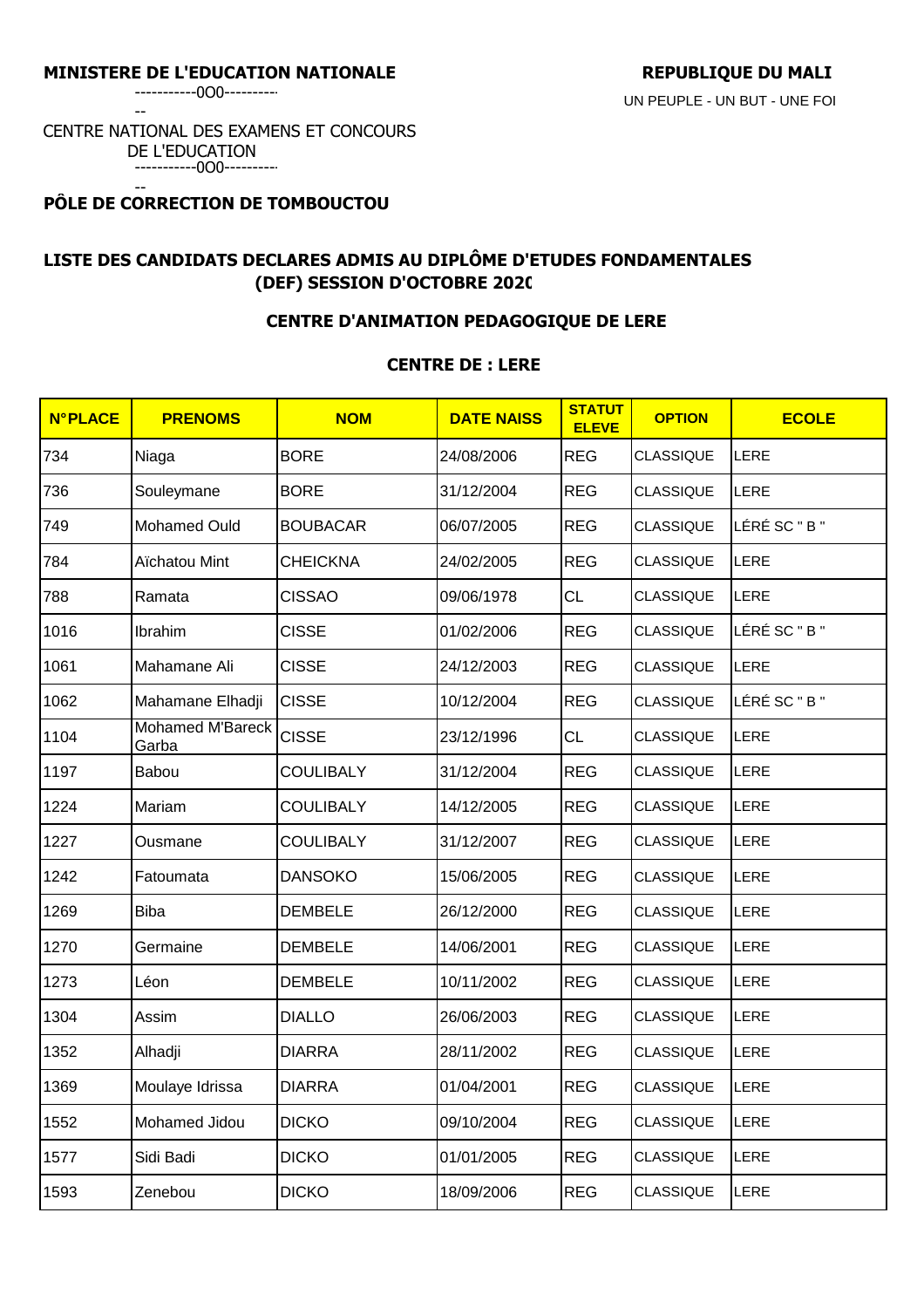| 1912 | Alassane Ag             | <b>IBRAHIM</b>  | 01/01/2004 | <b>REG</b> | <b>CLASSIQUE</b> | LERE             |
|------|-------------------------|-----------------|------------|------------|------------------|------------------|
| 2055 | Aminata                 | IKASSAMBARA     | 16/12/2004 | <b>REG</b> | <b>CLASSIQUE</b> | <b>SOUMPI SC</b> |
| 2079 | Moussocoura             | <b>KEÏTA</b>    | 01/12/2004 | <b>REG</b> | <b>CLASSIQUE</b> | LERE             |
| 2127 | Moumou Ag               | <b>LITININE</b> | 24/02/2004 | <b>REG</b> | <b>CLASSIQUE</b> | LÉRÉ SC " B "    |
| 2350 | Boubacar Boureïma MAIGA |                 | 17/07/1977 | <b>CL</b>  | <b>CLASSIQUE</b> | LERE             |
| 2672 | Drissa                  | <b>MARIKO</b>   | 15/02/1985 | <b>CL</b>  | <b>CLASSIQUE</b> | LERE             |
| 2705 | Hamza Ag                | <b>MOHA</b>     | 01/01/2004 | <b>REG</b> | <b>CLASSIQUE</b> | LÉRÉ SC " B "    |
| 3008 | Ouma                    | IOUMAR          | 10/06/1999 | <b>CL</b>  | <b>CLASSIQUE</b> | LERE             |
| 3126 | <b>Binta</b>            | <b>SANGHO</b>   | 18/09/2005 | <b>REG</b> | <b>CLASSIQUE</b> | LERE             |
| 3267 | Mariam                  | <b>TIMBO</b>    | 13/09/2004 | <b>REG</b> | <b>CLASSIQUE</b> | LÉRÉ SC " B "    |
| 3428 | Issa Abdoulaye          | <b>TOURE</b>    | 29/02/2000 | <b>CL</b>  | <b>CLASSIQUE</b> | LERE             |
| 3648 | Issiaka Boureïma        | <b>TRAORE</b>   | 01/01/2006 | <b>REG</b> | <b>CLASSIQUE</b> | LERE             |
| 3670 | Mamoutou                | TRAORE          | 24/06/2005 | <b>REG</b> | <b>CLASSIQUE</b> | LERE             |
| 3799 | Fadimata                | YATTARA         | 07/12/1976 | <b>CL</b>  | <b>CLASSIQUE</b> | LERE             |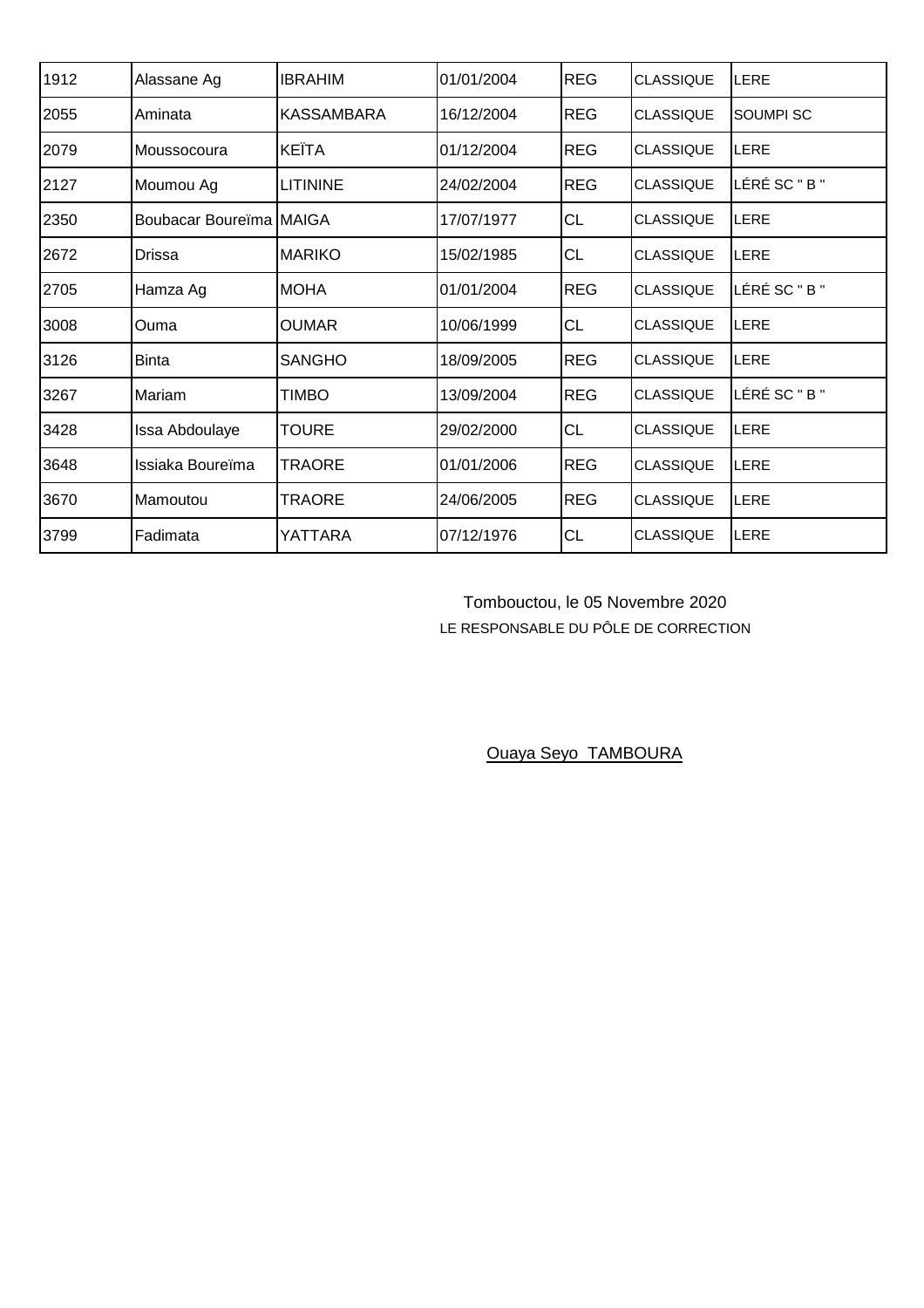-----------0O0----------

--

#### CENTRE NATIONAL DES EXAMENS ET CONCOURS DE L'EDUCATION -----------0O0----------

#### -- **PÔLE DE CORRECTION DE TOMBOUCTOU**

# **LISTE DES CANDIDATS DECLARES ADMIS AU DIPLÔME D'ETUDES FONDAMENTALES (DEF) SESSION D'OCTOBRE 2020**

## **CENTRE D'ANIMATION PEDAGOGIQUE DE NIAFUNKE**

## **CENTRE DE : NIAFUNKÉ A**

| <b>N°PLACE</b> | <b>PRENOMS</b>       | <b>NOM</b>          | <b>DATE NAISS</b> | <b>STATUT</b><br><b>ELEVE</b> | <b>OPTION</b>    | <b>ECOLE</b>                                  |
|----------------|----------------------|---------------------|-------------------|-------------------------------|------------------|-----------------------------------------------|
| 29             | Al-Hussein Ibn       | <b>ABDOUL KARIM</b> | 23/11/2006        | <b>REG</b>                    | <b>CLASSIQUE</b> | <b>HAMADOUN</b><br>SANKARÉ                    |
| 211            | Moussa               | <b>AGOUDIE</b>      | 03/10/2003        | <b>REG</b>                    | CLASSIQUE        | <b>HAMADOUN</b><br>SANKARÉ                    |
| 357            | <b>Boubacar Ould</b> | <b>ALHAMDOUN</b>    | 30/04/2006        | <b>REG</b>                    | <b>CLASSIQUE</b> | <b>HAMADOUN</b><br>SANKARÉ                    |
| 411            | Fatouma              | <b>ALIDJI</b>       | 05/12/2003        | <b>REG</b>                    | <b>CLASSIQUE</b> | <b>HAMADOUN</b><br>SANKARE                    |
| 541            | Fatoumata S.         | <b>ARBY</b>         | 01/03/2005        | <b>REG</b>                    | <b>CLASSIQUE</b> | <b>HAMADOUN</b><br><b>SANKARÉ</b>             |
| 580            | Hamma                | <b>ASCOFARE</b>     | 03/02/2005        | <b>REG</b>                    | <b>CLASSIQUE</b> | <b>HAMADOUN</b><br>SANKARÉ                    |
| 674            | Mariam               | <b>BALLO</b>        | 07/07/2003        | <b>REG</b>                    | <b>CLASSIQUE</b> | <b>HAMADOUN</b><br>SANKARÉ                    |
| 681            | Aminata              | <b>BARRY</b>        | 29/01/2004        | <b>REG</b>                    | <b>CLASSIQUE</b> | <b>HAMADOUN</b><br>SANKARÉ                    |
| 683            | Djéné                | <b>BARRY</b>        | 01/10/2006        | <b>REG</b>                    | <b>CLASSIQUE</b> | <b>HAMADOUN</b><br>SANKARÉ                    |
| 684            | Massoudou            | <b>BARRY</b>        | 16/11/2004        | <b>REG</b>                    | <b>CLASSIQUE</b> | <b>HAMADOUN</b><br>SANKARÉ                    |
| 720            | Aminata              | <b>BOCOUM</b>       | 18/07/2004        | <b>REG</b>                    | <b>CLASSIQUE</b> | <b>HAMADOUN</b><br>SANKARÉ                    |
| 726            | Alhamdou             | <b>BORE</b>         | 17/03/2004        | <b>REG</b>                    | <b>CLASSIQUE</b> | <b>HAMADOUN</b><br>SANKARÉ                    |
| 727            | Allaye K.            | <b>BORE</b>         | 01/01/2004        | <b>REG</b>                    | <b>CLASSIQUE</b> | <b>HAMADOUN</b><br>SANKARÉ                    |
| 728            | Aly                  | <b>BORE</b>         | 15/09/2004        | <b>REG</b>                    | <b>CLASSIQUE</b> | <b>HAMADOUN</b><br>SANKARÉ                    |
| 787            | Mahamane             | <b>CISSAO</b>       | 12/03/2002        | <b>REG</b>                    | <b>CLASSIQUE</b> | <b>HAMADOUN</b><br><b>SANKARÉ</b>             |
| 843            | Aïssata              | <b>CISSE</b>        | 20/04/2007        | <b>REG</b>                    | <b>CLASSIQUE</b> | <b>HAMADOUN</b><br><b>SANKARÉ</b>             |
| 859            | Ali A.               | <b>CISSE</b>        | 10/01/2006        | <b>REG</b>                    | <b>CLASSIQUE</b> | <b>HAMADOUN</b><br>SANKARÉ<br><b>HAMADOUN</b> |
| 880            | Amadou H.            | <b>CISSE</b>        | 20/11/2005        | <b>REG</b>                    | <b>CLASSIQUE</b> | SANKARÉ                                       |
| 1000           | Hamma O.             | <b>CISSE</b>        | 27/06/2004        | <b>REG</b>                    | <b>CLASSIQUE</b> | <b>HAMADOUN</b><br>SANKARE                    |
| 1017           | Ibrahim              | <b>CISSE</b>        | 25/11/2003        | <b>REG</b>                    | <b>CLASSIQUE</b> | <b>HAMADOUN</b><br>SANKARÉ                    |
| 1036           | Issa                 | <b>CISSE</b>        | 07/03/2005        | <b>REG</b>                    | <b>CLASSIQUE</b> | <b>HAMADOUN</b><br>SANKARÉ                    |
| 1167           | <b>Touwa Aly</b>     | <b>CISSE</b>        | 22/10/2006        | <b>REG</b>                    | <b>CLASSIQUE</b> | <b>HAMADOUN</b><br>SANKARÉ                    |
| 1193           | Ali                  | <b>COULIBALY</b>    | 02/01/2000        | <b>REG</b>                    | <b>CLASSIQUE</b> | <b>HAMADOUN</b><br>SANKARÉ                    |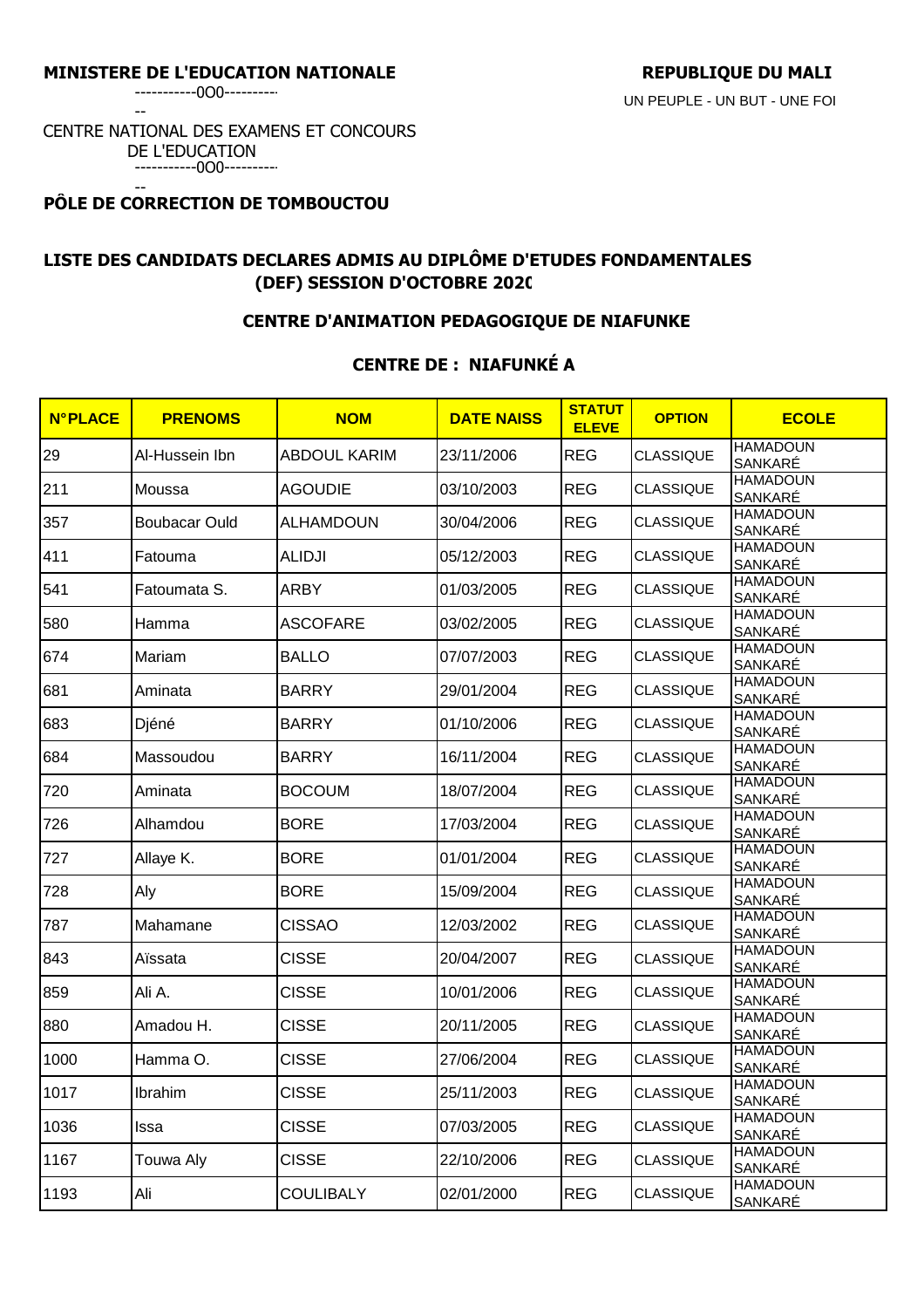| 1211 | HamalLa     | <b>COULIBALY</b> | 03/06/2005 | <b>REG</b> | <b>CLASSIQUE</b> | <b>HAMADOUN</b><br>SANKARÉ |
|------|-------------|------------------|------------|------------|------------------|----------------------------|
| 1216 | Housseïny   | <b>COULIBALY</b> | 04/08/2003 | <b>REG</b> | <b>CLASSIQUE</b> | <b>HAMADOUN</b><br>SANKARÉ |
| 1220 | Madiou      | <b>COULIBALY</b> | 21/05/2005 | <b>REG</b> | <b>CLASSIQUE</b> | <b>HAMADOUN</b><br>SANKARÉ |
| 1230 | Sériba      | <b>COULIBALY</b> | 30/03/2003 | <b>REG</b> | <b>CLASSIQUE</b> | <b>HAMADOUN</b><br>SANKARÉ |
| 1244 | Abdoulaye   | <b>DAOU</b>      | 04/04/2005 | <b>REG</b> | <b>CLASSIQUE</b> | <b>HAMADOUN</b><br>SANKARÉ |
| 1245 | Adama       | <b>DAOU</b>      | 28/01/2005 | <b>REG</b> | <b>CLASSIQUE</b> | <b>HAMADOUN</b><br>SANKARÉ |
| 1247 | Gamdo       | <b>DAOU</b>      | 04/07/2005 | <b>REG</b> | <b>CLASSIQUE</b> | <b>HAMADOUN</b><br>SANKARÉ |
| 1248 | Hady        | <b>DAOU</b>      | 12/04/2005 | <b>REG</b> | <b>CLASSIQUE</b> | <b>HAMADOUN</b><br>SANKARÉ |
| 1272 | Issa        | <b>DEMBELE</b>   | 23/01/2002 | <b>REG</b> | <b>CLASSIQUE</b> | <b>HAMADOUN</b><br>SANKARÉ |
| 1281 | Ibrahim     | <b>DIABATE</b>   | 15/12/2001 | <b>REG</b> | <b>CLASSIQUE</b> | <b>HAMADOUN</b><br>SANKARÉ |
| 1283 | Mamoudou A. | <b>DIABATE</b>   | 05/05/2004 | <b>REG</b> | <b>CLASSIQUE</b> | <b>HAMADOUN</b><br>SANKARÉ |
| 1298 | Aïssata     | <b>DIALLO</b>    | 20/09/2001 | <b>REG</b> | <b>CLASSIQUE</b> | <b>HAMADOUN</b><br>SANKARÉ |
| 1315 | Fatoumata   | <b>DIALLO</b>    | 12/08/2000 | <b>REG</b> | <b>CLASSIQUE</b> | <b>HAMADOUN</b><br>SANKARÉ |
| 1324 | Issiaka     | <b>DIALLO</b>    | 12/03/2004 | <b>REG</b> | <b>CLASSIQUE</b> | <b>HAMADOUN</b><br>SANKARÉ |
| 1331 | Mohamed     | <b>DIALLO</b>    | 31/12/2004 | <b>REG</b> | <b>CLASSIQUE</b> | <b>HAMADOUN</b><br>SANKARÉ |
| 1338 | Oumou       | <b>DIALLO</b>    | 31/12/2006 | <b>REG</b> | <b>CLASSIQUE</b> | <b>HAMADOUN</b><br>SANKARÉ |
| 1339 | Sadio       | <b>DIALLO</b>    | 11/12/2004 | <b>REG</b> | <b>CLASSIQUE</b> | <b>HAMADOUN</b><br>SANKARÉ |
| 1343 | Issa        | <b>DIAMOYE</b>   | 13/08/2003 | <b>REG</b> | <b>CLASSIQUE</b> | <b>HAMADOUN</b><br>SANKARÉ |
| 1346 | Achata      | <b>DIARRA</b>    | 26/07/2004 | <b>REG</b> | <b>CLASSIQUE</b> | <b>HAMADOUN</b><br>SANKARÉ |
| 1350 | Ahan        | <b>DIARRA</b>    | 01/12/2003 | <b>REG</b> | <b>CLASSIQUE</b> | <b>HAMADOUN</b><br>SANKARÉ |
| 1351 | Aïssata     | <b>DIARRA</b>    | 20/03/2004 | <b>REG</b> | <b>CLASSIQUE</b> | <b>HAMADOUN</b><br>SANKARÉ |
| 1366 | Karamoko    | <b>DIARRA</b>    | 21/08/2005 | <b>REG</b> | <b>CLASSIQUE</b> | <b>HAMADOUN</b><br>SANKARÉ |
| 1378 | Mariam      | <b>DIARRA</b>    | 20/11/2005 | <b>REG</b> | <b>CLASSIQUE</b> | <b>HAMADOUN</b><br>SANKARÉ |
| 1379 | Mariam D.   | <b>DIARRA</b>    | 06/02/2001 | <b>REG</b> | <b>CLASSIQUE</b> | <b>HAMADOUN</b><br>SANKARÉ |
| 1393 | Aboubacrine | <b>DICKO</b>     | 01/01/2004 | <b>REG</b> | <b>CLASSIQUE</b> | <b>HAMADOUN</b><br>SANKARÉ |
| 1448 | Anta        | <b>DICKO</b>     | 23/05/2003 | <b>REG</b> | <b>CLASSIQUE</b> | <b>HAMADOUN</b><br>SANKARÉ |
| 1526 | Mahamane    | <b>DICKO</b>     | 23/12/2003 | <b>REG</b> | <b>CLASSIQUE</b> | <b>HAMADOUN</b><br>SANKARÉ |
| 1533 | Maouloud    | <b>DICKO</b>     | 23/11/2005 | <b>REG</b> | <b>CLASSIQUE</b> | <b>HAMADOUN</b><br>SANKARÉ |
| 1603 | Abdoulaye   | <b>DJIGA</b>     | 23/09/2003 | <b>REG</b> | <b>CLASSIQUE</b> | <b>HAMADOUN</b><br>SANKARÉ |
| 1694 | Mahamadou   | <b>FOFANA</b>    | 18/04/2006 | <b>REG</b> | <b>CLASSIQUE</b> | <b>HAMADOUN</b><br>SANKARÉ |
| 1701 | Souleymane  | <b>GASSAMBE</b>  | 13/10/2006 | <b>REG</b> | <b>CLASSIQUE</b> | <b>HAMADOUN</b><br>SANKARÉ |
| 1702 | Fanta       | <b>GATTA</b>     | 15/05/2003 | <b>REG</b> | <b>CLASSIQUE</b> | <b>HAMADOUN</b><br>SANKARÉ |
| 1703 | Fatoumata   | <b>GATTA</b>     | 17/11/2003 | <b>REG</b> | <b>CLASSIQUE</b> | <b>HAMADOUN</b><br>SANKARÉ |
| 1705 | Tiékoura    | <b>GOUMBALLE</b> | 25/09/2004 | <b>REG</b> | <b>CLASSIQUE</b> | <b>HAMADOUN</b><br>SANKARÉ |
| 1706 | Abaloumo    | <b>GUINDO</b>    | 04/06/2000 | <b>REG</b> | <b>CLASSIQUE</b> | <b>HAMADOUN</b><br>SANKARÉ |
|      |             |                  |            |            |                  |                            |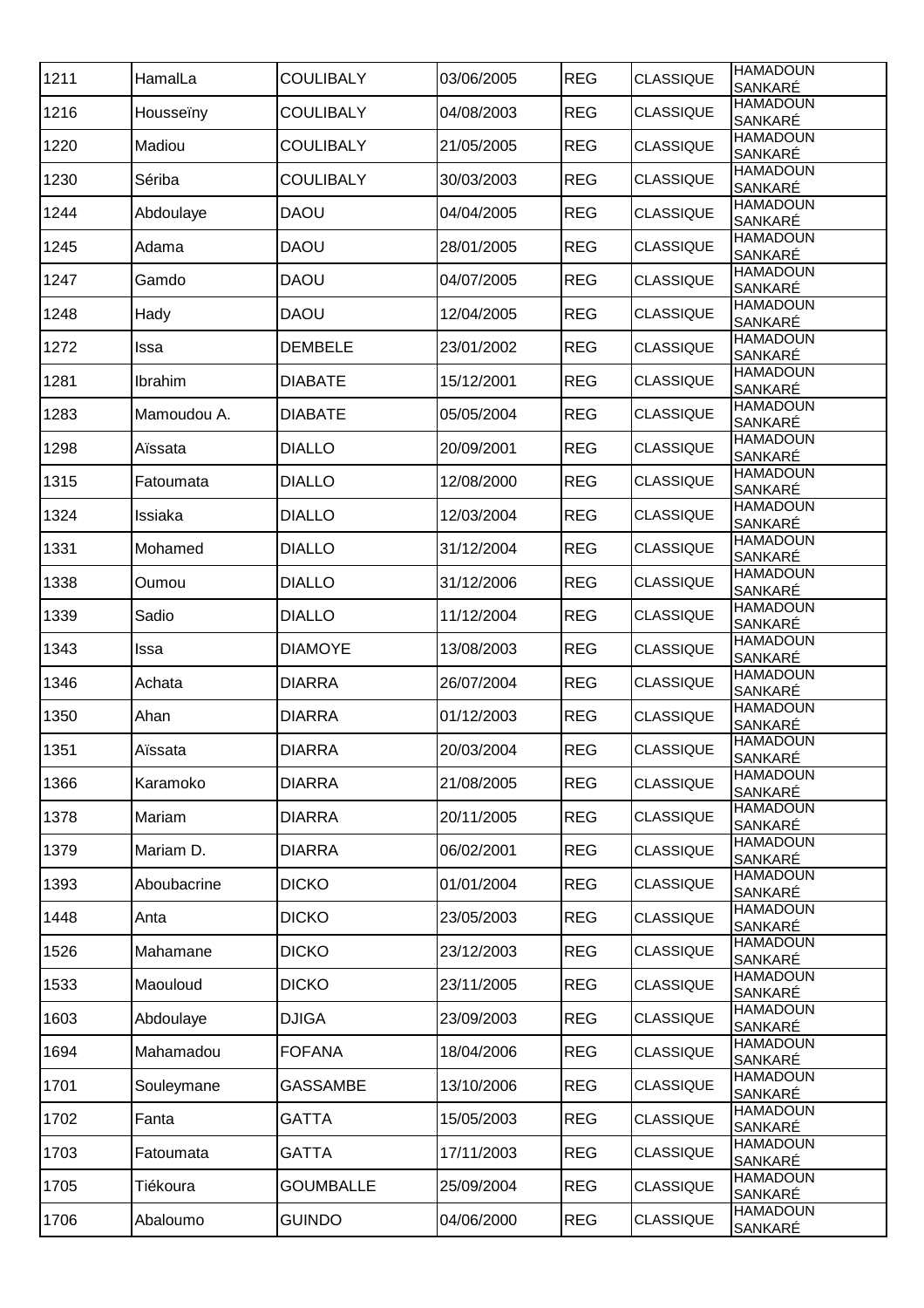| 1708 | Afo             | <b>GUINDO</b>   | 18/05/2004 | <b>REG</b> | <b>CLASSIQUE</b> | <b>HAMADOUN</b><br>SANKARÉ            |
|------|-----------------|-----------------|------------|------------|------------------|---------------------------------------|
| 1709 | <b>Bocar</b>    | <b>GUINDO</b>   | 05/01/2005 | <b>REG</b> | <b>CLASSIQUE</b> | <b>HAMADOUN</b><br>SANKARÉ            |
| 1710 | Boureïma        | <b>GUINDO</b>   | 31/12/2005 | <b>REG</b> | <b>CLASSIQUE</b> | <b>HAMADOUN</b><br>SANKARÉ            |
| 1711 | Fatoumata       | <b>GUINDO</b>   | 20/02/2005 | <b>REG</b> | <b>CLASSIQUE</b> | <b>HAMADOUN</b><br>SANKARÉ            |
| 1713 | Kola            | <b>GUINDO</b>   | 04/11/2000 | <b>REG</b> | <b>CLASSIQUE</b> | <b>HAMADOUN</b><br>SANKARÉ            |
| 1715 | Naforé          | <b>GUINDO</b>   | 13/07/2006 | <b>REG</b> | <b>CLASSIQUE</b> | <b>HAMADOUN</b><br>SANKARÉ            |
| 1716 | Ousmane         | <b>GUINDO</b>   | 17/10/2004 | <b>REG</b> | <b>CLASSIQUE</b> | <b>HAMADOUN</b><br>SANKARÉ            |
| 1718 | Wandé           | <b>GUINDO</b>   | 31/12/2004 | <b>REG</b> | <b>CLASSIQUE</b> | <b>HAMADOUN</b><br>SANKARÉ            |
| 1742 | Aliou           | <b>HAIDARA</b>  | 28/05/2004 | <b>REG</b> | <b>CLASSIQUE</b> | <b>HAMADOUN</b><br>SANKARÉ            |
| 1743 | Alliman Seydou  | <b>HAIDARA</b>  | 06/05/2004 | <b>REG</b> | CLASSIQUE        | <b>HAMADOUN</b><br>SANKARÉ            |
| 1744 | Allissina       | <b>HAIDARA</b>  | 17/09/2005 | <b>REG</b> | <b>CLASSIQUE</b> | <b>HAMADOUN</b><br>SANKARÉ            |
| 2035 | Ahmadou         | <b>KALIL</b>    | 02/04/2003 | <b>REG</b> | <b>CLASSIQUE</b> | <b>HAMADOUN</b><br>SANKARÉ            |
| 2041 | Fatoumata       | <b>KAMPO</b>    | 06/02/2006 | <b>REG</b> | <b>CLASSIQUE</b> | <b>HAMADOUN</b><br>SANKARÉ            |
| 2044 | Kadiatou        | <b>KANE</b>     | 04/08/2004 | <b>REG</b> | <b>CLASSIQUE</b> | <b>HAMADOUN</b>                       |
| 2045 | Mariam          | KANE            | 30/01/2001 | <b>REG</b> | <b>CLASSIQUE</b> | SANKARÉ<br><b>HAMADOUN</b><br>SANKARÉ |
| 2063 | Abdoulaye       | <b>KEITA</b>    | 05/11/2004 | <b>REG</b> | <b>CLASSIQUE</b> | <b>HAMADOUN</b>                       |
| 2081 | Mariam          | <b>KELLY</b>    | 08/01/2003 | <b>REG</b> | <b>CLASSIQUE</b> | SANKARÉ<br><b>HAMADOUN</b><br>SANKARÉ |
| 2082 | Souleymane      | <b>KELLY</b>    | 31/12/2005 | <b>REG</b> | <b>CLASSIQUE</b> | <b>HAMADOUN</b>                       |
| 2292 | Aïcha           | <b>MAIGA</b>    | 15/09/2000 | <b>REG</b> | <b>CLASSIQUE</b> | SANKARÉ<br><b>HAMADOUN</b><br>SANKARÉ |
| 2313 | Alhousseïni M.  | <b>MAIGA</b>    | 11/02/2000 | <b>REG</b> | <b>CLASSIQUE</b> | <b>HAMADOUN</b><br>SANKARÉ            |
| 2322 | Alpha H         | <b>MAIGA</b>    | 11/12/2002 | <b>REG</b> | <b>CLASSIQUE</b> | <b>HAMADOUN</b>                       |
| 2377 | <b>Drissa</b>   | <b>MAIGA</b>    | 10/10/2004 | <b>REG</b> | <b>CLASSIQUE</b> | SANKARÉ<br><b>HAMADOUN</b>            |
| 2419 | Hamadoun        | <b>MAIGA</b>    | 06/03/2006 | <b>REG</b> | <b>CLASSIQUE</b> | SANKARÉ<br><b>HAMADOUN</b><br>SANKARÉ |
| 2432 | Hawa S.         | <b>MAIGA</b>    | 22/02/2004 | <b>REG</b> | <b>CLASSIQUE</b> | <b>HAMADOUN</b><br>SANKARÉ            |
| 2497 | Maïmouna        | <b>MAIGA</b>    | 23/10/2000 | <b>REG</b> | <b>CLASSIQUE</b> | <b>HAMADOUN</b>                       |
| 2531 | Oumar           | <b>MAIGA</b>    | 23/10/2000 | <b>REG</b> | <b>CLASSIQUE</b> | SANKARÉ<br><b>HAMADOUN</b>            |
| 2545 | Ramata          | <b>MAIGA</b>    | 15/06/2004 | <b>REG</b> | <b>CLASSIQUE</b> | SANKARÉ<br><b>HAMADOUN</b>            |
| 2582 | Yacouba         | <b>MAIGA</b>    | 13/09/2002 | <b>REG</b> | <b>CLASSIQUE</b> | SANKARÉ<br><b>HAMADOUN</b>            |
| 2620 | Dédéou          | <b>MAÏGA</b>    | 26/05/2004 | <b>REG</b> | <b>CLASSIQUE</b> | SANKARÉ<br><b>HAMADOUN</b>            |
| 2656 | Ibrahim A.      | <b>MAIGA</b>    | 21/02/2002 | <b>REG</b> | <b>CLASSIQUE</b> | SANKARÉ<br><b>HAMADOUN</b>            |
| 2668 | <b>Boubacar</b> | <b>MANKIRBA</b> | 10/05/2005 | <b>REG</b> | <b>CLASSIQUE</b> | SANKARÉ<br><b>HAMADOUN</b>            |
| 2671 | Tata            | <b>MARICO</b>   | 25/03/2003 | <b>REG</b> | <b>CLASSIQUE</b> | SANKARÉ<br><b>HAMADOUN</b>            |
| 2952 | Agaïssa         | <b>NABO</b>     | 05/01/2004 | <b>REG</b> | <b>CLASSIQUE</b> | SANKARÉ<br><b>HAMADOUN</b>            |
| 2964 | Mahamane A.     | <b>NANGO</b>    | 26/09/2007 | <b>REG</b> | <b>CLASSIQUE</b> | SANKARÉ<br><b>HAMADOUN</b>            |
| 2967 | Nana            | <b>NIANG</b>    | 20/11/2003 | <b>REG</b> | <b>CLASSIQUE</b> | SANKARÉ<br><b>HAMADOUN</b>            |
|      |                 |                 |            |            |                  | SANKARÉ                               |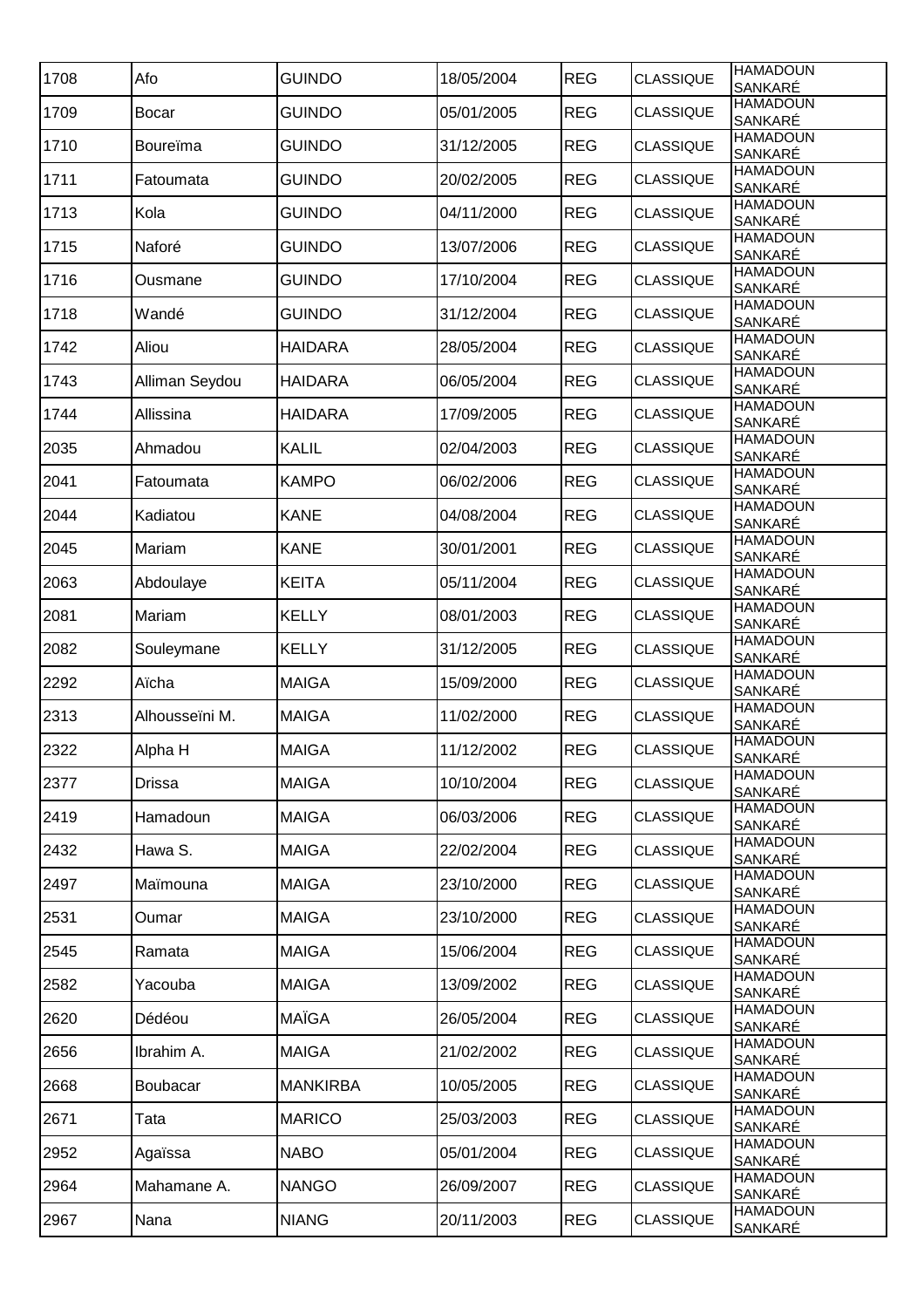| 2969 | Ousmane               | <b>NIANG</b>    | 15/03/2003 | <b>REG</b> | <b>CLASSIQUE</b> | <b>HAMADOUN</b><br>SANKARÉ |
|------|-----------------------|-----------------|------------|------------|------------------|----------------------------|
| 2985 | Fatoumata             | <b>OUEDRAGO</b> | 04/02/2000 | <b>REG</b> | <b>CLASSIQUE</b> | <b>HAMADOUN</b><br>SANKARÉ |
| 3132 | Ousmane               | <b>SANGHO</b>   | 30/06/2005 | <b>REG</b> | <b>CLASSIQUE</b> | <b>HAMADOUN</b><br>SANKARÉ |
| 3136 | Aminata               | <b>SANKARE</b>  | 14/03/2005 | <b>REG</b> | <b>CLASSIQUE</b> | <b>HAMADOUN</b><br>SANKARÉ |
| 3137 | Samba                 | <b>SANKARE</b>  | 07/02/2005 | <b>REG</b> | <b>CLASSIQUE</b> | <b>HAMADOUN</b><br>SANKARÉ |
| 3139 | Fatoumata A.          | <b>SANOGO</b>   | 07/09/2005 | <b>REG</b> | <b>CLASSIQUE</b> | <b>HAMADOUN</b><br>SANKARÉ |
| 3142 | Fatoumata Ali         | <b>SARRE</b>    | 26/10/2003 | <b>REG</b> | <b>CLASSIQUE</b> | <b>HAMADOUN</b><br>SANKARÉ |
| 3144 | Fadimata              | <b>SARRO</b>    | 10/04/2004 | <b>REG</b> | <b>CLASSIQUE</b> | <b>HAMADOUN</b><br>SANKARÉ |
| 3145 | Hamadoun              | <b>SARRO</b>    | 15/02/2004 | <b>REG</b> | <b>CLASSIQUE</b> | <b>HAMADOUN</b><br>SANKARÉ |
| 3178 | Fatoumata             | <b>SIDIBE</b>   | 03/10/2000 | <b>REG</b> | <b>CLASSIQUE</b> | <b>HAMADOUN</b><br>SANKARÉ |
| 3195 | Amadou                | <b>SISSAO</b>   | 16/07/2006 | <b>REG</b> | <b>CLASSIQUE</b> | <b>HAMADOUN</b><br>SANKARÉ |
| 3197 | Sayon                 | <b>SISSOKO</b>  | 21/08/2005 | <b>REG</b> | <b>CLASSIQUE</b> | <b>HAMADOUN</b>            |
| 3199 | Soumaïla              | <b>SOGOBA</b>   | 21/01/2003 | <b>REG</b> | <b>CLASSIQUE</b> | SANKARÉ<br><b>HAMADOUN</b> |
| 3227 | Bintou                | <b>SYLLA</b>    | 30/08/2005 | <b>REG</b> | <b>CLASSIQUE</b> | SANKARÉ<br><b>HAMADOUN</b> |
| 3233 | Aïssata               | TAMBOURA        | 23/04/2006 | <b>REG</b> | <b>CLASSIQUE</b> | SANKARÉ<br><b>HAMADOUN</b> |
| 3262 | Fatoumata             | <b>TCHIROBA</b> | 02/02/2003 | <b>REG</b> | <b>CLASSIQUE</b> | SANKARÉ<br><b>HAMADOUN</b> |
| 3263 | Boubacar              | <b>THERA</b>    | 12/04/2002 | <b>REG</b> | <b>CLASSIQUE</b> | SANKARÉ<br><b>HAMADOUN</b> |
| 3270 | Zeïnabou              | TOMOTA          | 21/01/2003 | <b>REG</b> | <b>CLASSIQUE</b> | SANKARÉ<br><b>HAMADOUN</b> |
| 3275 | Dedem                 | <b>TOUNKARA</b> | 27/02/2000 | <b>REG</b> | <b>CLASSIQUE</b> | SANKARÉ<br><b>HAMADOUN</b> |
| 3280 | Issa                  | TOUNKARA        | 15/01/2001 | <b>REG</b> | <b>CLASSIQUE</b> | SANKARÉ<br><b>HAMADOUN</b> |
| 3294 | Abdoulaye             | <b>TOURE</b>    | 21/05/2004 | <b>REG</b> | <b>CLASSIQUE</b> | SANKARÉ<br><b>HAMADOUN</b> |
| 3312 | Agaïchatou            | <b>TOURE</b>    | 23/04/2004 | <b>REG</b> | <b>CLASSIQUE</b> | SANKARÉ<br><b>HAMADOUN</b> |
| 3345 | Amadou B.             | <b>TOURE</b>    | 18/03/2004 | <b>REG</b> | <b>CLASSIQUE</b> | SANKARÉ<br><b>HAMADOUN</b> |
| 3364 | Boubacar H.           | <b>TOURE</b>    | 12/03/2003 | <b>REG</b> | <b>CLASSIQUE</b> | SANKARÉ<br><b>HAMADOUN</b> |
| 3368 | Coumba                | <b>TOURE</b>    | 22/11/2000 | <b>REG</b> | <b>CLASSIQUE</b> | SANKARÉ<br><b>HAMADOUN</b> |
|      |                       |                 |            |            |                  | SANKARÉ<br><b>HAMADOUN</b> |
| 3372 | Djénéba<br>Elie Badou | <b>TOURE</b>    | 13/07/2003 | <b>REG</b> | <b>CLASSIQUE</b> | SANKARÉ<br><b>HAMADOUN</b> |
| 3376 | Ahmadou               | <b>TOURE</b>    | 08/03/2005 | <b>REG</b> | <b>CLASSIQUE</b> | SANKARÉ<br><b>HAMADOUN</b> |
| 3388 | Fatouma               | <b>TOURE</b>    | 09/06/2003 | <b>REG</b> | <b>CLASSIQUE</b> | SANKARÉ<br><b>HAMADOUN</b> |
| 3441 | Lalla Mariam          | <b>TOURE</b>    | 30/11/2002 | <b>REG</b> | <b>CLASSIQUE</b> | SANKARÉ<br><b>HAMADOUN</b> |
| 3445 | Lalla H.              | <b>TOURE</b>    | 08/10/2005 | <b>REG</b> | CLASSIQUE        | SANKARÉ<br><b>HAMADOUN</b> |
| 3486 | Oumar                 | <b>TOURE</b>    | 31/03/2004 | <b>REG</b> | <b>CLASSIQUE</b> | SANKARÉ                    |
| 3510 | Sidiki Bocar          | <b>TOURE</b>    | 21/11/2003 | <b>REG</b> | <b>CLASSIQUE</b> | <b>HAMADOUN</b><br>SANKARÉ |
| 3517 | Youssouf A.           | <b>TOURE</b>    | 11/03/2002 | <b>REG</b> | <b>CLASSIQUE</b> | <b>HAMADOUN</b><br>SANKARÉ |
| 3527 | Abdoul K.             | TRAORE          | 13/01/2003 | <b>REG</b> | <b>CLASSIQUE</b> | <b>HAMADOUN</b><br>SANKARÉ |
| 3542 | Alassane              | <b>TRAORE</b>   | 14/04/2004 | <b>REG</b> | <b>CLASSIQUE</b> | <b>HAMADOUN</b><br>SANKARÉ |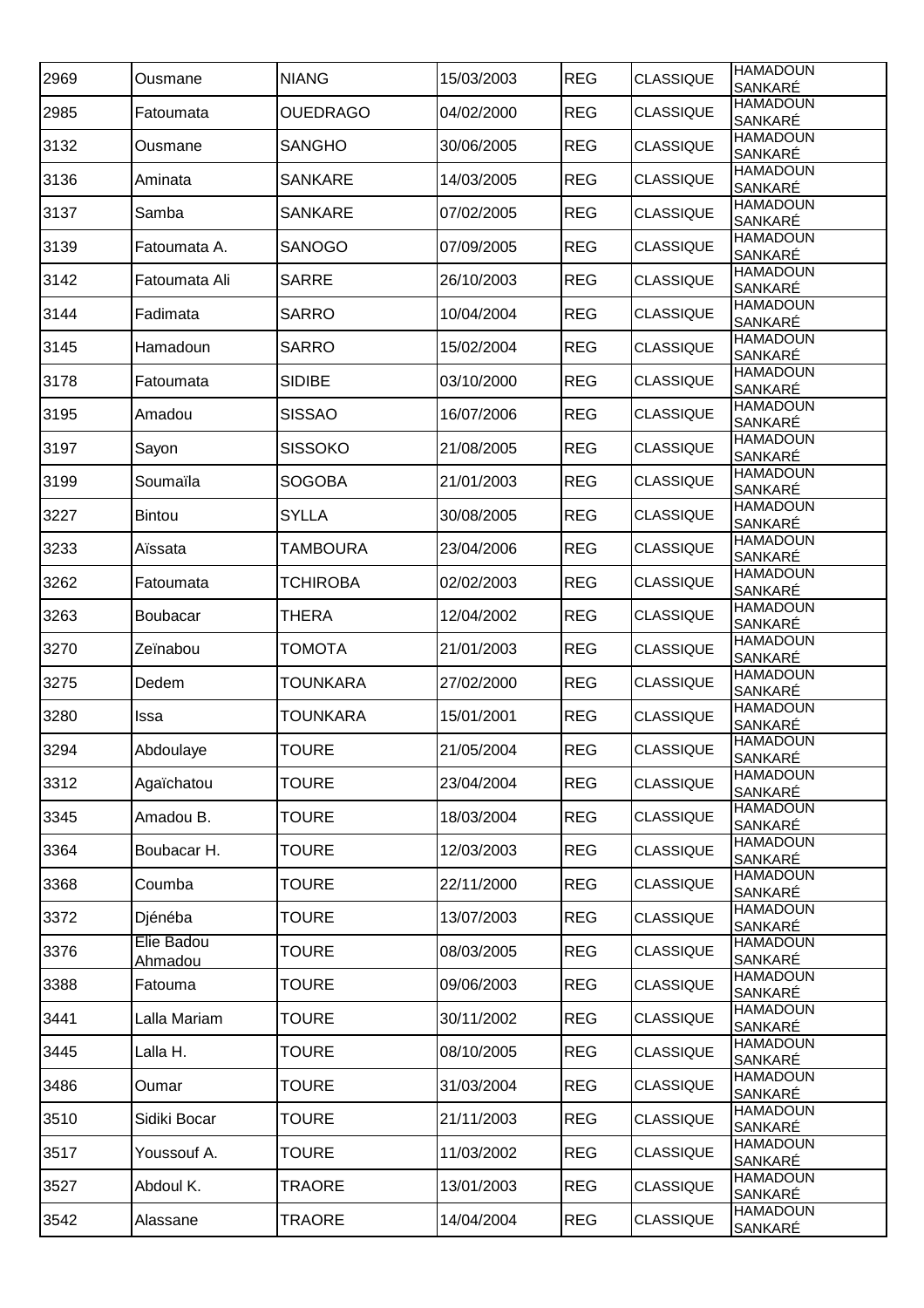| 3547 | Alhousouna A. | <b>TRAORE</b> | 29/12/2002 | <b>REG</b> | <b>CLASSIQUE</b> | <b>HAMADOUN</b><br>SANKARÉ        |
|------|---------------|---------------|------------|------------|------------------|-----------------------------------|
| 3562 | Amadou        | <b>TRAORE</b> | 26/03/2004 | <b>REG</b> | <b>CLASSIQUE</b> | <b>HAMADOUN</b><br><b>SANKARÉ</b> |
| 3576 | Bintou C.     | TRAORE        | 12/06/2004 | <b>REG</b> | <b>CLASSIQUE</b> | <b>HAMADOUN</b><br>SANKARÉ        |
| 3583 | Boubacar      | <b>TRAORE</b> | 09/06/2003 | <b>REG</b> | <b>CLASSIQUE</b> | <b>HAMADOUN</b><br>SANKARÉ        |
| 3610 | Fatoumata     | <b>TRAORE</b> | 04/02/2004 | <b>REG</b> | <b>CLASSIQUE</b> | <b>HAMADOUN</b><br>SANKARÉ        |
| 3624 | Halimatou D.  | <b>TRAORE</b> | 16/10/2005 | <b>REG</b> | <b>CLASSIQUE</b> | <b>HAMADOUN</b><br><b>SANKARÉ</b> |
| 3632 | Hamadoun K.   | <b>TRAORE</b> | 04/02/2006 | <b>REG</b> | <b>CLASSIQUE</b> | <b>HAMADOUN</b><br><b>SANKARÉ</b> |
| 3656 | Lalla Aïssa   | <b>TRAORE</b> | 10/09/2003 | <b>REG</b> | <b>CLASSIQUE</b> | <b>HAMADOUN</b><br>SANKARÉ        |
| 3714 | Salah         | <b>TRAORE</b> | 12/05/2006 | <b>REG</b> | <b>CLASSIQUE</b> | <b>HAMADOUN</b><br>SANKARÉ        |
| 3715 | Salah I.      | TRAORE        | 06/02/2003 | <b>REG</b> | <b>CLASSIQUE</b> | <b>HAMADOUN</b><br>SANKARÉ        |
| 3716 | Salimata      | <b>TRAORE</b> | 07/12/2004 | <b>REG</b> | <b>CLASSIQUE</b> | <b>HAMADOUN</b><br>SANKARÉ        |
| 3727 | Talhata       | <b>TRAORE</b> | 07/03/2005 | <b>REG</b> | <b>CLASSIQUE</b> | <b>HAMADOUN</b><br><b>SANKARÉ</b> |
| 3730 | Tinadjoum     | TRAORE        | 10/11/2004 | <b>REG</b> | <b>CLASSIQUE</b> | <b>HAMADOUN</b><br>SANKARÉ        |
| 3742 | Bintou        | TRAORE        | 20/04/2004 | <b>REG</b> | <b>CLASSIQUE</b> | <b>HAMADOUN</b><br>SANKARÉ        |
| 3743 | Bintou A.     | <b>TRAORE</b> | 19/01/2004 | <b>REG</b> | <b>CLASSIQUE</b> | <b>HAMADOUN</b><br>SANKARÉ        |
| 3753 | Mohamed       | <b>WANE</b>   | 25/11/2007 | <b>REG</b> | <b>CLASSIQUE</b> | <b>HAMADOUN</b><br><b>SANKARÉ</b> |
| 3769 | Youssouf Ag   | <b>WICHI</b>  | 31/12/1999 | <b>CL</b>  | <b>CLASSIQUE</b> | <b>HAMADOUN</b><br><b>SANKARÉ</b> |
| 3793 | Bintou B.     | YATTARA       | 09/09/2003 | <b>REG</b> | <b>CLASSIQUE</b> | <b>HAMADOUN</b><br>SANKARÉ        |
| 3796 | Djénéba       | YATTARA       | 02/03/2005 | <b>REG</b> | <b>CLASSIQUE</b> | <b>HAMADOUN</b><br>SANKARÉ        |
| 3805 | Fadoua        | YATTARA       | 15/06/2005 | <b>REG</b> | <b>CLASSIQUE</b> | <b>HAMADOUN</b><br>SANKARÉ        |
| 3808 | Fatoumata     | YATTARA       | 10/12/2004 | <b>REG</b> | <b>CLASSIQUE</b> | <b>HAMADOUN</b><br>SANKARÉ        |
| 3809 | Fatoumata A.  | YATTARA       | 01/02/2006 | <b>REG</b> | <b>CLASSIQUE</b> | <b>HAMADOUN</b><br>SANKARÉ        |
| 3813 | Hamma         | YATTARA       | 22/05/2003 | <b>REG</b> | <b>CLASSIQUE</b> | <b>HAMADOUN</b><br>SANKARÉ        |
| 3827 | Mariam H.     | YATTARA       | 30/03/2005 | <b>REG</b> | <b>CLASSIQUE</b> | <b>HAMADOUN</b><br>SANKARÉ        |
| 3833 | Ousmane M.    | YATTARA       | 10/01/2003 | <b>REG</b> | <b>CLASSIQUE</b> | <b>HAMADOUN</b><br>SANKARÉ        |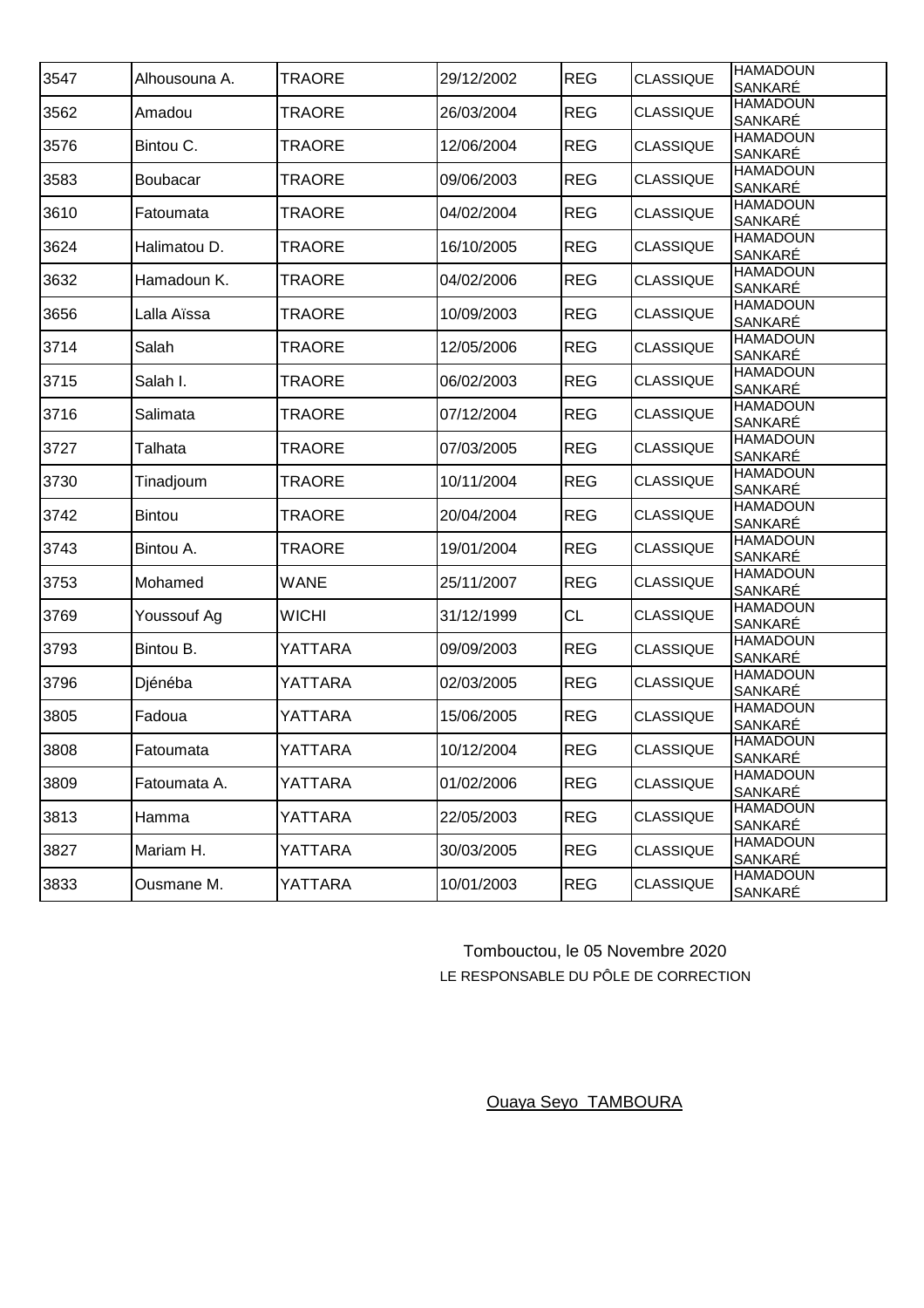--

CENTRE NATIONAL DES EXAMENS ET CONCOURS DE L'EDUCATION -----------0O0----------

#### -- **PÔLE DE CORRECTION DE TOMBOUCTOU**

# **LISTE DES CANDIDATS DECLARES ADMIS AU DIPLÔME D'ETUDES FONDAMENTALES (DEF) SESSION D'OCTOBRE 2020**

# **CENTRE D'ANIMATION PEDAGOGIQUE DE NIAFUNKE**

## **CENTRE DE : NIAFUNKE B**

| <b>N°PLACE</b> | <b>PRENOMS</b> | <b>NOM</b>       | <b>DATE NAISS</b> | <b>STATUT</b><br><b>ELEVE</b> | <b>OPTION</b>    | <b>ECOLE</b>                 |
|----------------|----------------|------------------|-------------------|-------------------------------|------------------|------------------------------|
| 77             | Mahamoudou     | <b>ABDOULAYE</b> | 01/01/2003        | <b>REG</b>                    | <b>CLASSIQUE</b> | AMADOU SANKARÉ<br>DIT DIADIÉ |
| 672            | <b>Bintou</b>  | <b>BALIANDOU</b> | 28/05/2004        | <b>REG</b>                    | <b>CLASSIQUE</b> | AMADOU SANKARÉ<br>DIT DIADIÉ |
| 680            | Amadou         | <b>BARRY</b>     | 04/02/2002        | <b>REG</b>                    | <b>CLASSIQUE</b> | AMADOU SANKARÉ<br>DIT DIADIÉ |
| 738            | Salmata        | <b>BOUARE</b>    | 25/03/2005        | <b>REG</b>                    | <b>CLASSIQUE</b> | AMADOU SANKARÉ<br>DIT DIADIÉ |
| 995            | Hamadoun       | <b>CISSE</b>     | 31/12/2003        | <b>REG</b>                    | <b>CLASSIQUE</b> | AMADOU SANKARÉ<br>DIT DIADIÉ |
| 1135           | Ousmane M.     | <b>CISSE</b>     | 20/05/2004        | <b>REG</b>                    | <b>CLASSIQUE</b> | AMADOU SANKARÉ<br>DIT DIADIÉ |
| 1313           | Fatouma        | <b>DIALLO</b>    | 11/08/2002        | <b>REG</b>                    | <b>CLASSIQUE</b> | AMADOU SANKARÉ<br>DIT DIADIÉ |
| 1322           | Hardiatou      | <b>DIALLO</b>    | 12/04/2003        | <b>REG</b>                    | <b>CLASSIQUE</b> | AMADOU SANKARÉ<br>DIT DIADIÉ |
| 1372           | Sidiki         | <b>DIARRA</b>    | 12/02/1996        | <b>CL</b>                     | <b>CLASSIQUE</b> | AMADOU SANKARÉ<br>DIT DIADIÉ |
| 1499           | Halimatou      | <b>DICKO</b>     | 15/05/2001        | <b>REG</b>                    | <b>CLASSIQUE</b> | AMADOU SANKARÉ<br>DIT DIADIÉ |
| 1535           | Mariam         | <b>DICKO</b>     | 30/12/2004        | <b>REG</b>                    | <b>CLASSIQUE</b> | AMADOU SANKARÉ<br>DIT DIADIÉ |
| 1573           | Rokia          | <b>DICKO</b>     | 12/04/2003        | <b>REG</b>                    | <b>CLASSIQUE</b> | AMADOU SANKARÉ<br>DIT DIADIÉ |
| 1700           | Boureïma       | <b>GAROUMBA</b>  | 10/06/2003        | <b>REG</b>                    | <b>CLASSIQUE</b> | AMADOU SANKARÉ<br>DIT DIADIÉ |
| 2037           | Dramane        | <b>KAMATE</b>    | 15/09/2005        | <b>REG</b>                    | <b>CLASSIQUE</b> | AMADOU SANKARÉ<br>DIT DIADIÉ |
| 2091           | Abdoulaye      | <b>KOITA</b>     | 01/07/2005        | <b>REG</b>                    | <b>CLASSIQUE</b> | AMADOU SANKARÉ<br>DIT DIADIÉ |
| 2101           | Fatoumata      | <b>KONATE</b>    | 18/10/2003        | <b>REG</b>                    | <b>CLASSIQUE</b> | AMADOU SANKARÉ<br>DIT DIADIÉ |
| 2106           | Anta           | <b>KONE</b>      | 12/02/2000        | <b>REG</b>                    | <b>CLASSIQUE</b> | AMADOU SANKARÉ<br>DIT DIADIÉ |
| 2120           | <b>Bibata</b>  | <b>KOUREICHI</b> | 10/06/2002        | <b>REG</b>                    | <b>CLASSIQUE</b> | AMADOU SANKARÉ<br>DIT DIADIÉ |
| 2121           | Boureïma       | KOUREICHI        | 31/12/2005        | <b>REG</b>                    | <b>CLASSIQUE</b> | AMADOU SANKARÉ<br>DIT DIADIE |
| 2606           | Aguecha        | <b>MAÏGA</b>     | 07/01/2003        | <b>REG</b>                    | <b>CLASSIQUE</b> | AMADOU SANKARE<br>DIT DIADIÉ |
| 2608           | Aïssata        | <b>MAÏGA</b>     | 19/06/2004        | <b>REG</b>                    | <b>CLASSIQUE</b> | AMADOU SANKARÉ<br>DIT DIADIÉ |
| 2622           | Fadimata       | <b>MAÏGA</b>     | 12/11/2000        | <b>REG</b>                    | <b>CLASSIQUE</b> | AMADOU SANKARÉ<br>DIT DIADIÉ |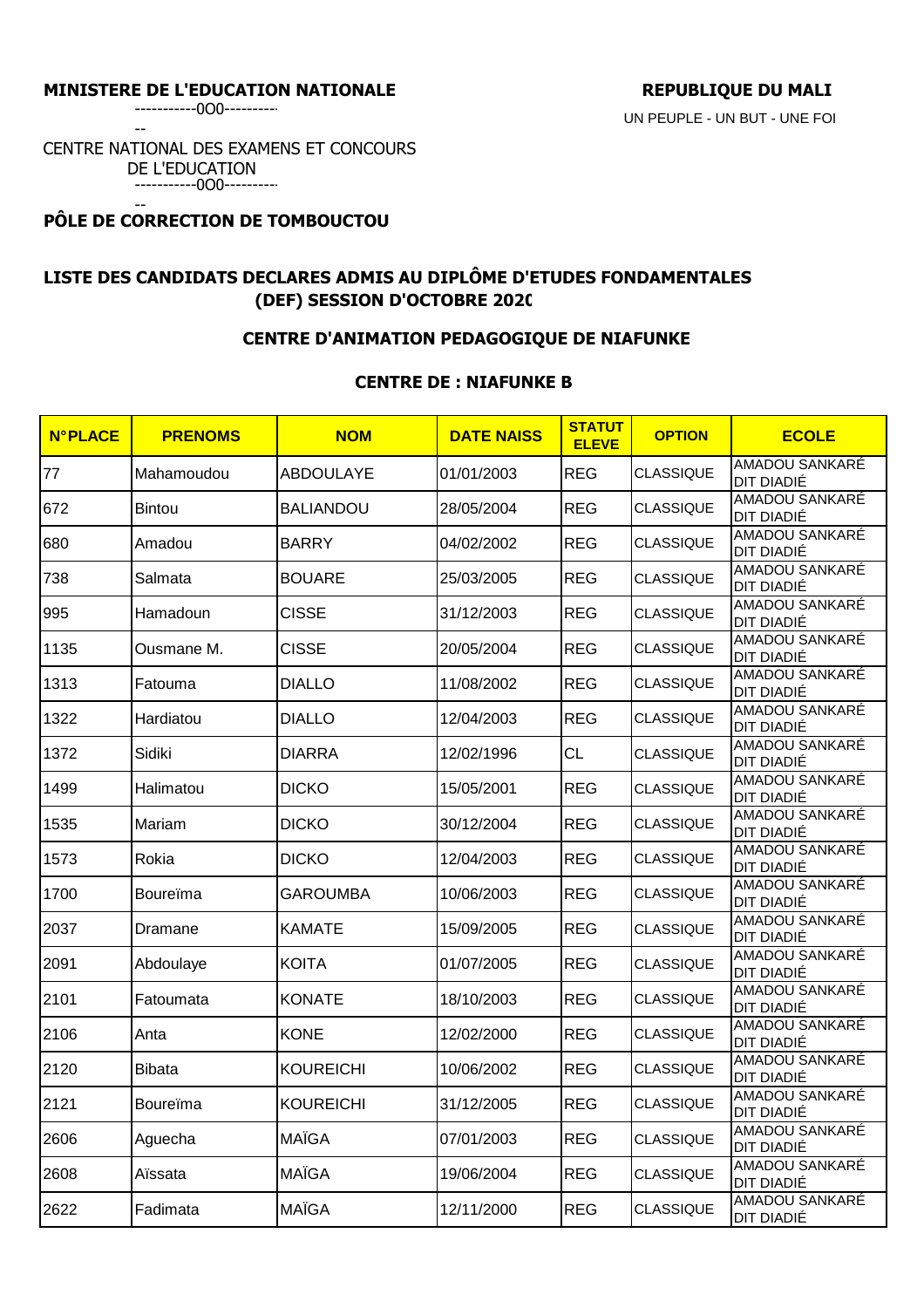| 2634 | Idrissa M.     | <b>MAÏGA</b>    | 25/02/2002 | <b>REG</b> | <b>CLASSIQUE</b> | AMADOU SANKARÉ<br>DIT DIADIÉ        |
|------|----------------|-----------------|------------|------------|------------------|-------------------------------------|
| 2635 | Issa Y.        | <b>MAÏGA</b>    | 23/04/2003 | <b>REG</b> | <b>CLASSIQUE</b> | AMADOU SANKARÉ<br>DIT DIADIÉ        |
| 2640 | Mariama        | <b>MAÏGA</b>    | 10/05/1993 | <b>CL</b>  | <b>CLASSIQUE</b> | <b>AMADOU SANKARÉ</b><br>DIT DIADIÉ |
| 2647 | Ousmane A.     | <b>MAÏGA</b>    | 17/10/2002 | <b>REG</b> | <b>CLASSIQUE</b> | AMADOU SANKARÉ<br>DIT DIADIÉ        |
| 3090 | Kalil          | <b>SALL</b>     | 11/03/1999 | <b>CL</b>  | <b>CLASSIQUE</b> | AMADOU SANKARÉ<br>DIT DIADIÉ        |
| 3235 | Fady           | <b>TAMBOURA</b> | 29/09/2002 | <b>REG</b> | <b>CLASSIQUE</b> | AMADOU SANKARÉ<br>DIT DIADIÉ        |
| 3236 | Hawa           | TAMBOURA        | 15/06/2002 | <b>REG</b> | <b>CLASSIQUE</b> | AMADOU SANKARÉ<br>DIT DIADIÉ        |
| 3237 | Maïmouna       | <b>TAMBOURA</b> | 25/06/2001 | <b>REG</b> | <b>CLASSIQUE</b> | AMADOU SANKARÉ<br>DIT DIADIÉ        |
| 3273 | Amatiké        | TOUNKARA        | 22/04/1998 | <b>CL</b>  | <b>CLASSIQUE</b> | AMADOU SANKARÉ<br>DIT DIADIÉ        |
| 3276 | Fadimata       | <b>TOUNKARA</b> | 28/05/2004 | <b>REG</b> | <b>CLASSIQUE</b> | AMADOU SANKARÉ<br>DIT DIADIÉ        |
| 3278 | Fatoumata      | <b>TOUNKARA</b> | 02/06/2003 | <b>REG</b> | <b>CLASSIQUE</b> | AMADOU SANKARÉ<br>DIT DIADIÉ        |
| 3304 | Aboucadari     | <b>TOURE</b>    | 04/04/2001 | <b>REG</b> | <b>CLASSIQUE</b> | AMADOU SANKARÉ<br>DIT DIADIÉ        |
| 3401 | Habibatou      | <b>TOURE</b>    | 31/12/2002 | <b>REG</b> | <b>CLASSIQUE</b> | AMADOU SANKARÉ<br>DIT DIADIÉ        |
| 3421 | Hasseye        | <b>TOURE</b>    | 21/07/2004 | <b>REG</b> | <b>CLASSIQUE</b> | AMADOU SANKARÉ<br>DIT DIADIÉ        |
| 3423 | Hawa F.        | <b>TOURE</b>    | 01/08/2003 | <b>REG</b> | <b>CLASSIQUE</b> | AMADOU SANKARÉ<br>DIT DIADIÉ        |
| 3472 | Mariam         | TOURE           | 04/02/2002 | <b>CL</b>  | <b>CLASSIQUE</b> | AMADOU SANKARÉ<br>DIT DIADIÉ        |
| 3531 | Abdoulaye M.   | TRAORE          | 02/03/2000 | <b>REG</b> | <b>CLASSIQUE</b> | AMADOU SANKARÉ<br>DIT DIADIÉ        |
| 3551 | Alhousseyni    | <b>TRAORE</b>   | 11/06/2004 | <b>REG</b> | <b>CLASSIQUE</b> | AMADOU SANKARÉ<br>DIT DIADIÉ        |
| 3552 | Alhousseyni S. | <b>TRAORE</b>   | 12/06/2003 | <b>REG</b> | <b>CLASSIQUE</b> | AMADOU SANKARÉ<br>DIT DIADIÉ        |
| 3572 | Bakaramogo     | <b>TRAORE</b>   | 15/09/2001 | CL         | <b>CLASSIQUE</b> | AMADOU SANKARÉ<br><b>DIT DIADIÉ</b> |
| 3579 | <b>Bocar</b>   | TRAORE          | 11/05/2004 | <b>REG</b> | <b>CLASSIQUE</b> | AMADOU SANKARÉ<br>DIT DIADIÉ        |
| 3696 | Nouhoum        | TRAORE          | 07/03/2002 | <b>REG</b> | <b>CLASSIQUE</b> | AMADOU SANKARE<br>DIT DIADIÉ        |
| 3722 | Soumaïla A.    | <b>TRAORE</b>   | 23/04/2003 | <b>REG</b> | <b>CLASSIQUE</b> | AMADOU SANKARÉ<br>DIT DIADIÉ        |
| 3783 | Aïssata B.     | YATTARA         | 23/10/2005 | <b>REG</b> | <b>CLASSIQUE</b> | AMADOU SANKARÉ<br>DIT DIADIÉ        |
| 3789 | Alwaly         | YATTARA         | 19/12/2001 | <b>REG</b> | <b>CLASSIQUE</b> | AMADOU SANKARÉ<br>DIT DIADIÉ        |
| 3797 | Djénéba S.     | YATTARA         | 15/10/2005 | <b>REG</b> | <b>CLASSIQUE</b> | AMADOU SANKARÉ<br>DIT DIADIÉ        |
| 3821 | Kadidia        | YATTARA         | 20/11/2002 | <b>REG</b> | <b>CLASSIQUE</b> | AMADOU SANKARE<br>DIT DIADIÉ        |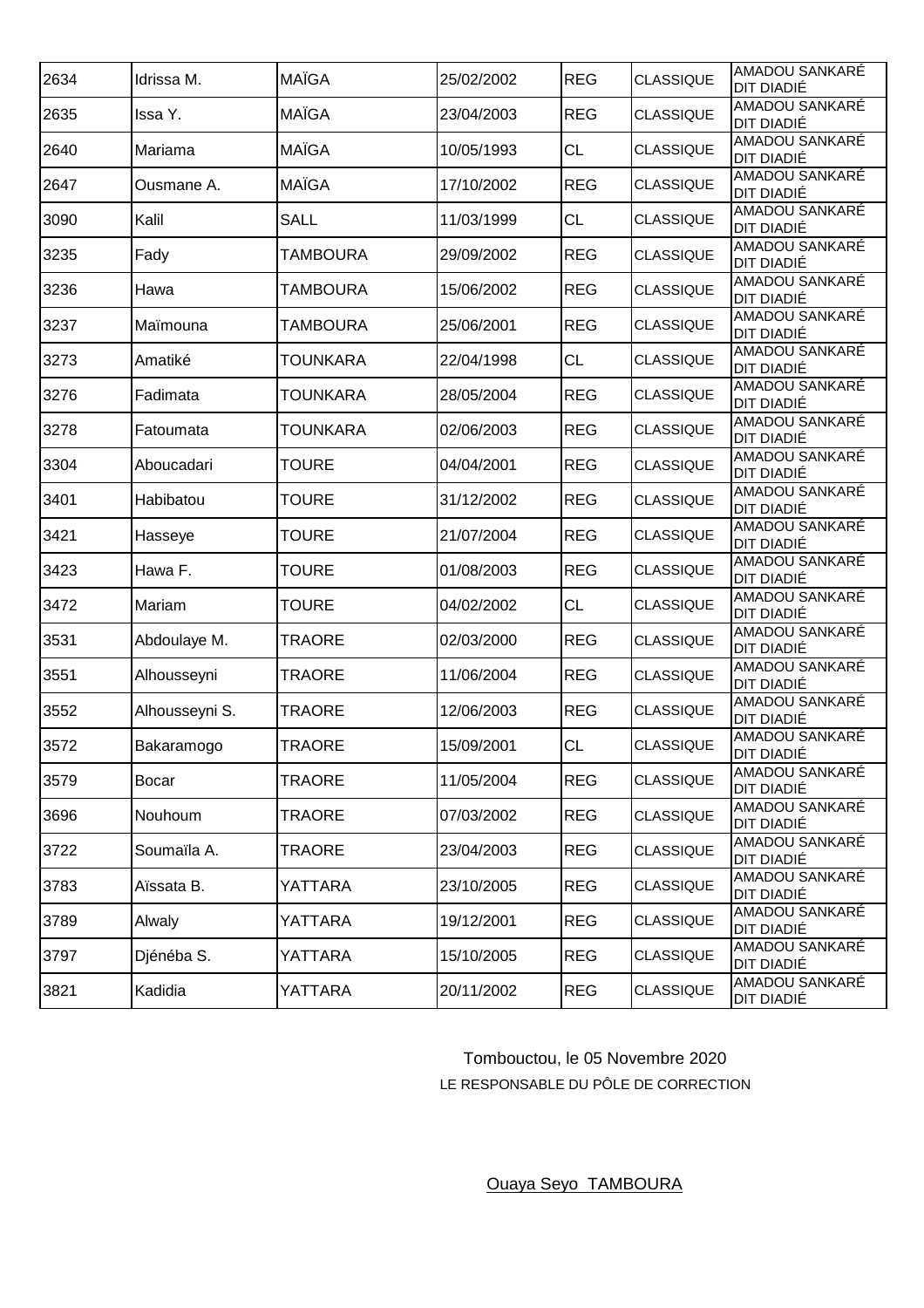-----------0O0----------

--

UN PEUPLE - UN BUT - UNE FOI

CENTRE NATIONAL DES EXAMENS ET CONCOURS DE L'EDUCATION -----------0O0----------

-- **PÔLE DE CORRECTION DE TOMBOUCTOU** 

# **LISTE DES CANDIDATS DECLARES ADMIS AU DIPLÔME D'ETUDES FONDAMENTALES (DEF) SESSION D'OCTOBRE 2020**

## **CENTRE D'ANIMATION PEDAGOGIQUE DE TOMBOUCTOU**

# **CENTRE DE : AGLAL**

| <b>N°PLACE</b> | <b>PRENOMS</b>                | <b>NOM</b>         | <b>DATE NAISS</b> | <b>STATUT</b><br><b>ELEVE</b> | <b>OPTION</b>    | <b>ECOLE</b>                         |
|----------------|-------------------------------|--------------------|-------------------|-------------------------------|------------------|--------------------------------------|
| 153            | Youssouf                      | <b>ABOUBACRINE</b> | 05/11/2005        | <b>REG</b>                    | <b>CLASSIQUE</b> | <b>MOHAMED</b><br><b>AGUISSA SC</b>  |
| 1652           | Mamadi Bassinaly              | DOUMANKOUROU       | 29/10/2005        | <b>REG</b>                    | <b>CLASSIQUE</b> | <b>IMOHAMED</b><br><b>AGUISSA SC</b> |
| 1729           | Abdoulaye<br>Ahmadou          | <b>HAIDARA</b>     | 15/10/2005        | <b>REG</b>                    | <b>CLASSIQUE</b> | <b>MOHAMED</b><br><b>AGUISSA SC</b>  |
| 2558           | Salma Alhassane               | <b>MAIGA</b>       | 16/10/2005        | <b>REG</b>                    | <b>CLASSIQUE</b> | <b>MOHAMED</b><br><b>AGUISSA SC</b>  |
| 3299           | Abdoulaye Hamidou   TOURE     |                    | 28/11/2005        | <b>REG</b>                    | <b>CLASSIQUE</b> | <b>MOHAMED</b><br><b>AGUISSA SC</b>  |
| 3302           | Abdoulaye<br>Soumeyla         | <b>TOURE</b>       | 21/02/2004        | <b>REG</b>                    | <b>CLASSIQUE</b> | <b>MOHAMED</b><br><b>AGUISSA SC</b>  |
| 3342           | Almoudiyatou<br>Abdoulaye     | <b>TOURE</b>       | 12/05/2005        | <b>REG</b>                    | <b>CLASSIQUE</b> | <b>MOHAMED</b><br><b>AGUISSA SC</b>  |
| 3416           | Hamsatou<br>Abdrahamane       | TOURE              | 04/06/2005        | <b>REG</b>                    | <b>CLASSIQUE</b> | IMOHAMED<br><b>AGUISSA SC</b>        |
| 3462           | Mahamar Ahmadou               | <b>TOURE</b>       | 12/08/2004        | <b>REG</b>                    | <b>CLASSIQUE</b> | <b>IMOHAMED</b><br><b>AGUISSA SC</b> |
| 3492           | Oumou                         | <b>TOURE</b>       | 27/02/2004        | <b>REG</b>                    | <b>CLASSIQUE</b> | <b>IMOHAMED</b><br><b>AGUISSA SC</b> |
| 3508           | Sétihatou<br><u>Soumaquel</u> | <b>TOURE</b>       | 01/01/2005        | <b>REG</b>                    | <b>CLASSIQUE</b> | <b>MOHAMED</b><br><b>AGUISSA SC</b>  |

 Tombouctou, le 05 Novembre 2020 LE RESPONSABLE DU PÔLE DE CORRECTION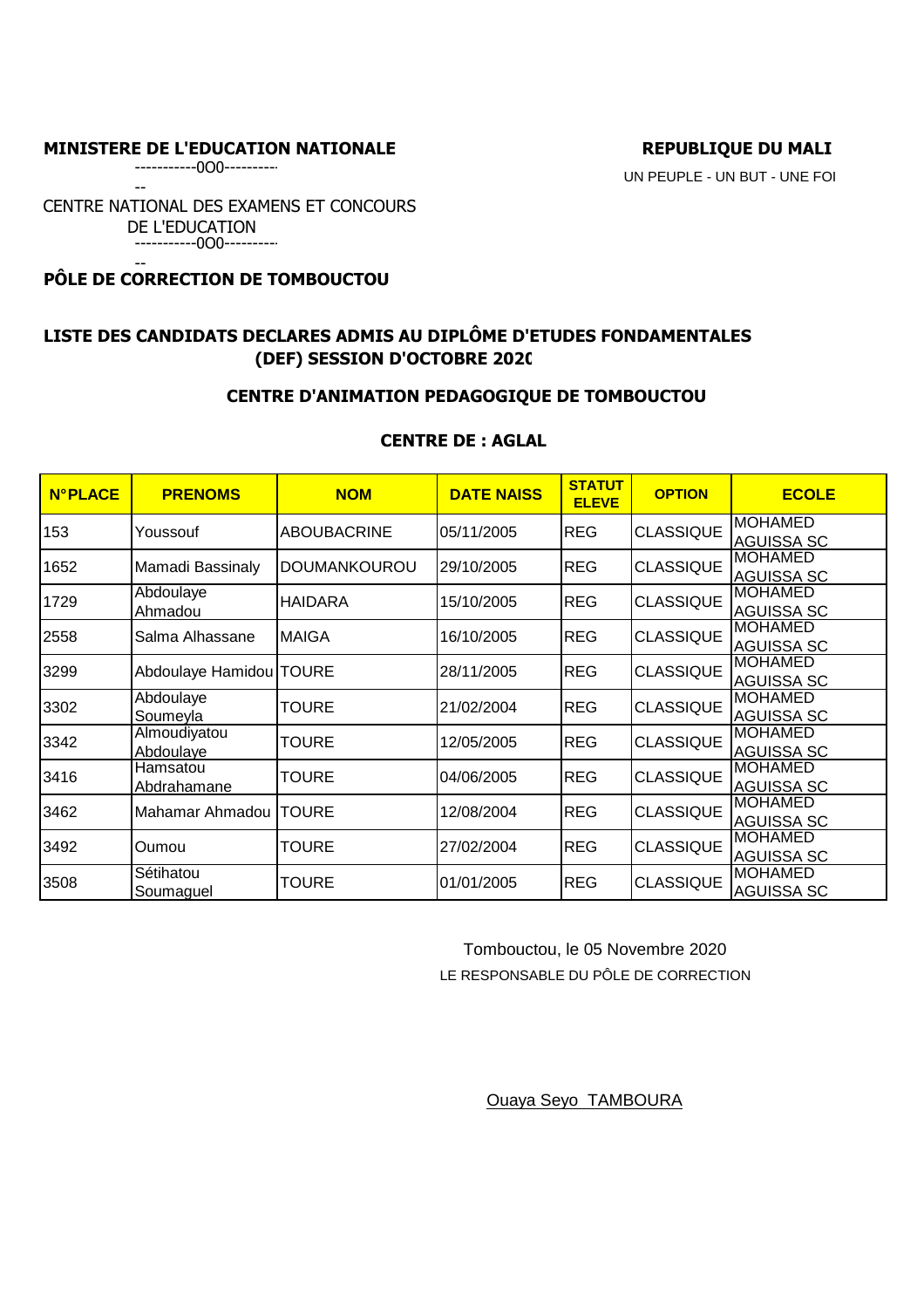--

CENTRE NATIONAL DES EXAMENS ET CONCOURS DE L'EDUCATION -----------0O0----------

#### -- **PÔLE DE CORRECTION DE TOMBOUCTOU**

# **LISTE DES CANDIDATS DECLARES ADMIS AU DIPLÔME D'ETUDES FONDAMENTALES (DEF) SESSION D'OCTOBRE 2020**

## **CENTRE D'ANIMATION PEDAGOGIQUE DE TOMBOUCTOU**

## **CENTRE DE : ALLIMAM ESSAYOUTI**

| <b>N°PLACE</b> | <b>PRENOMS</b>         | <b>NOM</b>         | <b>DATE NAISS</b> | <b>STATUT</b><br><b>ELEVE</b> | <b>OPTION</b>    | <b>ECOLE</b>             |
|----------------|------------------------|--------------------|-------------------|-------------------------------|------------------|--------------------------|
| 267            | Aboubacrine Ammy       | <b>ALAINCHAR</b>   | 15/11/2005        | <b>REG</b>                    | <b>CLASSIQUE</b> | <b>ALLIMAM ESSAYOUTI</b> |
| 268            | Salihi Aboubacrine     | <b>ALAINCHAR</b>   | 06/12/2005        | <b>REG</b>                    | <b>CLASSIQUE</b> | ALLIMAM ESSAYOUTI        |
| 438            | Ibrahim                | <b>ALKAMISS</b>    | 20/08/2003        | <b>REG</b>                    | <b>CLASSIQUE</b> | ALLIMAM ESSAYOUTI        |
| 477            | Hameye                 | <b>ALPHA HANKA</b> | 09/05/2004        | <b>REG</b>                    | <b>CLASSIQUE</b> | ALLIMAM ESSAYOUTI        |
| 526            | Adizatou               | <b>ARBY</b>        | 12/12/2002        | <b>REG</b>                    | <b>CLASSIQUE</b> | ALLIMAM ESSAYOUTI        |
| 557            | Sadeck Ould<br>Mohamed | <b>ARBY</b>        | 31/12/2004        | <b>REG</b>                    | <b>CLASSIQUE</b> | ALLIMAM ESSAYOUTI        |
| 583            | Djeïnam                | <b>ASCOFARE</b>    | 05/10/2005        | <b>REG</b>                    | <b>CLASSIQUE</b> | ALLIMAM ESSAYOUTI        |
| 650            | Ouma Mahamane          | <b>BABY</b>        | 22/09/2005        | <b>REG</b>                    | <b>CLASSIQUE</b> | ALLIMAM ESSAYOUTI        |
| 652            | Soumma                 | <b>BABY</b>        | 27/09/2005        | <b>REG</b>                    | <b>CLASSIQUE</b> | <b>ALLIMAM ESSAYOUTI</b> |
| 659            | Gnélé                  | <b>BAGAYOGO</b>    | 01/05/2005        | <b>REG</b>                    | <b>CLASSIQUE</b> | ALLIMAM ESSAYOUTI        |
| 707            | Mohamed                | <b>BILY</b>        | 08/04/2004        | <b>REG</b>                    | <b>CLASSIQUE</b> | ALLIMAM ESSAYOUTI        |
| 737            | Mohamed                | <b>BOUARE</b>      | 20/05/2006        | <b>REG</b>                    | <b>CLASSIQUE</b> | ALLIMAM ESSAYOUTI        |
| 786            | Hamadoune              | <b>CISSAO</b>      | 04/09/2002        | <b>REG</b>                    | <b>CLASSIQUE</b> | ALLIMAM ESSAYOUTI        |
| 800            | Abdoulaye              | <b>CISSE</b>       | 09/03/2003        | <b>REG</b>                    | <b>CLASSIQUE</b> | ALLIMAM ESSAYOUTI        |
| 805            | Abdoulaye Oumar        | <b>CISSE</b>       | 28/05/2004        | <b>REG</b>                    | <b>CLASSIQUE</b> | ALLIMAM ESSAYOUTI        |
| 824            | Agaichata              | <b>CISSE</b>       | 12/12/2004        | <b>REG</b>                    | <b>CLASSIQUE</b> | ALLIMAM ESSAYOUTI        |
| 874            | Alpha Mahamane         | <b>CISSE</b>       | 01/01/2002        | <b>REG</b>                    | <b>CLASSIQUE</b> | ALLIMAM ESSAYOUTI        |
| 948            | Fadimata Kalil         | <b>CISSE</b>       | 25/08/2006        | <b>REG</b>                    | <b>CLASSIQUE</b> | ALLIMAM ESSAYOUTI        |
| 958            | Fatouma Chirfi         | <b>CISSE</b>       | 27/08/2005        | <b>REG</b>                    | <b>CLASSIQUE</b> | ALLIMAM ESSAYOUTI        |
| 1021           | Ibrahim Abdoulaye      | <b>CISSE</b>       | 05/05/2003        | <b>REG</b>                    | <b>CLASSIQUE</b> | ALLIMAM ESSAYOUTI        |
| 1077           | Mariama                | <b>CISSE</b>       | 17/03/2000        | <b>REG</b>                    | CLASSIQUE        | ALLIMAM ESSAYOUTI        |
| 1081           | Mariama Aghili         | <b>CISSE</b>       | 23/04/2002        | <b>REG</b>                    | <b>CLASSIQUE</b> | ALLIMAM ESSAYOUTI        |
| 1117           | Nana Oumar             | <b>CISSE</b>       | 08/06/2005        | <b>REG</b>                    | <b>CLASSIQUE</b> | ALLIMAM ESSAYOUTI        |
| 1203           | Dédéou                 | <b>COULIBALY</b>   | 27/05/2003        | <b>REG</b>                    | <b>CLASSIQUE</b> | ALLIMAM ESSAYOUTI        |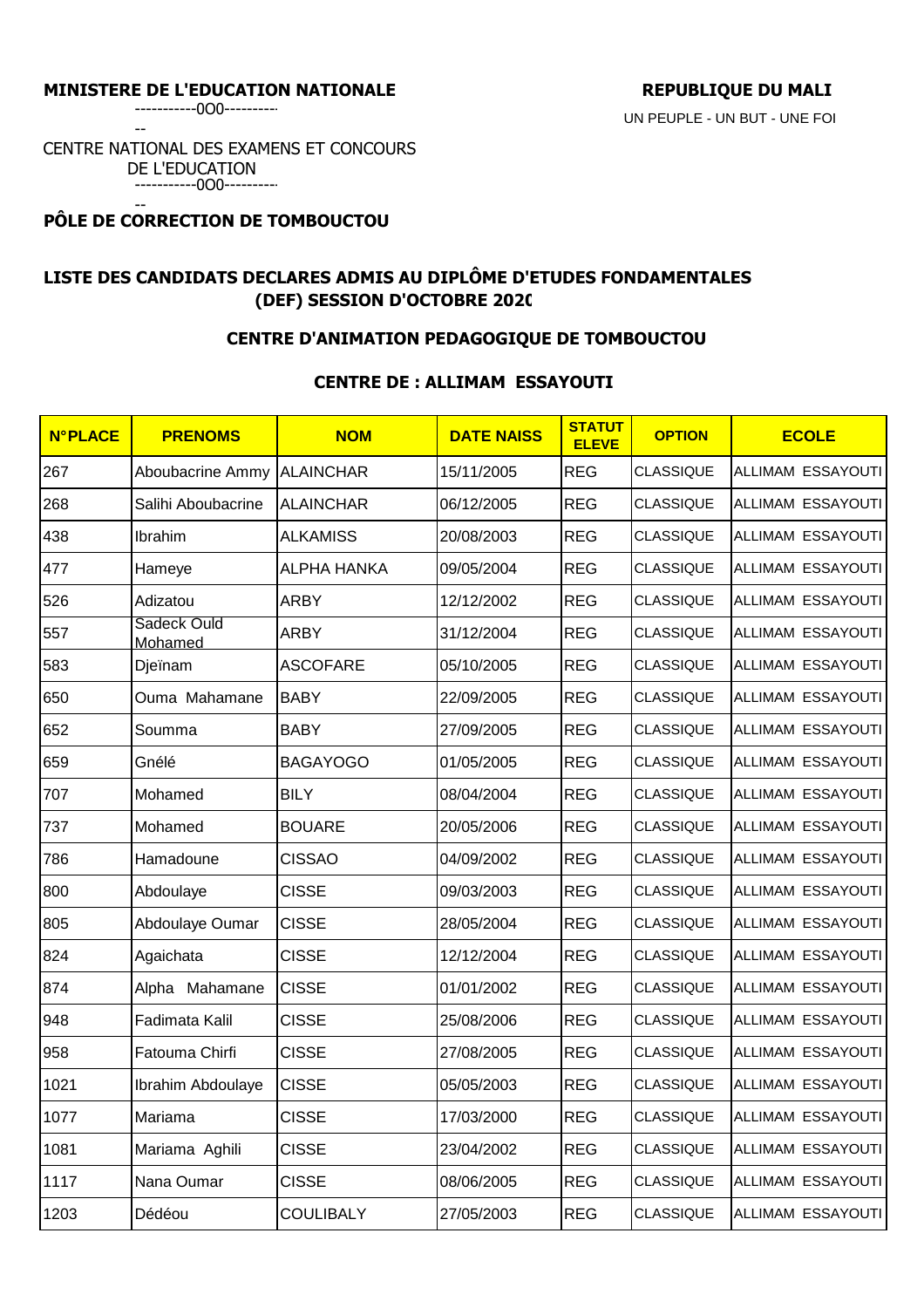| 1219 | Korotoumou                 | <b>COULIBALY</b> | 13/12/2004 | <b>REG</b> | <b>CLASSIQUE</b> | ALLIMAM ESSAYOUTI |
|------|----------------------------|------------------|------------|------------|------------------|-------------------|
| 1241 | Ali                        | <b>DANSOKO</b>   | 17/10/2005 | <b>REG</b> | <b>CLASSIQUE</b> | ALLIMAM ESSAYOUTI |
| 1243 | Sira                       | <b>DANSOKO</b>   | 06/05/2003 | <b>REG</b> | <b>CLASSIQUE</b> | ALLIMAM ESSAYOUTI |
| 1258 | Mohamed Ali                | <b>DAOUDA</b>    | 24/05/2005 | <b>REG</b> | <b>CLASSIQUE</b> | ALLIMAM ESSAYOUTI |
| 1266 | Alassane Idrissa           | <b>DEMBELE</b>   | 31/12/2002 | <b>REG</b> | <b>CLASSIQUE</b> | ALLIMAM ESSAYOUTI |
| 1325 | Kalilou                    | <b>DIALLO</b>    | 16/08/2004 | <b>REG</b> | <b>CLASSIQUE</b> | ALLIMAM ESSAYOUTI |
| 1347 | Adama                      | <b>DIARRA</b>    | 29/11/2002 | <b>REG</b> | <b>CLASSIQUE</b> | ALLIMAM ESSAYOUTI |
| 1370 | Nana Assa                  | <b>DIARRA</b>    | 22/05/2006 | <b>REG</b> | <b>CLASSIQUE</b> | ALLIMAM ESSAYOUTI |
| 1375 | Wassala                    | <b>DIARRA</b>    | 18/05/2004 | <b>REG</b> | <b>CLASSIQUE</b> | ALLIMAM ESSAYOUTI |
| 1461 | Boukader Mohamed DICKO     |                  | 21/12/2000 | <b>REG</b> | <b>CLASSIQUE</b> | ALLIMAM ESSAYOUTI |
| 1488 | Fatim                      | <b>DICKO</b>     | 14/03/2003 | <b>REG</b> | <b>CLASSIQUE</b> | ALLIMAM ESSAYOUTI |
| 1534 | Mariam                     | <b>DICKO</b>     | 01/01/2005 | <b>REG</b> | <b>CLASSIQUE</b> | ALLIMAM ESSAYOUTI |
| 1545 | Mohamed Ibrahim            | <b>DICKO</b>     | 01/04/2004 | <b>REG</b> | <b>CLASSIQUE</b> | ALLIMAM ESSAYOUTI |
| 1560 | Moussa                     | <b>DICKO</b>     | 22/04/2003 | <b>REG</b> | <b>CLASSIQUE</b> | ALLIMAM ESSAYOUTI |
| 1582 | Tenin                      | <b>DICKO</b>     | 27/06/2004 | <b>REG</b> | <b>CLASSIQUE</b> | ALLIMAM ESSAYOUTI |
| 1599 | Fatouma                    | <b>DJICKE</b>    | 28/07/2005 | <b>REG</b> | <b>CLASSIQUE</b> | ALLIMAM ESSAYOUTI |
| 1609 | Abdoulaye                  | <b>DJITEYE</b>   | 04/11/2005 | <b>REG</b> | <b>CLASSIQUE</b> | ALLIMAM ESSAYOUTI |
| 1614 | Aïssa Alphadi              | <b>DJITTEYE</b>  | 06/02/2006 | <b>REG</b> | <b>CLASSIQUE</b> | ALLIMAM ESSAYOUTI |
| 1635 | Mahalmoudou<br>Mahamane    | <b>DJITTEYE</b>  | 31/05/2005 | <b>REG</b> | <b>CLASSIQUE</b> | ALLIMAM ESSAYOUTI |
| 1645 | Mahamane                   | <b>DORHINTIE</b> | 04/12/2004 | <b>REG</b> | <b>CLASSIQUE</b> | ALLIMAM ESSAYOUTI |
| 1714 | Moussa                     | <b>GUINDO</b>    | 15/11/2004 | <b>REG</b> | <b>CLASSIQUE</b> | ALLIMAM ESSAYOUTI |
| 1740 | Alhamidatou Aliou          | <b>HAIDARA</b>   | 01/08/2006 | <b>REG</b> | <b>CLASSIQUE</b> | ALLIMAM ESSAYOUTI |
| 1751 | <b>Djeinam</b><br>Mahamane | <b>HAIDARA</b>   | 01/01/2002 | <b>REG</b> | <b>CLASSIQUE</b> | ALLIMAM ESSAYOUTI |
| 1882 | Fatoumata                  | <b>HARBER</b>    | 31/12/2005 | <b>REG</b> | <b>CLASSIQUE</b> | ALLIMAM ESSAYOUTI |
| 1951 | Yamma                      | <b>IBRAHIM</b>   | 12/03/2005 | <b>REG</b> | <b>CLASSIQUE</b> | ALLIMAM ESSAYOUTI |
| 1998 | Tilmoulout                 | <b>INAMOUD</b>   | 12/02/2006 | <b>REG</b> | <b>CLASSIQUE</b> | ALLIMAM ESSAYOUTI |
| 2021 | Bariatou                   | <b>ISMAGUEL</b>  | 10/07/2002 | <b>REG</b> | <b>CLASSIQUE</b> | ALLIMAM ESSAYOUTI |
| 2051 | Haby                       | <b>KANTE</b>     | 04/12/2005 | <b>REG</b> | <b>CLASSIQUE</b> | ALLIMAM ESSAYOUTI |
| 2100 | Fanta                      | <b>KONATE</b>    | 04/03/2006 | <b>REG</b> | <b>CLASSIQUE</b> | ALLIMAM ESSAYOUTI |
| 2119 | Aïssa                      | <b>KOUNTA</b>    | 01/09/2003 | <b>REG</b> | <b>CLASSIQUE</b> | ALLIMAM ESSAYOUTI |
| 2137 | Walet<br>Hallaye           | <b>LITTINI</b>   | 24/11/2005 | <b>REG</b> | <b>CLASSIQUE</b> | ALLIMAM ESSAYOUTI |
| 2290 | Ahmadou                    | <b>MAIGA</b>     | 17/08/2006 | <b>REG</b> | <b>CLASSIQUE</b> | ALLIMAM ESSAYOUTI |
| 2299 | Aissata                    | <b>MAIGA</b>     | 21/07/2005 | <b>REG</b> | <b>CLASSIQUE</b> | ALLIMAM ESSAYOUTI |
| 2302 | Alassane                   | <b>MAIGA</b>     | 14/10/2006 | <b>REG</b> | <b>CLASSIQUE</b> | ALLIMAM ESSAYOUTI |
| 2328 | Amidje                     | <b>MAIGA</b>     | 20/11/2005 | <b>REG</b> | <b>CLASSIQUE</b> | ALLIMAM ESSAYOUTI |
| 2379 | Fadimata                   | <b>MAIGA</b>     | 01/01/2002 | <b>REG</b> | <b>CLASSIQUE</b> | ALLIMAM ESSAYOUTI |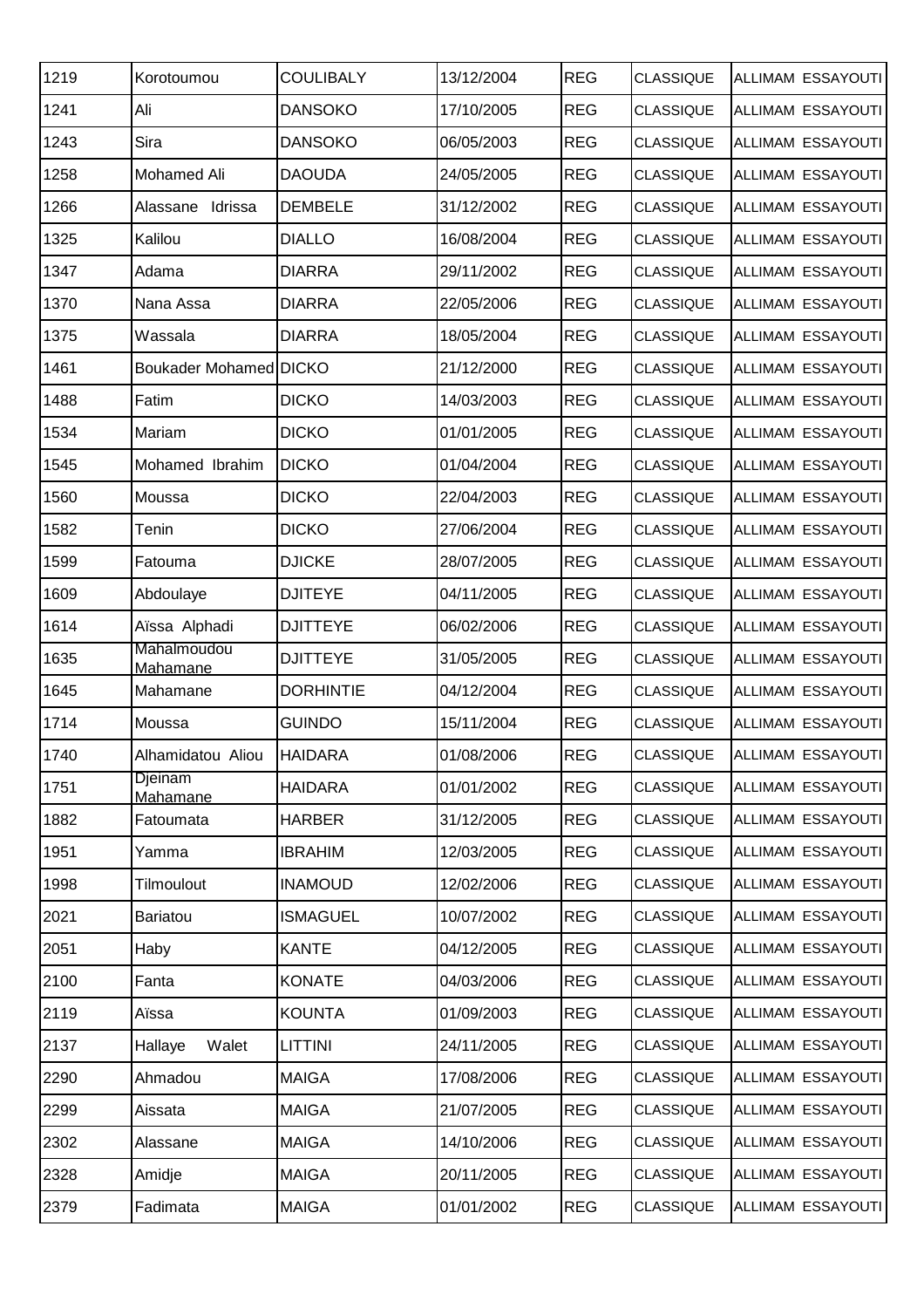| 2384 | Fatalmoudou<br><b>Amadou</b>       | <b>MAIGA</b>           | 14/09/2005 | <b>REG</b> | <b>CLASSIQUE</b> | ALLIMAM ESSAYOUTI |
|------|------------------------------------|------------------------|------------|------------|------------------|-------------------|
| 2406 | Hadiaratou                         | <b>MAIGA</b>           | 01/01/2004 | <b>REG</b> | <b>CLASSIQUE</b> | ALLIMAM ESSAYOUTI |
| 2418 | Hamada Mahamar                     | <b>MAIGA</b>           | 01/01/2004 | <b>REG</b> | <b>CLASSIQUE</b> | ALLIMAM ESSAYOUTI |
| 2480 | <b>Mahamane</b><br><b>Alassane</b> | <b>MAIGA</b>           | 16/05/2004 | <b>REG</b> | <b>CLASSIQUE</b> | ALLIMAM ESSAYOUTI |
| 2508 | Minata<br>Mahamane                 | <b>MAIGA</b>           | 07/12/2005 | <b>REG</b> | <b>CLASSIQUE</b> | ALLIMAM ESSAYOUTI |
| 2550 | Safietou Aly                       | <b>MAIGA</b>           | 14/06/2004 | <b>REG</b> | <b>CLASSIQUE</b> | ALLIMAM ESSAYOUTI |
| 2557 | Salimata                           | <b>MAIGA</b>           | 02/12/2005 | <b>REG</b> | <b>CLASSIQUE</b> | ALLIMAM ESSAYOUTI |
| 2681 | Sidi Mohamed                       | <b>MATALLA</b>         | 02/04/2005 | <b>REG</b> | <b>CLASSIQUE</b> | ALLIMAM ESSAYOUTI |
| 2832 | Mohamed Ag                         | MOHAMED ALY            | 16/12/2003 | <b>REG</b> | <b>CLASSIQUE</b> | ALLIMAM ESSAYOUTI |
| 2834 | Abdoullahi                         | <b>MOHAMED AG ISSA</b> | 18/09/2005 | <b>REG</b> | <b>CLASSIQUE</b> | ALLIMAM ESSAYOUTI |
| 2944 | Fatouma Founé                      | <b>MOUSSA</b>          | 08/04/2004 | <b>REG</b> | <b>CLASSIQUE</b> | ALLIMAM ESSAYOUTI |
| 3071 | Feity                              | <b>SABANE</b>          | 09/12/2003 | <b>REG</b> | <b>CLASSIQUE</b> | ALLIMAM ESSAYOUTI |
| 3072 | Nana Aicha                         | <b>SABANE</b>          | 22/04/2005 | <b>REG</b> | <b>CLASSIQUE</b> | ALLIMAM ESSAYOUTI |
| 3122 | Sidi Moussa                        | <b>SANGARE</b>         | 25/11/2004 | <b>REG</b> | <b>CLASSIQUE</b> | ALLIMAM ESSAYOUTI |
| 3164 | Mohamed Lamine                     | SIDI LAMINE            | 14/12/2003 | <b>REG</b> | <b>CLASSIQUE</b> | ALLIMAM ESSAYOUTI |
| 3243 | Abdoulaye<br>Yehia<br>Dit Badou    | <b>TANDINA</b>         | 05/06/2005 | <b>REG</b> | <b>CLASSIQUE</b> | ALLIMAM ESSAYOUTI |
| 3245 | Aissata Kalifa                     | TANDINA                | 24/08/2005 | <b>REG</b> | <b>CLASSIQUE</b> | ALLIMAM ESSAYOUTI |
| 3250 | Mahamane<br>Mohamed<br>Abdel Kader | TANDINA                | 23/03/2005 | <b>REG</b> | <b>CLASSIQUE</b> | ALLIMAM ESSAYOUTI |
| 3287 | Abdoulave                          | TOURE                  | 04/09/2005 | <b>REG</b> | <b>CLASSIQUE</b> | ALLIMAM ESSAYOUTI |
| 3320 | Sidi<br>Aïssa                      | <b>TOURE</b>           | 11/05/2005 | <b>REG</b> | <b>CLASSIQUE</b> | ALLIMAM ESSAYOUTI |
| 3339 | Almadane                           | <b>TOURE</b>           | 23/12/2005 | <b>REG</b> | <b>CLASSIQUE</b> | ALLIMAM ESSAYOUTI |
| 3375 | Elhadji Hamey                      | <b>TOURE</b>           | 29/11/2004 | <b>REG</b> | CLASSIQUE        | ALLIMAM ESSAYOUTI |
| 3400 | Gaoussou                           | <b>TOURE</b>           | 07/03/2004 | <b>REG</b> | <b>CLASSIQUE</b> | ALLIMAM ESSAYOUTI |
| 3452 | Mahamane<br>Dédeou                 | <b>TOURE</b>           | 21/06/2005 | <b>REG</b> | <b>CLASSIQUE</b> | ALLIMAM ESSAYOUTI |
| 3565 | Amary                              | <b>TRAORE</b>          | 15/02/2003 | <b>REG</b> | <b>CLASSIQUE</b> | ALLIMAM ESSAYOUTI |
| 3586 | Diahara Attaib                     | TRAORE                 | 23/10/2004 | <b>REG</b> | <b>CLASSIQUE</b> | ALLIMAM ESSAYOUTI |
| 3616 | Garba<br>Salamane                  | <b>TRAORE</b>          | 24/10/2005 | <b>REG</b> | <b>CLASSIQUE</b> | ALLIMAM ESSAYOUTI |
| 3724 | Soutoura<br>Bocar                  | TRAORE                 | 03/04/2003 | <b>REG</b> | <b>CLASSIQUE</b> | ALLIMAM ESSAYOUTI |
| 3759 | Lalla Arkia                        | <b>WANGARA</b>         | 19/06/2001 | <b>REG</b> | <b>CLASSIQUE</b> | ALLIMAM ESSAYOUTI |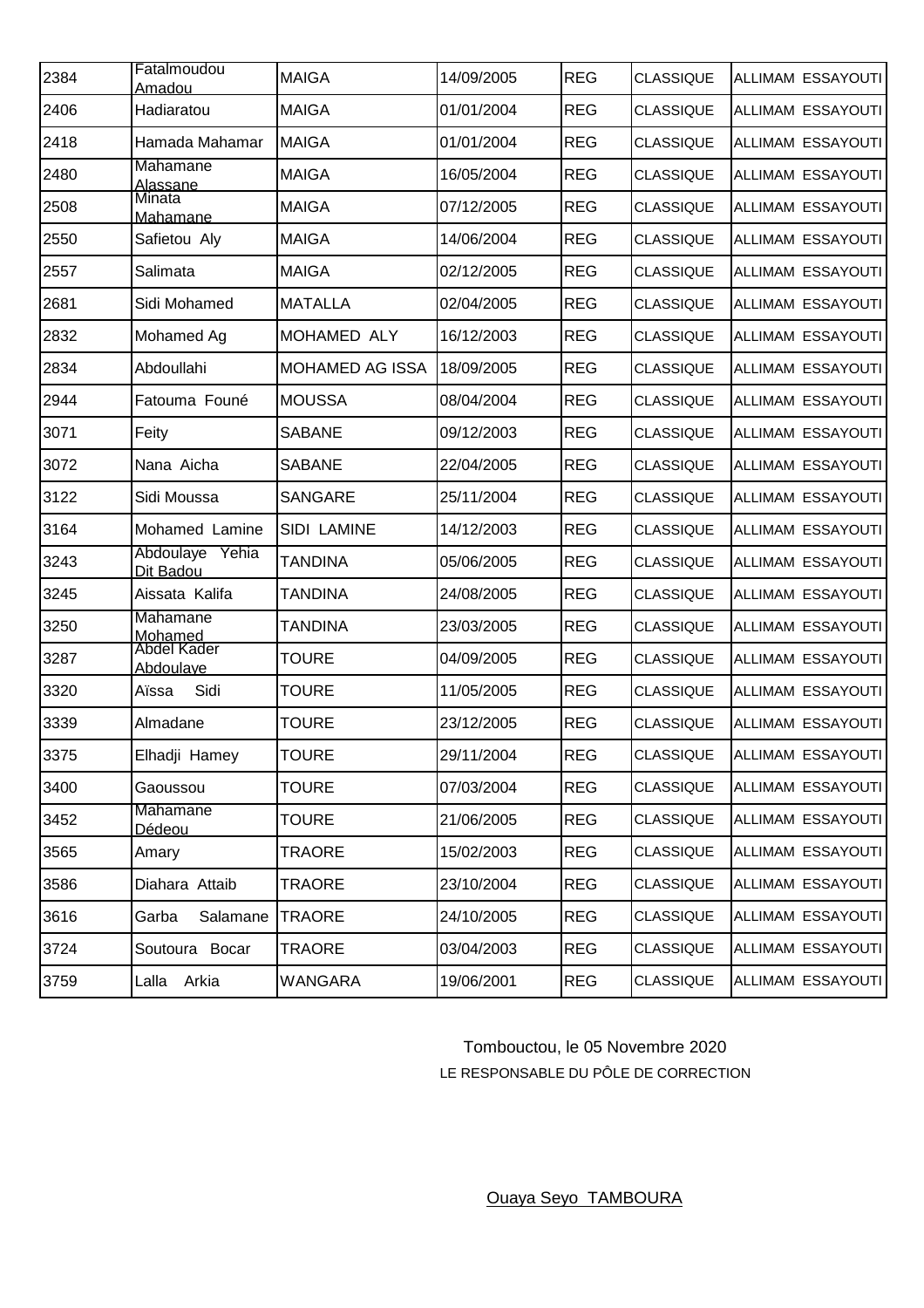-----------0O0----------

--

#### CENTRE NATIONAL DES EXAMENS ET CONCOURS DE L'EDUCATION -----------0O0----------

#### -- **PÔLE DE CORRECTION DE TOMBOUCTOU**

# **LISTE DES CANDIDATS DECLARES ADMIS AU DIPLÔME D'ETUDES FONDAMENTALES (DEF) SESSION D'OCTOBRE 2020**

## **CENTRE D'ANIMATION PEDAGOGIQUE DE TOMBOUCTOU**

## **CENTRE DE : ALPHA DAOUNA**

| <b>N°PLACE</b> | <b>PRENOMS</b>                | <b>NOM</b>        | <b>DATE NAISS</b> | <b>STATUT</b><br><b>ELEVE</b> | <b>OPTION</b>    | <b>ECOLE</b>    |
|----------------|-------------------------------|-------------------|-------------------|-------------------------------|------------------|-----------------|
| 48             | Aliou                         | <b>ABDOULAYE</b>  | 03/04/2005        | <b>REG</b>                    | <b>CLASSIQUE</b> | ALPHA DAOUNA SC |
| 66             | Ibrahim                       | <b>ABDOULAYE</b>  | 31/12/2004        | <b>REG</b>                    | <b>CLASSIQUE</b> | ALPHA DAOUNA SC |
| 272            | Abdousalam                    | <b>ALASSANE</b>   | 31/12/2003        | <b>REG</b>                    | <b>CLASSIQUE</b> | ALPHA DAOUNA SC |
| 303            | Alpha                         | ALBOUKADER        | 01/09/2002        | <b>REG</b>                    | <b>CLASSIQUE</b> | ALPHA DAOUNA SC |
| 345            | Youssouf                      | <b>ALHAD</b>      | 31/12/2003        | <b>REG</b>                    | <b>CLASSIQUE</b> | ALPHA DAOUNA SC |
| 445            | Sada                          | <b>ALMAIMOUNE</b> | 18/10/2003        | <b>REG</b>                    | <b>CLASSIQUE</b> | ALPHA DAOUNA SC |
| 469            | Fatty                         | <b>ALMOULOUD</b>  | 31/12/2004        | <b>REG</b>                    | <b>CLASSIQUE</b> | ALPHA DAOUNA SC |
| 486            | Safiatou                      | <b>ALWALY</b>     | 17/03/2005        | <b>REG</b>                    | <b>CLASSIQUE</b> | ALPHA DAOUNA SC |
| 588            | Alhousseïni Ag                | ASSADECK          | 16/09/2005        | <b>REG</b>                    | <b>CLASSIQUE</b> | ALPHA DAOUNA SC |
| 719            | Ali                           | <b>BOCOUM</b>     | 24/03/1990        | <b>CL</b>                     | <b>CLASSIQUE</b> | ALPHA DAOUNA SC |
| 765            | Ali                           | <b>CAMARA</b>     | 01/01/2004        | <b>REG</b>                    | <b>CLASSIQUE</b> | ALPHA DAOUNA SC |
| 768            | Hassane                       | <b>CAMARA</b>     | 01/01/2004        | <b>REG</b>                    | <b>CLASSIQUE</b> | ALPHA DAOUNA SC |
| 794            | <b>Abdoul Aziz</b>            | <b>CISSE</b>      | 17/08/2003        | <b>REG</b>                    | <b>CLASSIQUE</b> | ALPHA DAOUNA SC |
| 827            | Aguissa                       | <b>CISSE</b>      | 09/08/2004        | <b>REG</b>                    | <b>CLASSIQUE</b> | ALPHA DAOUNA SC |
| 828            | Aguissa Mohamed               | <b>CISSE</b>      | 20/12/2004        | <b>REG</b>                    | <b>CLASSIQUE</b> | ALPHA DAOUNA SC |
| 851            | Aldjoumat                     | <b>CISSE</b>      | 12/03/2003        | <b>REG</b>                    | <b>CLASSIQUE</b> | ALPHA DAOUNA SC |
| 869            | Almoudouwoye                  | <b>CISSE</b>      | 03/10/2003        | <b>REG</b>                    | <b>CLASSIQUE</b> | ALPHA DAOUNA SC |
| 870            | Almouloud<br><b>ANASBAGOR</b> | <b>CISSE</b>      | 22/09/2005        | <b>REG</b>                    | <b>CLASSIQUE</b> | ALPHA DAOUNA SC |
| 882            | Aminata                       | <b>CISSE</b>      | 13/10/2006        | <b>REG</b>                    | <b>CLASSIQUE</b> | ALPHA DAOUNA SC |
| 899            | Azahara Mahamoud CISSE        |                   | 15/07/2004        | <b>REG</b>                    | <b>CLASSIQUE</b> | ALPHA DAOUNA SC |
| 907            | <b>Bintou Mohamed</b>         | <b>CISSE</b>      | 31/12/2006        | <b>REG</b>                    | <b>CLASSIQUE</b> | ALPHA DAOUNA SC |
| 914            | <b>Cheick Abdoul</b><br>Kader | <b>CISSE</b>      | 03/02/2004        | <b>REG</b>                    | <b>CLASSIQUE</b> | ALPHA DAOUNA SC |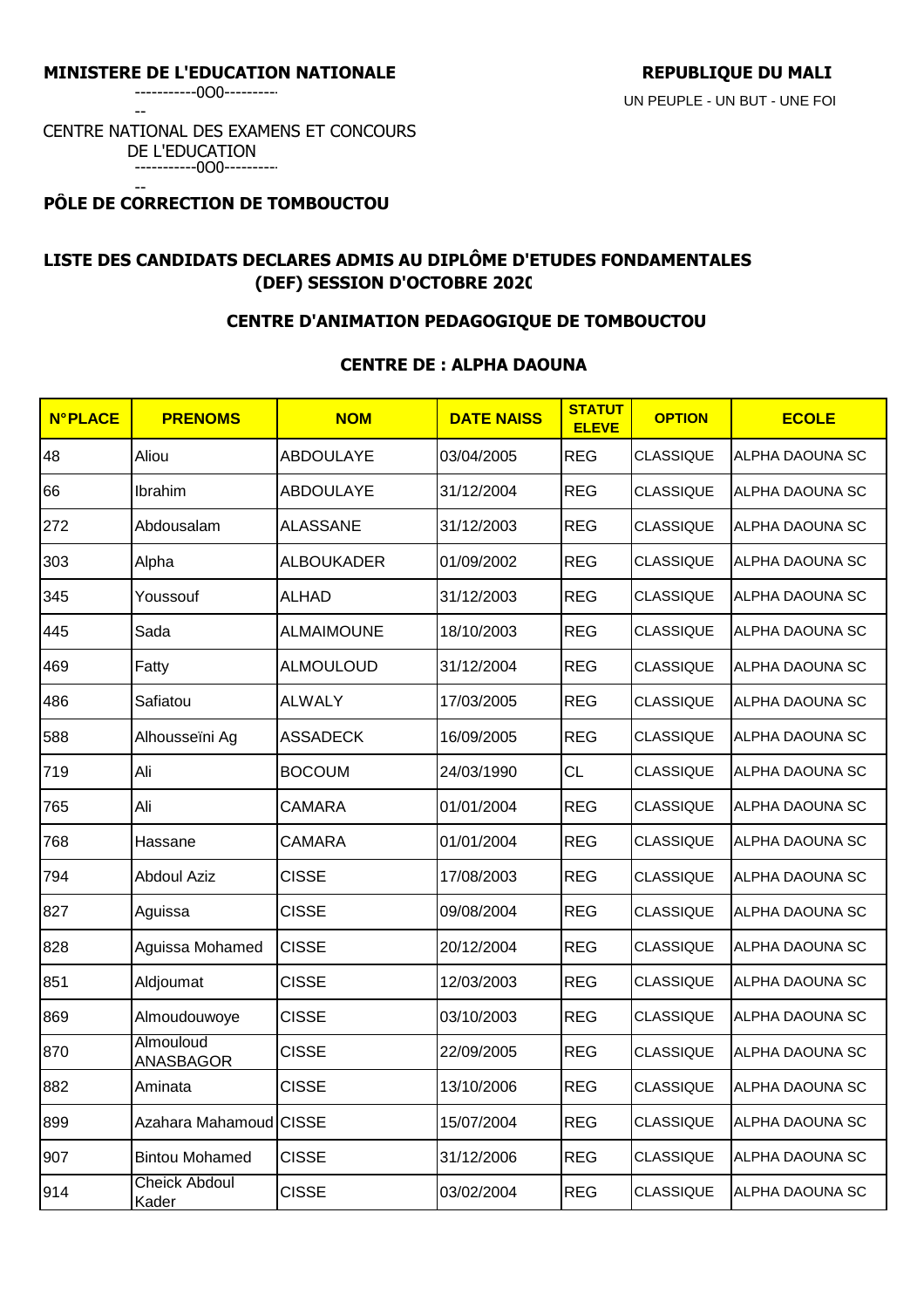| 932  | Fadimata                | <b>CISSE</b>    | 25/06/2003 | <b>REG</b> | <b>CLASSIQUE</b> | ALPHA DAOUNA SC        |
|------|-------------------------|-----------------|------------|------------|------------------|------------------------|
| 953  | Fati Mohamed            | <b>CISSE</b>    | 29/06/2004 | <b>REG</b> | <b>CLASSIQUE</b> | ALPHA DAOUNA SC        |
| 1022 | Ibrahim Aguissa         | <b>CISSE</b>    | 15/09/2003 | <b>REG</b> | <b>CLASSIQUE</b> | ALPHA DAOUNA SC        |
| 1027 | Ibrahim Radouane        | <b>CISSE</b>    | 31/12/2002 | <b>REG</b> | <b>CLASSIQUE</b> | ALPHA DAOUNA SC        |
| 1042 | Kadeija                 | <b>CISSE</b>    | 28/08/2004 | <b>REG</b> | <b>CLASSIQUE</b> | ALPHA DAOUNA SC        |
| 1050 | Lalla                   | <b>CISSE</b>    | 01/01/2004 | <b>REG</b> | <b>CLASSIQUE</b> | ALPHA DAOUNA SC        |
| 1087 | Mohamed                 | <b>CISSE</b>    | 07/12/2002 | <b>REG</b> | <b>CLASSIQUE</b> | ALPHA DAOUNA SC        |
| 1099 | Mohamed Ali             | <b>CISSE</b>    | 12/10/1988 | <b>CL</b>  | <b>CLASSIQUE</b> | ALPHA DAOUNA SC        |
| 1106 | Mohamed Oumar           | <b>CISSE</b>    | 27/04/2003 | <b>REG</b> | <b>CLASSIQUE</b> | ALPHA DAOUNA SC        |
| 1122 | Oumar                   | <b>CISSE</b>    | 08/08/2003 | <b>REG</b> | <b>CLASSIQUE</b> | <b>ALPHA DAOUNA SC</b> |
| 1129 | Ousmane                 | <b>CISSE</b>    | 20/06/2004 | <b>REG</b> | <b>CLASSIQUE</b> | ALPHA DAOUNA SC        |
| 1130 | Ousmane                 | <b>CISSE</b>    | 29/06/2003 | <b>REG</b> | <b>CLASSIQUE</b> | ALPHA DAOUNA SC        |
| 1161 | Soumma<br>Almoubareck   | <b>CISSE</b>    | 30/05/2004 | <b>REG</b> | <b>CLASSIQUE</b> | ALPHA DAOUNA SC        |
| 1162 | Tandi Mahamane          | <b>CISSE</b>    | 08/09/2003 | <b>REG</b> | <b>CLASSIQUE</b> | ALPHA DAOUNA SC        |
| 1166 | Toufenette              | <b>CISSE</b>    | 31/12/2004 | <b>REG</b> | <b>CLASSIQUE</b> | ALPHA DAOUNA SC        |
| 1177 | Zéïnabou                | <b>CISSE</b>    | 17/04/2002 | <b>REG</b> | <b>CLASSIQUE</b> | ALPHA DAOUNA SC        |
| 1181 | Zéïnabou Mohamed CISSE  |                 | 12/12/2004 | <b>REG</b> | <b>CLASSIQUE</b> | ALPHA DAOUNA SC        |
| 1251 | Abdoulaye               | <b>DAOUDA</b>   | 29/08/2001 | <b>REG</b> | <b>CLASSIQUE</b> | <b>ALPHA DAOUNA SC</b> |
| 1259 | Oumar                   | <b>DAOUDA</b>   | 11/12/2004 | <b>REG</b> | <b>CLASSIQUE</b> | ALPHA DAOUNA SC        |
| 1345 | Abou Ousmane            | <b>DIARRA</b>   | 04/02/2005 | <b>REG</b> | CLASSIQUE        | ALPHA DAOUNA SC        |
| 1348 | Agaly                   | <b>DIARRA</b>   | 31/12/2004 | <b>REG</b> | <b>CLASSIQUE</b> | ALPHA DAOUNA SC        |
| 1349 | Agna Abou               | <b>DIARRA</b>   | 20/05/2005 | <b>REG</b> | <b>CLASSIQUE</b> | <b>ALPHA DAOUNA SC</b> |
| 1371 | Rokiatou                | <b>DIARRA</b>   | 31/12/2005 | <b>REG</b> | <b>CLASSIQUE</b> | <b>ALPHA DAOUNA SC</b> |
| 1373 | Soutoura Ousmane        | <b>DIARRA</b>   | 28/10/2005 | <b>REG</b> | <b>CLASSIQUE</b> | ALPHA DAOUNA SC        |
| 1494 | Fatty Alhousseïny       | <b>DICKO</b>    | 13/06/2005 | <b>REG</b> | <b>CLASSIQUE</b> | ALPHA DAOUNA SC        |
| 1538 | Mariam Almou            | <b>DICKO</b>    | 23/11/2003 | <b>REG</b> | <b>CLASSIQUE</b> | ALPHA DAOUNA SC        |
| 1564 | Niamoye                 | <b>DICKO</b>    | 17/02/2004 | <b>REG</b> | <b>CLASSIQUE</b> | ALPHA DAOUNA SC        |
| 1632 | Lalla Aïcha<br>Mahamane | <b>DJITTEYE</b> | 06/03/2006 | <b>REG</b> | <b>CLASSIQUE</b> | ALPHA DAOUNA SC        |
| 1667 | Mahalmoudou             | <b>ELHADJ</b>   | 31/12/2003 | <b>REG</b> | <b>CLASSIQUE</b> | ALPHA DAOUNA SC        |
| 1671 | Amarane                 | <b>ELHADJI</b>  | 01/01/2002 | <b>REG</b> | <b>CLASSIQUE</b> | ALPHA DAOUNA SC        |
| 1815 | Maïmounata              | <b>HAMADOU</b>  | 01/01/2001 | <b>REG</b> | <b>CLASSIQUE</b> | <b>ALPHA DAOUNA SC</b> |
| 1868 | Habibatou               | <b>HAMMADOU</b> | 15/09/2005 | <b>REG</b> | <b>CLASSIQUE</b> | ALPHA DAOUNA SC        |
| 1888 | Fatoumata               | <b>HASSEYE</b>  | 20/03/2003 | <b>REG</b> | <b>CLASSIQUE</b> | ALPHA DAOUNA SC        |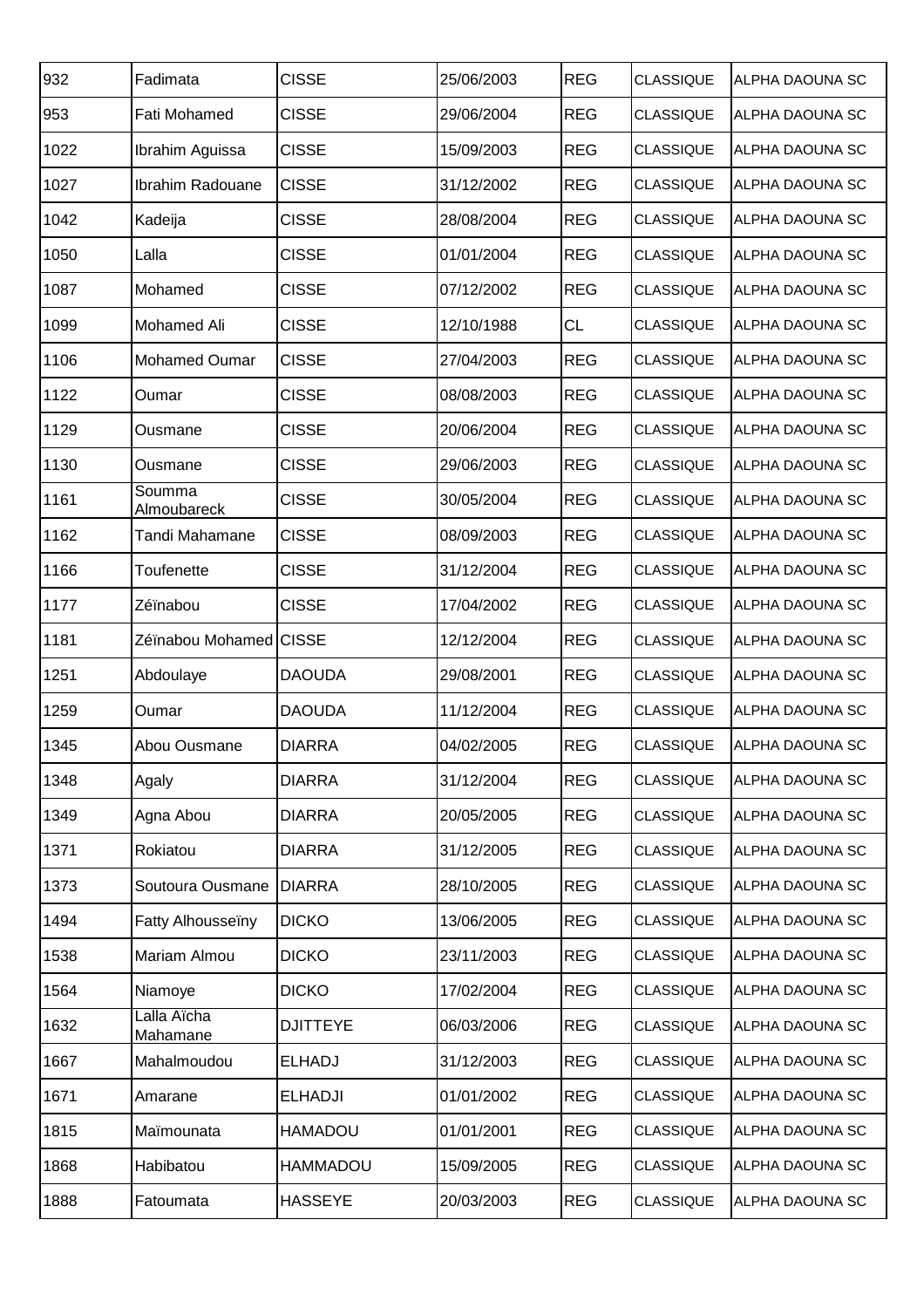| 1906 | Agaïcha Walet      | <b>IBRAHIM</b>                     | 01/01/2005 | <b>REG</b> | <b>CLASSIQUE</b> | IALPHA DAOUNA SC       |
|------|--------------------|------------------------------------|------------|------------|------------------|------------------------|
| 1934 | Mohamed            | <b>IBRAHIM</b>                     | 31/12/2004 | <b>REG</b> | <b>CLASSIQUE</b> | <b>ALPHA DAOUNA SC</b> |
| 1953 | Youssouf           | <b>IBRAHIM</b>                     | 31/12/2005 | <b>REG</b> | <b>CLASSIQUE</b> | <b>ALPHA DAOUNA SC</b> |
| 2000 | Ousmane            | <b>INAZOUM</b>                     | 01/12/2003 | <b>REG</b> | <b>CLASSIQUE</b> | ALPHA DAOUNA SC        |
| 2010 | Alhousseïny        | <b>INSUBDAR</b>                    | 31/12/2004 | <b>REG</b> | <b>CLASSIQUE</b> | <b>ALPHA DAOUNA SC</b> |
| 2022 | Salimata           | <b>ISMAGUEL</b>                    | 01/01/2004 | <b>REG</b> | <b>CLASSIQUE</b> | <b>ALPHA DAOUNA SC</b> |
| 2024 | Maïmou             | <b>ISMAGUIL</b>                    | 01/01/2004 | <b>REG</b> | <b>CLASSIQUE</b> | <b>ALPHA DAOUNA SC</b> |
| 2034 | Moudouwoye         | <b>KALIFA</b>                      | 30/12/2005 | <b>REG</b> | <b>CLASSIQUE</b> | IALPHA DAOUNA SC       |
| 2135 | Fadimata           | <b>LITTINI</b>                     | 31/12/2003 | <b>REG</b> | <b>CLASSIQUE</b> | <b>ALPHA DAOUNA SC</b> |
| 2146 | Fatoumata          | <b>MAGASSOUBA</b>                  | 31/12/2003 | <b>REG</b> | <b>CLASSIQUE</b> | ALPHA DAOUNA SC        |
| 2197 | Tahona             | <b>MAHAMANE</b>                    | 17/02/2003 | <b>REG</b> | <b>CLASSIQUE</b> | <b>ALPHA DAOUNA SC</b> |
| 2202 | Fadimata           | <b>MAHAMANE SIDI</b>               | 01/01/2005 | <b>REG</b> | <b>CLASSIQUE</b> | <b>ALPHA DAOUNA SC</b> |
| 2219 | Abdou Salam        | <b>MAHAMOUDOU</b>                  | 07/12/2005 | <b>REG</b> | <b>CLASSIQUE</b> | ALPHA DAOUNA SC        |
| 2228 | Safia Wallet       | <b>MAHMOUD</b>                     | 01/01/2003 | <b>REG</b> | <b>CLASSIQUE</b> | ALPHA DAOUNA SC        |
| 2296 | Aïssa Housseyni    | <b>MAIGA</b>                       | 12/12/2004 | <b>REG</b> | <b>CLASSIQUE</b> | ALPHA DAOUNA SC        |
| 2588 | Youssouf Ibrahim   | <b>MAIGA</b>                       | 01/01/2002 | <b>REG</b> | <b>CLASSIQUE</b> | ALPHA DAOUNA SC        |
| 2666 | Rakiatou           | <b>MAMA</b>                        | 06/07/2005 | <b>REG</b> | <b>CLASSIQUE</b> | ALPHA DAOUNA SC        |
| 2674 | <b>Mohamed Ali</b> | <b>MAROUCHETT</b>                  | 01/03/2006 | <b>REG</b> | <b>CLASSIQUE</b> | ALPHA DAOUNA SC        |
| 2688 | Lalla Wt           | <b>M'BARA</b>                      | 08/02/2005 | <b>REG</b> | <b>CLASSIQUE</b> | ALPHA DAOUNA SC        |
| 2689 | Mossa              | <b>M'BARA</b>                      | 31/12/2005 | <b>REG</b> | <b>CLASSIQUE</b> | <b>ALPHA DAOUNA SC</b> |
| 2699 | Aboubacrine Ag     | <b>M'MAMA</b>                      | 31/12/2005 | <b>REG</b> | <b>CLASSIQUE</b> | <b>ALPHA DAOUNA SC</b> |
| 2742 | <b>Bintou</b>      | <b>MOHAMED</b>                     | 26/04/2005 | <b>REG</b> | <b>CLASSIQUE</b> | ALPHA DAOUNA SC        |
| 2841 | Aboubacrine        | <b>MOHAMED</b><br><b>ALDJOUMAT</b> | 31/12/2005 | <b>REG</b> | <b>CLASSIQUE</b> | ALPHA DAOUNA SC        |
| 2846 | Mohamed            | <b>MOHAMED ALHER</b>               | 15/07/2005 | <b>REG</b> | <b>CLASSIQUE</b> | ALPHA DAOUNA SC        |
| 2905 | Daoud              | <b>MOSSA</b>                       | 31/12/2004 | <b>REG</b> | <b>CLASSIQUE</b> | ALPHA DAOUNA SC        |
| 2921 | Oumar              | <b>MOSSA</b>                       | 20/08/2003 | <b>REG</b> | <b>CLASSIQUE</b> | ALPHA DAOUNA SC        |
| 2929 | <b>Bollo</b>       | MOSSOUDOU                          | 26/05/1986 | <b>CL</b>  | <b>CLASSIQUE</b> | ALPHA DAOUNA SC        |
| 3006 | Mohamed            | <b>OUMAR</b>                       | 21/07/2001 | <b>REG</b> | <b>CLASSIQUE</b> | ALPHA DAOUNA SC        |
| 3011 | Sagaïdou           | <b>OUMAR</b>                       | 14/11/2002 | <b>REG</b> | <b>CLASSIQUE</b> | ALPHA DAOUNA SC        |
| 3041 | Mogaz              | <b>OUSMANE</b>                     | 06/12/2004 | <b>REG</b> | <b>CLASSIQUE</b> | ALPHA DAOUNA SC        |
| 3045 | Nana Walet         | <b>OUSMANE</b>                     | 12/08/2005 | <b>REG</b> | <b>CLASSIQUE</b> | ALPHA DAOUNA SC        |
| 3069 | Abdoulaye          | SABABOU                            | 28/03/2004 | <b>REG</b> | <b>CLASSIQUE</b> | ALPHA DAOUNA SC        |
| 3080 | Mohamed            | SAGAIDOU                           | 31/12/2004 | <b>REG</b> | <b>CLASSIQUE</b> | ALPHA DAOUNA SC        |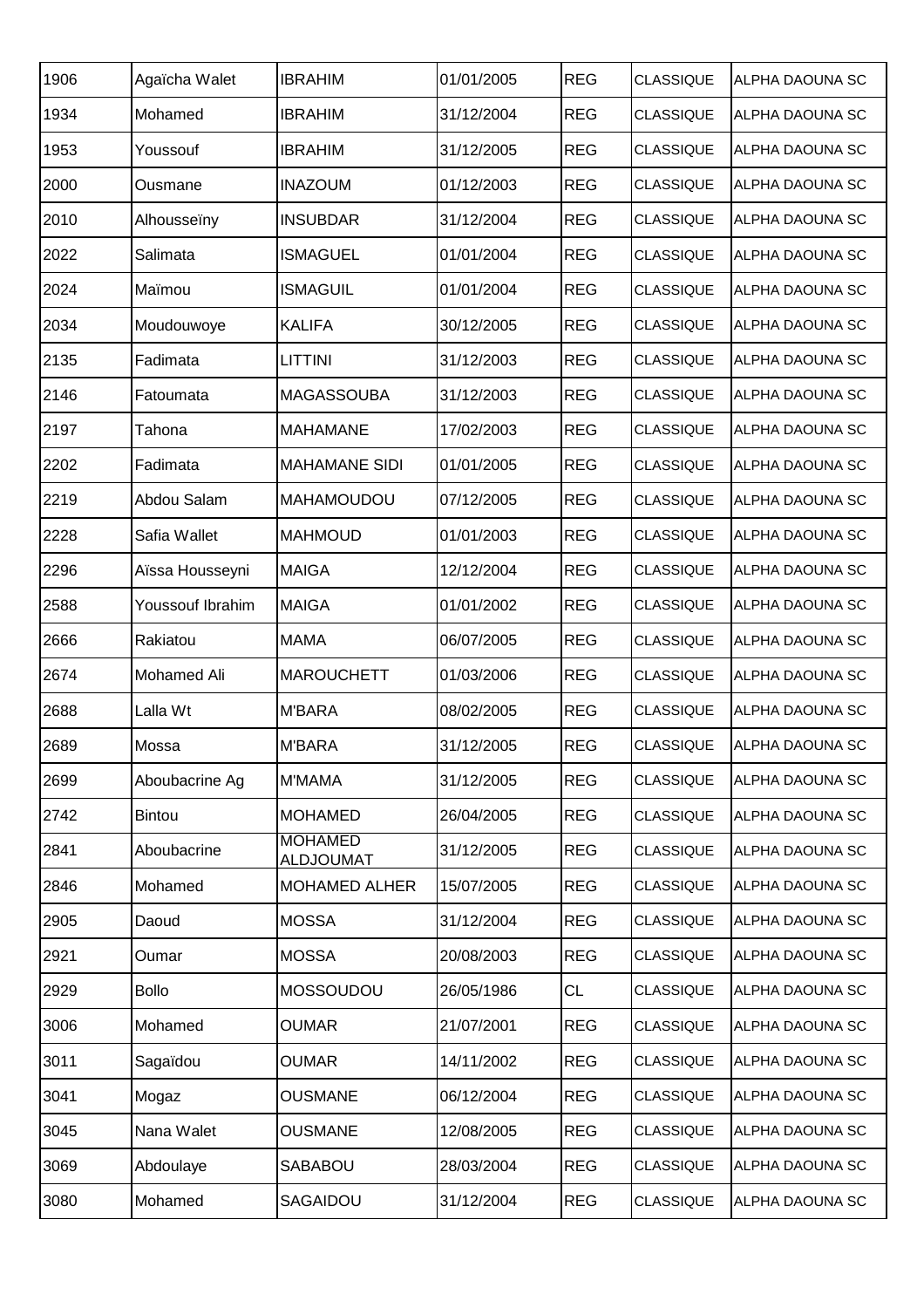| 3159 | <b>Minatou Mint</b> | <b>SIDI</b>       | 31/12/2003 | REG        | <b>CLASSIQUE</b> | ALPHA DAOUNA SC        |
|------|---------------------|-------------------|------------|------------|------------------|------------------------|
| 3216 | Sagaïdou            | <b>SOULEYMANE</b> | 01/01/2006 | <b>REG</b> | <b>CLASSIQUE</b> | ALPHA DAOUNA SC        |
| 3258 | <b>Hawa</b>         | <b>TANGARA</b>    | 01/12/2001 | <b>REG</b> | <b>CLASSIQUE</b> | ALPHA DAOUNA SC        |
| 3427 | Inna Haoussa        | <b>TOURE</b>      | 28/08/1985 | <b>CL</b>  | <b>CLASSIQUE</b> | ALPHA DAOUNA SC        |
| 3569 | <b>Azahara</b>      | <b>TRAORE</b>     | 22/10/2003 | <b>REG</b> | <b>CLASSIQUE</b> | IALPHA DAOUNA SC       |
| 3731 | Tinamoud            | <b>TRAORE</b>     | 19/04/2003 | <b>REG</b> | <b>CLASSIQUE</b> | <b>ALPHA DAOUNA SC</b> |
| 3860 | <b>Battaissa</b>    | <b>YOUSSOUF</b>   | 15/06/2006 | <b>REG</b> | <b>CLASSIQUE</b> | ALPHA DAOUNA SC        |
| 3863 | Insubdar            | YOUSSOUF          | 20/07/2006 | <b>REG</b> | <b>CLASSIQUE</b> | ALPHA DAOUNA SC        |
| 3878 | Moussa              | <b>CISSE</b>      | 17/12/2005 | <b>REG</b> | <b>CLASSIQUE</b> | IALPHA DAOUNA SC       |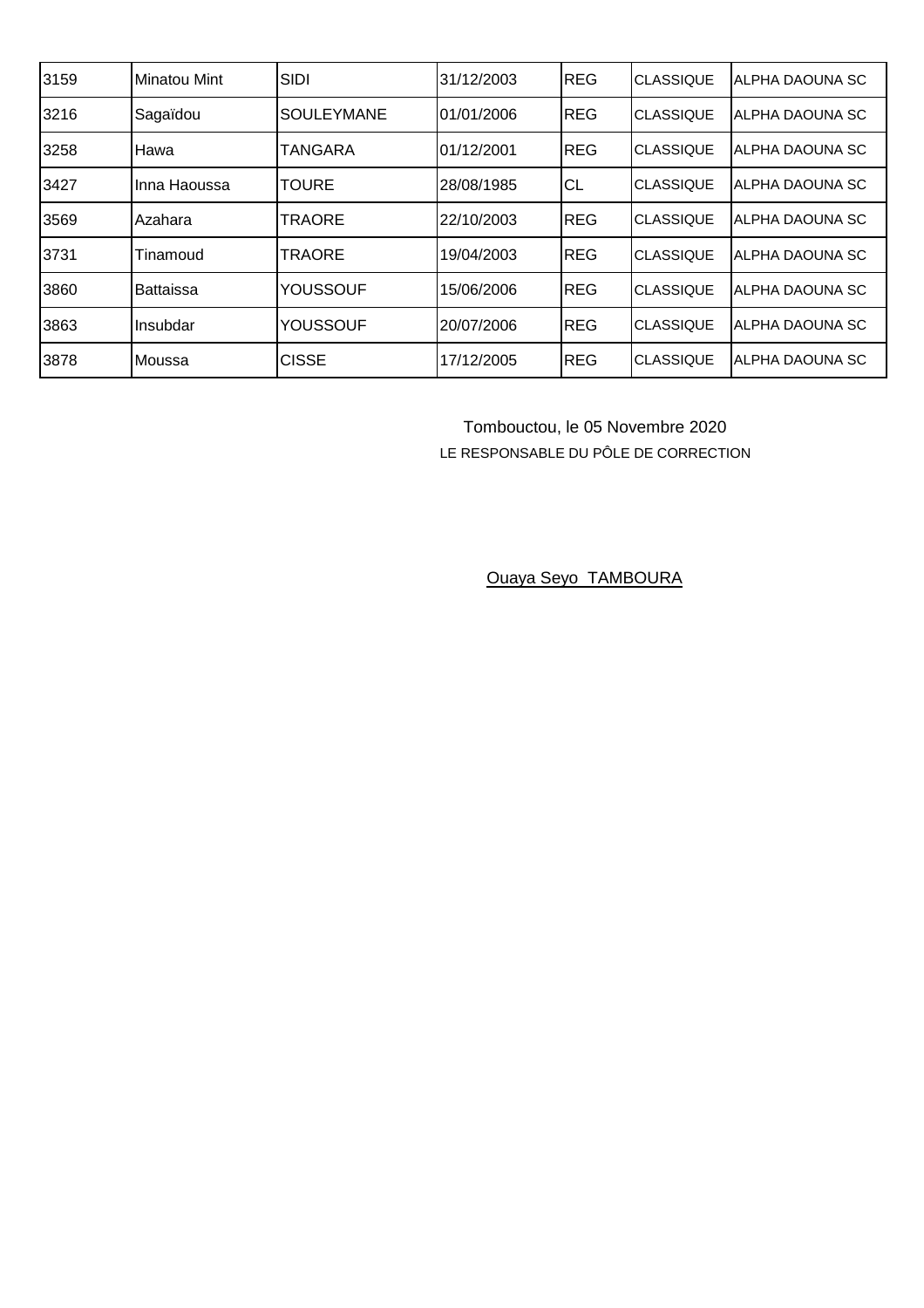-----------0O0----------

--

#### CENTRE NATIONAL DES EXAMENS ET CONCOURS DE L'EDUCATION -----------0O0----------

#### -- **PÔLE DE CORRECTION DE TOMBOUCTOU**

# **LISTE DES CANDIDATS DECLARES ADMIS AU DIPLÔME D'ETUDES FONDAMENTALES (DEF) SESSION D'OCTOBRE 2020**

## **CENTRE D'ANIMATION PEDAGOGIQUE DE TOMBOUCTOU**

## **CENTRE DE : ALPHA MOYA**

| <b>N°PLACE</b> | <b>PRENOMS</b>         | <b>NOM</b>         | <b>DATE NAISS</b> | <b>STATUT</b><br><b>ELEVE</b> | <b>OPTION</b>    | <b>ECOLE</b>  |
|----------------|------------------------|--------------------|-------------------|-------------------------------|------------------|---------------|
| 47             | Alhousseïni            | <b>ABDOULAYE</b>   | 23/06/2001        | <b>REG</b>                    | <b>CLASSIQUE</b> | ALPHA MOYA SC |
| 68             | Kadidia                | <b>ABDOULAYE</b>   | 23/05/2004        | <b>REG</b>                    | <b>CLASSIQUE</b> | ALPHA MOYA SC |
| 116            | Aïchatou               | <b>ABOUBACRINE</b> | 16/02/2004        | <b>REG</b>                    | <b>CLASSIQUE</b> | ALPHA MOYA SC |
| 186            | Addatou Walet          | <b>AGALY</b>       | 01/05/2006        | <b>REG</b>                    | <b>CLASSIQUE</b> | ALPHA MOYA SC |
| 224            | Mahamadou              | <b>AGUISSA</b>     | 31/12/2006        | <b>REG</b>                    | <b>CLASSIQUE</b> | ALPHA MOYA SC |
| 226            | Mariam                 | <b>AGUISSA</b>     | 11/06/2001        | <b>REG</b>                    | <b>CLASSIQUE</b> | ALPHA MOYA SC |
| 246            | <b>Abdoul Malick</b>   | <b>AHMED</b>       | 31/12/2006        | <b>REG</b>                    | <b>CLASSIQUE</b> | ALPHA MOYA SC |
| 275            | Agaïcha                | <b>ALASSANE</b>    | 13/06/2003        | <b>REG</b>                    | <b>CLASSIQUE</b> | ALPHA MOYA SC |
| 313            | Agaly                  | <b>ALDJOUMAT</b>   | 03/11/2003        | <b>REG</b>                    | <b>CLASSIQUE</b> | ALPHA MOYA SC |
| 377            | <b>Bintou</b>          | <b>ALHOUSSEINI</b> | 26/07/2005        | <b>REG</b>                    | <b>CLASSIQUE</b> | ALPHA MOYA SC |
| 449            | Jiddata Walet          | <b>ALMOSTAPHA</b>  | 03/02/2004        | <b>REG</b>                    | <b>CLASSIQUE</b> | ALPHA MOYA SC |
| 461            | Sibit                  | <b>ALMOUBARECK</b> | 01/01/2003        | <b>REG</b>                    | <b>CLASSIQUE</b> | ALPHA MOYA SC |
| 484            | Hamar Aguissa          | <b>ALWALY</b>      | 13/02/2003        | <b>REG</b>                    | <b>CLASSIQUE</b> | ALPHA MOYA SC |
| 625            | Assékou                | <b>BABA</b>        | 02/02/2003        | <b>REG</b>                    | <b>CLASSIQUE</b> | ALPHA MOYA SC |
| 711            | Kadidia                | <b>BOCAR</b>       | 15/11/2005        | <b>REG</b>                    | <b>CLASSIQUE</b> | ALPHA MOYA SC |
| 834            | Aïcha                  | <b>CISSE</b>       | 11/07/2006        | <b>REG</b>                    | <b>CLASSIQUE</b> | ALPHA MOYA SC |
| 873            | Almoustapha Yéhia      | <b>CISSE</b>       | 05/06/2006        | <b>REG</b>                    | <b>CLASSIQUE</b> | ALPHA MOYA SC |
| 883            | Aminata                | <b>CISSE</b>       | 24/09/2002        | <b>REG</b>                    | <b>CLASSIQUE</b> | ALPHA MOYA SC |
| 923            | Djiwa Mohamed<br>Mossa | <b>CISSE</b>       | 01/12/2003        | <b>REG</b>                    | <b>CLASSIQUE</b> | ALPHA MOYA SC |
| 927            | Dramane                | <b>CISSE</b>       | 28/09/2004        | <b>REG</b>                    | <b>CLASSIQUE</b> | ALPHA MOYA SC |
| 928            | Dramane                | <b>CISSE</b>       | 23/11/2005        | <b>REG</b>                    | <b>CLASSIQUE</b> | ALPHA MOYA SC |
| 977            | Faty                   | <b>CISSE</b>       | 30/12/2003        | <b>REG</b>                    | <b>CLASSIQUE</b> | ALPHA MOYA SC |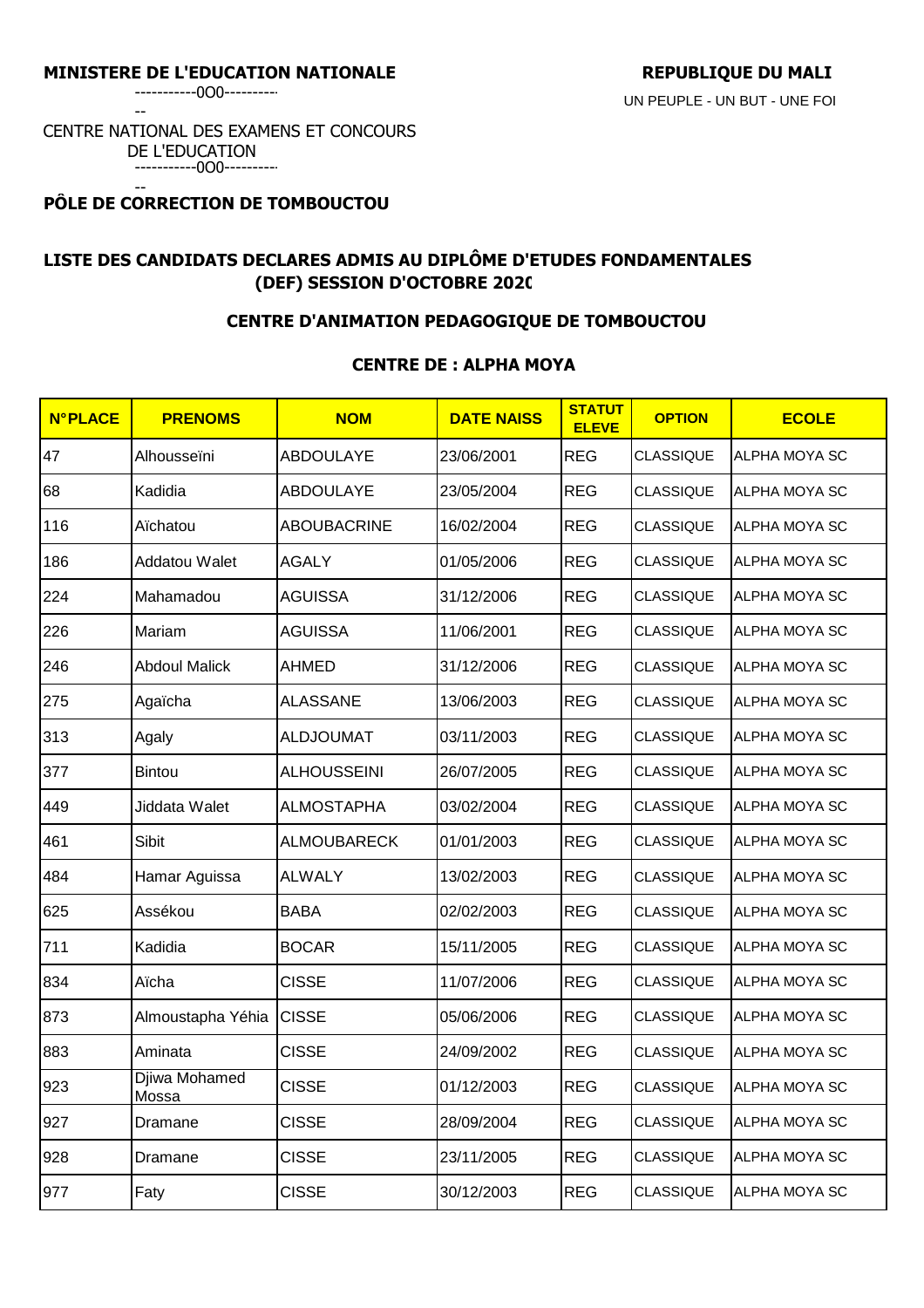| 988  | Hadijatou                     | <b>CISSE</b>     | 14/03/2006 | <b>REG</b> | <b>CLASSIQUE</b> | <b>ALPHA MOYA SC</b> |
|------|-------------------------------|------------------|------------|------------|------------------|----------------------|
| 1024 | Ibrahim Mohamed               | <b>CISSE</b>     | 01/01/2004 | <b>REG</b> | <b>CLASSIQUE</b> | <b>ALPHA MOYA SC</b> |
| 1031 | Imma Mohamed                  | <b>CISSE</b>     | 10/11/2004 | <b>REG</b> | <b>CLASSIQUE</b> | ALPHA MOYA SC        |
| 1108 | Mossa                         | <b>CISSE</b>     | 22/12/1999 | <b>REG</b> | <b>CLASSIQUE</b> | ALPHA MOYA SC        |
| 1154 | Sormoye                       | <b>CISSE</b>     | 27/04/2004 | <b>REG</b> | <b>CLASSIQUE</b> | ALPHA MOYA SC        |
| 1178 | Zéïnabou                      | <b>CISSE</b>     | 26/11/2002 | <b>REG</b> | <b>CLASSIQUE</b> | <b>ALPHA MOYA SC</b> |
| 1191 | Alassane                      | <b>COULIBALY</b> | 19/02/2004 | <b>REG</b> | <b>CLASSIQUE</b> | <b>ALPHA MOYA SC</b> |
| 1261 | Sidi Ibrahim Ag               | <b>DAOUNA</b>    | 01/01/2002 | <b>REG</b> | <b>CLASSIQUE</b> | ALPHA MOYA SC        |
| 1263 | Agaïcha                       | <b>DEDEOU</b>    | 20/04/2004 | <b>REG</b> | <b>CLASSIQUE</b> | ALPHA MOYA SC        |
| 1376 | Yacouba                       | <b>DIARRA</b>    | 05/09/2004 | <b>REG</b> | <b>CLASSIQUE</b> | <b>ALPHA MOYA SC</b> |
| 1404 | <b>Agaly Ousmane</b>          | <b>DICKO</b>     | 15/08/2004 | <b>REG</b> | <b>CLASSIQUE</b> | ALPHA MOYA SC        |
| 1433 | Alhoussoua Acheick DICKO      |                  | 03/11/2003 | <b>REG</b> | <b>CLASSIQUE</b> | ALPHA MOYA SC        |
| 1436 | Almadinate<br>Aminallahi      | <b>DICKO</b>     | 19/02/2004 | <b>REG</b> | <b>CLASSIQUE</b> | ALPHA MOYA SC        |
| 1455 | Bankano                       | <b>DICKO</b>     | 31/12/2002 | <b>REG</b> | <b>CLASSIQUE</b> | ALPHA MOYA SC        |
| 1462 | Dali                          | <b>DICKO</b>     | 10/12/2003 | <b>REG</b> | <b>CLASSIQUE</b> | <b>ALPHA MOYA SC</b> |
| 1477 | Fadimata Acheick              | <b>DICKO</b>     | 01/01/2006 | <b>REG</b> | <b>CLASSIQUE</b> | ALPHA MOYA SC        |
| 1541 | Mohamed                       | <b>DICKO</b>     | 20/08/2003 | <b>REG</b> | <b>CLASSIQUE</b> | ALPHA MOYA SC        |
| 1549 | Mohamed<br><b>Almoustapha</b> | <b>DICKO</b>     | 06/05/2003 | <b>REG</b> | <b>CLASSIQUE</b> | <b>ALPHA MOYA SC</b> |
| 1550 | Mohamed Ibrahim               | <b>DICKO</b>     | 12/03/2004 | <b>REG</b> | <b>CLASSIQUE</b> | <b>ALPHA MOYA SC</b> |
| 1554 | Mohamed Ramdan                | <b>DICKO</b>     | 08/10/2005 | <b>REG</b> | <b>CLASSIQUE</b> | <b>ALPHA MOYA SC</b> |
| 1555 | Mossa                         | <b>DICKO</b>     | 15/05/2005 | <b>REG</b> | <b>CLASSIQUE</b> | <b>ALPHA MOYA SC</b> |
| 1618 | Alpha                         | <b>DJITTEYE</b>  | 12/03/2005 | <b>REG</b> | <b>CLASSIQUE</b> | ALPHA MOYA SC        |
| 1622 | Bouba Alacki                  | <b>DJITTEYE</b>  | 19/11/2002 | <b>REG</b> | <b>CLASSIQUE</b> | ALPHA MOYA SC        |
| 1634 | Mahalmoudou                   | <b>DJITTEYE</b>  | 22/10/2002 | <b>REG</b> | <b>CLASSIQUE</b> | ALPHA MOYA SC        |
| 1639 | Nanaber                       | <b>DJITTEYE</b>  | 04/10/2005 | <b>REG</b> | <b>CLASSIQUE</b> | ALPHA MOYA SC        |
| 1680 | Mohamed                       | <b>ELMOU</b>     | 31/12/2005 | <b>REG</b> | <b>CLASSIQUE</b> | ALPHA MOYA SC        |
| 1726 | Aguissa                       | <b>HAGNA</b>     | 13/03/2004 | <b>REG</b> | <b>CLASSIQUE</b> | ALPHA MOYA SC        |
| 1728 | Abdoul Karim                  | <b>HAIDARA</b>   | 06/06/2004 | <b>REG</b> | <b>CLASSIQUE</b> | ALPHA MOYA SC        |
| 1930 | Mama Walet                    | <b>IBRAHIM</b>   | 05/12/2000 | <b>REG</b> | <b>CLASSIQUE</b> | ALPHA MOYA SC        |
| 1990 | Oumar Ag                      | <b>ILLAHADA</b>  | 16/07/2004 | <b>REG</b> | <b>CLASSIQUE</b> | ALPHA MOYA SC        |
| 2124 | Agaïcha                       | LITINI           | 27/09/2004 | <b>REG</b> | <b>CLASSIQUE</b> | ALPHA MOYA SC        |
| 2308 | Alhamziyatou                  | <b>MAIGA</b>     | 02/08/2006 | <b>REG</b> | <b>CLASSIQUE</b> | ALPHA MOYA SC        |
| 2392 | Fatoumata<br><b>Alassane</b>  | <b>MAIGA</b>     | 31/12/2005 | <b>REG</b> | <b>CLASSIQUE</b> | ALPHA MOYA SC        |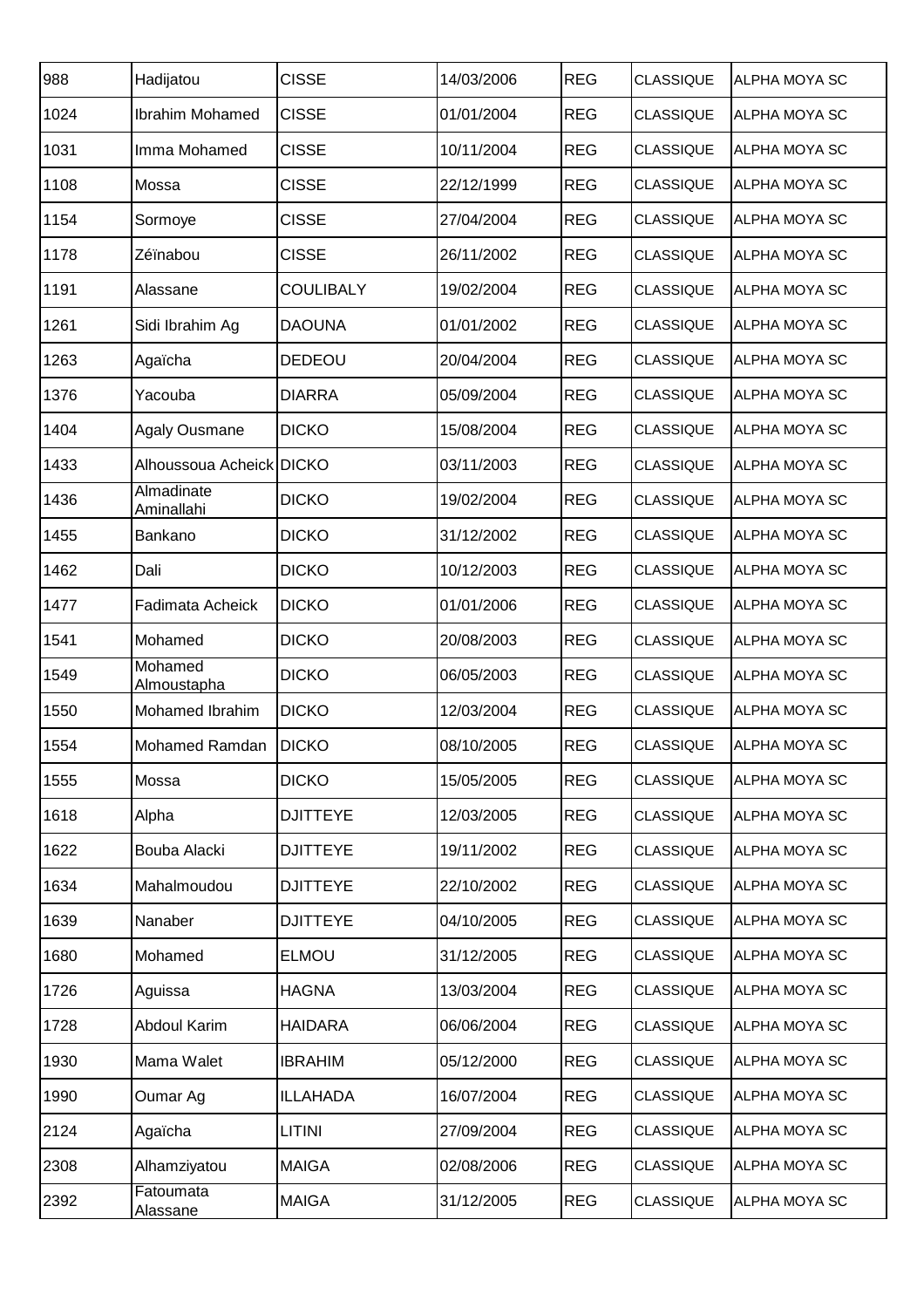| 2407 | Hadiaratou<br>Mahamane    | <b>MAIGA</b>                      | 04/06/2005 | <b>REG</b> | <b>CLASSIQUE</b> | <b>ALPHA MOYA SC</b> |
|------|---------------------------|-----------------------------------|------------|------------|------------------|----------------------|
| 2469 | Lalla Hamidou             | <b>MAIGA</b>                      | 03/09/2005 | <b>REG</b> | <b>CLASSIQUE</b> | <b>ALPHA MOYA SC</b> |
| 2496 | Mahamoudou<br>Mahamar     | <b>MAIGA</b>                      | 24/10/2005 | <b>REG</b> | <b>CLASSIQUE</b> | ALPHA MOYA SC        |
| 2515 | Mohamedine<br>Moussa      | <b>MAIGA</b>                      | 01/12/2002 | <b>REG</b> | <b>CLASSIQUE</b> | ALPHA MOYA SC        |
| 2544 | Rakiatou Hamma            | <b>MAIGA</b>                      | 23/12/1999 | <b>REG</b> | <b>CLASSIQUE</b> | ALPHA MOYA SC        |
| 2559 | Salmata                   | <b>MAIGA</b>                      | 24/03/2005 | <b>REG</b> | <b>CLASSIQUE</b> | ALPHA MOYA SC        |
| 2664 | Ismaguel                  | <b>MAMA</b>                       | 01/12/2000 | <b>REG</b> | <b>CLASSIQUE</b> | ALPHA MOYA SC        |
| 2665 | Mossa Ag                  | <b>MAMA</b>                       | 01/01/2005 | <b>REG</b> | <b>CLASSIQUE</b> | ALPHA MOYA SC        |
| 2714 | Aboubacrine               | <b>MOHAMED</b>                    | 28/11/2002 | <b>REG</b> | <b>CLASSIQUE</b> | ALPHA MOYA SC        |
| 2724 | Aguissa                   | <b>MOHAMED</b>                    | 09/12/2003 | <b>REG</b> | <b>CLASSIQUE</b> | ALPHA MOYA SC        |
| 2761 | Gaïcha Walet              | <b>MOHAMED</b>                    | 01/01/2004 | <b>REG</b> | <b>CLASSIQUE</b> | ALPHA MOYA SC        |
| 2765 | Hadijatou                 | <b>MOHAMED</b>                    | 05/03/2005 | <b>REG</b> | <b>CLASSIQUE</b> | ALPHA MOYA SC        |
| 2784 | Lalla Walet               | <b>MOHAMED</b>                    | 11/07/2004 | <b>REG</b> | <b>CLASSIQUE</b> | ALPHA MOYA SC        |
| 2865 | Mohamed Ag<br>Elmoustapha | <b>MOHAMED</b><br><b>ELMOUZER</b> | 11/03/2001 | <b>REG</b> | <b>CLASSIQUE</b> | ALPHA MOYA SC        |
| 2920 | Ouma Wt                   | <b>MOSSA</b>                      | 05/12/2001 | <b>REG</b> | <b>CLASSIQUE</b> | ALPHA MOYA SC        |
| 3002 | Faty                      | <b>OUMAR</b>                      | 10/10/2006 | <b>REG</b> | <b>CLASSIQUE</b> | ALPHA MOYA SC        |
| 3007 | Mohamed Aly               | <b>OUMAR</b>                      | 06/06/2005 | <b>REG</b> | <b>CLASSIQUE</b> | ALPHA MOYA SC        |
| 3028 | Fadimata Walet            | <b>OUSMANE</b>                    | 21/12/2002 | <b>REG</b> | <b>CLASSIQUE</b> | ALPHA MOYA SC        |
| 3162 | Mahamane                  | SIDI                              | 27/10/2004 | <b>REG</b> | <b>CLASSIQUE</b> | ALPHA MOYA SC        |
| 3222 | Aminata                   | SOW                               | 02/06/2003 | <b>REG</b> | <b>CLASSIQUE</b> | <b>ALPHA MOYA SC</b> |
| 3260 | Sékou Bougaday            | <b>TAWATKOYE</b>                  | 28/02/2006 | <b>REG</b> | <b>CLASSIQUE</b> | ALPHA MOYA SC        |
| 3281 | Kalil Garba               | <b>TOUNKARA</b>                   | 20/12/2003 | <b>REG</b> | <b>CLASSIQUE</b> | ALPHA MOYA SC        |
| 3311 | Agaïcha                   | <b>TOURE</b>                      | 15/02/2005 | <b>REG</b> | <b>CLASSIQUE</b> | ALPHA MOYA SC        |
| 3367 | Chata                     | <b>TOURE</b>                      | 02/07/2005 | <b>REG</b> | <b>CLASSIQUE</b> | ALPHA MOYA SC        |
| 3432 | Kadidatou                 | <b>TOURE</b>                      | 07/07/2005 | <b>REG</b> | <b>CLASSIQUE</b> | ALPHA MOYA SC        |
| 3439 | Kanata Kalil              | <b>TOURE</b>                      | 01/05/2006 | <b>REG</b> | <b>CLASSIQUE</b> | ALPHA MOYA SC        |
| 3587 | Diakardia                 | <b>TRAORE</b>                     | 23/04/2002 | <b>REG</b> | <b>CLASSIQUE</b> | ALPHA MOYA SC        |
| 3607 | Fatouma Alhadji           | <b>TRAORE</b>                     | 16/02/2005 | <b>REG</b> | <b>CLASSIQUE</b> | ALPHA MOYA SC        |
| 3623 | Halimatou                 | <b>TRAORE</b>                     | 03/12/2002 | <b>REG</b> | <b>CLASSIQUE</b> | ALPHA MOYA SC        |
| 3657 | Lalla Oumar               | <b>TRAORE</b>                     | 31/10/2005 | <b>REG</b> | <b>CLASSIQUE</b> | ALPHA MOYA SC        |
| 3701 | <b>Oumar Alassane</b>     | <b>TRAORE</b>                     | 03/08/2004 | <b>REG</b> | <b>CLASSIQUE</b> | ALPHA MOYA SC        |
| 3732 | Tiniwoye Baba             | <b>TRAORE</b>                     | 19/06/2005 | <b>REG</b> | <b>CLASSIQUE</b> | ALPHA MOYA SC        |
| 3779 | Aguissa                   | YATTARA                           | 02/07/2003 | <b>REG</b> | <b>CLASSIQUE</b> | ALPHA MOYA SC        |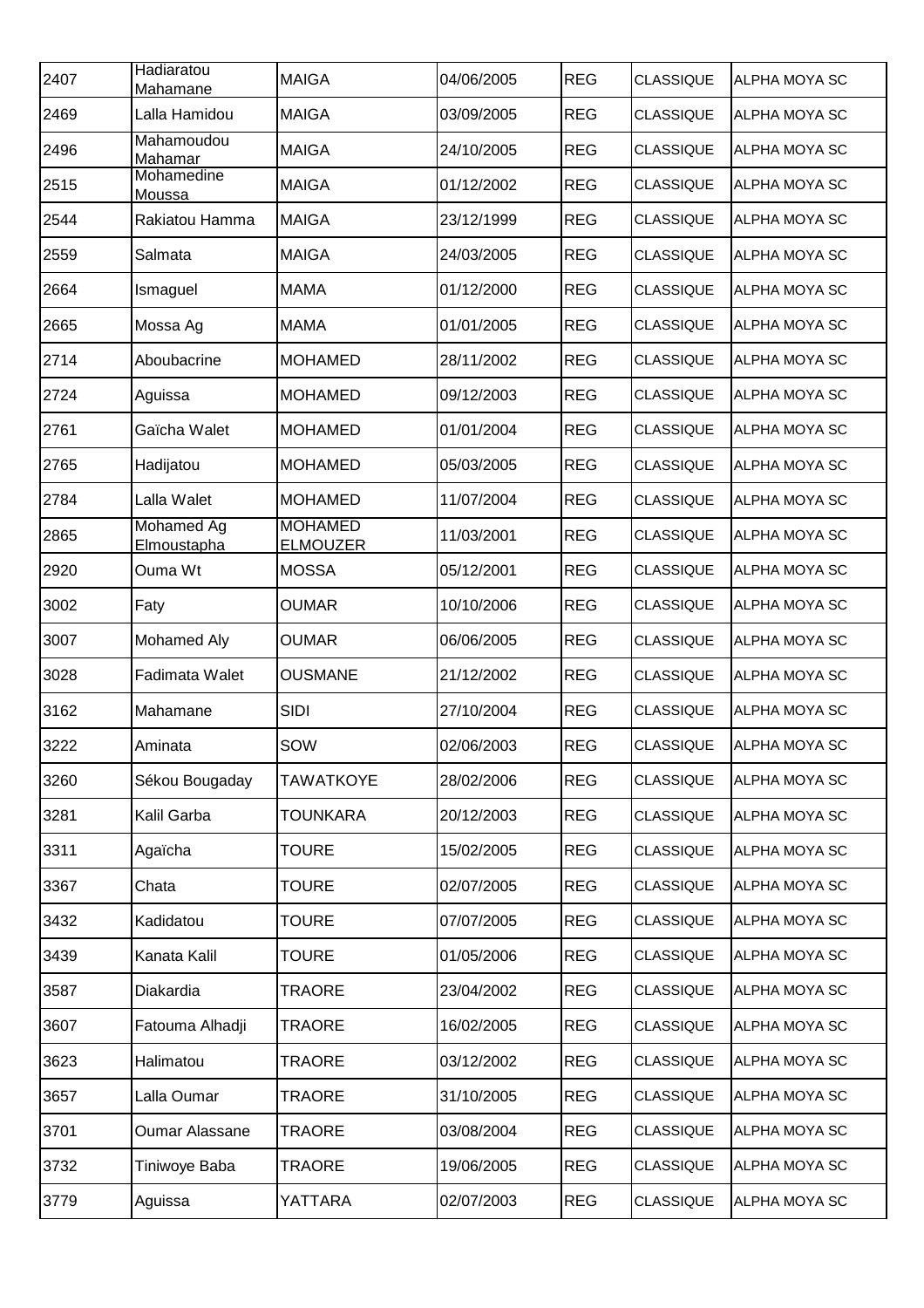| 3804 | IFadimata Mohamed IYATTARA |                 | 10/10/2004 | <b>REG</b> | <b>CLASSIQUE</b> | IALPHA MOYA SC        |
|------|----------------------------|-----------------|------------|------------|------------------|-----------------------|
| 3823 | Mahamane Agaly             | <b>IYATTARA</b> | 01/12/2004 | <b>REG</b> | <b>CLASSIQUE</b> | <b>IALPHA MOYA SC</b> |
| 3861 | Hadiiatou                  | YOUSSOUF        | 18/04/2005 | <b>REG</b> | <b>CLASSIQUE</b> | <b>IALPHA MOYA SC</b> |
| 3886 | Youssoufi Bourema ISANOGO  |                 | 04/11/2002 | <b>REG</b> | <b>CLASSIQUE</b> | <b>IALPHA MOYA</b>    |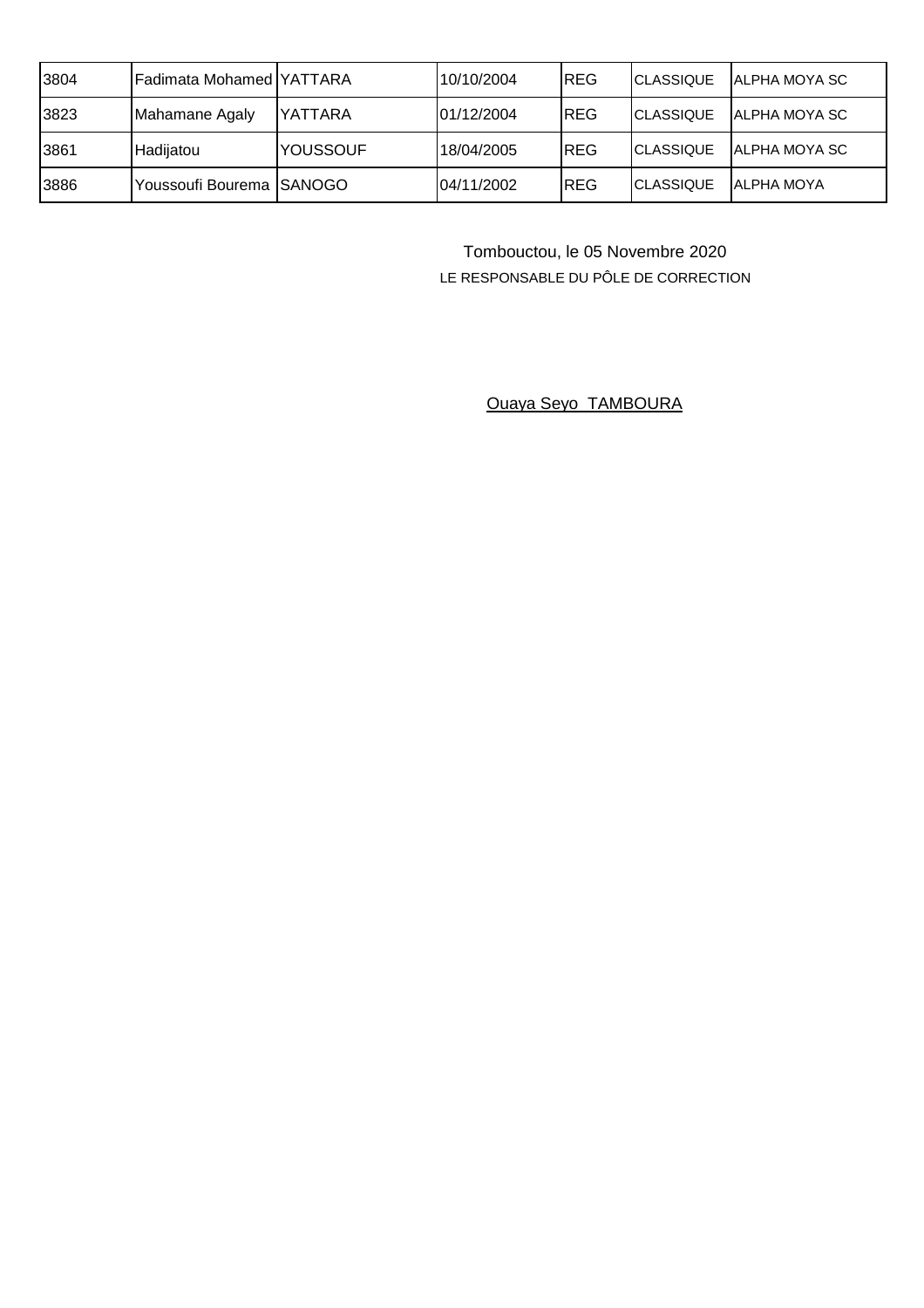-----------0O0----------

--

#### CENTRE NATIONAL DES EXAMENS ET CONCOURS DE L'EDUCATION -----------0O0----------

#### -- **PÔLE DE CORRECTION DE TOMBOUCTOU**

# **LISTE DES CANDIDATS DECLARES ADMIS AU DIPLÔME D'ETUDES FONDAMENTALES (DEF) SESSION D'OCTOBRE 2020**

## **CENTRE D'ANIMATION PEDAGOGIQUE DE TOMBOUCTOU**

# **CENTRE DE : BAHADOU A**

| <b>N°PLACE</b> | <b>PRENOMS</b> | <b>NOM</b>           | <b>DATE NAISS</b> | <b>STATUT</b><br><b>ELEVE</b> | <b>OPTION</b>         | <b>ECOLE</b>                |
|----------------|----------------|----------------------|-------------------|-------------------------------|-----------------------|-----------------------------|
| 78             | Mariam         | <b>ABDOULAYE</b>     | 07/09/2006        | <b>REG</b>                    | <b>CLASSIQUE</b>      | <b>BAHADOU SC</b>           |
| 172            | Fatalmoudou    | <b>ADIAWIAKOYE</b>   | 31/08/2003        | <b>REG</b>                    | <b>CLASSIQUE</b>      | <b>BAHADOU SC</b>           |
| 176            | Maïmounata     | ADIAWIAKOYE          | 19/11/2006        | <b>REG</b>                    | <b>CLASSIQUE</b>      | <b>BAHADOU SC</b>           |
| 205            | Rokia          | <b>AGALY</b>         | 10/04/2003        | <b>REG</b>                    |                       | CLASSIQUE BAHADOU SC        |
| 223            | Inna           | <b>AGUISSA</b>       | 01/01/2002        | <b>REG</b>                    | <b>CLASSIQUE</b>      | <b>BAHADOU SC</b>           |
| 250            | Amalla Ag      | <b>AHMED</b>         | 01/12/2001        | <b>REG</b>                    |                       | CLASSIQUE BAHADOU SC        |
| 277            | Alhousseïny    | <b>ALASSANE</b>      | 20/12/2002        | <b>REG</b>                    | <b>CLASSIQUE</b>      | <b>BAHADOU SC</b>           |
| 319            | Maïmouna       | <b>ALDJOUMAT</b>     | 01/01/2004        | <b>REG</b>                    | CLASSIQUE   BEYREY SC |                             |
| 349            | Fatouma        | ALHADJ CHABANE       | 01/02/2004        | <b>REG</b>                    | <b>CLASSIQUE</b>      | <b>BEYREY SC</b>            |
| 371            | Zéïnabou       | <b>ALHASSANE</b>     | 01/01/2003        | <b>REG</b>                    | <b>CLASSIQUE</b>      | <b>BAHADOU SC</b>           |
| 375            | Aïcha          | <b>ALHOUSSEINI</b>   | 02/12/2004        | <b>REG</b>                    | <b>CLASSIQUE</b>      | <b>BEYREY SC</b>            |
| 478            | Fatouma        | <b>ALPHA OUSMANE</b> | 22/11/2004        | <b>REG</b>                    | <b>CLASSIQUE</b>      | <b>BAHADOU SC</b>           |
| 507            | Ousmane        | <b>AMADOU</b>        | 01/12/2005        | <b>REG</b>                    | <b>CLASSIQUE</b>      | <b>BAHADOU SC</b>           |
| 532            | Ami            | <b>ARBY</b>          | 06/03/2005        | <b>REG</b>                    |                       | CLASSIQUE BAHADOU SC        |
| 534            | <b>Bakary</b>  | <b>ARBY</b>          | 28/12/2004        | <b>REG</b>                    |                       | CLASSIQUE BAHADOU SC        |
| 546            | Mahamane       | <b>ARBY</b>          | 01/01/2003        | <b>REG</b>                    |                       | CLASSIQUE BAHADOU SC        |
| 581            | Mounaïssa      | <b>ASCOFARE</b>      | 15/05/2006        | <b>REG</b>                    | <b>CLASSIQUE</b>      | <b>BAHADOU SC</b>           |
| 582            | Nanamoye Baba  | <b>ASCOFARE</b>      | 11/12/2002        | <b>REG</b>                    | <b>CLASSIQUE</b>      | <b>BAHADOU SC</b>           |
| 676            | Niaber         | <b>BANE</b>          | 28/09/2006        | <b>REG</b>                    | <b>CLASSIQUE</b>      | <b>BAHADOU SC</b>           |
| 697            | Ibrahim Ag     | <b>BILAL</b>         | 16/03/2004        | <b>REG</b>                    | <b>CLASSIQUE</b>      | <b>BAHADOU SC</b>           |
| 713            | Mahalmoudou    | <b>BOCAR</b>         | 24/12/2006        | <b>REG</b>                    | <b>CLASSIQUE</b>      | <b>BAHADOU SC</b>           |
| 746            | Mariam         | <b>BOUBACAR</b>      | 10/04/2004        | <b>REG</b>                    | <b>CLASSIQUE</b>      | <b>BAHADOU SC</b>           |
| 769            | Oumar          | <b>CAMARA</b>        | 06/04/2005        | <b>REG</b>                    |                       | <b>CLASSIQUE BAHADOU SC</b> |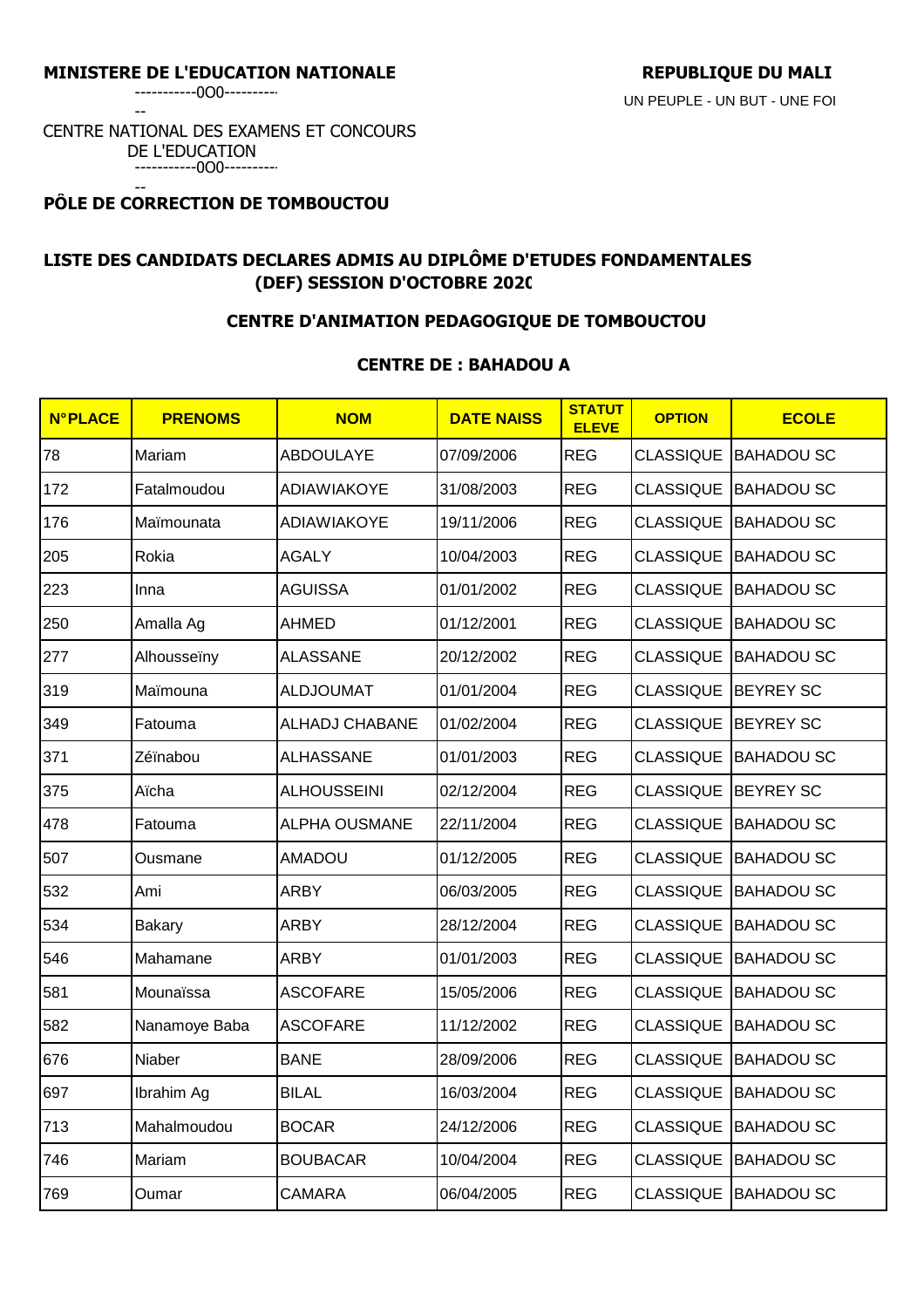| 771  | Hadizatou                       | <b>CHABANE</b> | 18/12/2003 | <b>REG</b> | <b>CLASSIQUE</b> | <b>BEYREY SC</b>  |
|------|---------------------------------|----------------|------------|------------|------------------|-------------------|
| 860  | Aliou                           | <b>CISSE</b>   | 21/04/2002 | <b>REG</b> | <b>CLASSIQUE</b> | <b>BAHADOU SC</b> |
| 890  | Anna                            | <b>CISSE</b>   | 10/11/2006 | <b>REG</b> | <b>CLASSIQUE</b> | ABBA CISSÉ SC     |
| 894  | Arahamatou<br>Aguissa           | <b>CISSE</b>   | 16/11/2003 | <b>REG</b> | <b>CLASSIQUE</b> | <b>BAHADOU SC</b> |
| 913  | Cheïbani Hamma                  | <b>CISSE</b>   | 02/03/2005 | <b>REG</b> | <b>CLASSIQUE</b> | ABBA CISSÉ SC     |
| 935  | Fadimata                        | <b>CISSE</b>   | 04/04/2005 | <b>REG</b> | <b>CLASSIQUE</b> | <b>BAHADOU SC</b> |
| 949  | Fadimata Mogaz                  | <b>CISSE</b>   | 03/11/2005 | <b>REG</b> | <b>CLASSIQUE</b> | <b>BAHADOU SC</b> |
| 963  | Fatoumata                       | <b>CISSE</b>   | 25/06/2003 | <b>REG</b> | <b>CLASSIQUE</b> | <b>BAHADOU SC</b> |
| 980  | Founé Aboubacrine               | <b>CISSE</b>   | 25/09/2004 | <b>REG</b> | <b>CLASSIQUE</b> | <b>BAHADOU SC</b> |
| 982  | Hadidiatou                      | <b>CISSE</b>   | 16/02/2003 | <b>REG</b> | <b>CLASSIQUE</b> | <b>BAHADOU SC</b> |
| 999  | Hamasatou<br>Youssouf           | <b>CISSE</b>   | 01/01/2002 | <b>REG</b> | <b>CLASSIQUE</b> | <b>BAHADOU SC</b> |
| 1003 | Haoussa<br>Drahamane            | <b>CISSE</b>   | 10/05/2004 | <b>REG</b> | <b>CLASSIQUE</b> | <b>BEYREY SC</b>  |
| 1007 | Hawa Mohamed                    | <b>CISSE</b>   | 22/07/2004 | <b>REG</b> | <b>CLASSIQUE</b> | <b>BAHADOU SC</b> |
| 1010 | Houké Biga                      | <b>CISSE</b>   | 31/12/2004 | <b>REG</b> | <b>CLASSIQUE</b> | <b>BAHADOU SC</b> |
| 1034 | Ismaël Idrissa                  | <b>CISSE</b>   | 24/10/2005 | <b>REG</b> | <b>CLASSIQUE</b> | ABBA CISSÉ SC     |
| 1041 | Kadda Abdoulaye                 | <b>CISSE</b>   | 27/03/2006 | <b>REG</b> | <b>CLASSIQUE</b> | <b>BAHADOU SC</b> |
| 1043 | Kadidia                         | <b>CISSE</b>   | 11/09/2006 | <b>REG</b> | <b>CLASSIQUE</b> | <b>BAHADOU SC</b> |
| 1047 | Kongho Seydou                   | <b>CISSE</b>   | 15/07/2006 | <b>REG</b> | <b>CLASSIQUE</b> | ABBA CISSÉ SC     |
| 1070 | Mariam                          | <b>CISSE</b>   | 23/06/2004 | <b>REG</b> | <b>CLASSIQUE</b> | <b>BAHADOU SC</b> |
| 1133 | Ousmane<br>Abdoulaye            | <b>CISSE</b>   | 04/09/2005 | <b>REG</b> | <b>CLASSIQUE</b> | <b>BAHADOU SC</b> |
| 1139 | <b>Rakiatou Walet</b><br>Magaly | <b>CISSE</b>   | 25/07/2005 | <b>REG</b> | <b>CLASSIQUE</b> | <b>BAHADOU SC</b> |
| 1140 | <b>Rakiyatou Sidy</b><br>Bocar  | <b>CISSE</b>   | 07/09/2004 | <b>REG</b> | <b>CLASSIQUE</b> | <b>BAHADOU SC</b> |
| 1175 | Youssouf Mohamed CISSE          |                | 11/02/2003 | <b>REG</b> | <b>CLASSIQUE</b> | <b>BAHADOU SC</b> |
| 1183 | N'Galy                          | <b>CISSOKO</b> | 07/10/2005 | <b>REG</b> | <b>CLASSIQUE</b> | <b>BEYREY SC</b>  |
| 1257 | Hawa                            | DAOUDA         | 28/10/2003 | <b>REG</b> | <b>CLASSIQUE</b> | <b>BAHADOU SC</b> |
| 1268 | Awa Abdou                       | <b>DEMBELE</b> | 01/08/2005 | <b>REG</b> | <b>CLASSIQUE</b> | <b>BAHADOU SC</b> |
| 1274 | Maratou                         | <b>DEMBELE</b> | 25/12/2005 | <b>REG</b> | <b>CLASSIQUE</b> | <b>BAHADOU SC</b> |
| 1276 | Mohamed                         | <b>DEMBELE</b> | 08/05/2006 | <b>REG</b> | <b>CLASSIQUE</b> | <b>BAHADOU SC</b> |
| 1287 | <b>Cheick Oumar</b>             | <b>DIAKITE</b> | 06/09/2005 | <b>REG</b> | <b>CLASSIQUE</b> | <b>BEYREY SC</b>  |
| 1288 | Kankou                          | <b>DIAKITE</b> | 01/11/2004 | <b>REG</b> | <b>CLASSIQUE</b> | <b>BEYREY SC</b>  |
| 1290 | Mohamed Kaba                    | <b>DIAKITE</b> | 13/03/2005 | <b>REG</b> | <b>CLASSIQUE</b> | <b>BAHADOU SC</b> |
| 1291 | Younouss<br><b>Mamadou</b>      | <b>DIAKITE</b> | 10/02/2007 | <b>REG</b> | <b>CLASSIQUE</b> | <b>BAHADOU SC</b> |
| 1292 | Abdoulaye                       | <b>DIALLO</b>  | 02/07/2004 | <b>REG</b> | <b>CLASSIQUE</b> | <b>BAHADOU SC</b> |
| 1303 | Anna Kaina                      | <b>DIALLO</b>  | 16/10/2005 | <b>REG</b> | <b>CLASSIQUE</b> | <b>BAHADOU SC</b> |
| 1356 | Bata                            | <b>DIARRA</b>  | 18/05/2005 | <b>REG</b> | <b>CLASSIQUE</b> | ABBA CISSÉ SC     |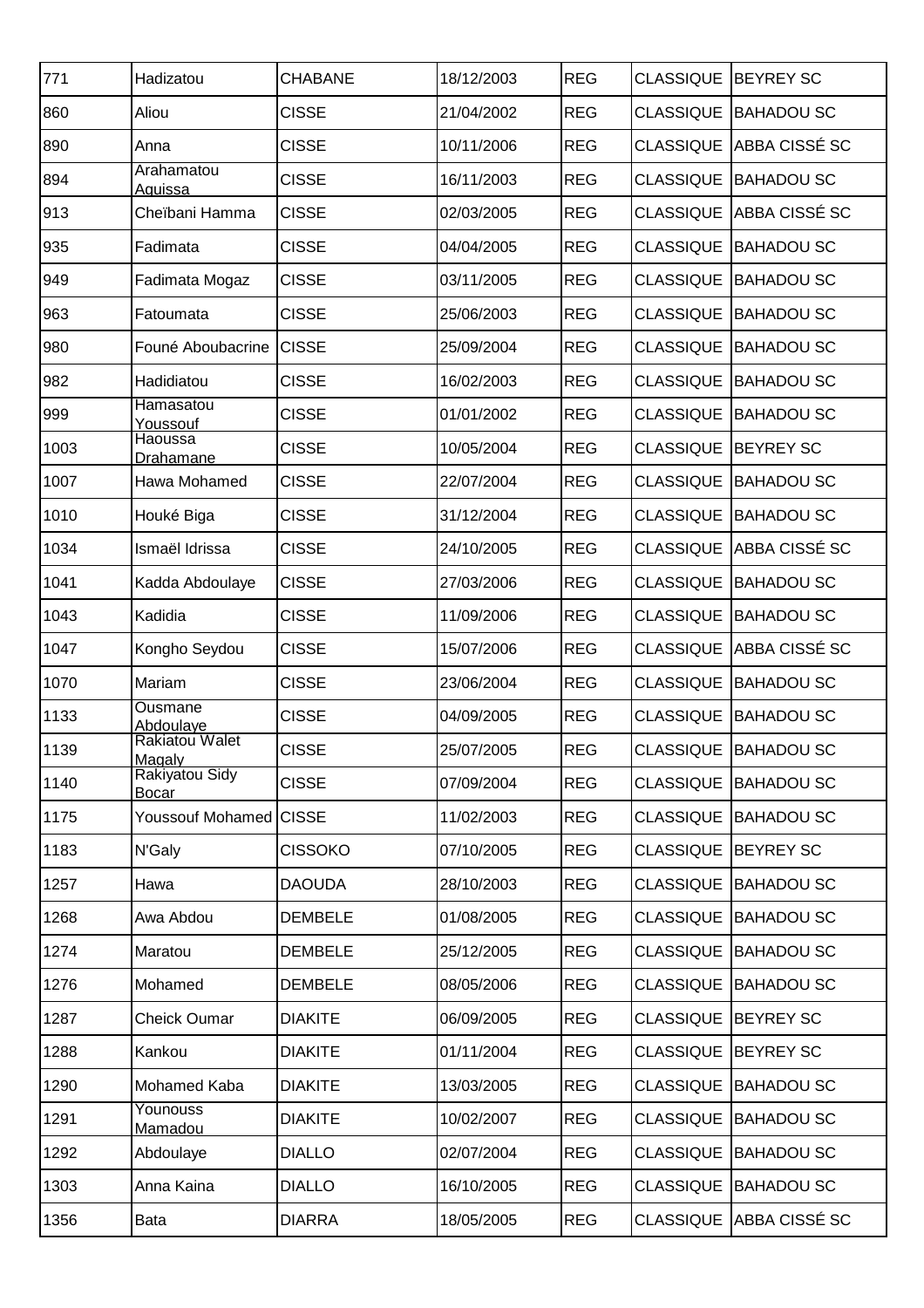| 1398 | Agaïchatou                  | <b>DICKO</b>    | 15/12/2004 | <b>REG</b> | <b>CLASSIQUE</b>    | <b>ABBA CISSÉ SC</b> |
|------|-----------------------------|-----------------|------------|------------|---------------------|----------------------|
| 1427 | Alhousna                    | <b>DICKO</b>    | 08/12/2005 | <b>REG</b> | <b>CLASSIQUE</b>    | <b>BAHADOU SC</b>    |
| 1444 | Aminata Aly                 | <b>DICKO</b>    | 31/07/2005 | <b>REG</b> | <b>CLASSIQUE</b>    | <b>BAHADOU SC</b>    |
| 1450 | Assan Issa                  | <b>DICKO</b>    | 02/04/2006 | <b>REG</b> | <b>CLASSIQUE</b>    | <b>BEYREY SC</b>     |
| 1495 | Hachim Littini              | <b>DICKO</b>    | 20/03/2004 | <b>REG</b> | <b>CLASSIQUE</b>    | <b>BAHADOU SC</b>    |
| 1498 | Hady                        | <b>DICKO</b>    | 25/02/2005 | <b>REG</b> | <b>CLASSIQUE</b>    | <b>BAHADOU SC</b>    |
| 1508 | Ibrahim Rhissa              | <b>DICKO</b>    | 12/12/2004 | <b>REG</b> | <b>CLASSIQUE</b>    | ABBA CISSÉ SC        |
| 1510 | Idrissa                     | <b>DICKO</b>    | 25/06/2005 | <b>REG</b> | <b>CLASSIQUE</b>    | <b>BAHADOU SC</b>    |
| 1516 | Lalla Alassane              | <b>DICKO</b>    | 16/07/2002 | <b>REG</b> | <b>CLASSIQUE</b>    | <b>BAHADOU SC</b>    |
| 1525 | Mahamady<br>Aboulaye        | <b>DICKO</b>    | 12/11/2004 | <b>REG</b> | <b>CLASSIQUE</b>    | <b>BAHADOU SC</b>    |
| 1527 | Mahamane Mossa              | <b>DICKO</b>    | 01/12/2004 | <b>REG</b> | <b>CLASSIQUE</b>    | <b>BAHADOU SC</b>    |
| 1542 | Mohamed                     | <b>DICKO</b>    | 03/05/2005 | <b>REG</b> | <b>CLASSIQUE</b>    | <b>BAHADOU SC</b>    |
| 1556 | Mossa                       | <b>DICKO</b>    | 22/04/2005 | <b>REG</b> | <b>CLASSIQUE</b>    | <b>BAHADOU SC</b>    |
| 1568 | Oumou<br>Mahamadou          | <b>DICKO</b>    | 01/01/2005 | <b>REG</b> | <b>CLASSIQUE</b>    | <b>BEYREY SC</b>     |
| 1575 | Salimata                    | <b>DICKO</b>    | 06/10/2004 | <b>REG</b> | <b>CLASSIQUE</b>    | <b>BAHADOU SC</b>    |
| 1576 | Seydou                      | <b>DICKO</b>    | 01/01/2003 | <b>REG</b> | <b>CLASSIQUE</b>    | <b>BAHADOU SC</b>    |
| 1586 | Youssouf                    | <b>DICKO</b>    | 20/10/2005 | <b>REG</b> | <b>CLASSIQUE</b>    | <b>BAHADOU SC</b>    |
| 1608 | <b>Abdoul Aziz</b>          | <b>DJITE</b>    | 18/09/2003 | <b>REG</b> | <b>CLASSIQUE</b>    | <b>BAHADOU SC</b>    |
| 1629 | Hamidou                     | <b>DJITTEYE</b> | 31/05/2006 | <b>REG</b> | <b>CLASSIQUE</b>    | <b>BAHADOU SC</b>    |
| 1630 | Ibrahima Moussa             | <b>DJITTEYE</b> | 01/09/2006 | <b>REG</b> | <b>CLASSIQUE</b>    | <b>BEYREY SC</b>     |
| 1649 | Badji                       | <b>DOUCOURE</b> | 24/12/2005 | <b>REG</b> | CLASSIQUE BEYREY SC |                      |
| 1685 | Alhousna<br>Aboubacrine     | <b>FARDIALA</b> | 22/05/2004 | <b>REG</b> | <b>CLASSIQUE</b>    | <b>BAHADOU SC</b>    |
| 1755 | Fatoumata                   | <b>HAIDARA</b>  | 21/05/2005 | <b>REG</b> | <b>CLASSIQUE</b>    | <b>BAHADOU SC</b>    |
| 1760 | Halimatou                   | <b>HAIDARA</b>  | 25/10/2006 | <b>REG</b> | <b>CLASSIQUE</b>    | <b>BAHADOU SC</b>    |
| 1761 | Halimattou Abdallah HAIDARA |                 | 24/09/2005 | <b>REG</b> | <b>CLASSIQUE</b>    | ABBA CISSÉ SC        |
| 1765 | Haoussa Amadou              | <b>HAIDARA</b>  | 13/02/2005 | <b>REG</b> | <b>CLASSIQUE</b>    | <b>BAHADOU SC</b>    |
| 1778 | Moughazou                   | <b>HAIDARA</b>  | 25/10/2002 | <b>REG</b> | <b>CLASSIQUE</b>    | <b>BAHADOU SC</b>    |
| 1785 | Sidi Ammidjé                | <b>HAIDARA</b>  | 27/09/2003 | <b>REG</b> | <b>CLASSIQUE</b>    | <b>BAHADOU SC</b>    |
| 1790 | Youssouf<br>Alhousseyni     | <b>HAIDARA</b>  | 20/12/2005 | <b>REG</b> | <b>CLASSIQUE</b>    | <b>BAHADOU SC</b>    |
| 1850 | Hafsatou                    | <b>HAMIDOU</b>  | 04/03/2005 | <b>REG</b> | <b>CLASSIQUE</b>    | <b>BAHADOU SC</b>    |
| 1874 | Fatouma                     | <b>HANDANE</b>  | 01/12/2003 | <b>REG</b> | <b>CLASSIQUE</b>    | <b>BAHADOU SC</b>    |
| 1875 | Kadidia                     | <b>HANDANE</b>  | 01/12/2003 | <b>REG</b> | <b>CLASSIQUE</b>    | <b>BAHADOU SC</b>    |
| 1883 | Mahamane                    | <b>HARBER</b>   | 13/12/2003 | <b>REG</b> | <b>CLASSIQUE</b>    | <b>BAHADOU SC</b>    |
| 1894 | Azahara Wt                  | <b>HOUSSA</b>   | 12/10/2004 | <b>REG</b> | <b>CLASSIQUE</b>    | <b>BAHADOU SC</b>    |
| 1919 | <b>Bintou Wt</b>            | <b>IBRAHIM</b>  | 13/11/2003 | <b>REG</b> | <b>CLASSIQUE</b>    | <b>BAHADOU SC</b>    |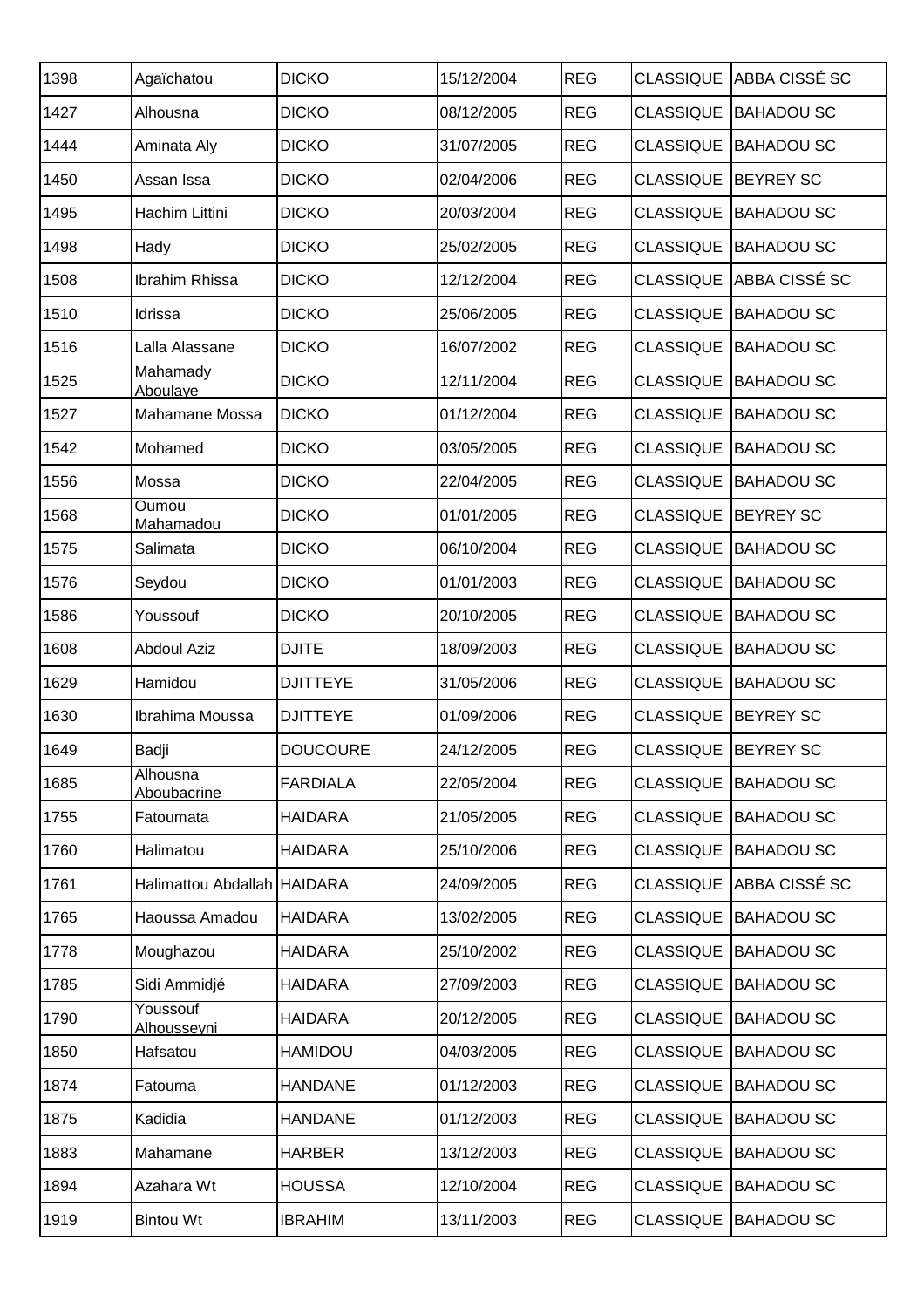| 1932 | Mariama W                     | <b>IBRAHIM</b>   | 01/01/2000 | <b>REG</b> | <b>CLASSIQUE</b> | <b>BAHADOU SC</b> |
|------|-------------------------------|------------------|------------|------------|------------------|-------------------|
| 1943 | Najim                         | <b>IBRAHIM</b>   | 17/03/2004 | <b>REG</b> | <b>CLASSIQUE</b> | <b>BAHADOU SC</b> |
| 1945 | Rakiatou                      | <b>IBRAHIM</b>   | 19/11/2004 | <b>REG</b> | <b>CLASSIQUE</b> | <b>BAHADOU SC</b> |
| 1948 | <b>Tinoumoud Walet</b>        | <b>IBRAHIM</b>   | 05/12/2002 | <b>REG</b> | <b>CLASSIQUE</b> | <b>BAHADOU SC</b> |
| 1949 | Toufenatte Wte                | <b>IBRAHIM</b>   | 15/11/2005 | <b>REG</b> | <b>CLASSIQUE</b> | <b>BAHADOU SC</b> |
| 2019 | Aminata                       | <b>ISMAGUEL</b>  | 30/09/2003 | <b>REG</b> | <b>CLASSIQUE</b> | <b>BAHADOU SC</b> |
| 2039 | Djénéba                       | <b>KAMISSOKO</b> | 28/12/2004 | <b>REG</b> | <b>CLASSIQUE</b> | <b>BAHADOU SC</b> |
| 2040 | Maïmouna                      | <b>KAMISSOKO</b> | 20/09/2003 | <b>REG</b> | <b>CLASSIQUE</b> | <b>BAHADOU SC</b> |
| 2042 | Aïssata                       | <b>KANDA</b>     | 05/10/2003 | <b>REG</b> | <b>CLASSIQUE</b> | <b>BAHADOU SC</b> |
| 2073 | Mariam                        | <b>KEITA</b>     | 31/07/2005 | <b>REG</b> | <b>CLASSIQUE</b> | <b>BAHADOU SC</b> |
| 2074 | Mohamed                       | <b>KEITA</b>     | 01/06/2004 | <b>REG</b> | <b>CLASSIQUE</b> | <b>BAHADOU SC</b> |
| 2098 | Fatoumata                     | <b>KONARE</b>    | 30/08/2003 | <b>REG</b> | <b>CLASSIQUE</b> | <b>BAHADOU SC</b> |
| 2099 | Ali                           | <b>KONATE</b>    | 08/12/2003 | <b>REG</b> | <b>CLASSIQUE</b> | <b>BAHADOU SC</b> |
| 2111 | Nabintou                      | <b>KONE</b>      | 27/05/2006 | <b>REG</b> | <b>CLASSIQUE</b> | ABBA CISSÉ SC     |
| 2172 | Aïssata                       | <b>MAHAMANE</b>  | 01/07/2005 | <b>REG</b> | <b>CLASSIQUE</b> | <b>BAHADOU SC</b> |
| 2191 | Kangaye                       | <b>MAHAMANE</b>  | 30/10/2004 | <b>REG</b> | <b>CLASSIQUE</b> | <b>BAHADOU SC</b> |
| 2297 | Aïssata                       | <b>MAIGA</b>     | 20/03/2004 | <b>REG</b> | <b>CLASSIQUE</b> | <b>BAHADOU SC</b> |
| 2310 | Alhousseïni                   | <b>MAIGA</b>     | 12/07/2004 | <b>REG</b> | <b>CLASSIQUE</b> | <b>BEYREY SC</b>  |
| 2314 | Aliou                         | <b>MAIGA</b>     | 02/11/2005 | <b>REG</b> | <b>CLASSIQUE</b> | <b>BAHADOU SC</b> |
| 2316 | Almadane                      | <b>MAIGA</b>     | 05/08/2005 | <b>REG</b> | <b>CLASSIQUE</b> | <b>BAHADOU SC</b> |
| 2321 | Almoustapha<br>Moulou         | <b>MAIGA</b>     | 15/10/2006 | <b>REG</b> | <b>CLASSIQUE</b> | <b>BAHADOU SC</b> |
| 2338 | Babaye                        | <b>MAIGA</b>     | 04/10/2005 | <b>REG</b> | <b>CLASSIQUE</b> | <b>BEYREY SC</b>  |
| 2340 | Badji                         | <b>MAIGA</b>     | 29/04/2006 | <b>REG</b> | <b>CLASSIQUE</b> | <b>BAHADOU SC</b> |
| 2341 | Bagna Baba<br><b>Assoura</b>  | <b>MAIGA</b>     | 20/06/2007 | <b>REG</b> | <b>CLASSIQUE</b> | <b>BAHADOU SC</b> |
| 2358 | Boureïma                      | <b>MAIGA</b>     | 06/12/2004 | <b>REG</b> | <b>CLASSIQUE</b> | <b>BAHADOU SC</b> |
| 2374 | Djibrilla Nouhoum             | <b>MAIGA</b>     | 26/09/2004 | <b>REG</b> | <b>CLASSIQUE</b> | <b>BAHADOU SC</b> |
| 2386 | Fatouma Aliou                 | <b>MAIGA</b>     | 01/01/2004 | <b>REG</b> | <b>CLASSIQUE</b> | <b>BAHADOU SC</b> |
| 2387 | Fatouma<br><b>Mahalmoudou</b> | <b>MAIGA</b>     | 01/01/2003 | <b>REG</b> | <b>CLASSIQUE</b> | <b>BAHADOU SC</b> |
| 2410 | Hady Alassane                 | <b>MAIGA</b>     | 01/01/2005 | <b>REG</b> | <b>CLASSIQUE</b> | <b>BAHADOU SC</b> |
| 2443 | <b>Ibrahim Ousmane</b>        | <b>MAIGA</b>     | 01/01/2003 | <b>REG</b> | <b>CLASSIQUE</b> | <b>BAHADOU SC</b> |
| 2465 | Kalil                         | <b>MAIGA</b>     | 04/12/2003 | <b>REG</b> | <b>CLASSIQUE</b> | <b>BAHADOU SC</b> |
| 2467 | Khadidjatou                   | <b>MAIGA</b>     | 27/07/2005 | <b>REG</b> | <b>CLASSIQUE</b> | <b>BAHADOU SC</b> |
| 2481 | Mahamane<br><b>Boubacar</b>   | <b>MAIGA</b>     | 01/12/2004 | <b>REG</b> | <b>CLASSIQUE</b> | <b>BEYREY SC</b>  |
| 2509 | Mohamed                       | <b>MAIGA</b>     | 15/03/2003 | <b>REG</b> | <b>CLASSIQUE</b> | <b>BAHADOU SC</b> |
| 2523 | Nana                          | <b>MAIGA</b>     | 23/07/2006 | <b>REG</b> | <b>CLASSIQUE</b> | <b>BAHADOU SC</b> |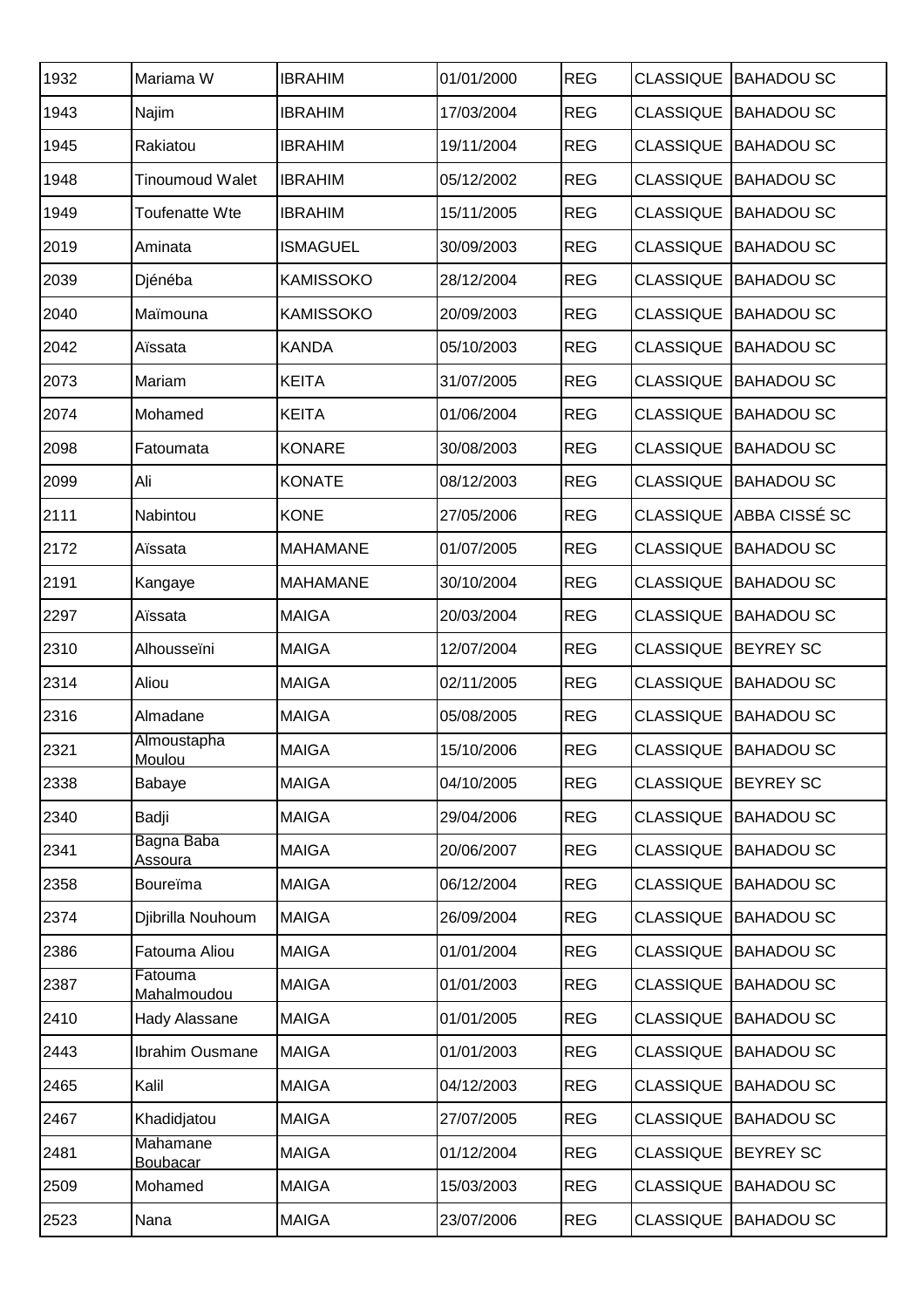| 2529 | Oumar              | <b>MAIGA</b>         | 04/12/2003 | <b>REG</b> | <b>CLASSIQUE</b> | <b>BAHADOU SC</b>           |
|------|--------------------|----------------------|------------|------------|------------------|-----------------------------|
| 2548 | Ruth               | <b>MAIGA</b>         | 18/09/2004 | <b>REG</b> | <b>CLASSIQUE</b> | <b>BAHADOU SC</b>           |
| 2568 | Sidi               | <b>MAIGA</b>         | 18/09/2006 | <b>REG</b> | <b>CLASSIQUE</b> | <b>BAHADOU SC</b>           |
| 2571 | Sidi Ibrahim       | <b>MAIGA</b>         | 09/12/2004 | <b>REG</b> | <b>CLASSIQUE</b> | <b>BEYREY SC</b>            |
| 2673 | Seydou             | <b>MARIKO</b>        | 08/11/2005 | <b>REG</b> | <b>CLASSIQUE</b> | <b>BAHADOU SC</b>           |
| 2685 | Alassane           | <b>M'BARA</b>        | 26/12/2002 | <b>REG</b> | <b>CLASSIQUE</b> | <b>BAHADOU SC</b>           |
| 2686 | Aldjouma           | <b>M'BARA</b>        | 28/12/2002 | <b>REG</b> | <b>CLASSIQUE</b> | <b>BAHADOU SC</b>           |
| 2723 | Agaïchatou Wt      | <b>MOHAMED</b>       | 20/10/2004 | <b>REG</b> | <b>CLASSIQUE</b> | <b>BAHADOU SC</b>           |
| 2733 | Alhoussouna        | <b>MOHAMED</b>       | 18/08/2005 | <b>REG</b> | <b>CLASSIQUE</b> | <b>BAHADOU SC</b>           |
| 2737 | Arkiatou           | <b>MOHAMED</b>       | 06/08/2005 | <b>REG</b> | <b>CLASSIQUE</b> | <b>ABBA CISSÉ SC</b>        |
| 2774 | Ibrahim Ag         | <b>MOHAMED</b>       | 30/11/2003 | <b>REG</b> | <b>CLASSIQUE</b> | <b>BAHADOU SC</b>           |
| 2885 | Souma              | <b>MOHAMED SALAH</b> | 29/06/2006 | <b>REG</b> | <b>CLASSIQUE</b> | ABBA CISSÉ SC               |
| 2898 | Aboubacrine Ag     | <b>MOSSA</b>         | 28/10/2004 | <b>REG</b> | <b>CLASSIQUE</b> | <b>BEYREY SC</b>            |
| 2906 | Fadi               | <b>MOSSA</b>         | 09/12/2005 | <b>REG</b> | <b>CLASSIQUE</b> | <b>BAHADOU SC</b>           |
| 2915 | Mariama Walet      | <b>MOSSA</b>         | 01/01/2002 | <b>REG</b> | <b>CLASSIQUE</b> | <b>BAHADOU SC</b>           |
| 2974 | Yaya               | <b>NIARE</b>         | 22/09/2002 | <b>REG</b> | <b>CLASSIQUE</b> | <b>BAHADOU SC</b>           |
| 2983 | Mariam Hamadine    | <b>ONGOIBA</b>       | 23/07/2004 | <b>REG</b> | <b>CLASSIQUE</b> | <b>BEYREY SC</b>            |
| 2987 | Fousseni           | <b>OUEDRAOGO</b>     | 02/06/2005 | <b>REG</b> | <b>CLASSIQUE</b> | <b>BAHADOU SC</b>           |
| 3009 | Rahamatou          | <b>OUMAR</b>         | 06/04/2005 | <b>REG</b> | <b>CLASSIQUE</b> | <b>BAHADOU SC</b>           |
| 3010 | Sada               | <b>OUMAR</b>         | 19/12/2005 | <b>REG</b> | <b>CLASSIQUE</b> | <b>BAHADOU SC</b>           |
| 3013 | <b>Issa</b>        | <b>OUMAR</b>         | 13/05/2005 | <b>REG</b> |                  | <b>CLASSIQUE BAHADOU SC</b> |
| 3074 | Méma               | <b>SACKO</b>         | 01/01/2004 | <b>REG</b> | <b>CLASSIQUE</b> | <b>BAHADOU SC</b>           |
| 3081 | <b>Mohamed Aly</b> | <b>SAHI</b>          | 23/11/2005 | <b>REG</b> | <b>CLASSIQUE</b> | <b>BEYREY SC</b>            |
| 3093 | Moussa             | <b>SALMANA</b>       | 29/12/2003 | <b>REG</b> | <b>CLASSIQUE</b> | <b>BAHADOU SC</b>           |
| 3112 | Aïssa              | <b>SANGARE</b>       | 10/02/2006 | <b>REG</b> | <b>CLASSIQUE</b> | <b>BAHADOU SC</b>           |
| 3119 | Mahalmoudou        | <b>SANGARE</b>       | 30/12/2003 | <b>REG</b> | <b>CLASSIQUE</b> | <b>BAHADOU SC</b>           |
| 3135 | Aïssata            | <b>SANKARE</b>       | 28/08/2003 | <b>REG</b> | <b>CLASSIQUE</b> | <b>BEYREY SC</b>            |
| 3156 | Abdoulaye Ould     | <b>SIDI</b>          | 17/05/2005 | <b>REG</b> | <b>CLASSIQUE</b> | <b>BEYREY SC</b>            |
| 3161 | Samiel Aguissa Ag  | SIDI                 | 10/12/2003 | <b>REG</b> | <b>CLASSIQUE</b> | <b>BAHADOU SC</b>           |
| 3196 | Alassane           | <b>SISSOKO</b>       | 26/10/2005 | <b>REG</b> | <b>CLASSIQUE</b> | <b>BAHADOU SC</b>           |
| 3205 | Méssaoud           | SOUELOUM             | 26/03/2003 | <b>REG</b> | <b>CLASSIQUE</b> | <b>BAHADOU SC</b>           |
| 3221 | Mamadou            | <b>SOUMARE</b>       | 14/09/2004 | <b>REG</b> | <b>CLASSIQUE</b> | <b>BAHADOU SC</b>           |
| 3225 | Mohamed            | SOW                  | 12/03/2006 | <b>REG</b> | <b>CLASSIQUE</b> | <b>BAHADOU SC</b>           |
| 3254 | Sabane Baba        | <b>TANDINA</b>       | 17/09/2004 | <b>REG</b> | <b>CLASSIQUE</b> | <b>BAHADOU SC</b>           |
| 3290 | Abdoul Faïçal      | <b>TOURE</b>         | 01/05/2003 | <b>REG</b> | <b>CLASSIQUE</b> | <b>BAHADOU SC</b>           |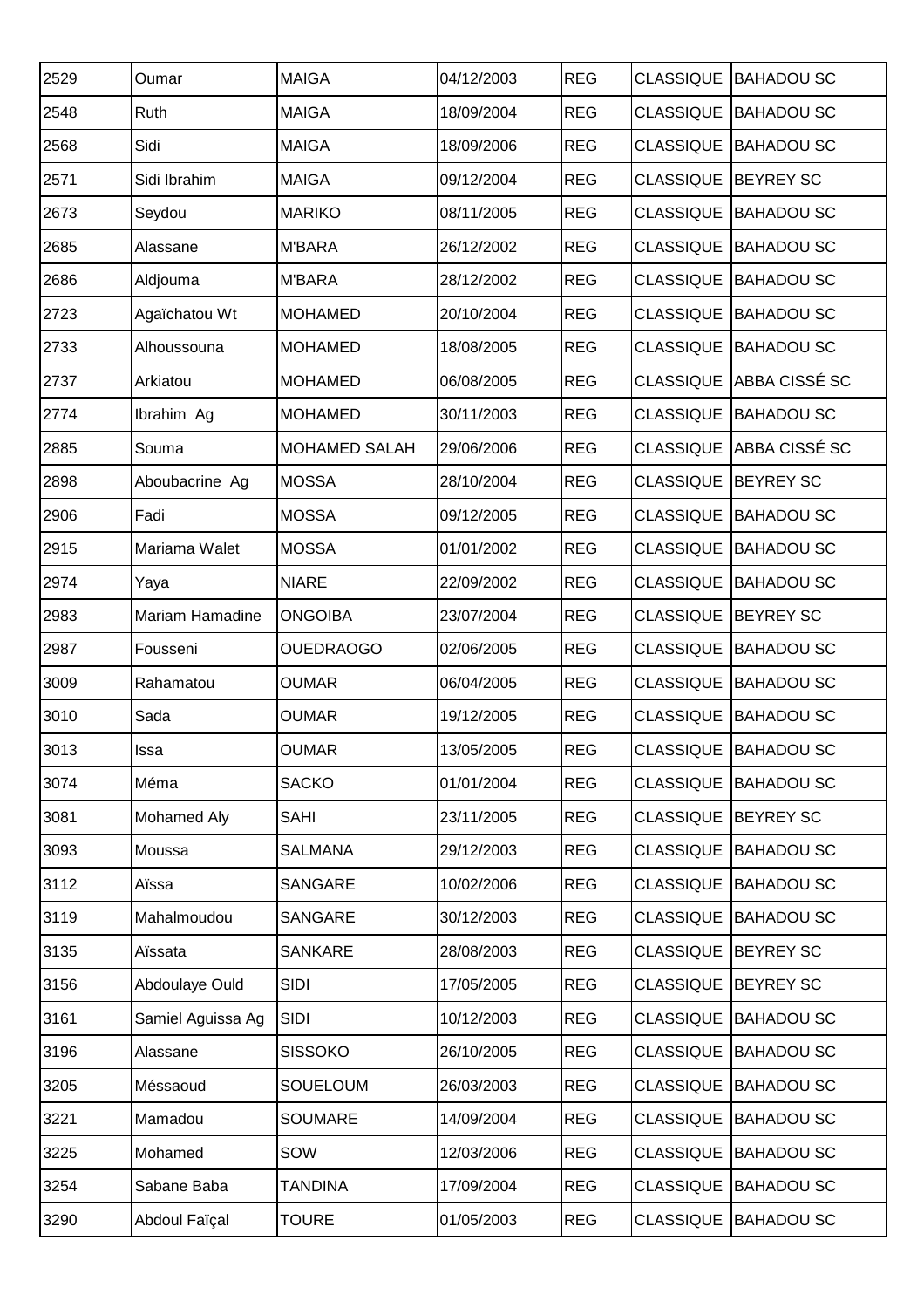| 3293 | Abdoulaye                      | <b>TOURE</b>     | 10/04/2004 | <b>REG</b> | <b>CLASSIQUE</b> | <b>BAHADOU SC</b>    |
|------|--------------------------------|------------------|------------|------------|------------------|----------------------|
| 3307 | Adama Bocar                    | <b>TOURE</b>     | 09/07/2006 | <b>REG</b> | <b>CLASSIQUE</b> | <b>BAHADOU SC</b>    |
| 3389 | Fatouma<br>Mahamane            | <b>TOURE</b>     | 01/12/2003 | <b>REG</b> | <b>CLASSIQUE</b> | <b>BAHADOU SC</b>    |
| 3409 | Halimatou Oumar                | <b>TOURE</b>     | 19/04/2003 | <b>REG</b> | <b>CLASSIQUE</b> | <b>BAHADOU SC</b>    |
| 3419 | Haoussa Issa                   | <b>TOURE</b>     | 25/10/2005 | <b>REG</b> | <b>CLASSIQUE</b> | <b>BAHADOU SC</b>    |
| 3426 | Ibrahima                       | <b>TOURE</b>     | 02/10/2003 | <b>REG</b> | <b>CLASSIQUE</b> | <b>BAHADOU SC</b>    |
| 3454 | Mahamane<br><b>Albasseïdié</b> | <b>TOURE</b>     | 04/10/2006 | <b>REG</b> | <b>CLASSIQUE</b> | <b>BEYREY SC</b>     |
| 3458 | Mahamane Kalane                | <b>TOURE</b>     | 01/12/2002 | <b>REG</b> | <b>CLASSIQUE</b> | <b>BAHADOU SC</b>    |
| 3464 | Mahamoudou M                   | <b>TOURE</b>     | 01/01/2005 | <b>REG</b> | <b>CLASSIQUE</b> | <b>BEYREY SC</b>     |
| 3480 | Minti Boubacar                 | <b>TOURE</b>     | 10/10/2004 | <b>REG</b> | <b>CLASSIQUE</b> | <b>BEYREY SC</b>     |
| 3499 | Ramata                         | <b>TOURE</b>     | 05/12/2005 | <b>REG</b> | <b>CLASSIQUE</b> | <b>BAHADOU SC</b>    |
| 3503 | Sagaï Oumar                    | <b>TOURE</b>     | 28/08/2002 | <b>REG</b> | <b>CLASSIQUE</b> | <b>BAHADOU SC</b>    |
| 3515 | Yéhiya M                       | <b>TOURE</b>     | 09/12/2005 | <b>REG</b> | <b>CLASSIQUE</b> | <b>BEYREY SC</b>     |
| 3548 | Alhousseïni                    | <b>TRAORE</b>    | 20/12/2005 | <b>REG</b> | <b>CLASSIQUE</b> | <b>BAHADOU SC</b>    |
| 3578 | Birmahamane                    | <b>TRAORE</b>    | 16/07/2004 | <b>REG</b> | <b>CLASSIQUE</b> | <b>BAHADOU SC</b>    |
| 3637 | Handédéou<br><b>Mahamane</b>   | <b>TRAORE</b>    | 20/03/2005 | <b>REG</b> | <b>CLASSIQUE</b> | <b>BAHADOU SC</b>    |
| 3650 | Kadidia                        | <b>TRAORE</b>    | 16/09/2005 | <b>REG</b> | <b>CLASSIQUE</b> | <b>BAHADOU SC</b>    |
| 3693 | Nia Sadio Kalifa               | <b>TRAORE</b>    | 03/02/2005 | <b>REG</b> | <b>CLASSIQUE</b> | <b>BAHADOU SC</b>    |
| 3726 | Talfi                          | <b>TRAORE</b>    | 24/08/2003 | <b>REG</b> | <b>CLASSIQUE</b> | <b>BAHADOU SC</b>    |
| 3756 | Halima                         | <b>WANGARA</b>   | 06/12/2004 | <b>REG</b> | <b>CLASSIQUE</b> | <b>BAHADOU SC</b>    |
| 3758 | Kibira Sidi                    | <b>WANGARA</b>   | 10/06/2004 | <b>REG</b> | <b>CLASSIQUE</b> | <b>BAHADOU SC</b>    |
| 3764 | Sékouba                        | <b>WANGARABA</b> | 22/12/2004 | <b>REG</b> | <b>CLASSIQUE</b> | <b>BAHADOU SC</b>    |
| 3792 | Arakiatou                      | YATTARA          | 10/05/1995 | <b>CL</b>  | <b>CLASSIQUE</b> | <b>BAHADOU SC</b>    |
| 3841 | Niaber Samba                   | YATTASSAYE       | 05/05/2004 | <b>REG</b> |                  | CLASSIQUE BAHADOU SC |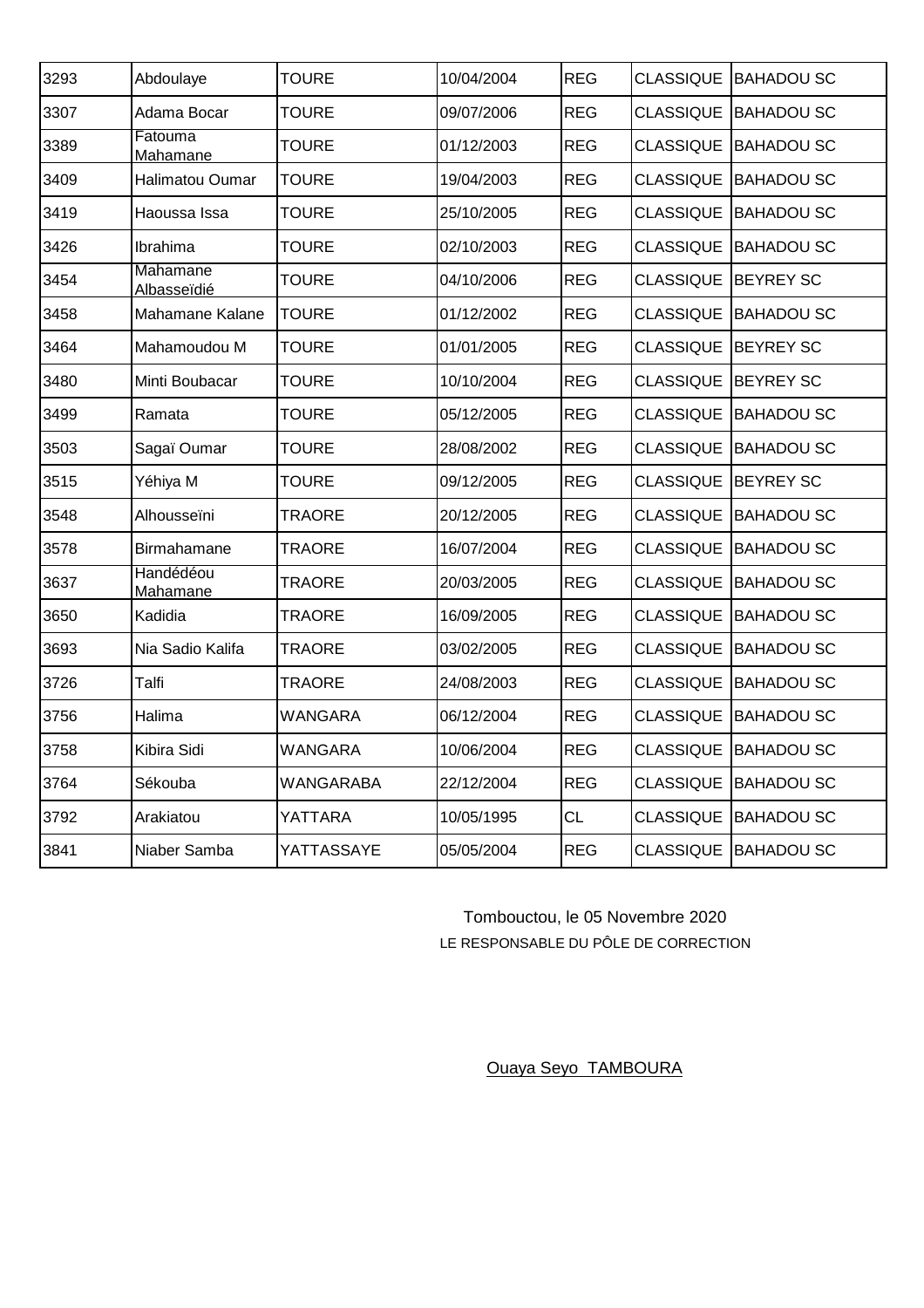-----------0O0----------

--

CENTRE NATIONAL DES EXAMENS ET CONCOURS DE L'EDUCATION -----------0O0----------

#### -- **PÔLE DE CORRECTION DE TOMBOUCTOU**

# **LISTE DES CANDIDATS DECLARES ADMIS AU DIPLÔME D'ETUDES FONDAMENTALES (DEF) SESSION D'OCTOBRE 2020**

# **CENTRE D'ANIMATION PEDAGOGIQUE DE TOMBOUCTOU**

## **CENTRE DE : BAHADOU B**

| <b>N°PLACE</b> | <b>PRENOMS</b>             | <b>NOM</b>         | <b>DATE NAISS</b> | <b>STATUT</b><br><b>ELEVE</b> | <b>OPTION</b> | <b>ECOLE</b>             |
|----------------|----------------------------|--------------------|-------------------|-------------------------------|---------------|--------------------------|
| 17             | Aïssetou Mint              | ABDARHAMANE        | 07/08/2002        | <b>REG</b>                    | <b>ARABE</b>  | <b>NOUR ELMOUBINE SC</b> |
| 35             | Fatouma Mt                 | <b>ABDOULAHI</b>   | 07/12/2003        | <b>REG</b>                    | ARABE         | AQUIB SIDI YÉHIA SC      |
| 112            | Mahamane                   | <b>ABOUBACAR</b>   | 19/07/2004        | <b>REG</b>                    | <b>ARABE</b>  | AQUIB SIDI YÉHIA SC      |
| 115            | Ahamadou                   | <b>ABOUBACRINE</b> | 27/11/2003        | <b>REG</b>                    | ARABE         | <b>ASKIA DAOUD SC</b>    |
| 127            | Fadimata                   | <b>ABOUBACRINE</b> | 19/03/2004        | <b>REG</b>                    | ARABE         | <b>NOUR ELMOUBINE SC</b> |
| 144            | Mariam                     | <b>ABOUBACRINE</b> | 30/12/2004        | <b>REG</b>                    | ARABE         | <b>NOUR ELMOUBINE SC</b> |
| 147            | Mohamed Ag                 | <b>ABOUBACRINE</b> | 19/06/2005        | <b>REG</b>                    | ARABE         | <b>ASKIA DAOUD SC</b>    |
| 150            | Yéhia                      | <b>ABOUBACRINE</b> | 09/08/2004        | <b>REG</b>                    | ARABE         | <b>NOUR ELMOUBINE SC</b> |
| 247            | Aïcha Walet                | <b>AHMED</b>       | 20/09/2003        | <b>REG</b>                    | ARABE         | <b>ASKIA DAOUD SC</b>    |
| 266            | Nasser Ag                  | <b>AL HADI</b>     | 25/03/2004        | <b>REG</b>                    | ARABE         | <b>ASKIA DAOUD SC</b>    |
| 276            | Agaly                      | <b>ALASSANE</b>    | 11/06/2003        | <b>REG</b>                    | <b>ARABE</b>  | AQUIB SIDI YÉHIA SC      |
| 306            | Aldjoumat Ag               | <b>ALDJOU</b>      | 01/02/2001        | <b>REG</b>                    | ARABE         | <b>ASKIA DAOUD SC</b>    |
| 322            | Ousmane                    | <b>ALDJOUMAT</b>   | 06/12/2002        | <b>REG</b>                    | ARABE         | <b>ASKIA DAOUD SC</b>    |
| 324            | Tonfo                      | <b>ALDJOUMAT</b>   | 23/07/2003        | <b>REG</b>                    | ARABE         | <b>ASKIA DAOUD SC</b>    |
| 354            | Mohamed                    | <b>ALHAKIN</b>     | 31/12/2006        | <b>REG</b>                    | ARABE         | <b>ASKIA DAOUD SC</b>    |
| 364            | Mahamadoun Ag              | <b>ALHASSANE</b>   | 01/01/2003        | <b>REG</b>                    | ARABE         | AQUIB SIDI YÉHIA SC      |
| 385            | Mohamed Ag                 | <b>ALHOUSSEINI</b> | 26/09/2005        | <b>REG</b>                    | ARABE         | <b>ASKIA DAOUD SC</b>    |
| 386            | <b>Mohamed Hamed</b><br>Ag | <b>ALHOUSSEINI</b> | 06/08/2002        | <b>REG</b>                    | <b>ARABE</b>  | ASKIA DAOUD SC           |
| 453            | Aliou                      | <b>ALMOUBARECK</b> | 15/03/2003        | <b>REG</b>                    | ARABE         | ASKIA DAOUD SC           |
| 454            | Fatty                      | <b>ALMOUBARECK</b> | 11/09/2000        | <b>REG</b>                    | ARABE         | <b>NOUR ELMOUBINE SC</b> |
| 482            | Mossa                      | <b>ALWALI</b>      | 31/12/2004        | <b>REG</b>                    | ARABE         | <b>NOUR ELMOUBINE SC</b> |
| 554            | Najouma                    | <b>ARBY</b>        | 03/11/2001        | CL                            | ARABE         | <b>NOUR ELMOUBINE SC</b> |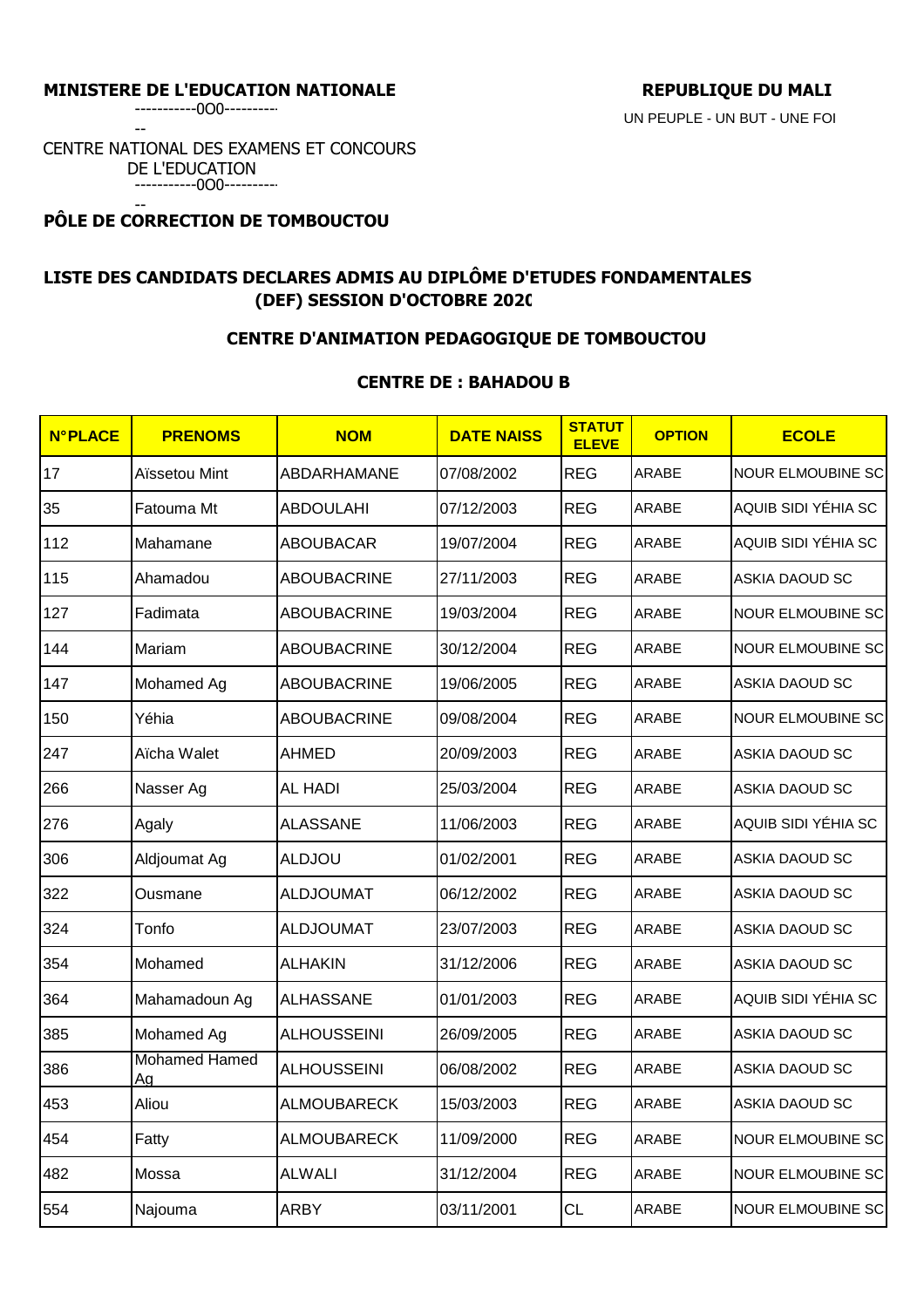| 574  | Arahama<br><b>Djirigoumo</b>    | <b>ASCOFARE</b> | 03/03/2005 | <b>REG</b> | <b>ARABE</b> | AQUIB SIDI YÉHIA SC      |
|------|---------------------------------|-----------------|------------|------------|--------------|--------------------------|
| 698  | Mohamed Aly Ag                  | <b>BILAL</b>    | 15/12/2004 | <b>REG</b> | <b>ARABE</b> | <b>NOUR ELMOUBINE SC</b> |
| 708  | Abdarahamane                    | <b>BO AG</b>    | 25/10/2002 | <b>REG</b> | <b>ARABE</b> | <b>NOUR ELMOUBINE SC</b> |
| 781  | Salambouha Mint                 | <b>CHEICK</b>   | 31/12/2005 | <b>REG</b> | <b>ARABE</b> | <b>NOUR ELMOUBINE SC</b> |
| 793  | Abdou Salam                     | <b>CISSE</b>    | 26/10/2006 | <b>REG</b> | ARABE        | <b>NOUR ELMOUBINE SC</b> |
| 795  | Abdoul Kader                    | <b>CISSE</b>    | 02/11/2004 | <b>REG</b> | <b>ARABE</b> | <b>NOUR ELMOUBINE SC</b> |
| 811  | Aboubacrine                     | <b>CISSE</b>    | 31/12/2001 | <b>REG</b> | <b>ARABE</b> | <b>NOUR ELMOUBINE SC</b> |
| 812  | Aboubacrine                     | <b>CISSE</b>    | 23/10/2004 | <b>REG</b> | <b>ARABE</b> | <b>NOUR ELMOUBINE SC</b> |
| 818  | <b>Aboul Aziz</b>               | <b>CISSE</b>    | 30/08/2005 | <b>REG</b> | <b>ARABE</b> | <b>NOUR ELMOUBINE SC</b> |
| 821  | Adijatou                        | <b>CISSE</b>    | 18/08/2002 | <b>REG</b> | <b>ARABE</b> | <b>NOUR ELMOUBINE SC</b> |
| 831  | Ahmed                           | <b>CISSE</b>    | 08/03/2004 | <b>REG</b> | <b>ARABE</b> | <b>NOUR ELMOUBINE SC</b> |
| 832  | Ahmed                           | <b>CISSE</b>    | 24/02/2006 | <b>REG</b> | <b>ARABE</b> | <b>NOUR ELMOUBINE SC</b> |
| 838  | Aïchatou Ibrahim                | <b>CISSE</b>    | 31/12/2001 | <b>REG</b> | <b>ARABE</b> | <b>NOUR ELMOUBINE SC</b> |
| 839  | Aïchora Mohamed<br><b>Mossa</b> | <b>CISSE</b>    | 26/08/2004 | <b>REG</b> | <b>ARABE</b> | <b>NOUR ELMOUBINE SC</b> |
| 879  | Amadou                          | <b>CISSE</b>    | 01/01/2003 | <b>REG</b> | <b>ARABE</b> | ASKIA DAOUD SC           |
| 943  | Fadimata Boubacar               | <b>CISSE</b>    | 01/01/1999 | <b>CL</b>  | <b>ARABE</b> | <b>NOUR ELMOUBINE SC</b> |
| 954  | Fatimoutou                      | <b>CISSE</b>    | 10/05/2004 | <b>REG</b> | <b>ARABE</b> | <b>NOUR ELMOUBINE SC</b> |
| 969  | Fatoumata Ahmed<br><b>Mossa</b> | <b>CISSE</b>    | 13/11/2001 | <b>REG</b> | <b>ARABE</b> | <b>NOUR ELMOUBINE SC</b> |
| 1018 | Ibrahim                         | <b>CISSE</b>    | 26/11/2001 | <b>REG</b> | <b>ARABE</b> | <b>NOUR ELMOUBINE SC</b> |
| 1032 | Ishak Ibrahim                   | <b>CISSE</b>    | 07/03/1999 | <b>CL</b>  | <b>ARABE</b> | <b>NOUR ELMOUBINE SC</b> |
| 1039 | Jidda                           | <b>CISSE</b>    | 31/12/1993 | <b>CL</b>  | <b>ARABE</b> | <b>NOUR ELMOUBINE SC</b> |
| 1067 | Malick                          | <b>CISSE</b>    | 20/12/2003 | <b>REG</b> | <b>ARABE</b> | <b>NOUR ELMOUBINE SC</b> |
| 1086 | Mohamad                         | <b>CISSE</b>    | 01/01/2000 | CL         | ARABE        | <b>NOUR ELMOUBINE SC</b> |
| 1101 | Mohamed Aly                     | <b>CISSE</b>    | 12/03/2007 | <b>REG</b> | <b>ARABE</b> | <b>NOUR ELMOUBINE SC</b> |
| 1115 | Moussa Bilal                    | <b>CISSE</b>    | 01/01/2000 | CL         | <b>ARABE</b> | <b>NOUR ELMOUBINE SC</b> |
| 1123 | Oumar                           | <b>CISSE</b>    | 01/08/2005 | <b>REG</b> | <b>ARABE</b> | <b>NOUR ELMOUBINE SC</b> |
| 1126 | Oumar Ibrahim                   | <b>CISSE</b>    | 02/10/2006 | <b>REG</b> | <b>ARABE</b> | <b>NOUR ELMOUBINE SC</b> |
| 1170 | Youssouf                        | <b>CISSE</b>    | 14/06/2002 | CL         | <b>ARABE</b> | <b>NOUR ELMOUBINE SC</b> |
| 1249 | Habsatou                        | <b>DAOUD</b>    | 27/04/2004 | <b>REG</b> | <b>ARABE</b> | <b>NOUR ELMOUBINE SC</b> |
| 1253 | Almouloud                       | <b>DAOUDA</b>   | 01/01/2002 | <b>REG</b> | ARABE        | ASKIA DAOUD SC           |
| 1260 | Ibrahim                         | <b>DAOUNA</b>   | 31/12/2003 | <b>REG</b> | <b>ARABE</b> | <b>NOUR ELMOUBINE SC</b> |
| 1294 | Aboubacar<br>Mohamed Lamine     | <b>DIALLO</b>   | 01/01/2005 | <b>REG</b> | <b>ARABE</b> | <b>ASKIA DAOUD SC</b>    |
| 1391 | Aboubacar<br>Hamadoun           | <b>DICKO</b>    | 31/12/2005 | <b>REG</b> | <b>ARABE</b> | ASKIA DAOUD SC           |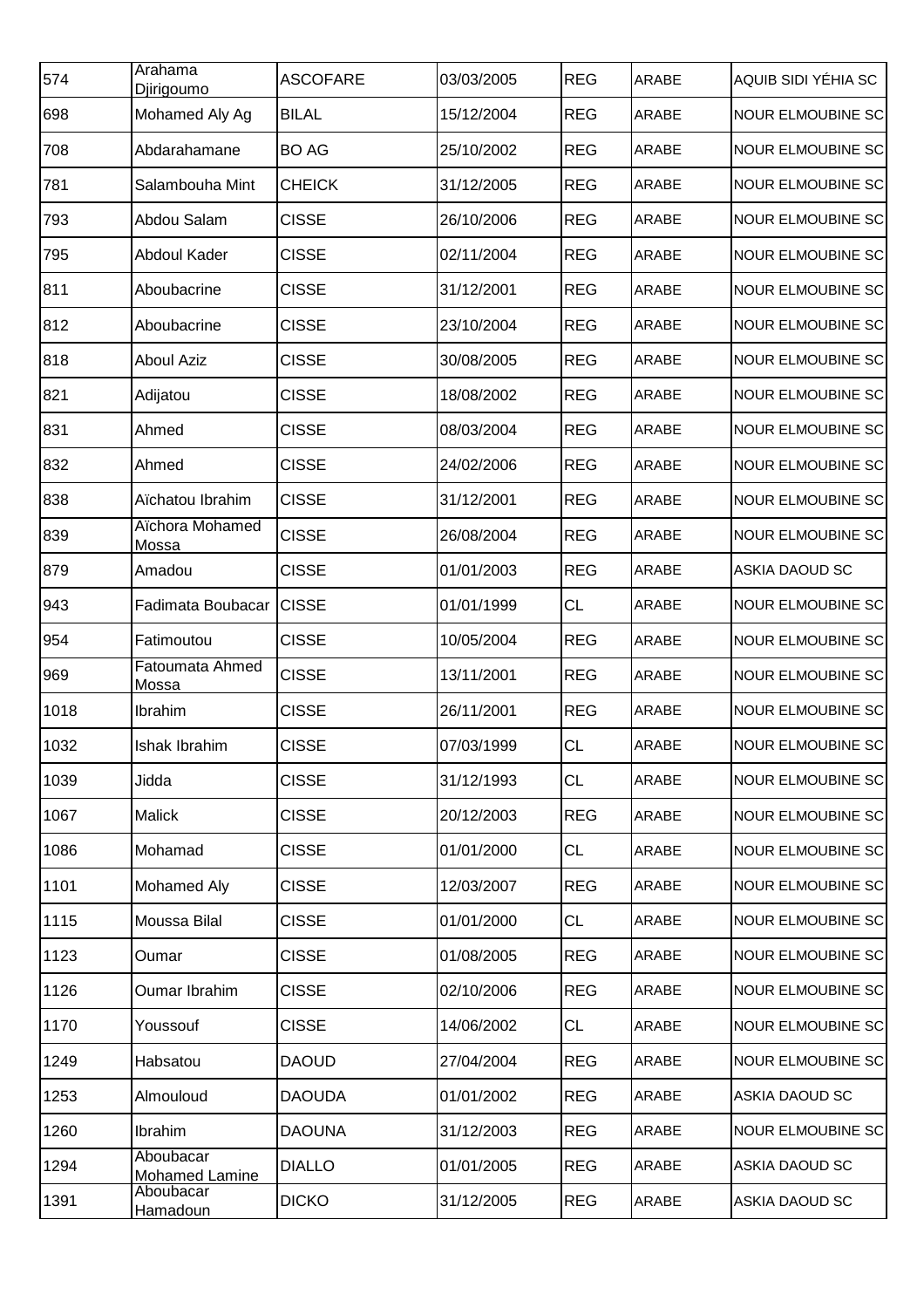| 1578 | Souleïmane<br>Mohamed  | <b>DICKO</b>                       | 15/09/2003 | <b>REG</b> | <b>ARABE</b> | AQUIB SIDI YÉHIA SC      |
|------|------------------------|------------------------------------|------------|------------|--------------|--------------------------|
| 1660 | Fadimata Walet         | <b>EHAMAY</b>                      | 31/12/2004 | <b>REG</b> | ARABE        | <b>ASKIA DAOUD SC</b>    |
| 1746 | Almouctar Hamid        | <b>HAIDARA</b>                     | 01/12/2002 | <b>REG</b> | ARABE        | <b>NOUR ELMOUBINE SC</b> |
| 1775 | Mogaz                  | <b>HAIDARA</b>                     | 23/05/2002 | <b>REG</b> | ARABE        | <b>NOUR ELMOUBINE SC</b> |
| 1902 | Abdourahmane Ag        | <b>IBRAHIM</b>                     | 10/12/2002 | <b>REG</b> | ARABE        | <b>NOUR ELMOUBINE SC</b> |
| 2240 | <b>Abdoul Karim</b>    | <b>MAIGA</b>                       | 14/11/2003 | <b>REG</b> | ARABE        | AQUIB SIDI YÉHIA SC      |
| 2246 | Abdoulaye Abdine       | <b>MAIGA</b>                       | 31/12/2004 | <b>REG</b> | ARABE        | <b>ASKIA DAOUD SC</b>    |
| 2452 | Issa                   | <b>MAIGA</b>                       | 03/07/2005 | <b>REG</b> | ARABE        | <b>ASKIA DAOUD SC</b>    |
| 2493 | Mahamar Moussa         | <b>MAIGA</b>                       | 31/12/2006 | <b>REG</b> | ARABE        | ASKIA DAOUD SC           |
| 2577 | Souleymane<br>Daouda   | <b>MAIGA</b>                       | 08/05/2005 | <b>REG</b> | ARABE        | <b>ASKIA DAOUD SC</b>    |
| 2586 | Younoussou<br>Choaibou | <b>MAIGA</b>                       | 01/01/2005 | <b>REG</b> | ARABE        | <b>ASKIA DAOUD SC</b>    |
| 2703 | Safiétou               | <b>MOGAZ</b>                       | 01/01/2002 | <b>CL</b>  | ARABE        | <b>NOUR ELMOUBINE SC</b> |
| 2721 | Agaïchatou Walet       | <b>MOHAMED</b>                     | 23/04/2005 | <b>REG</b> | <b>ARABE</b> | AQUIB SIDI YÉHIA SC      |
| 2739 | Azahara                | <b>MOHAMED</b>                     | 12/10/2005 | <b>REG</b> | ARABE        | ASKIA DAOUD SC           |
| 2755 | Fatma Mint             | <b>MOHAMED</b>                     | 15/08/2002 | <b>REG</b> | ARABE        | <b>ASKIA DAOUD SC</b>    |
| 2764 | Hadidiatou Wt          | <b>MOHAMED</b>                     | 10/08/2006 | <b>REG</b> | ARABE        | <b>ASKIA DAOUD SC</b>    |
| 2777 | Tinalbaraka            | <b>MOHAMED</b>                     | 15/10/2005 | <b>REG</b> | ARABE        | ASKIA DAOUD SC           |
| 2789 | <b>Mariam Mint</b>     | <b>MOHAMED</b>                     | 31/12/2004 | <b>REG</b> | ARABE        | <b>NOUR ELMOUBINE SC</b> |
| 2818 | Salka                  | <b>MOHAMED</b>                     | 10/10/2005 | <b>REG</b> | ARABE        | <b>NOUR ELMOUBINE SC</b> |
| 2842 | Fatoumata              | <b>MOHAMED</b><br><b>ALDJOUMAT</b> | 16/11/2003 | <b>REG</b> | ARABE        | <b>ASKIA DAOUD SC</b>    |
| 2870 | Zéïnabou               | <b>MOHAMED IBRAHIM</b>             | 01/01/2002 | <b>REG</b> | ARABE        | ASKIA DAOUD SC           |
| 2876 | Aoubacrine             | <b>MOHAMED LAMINE</b>              | 16/08/2005 | <b>REG</b> | ARABE        | ASKIA DAOUD SC           |
| 2884 | Souleymane             | <b>MOHAMED</b><br><b>OUSMANE</b>   | 31/12/2005 | <b>REG</b> | ARABE        | ASKIA DAOUD SC           |
| 2889 | Abdourazack            | <b>MOHAMEDINE</b>                  | 01/11/2004 | <b>REG</b> | ARABE        | ASKIA DAOUD SC           |
| 3039 | Mahmoud                | <b>OUSMANE</b>                     | 07/04/2003 | <b>REG</b> | ARABE        | ASKIA DAOUD SC           |
| 3077 | Fadimata               | SAGAIDOU                           | 22/05/2004 | <b>REG</b> | ARABE        | <b>ASKIA DAOUD SC</b>    |
| 3079 | Mataw                  | SAGAIDOU                           | 01/01/2006 | <b>REG</b> | ARABE        | ASKIA DAOUD SC           |
| 3168 | Fadimata               | SIDI MOHAMED                       | 29/11/2002 | <b>REG</b> | ARABE        | ASKIA DAOUD SC           |
| 3206 | <b>Bousseye Walet</b>  | <b>SOULEIMANE</b>                  | 31/12/2004 | <b>REG</b> | ARABE        | <b>NOUR ELMOUBINE SC</b> |
| 3358 | <b>Bintou</b>          | <b>TOURE</b>                       | 20/09/2005 | <b>REG</b> | ARABE        | <b>ASKIA DAOUD SC</b>    |
| 3404 | Hadidjatou Arsina      | <b>TOURE</b>                       | 31/12/2004 | <b>REG</b> | ARABE        | ASKIA DAOUD SC           |
| 3498 | Rahameytou Aliou       | <b>TOURE</b>                       | 01/09/2004 | <b>REG</b> | ARABE        | <b>ASKIA DAOUD SC</b>    |
| 3524 | Almoubareck Ag         | <b>TOUTA</b>                       | 23/10/2004 | <b>REG</b> | ARABE        | <b>ASKIA DAOUD SC</b>    |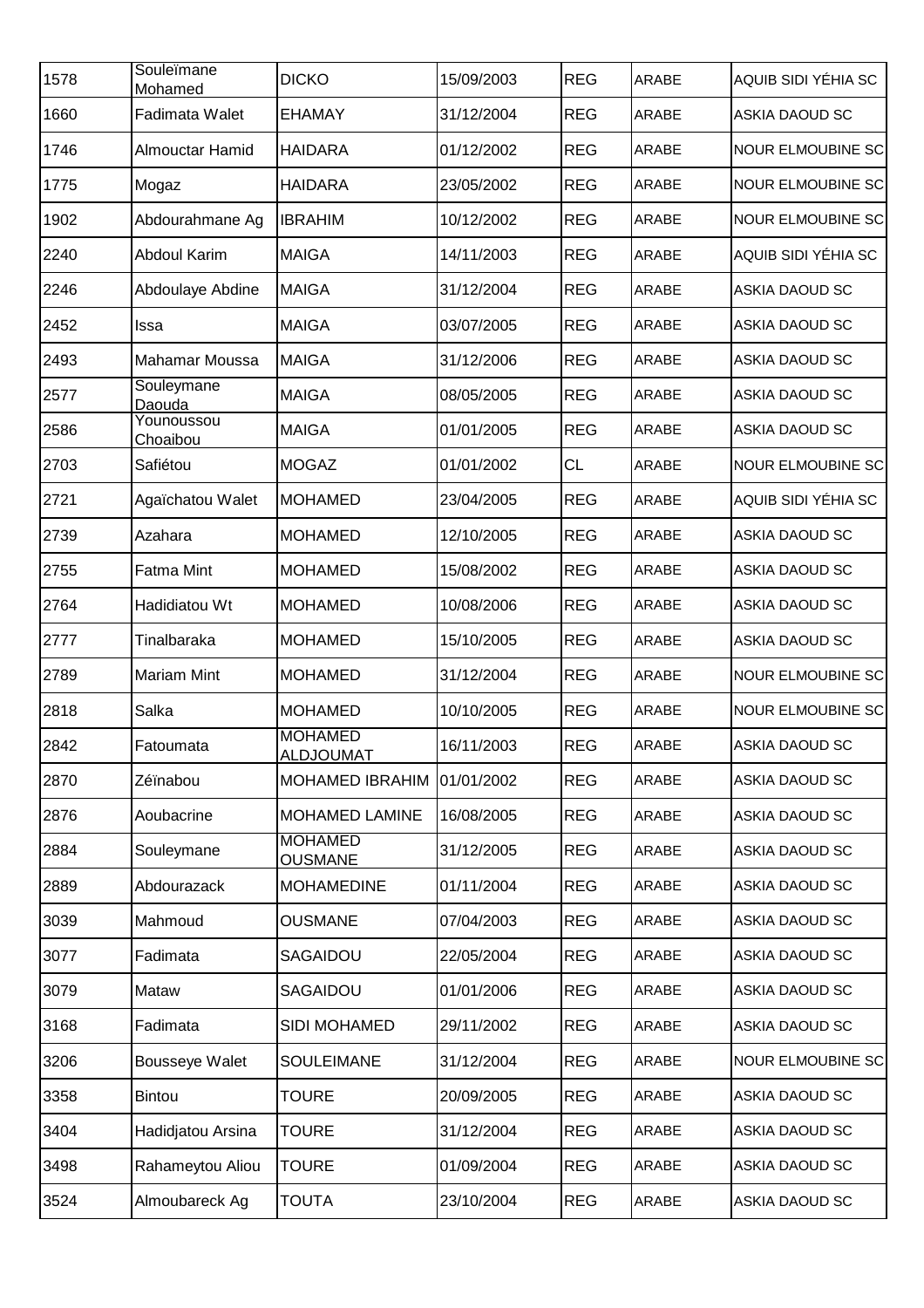| 3559 | Aljimit Hamay    | <b>ITRAORE</b> | 21/06/2003 | REG        | ARABE | AQUIB SIDI YÉHIA SC    |
|------|------------------|----------------|------------|------------|-------|------------------------|
| 3721 | М.<br>Souleïmane | <b>ITRAORE</b> | 02/03/2004 | <b>REG</b> | ARABE | AQUIB SIDI YÉHIA SC    |
| 3749 | Alimatou         | <b>WAGUE</b>   | 09/08/2005 | <b>REG</b> | ARABE | <b>JASKIA DAOUD SC</b> |
| 3768 | Kadidia          | <b>WARRY</b>   | 11/07/2005 | <b>REG</b> | ARABE | AQUIB SIDI YÉHIA SC    |
| 3772 | Sagaïdou         | <b>YACOUBA</b> | 01/12/2004 | <b>REG</b> | ARABE | AQUIB SIDI YÉHIA SC    |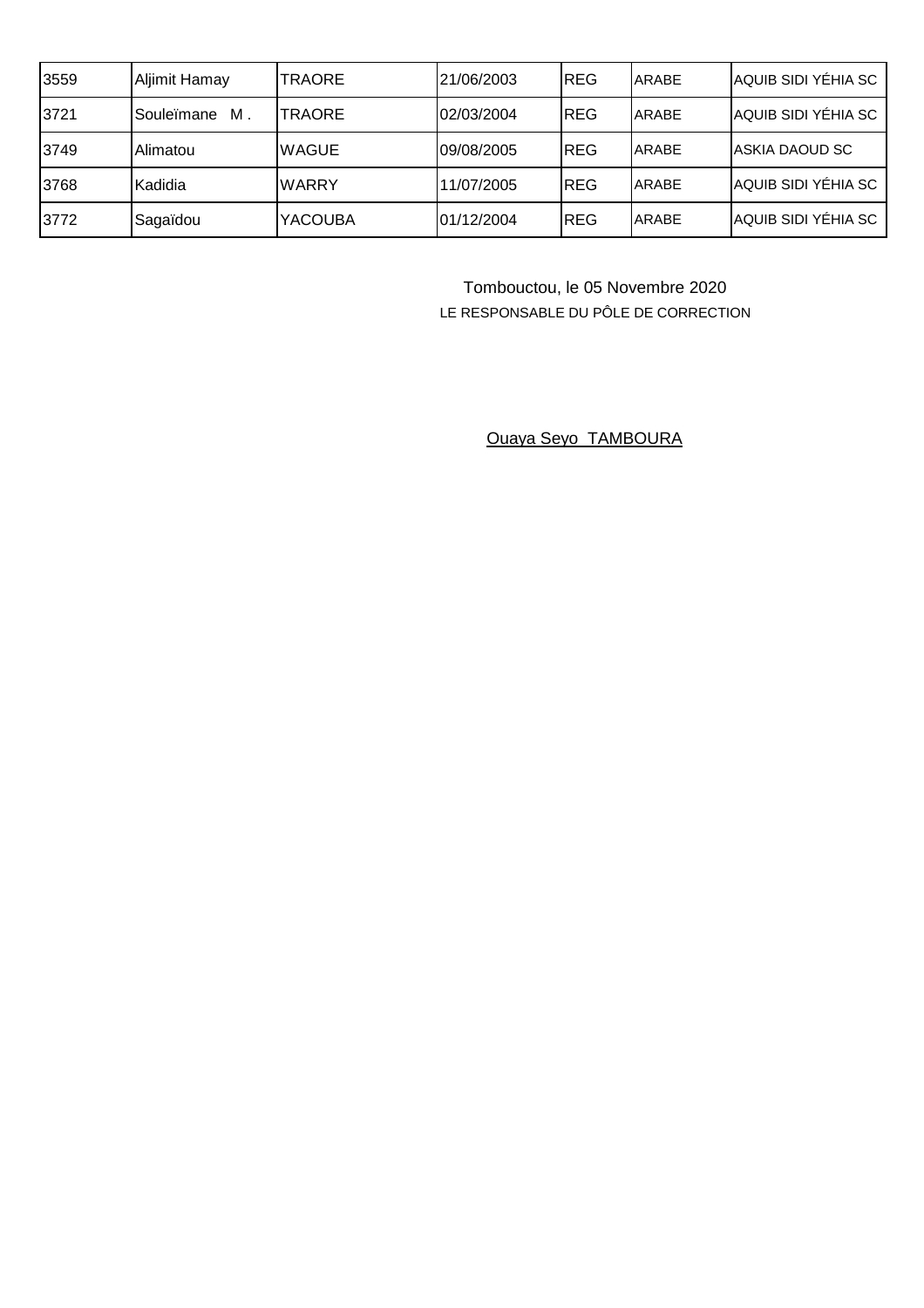--

CENTRE NATIONAL DES EXAMENS ET CONCOURS DE L'EDUCATION -----------0O0----------

#### -- **PÔLE DE CORRECTION DE TOMBOUCTOU**

# **LISTE DES CANDIDATS DECLARES ADMIS AU DIPLÔME D'ETUDES FONDAMENTALES (DEF) SESSION D'OCTOBRE 2020**

# **CENTRE D'ANIMATION PEDAGOGIQUE DE TOMBOUCTOU**

## **CENTRE DE : BOUREM INALY**

| <b>N°PLACE</b> | <b>PRENOMS</b>          | <b>NOM</b>         | <b>DATE NAISS</b> | <b>STATUT</b><br><b>ELEVE</b> | <b>OPTION</b>    | <b>ECOLE</b>                           |
|----------------|-------------------------|--------------------|-------------------|-------------------------------|------------------|----------------------------------------|
| 61             | Fatouma Azahara         | <b>ABDOULAYE</b>   | 22/05/2002        | <b>REG</b>                    | <b>CLASSIQUE</b> | <b>ASSADOU KORA</b><br><b>TOURÉ SC</b> |
| 76             | Mahamar                 | <b>ABDOULAYE</b>   | 31/12/2000        | <b>REG</b>                    | <b>CLASSIQUE</b> | <b>ASSADOU KORA</b><br><b>TOURÉ SC</b> |
| 119            | Almoudiyatou            | <b>ABOUBACRINE</b> | 31/12/2002        | <b>REG</b>                    | <b>CLASSIQUE</b> | <b>ASSADOU KORA</b><br><b>TOURÉ SC</b> |
| 141            | Mahamar                 | <b>ABOUBACRINE</b> | 31/12/2000        | <b>REG</b>                    | <b>CLASSIQUE</b> | <b>ASSADOU KORA</b><br><b>TOURÉ SC</b> |
| 152            | Younoussou              | <b>ABOUBACRINE</b> | 16/06/2002        | <b>REG</b>                    | <b>CLASSIQUE</b> | <b>ASSADOU KORA</b><br><b>TOURÉ SC</b> |
| 372            | Abdoul Karim Ag         | <b>ALHOUSSEINI</b> | 24/12/2004        | <b>REG</b>                    | <b>CLASSIQUE</b> | <b>ASSADOU KORA</b><br><b>TOURÉ SC</b> |
| 403            | Hadizatou               | <b>ALHOUSSEYNI</b> | 31/12/2004        | <b>REG</b>                    | <b>CLASSIQUE</b> | <b>ASSADOU KORA</b><br><b>TOURÉ SC</b> |
| 515            | Moulou                  | <b>ANASSA</b>      | 06/06/2002        | <b>REG</b>                    | <b>CLASSIQUE</b> | <b>ASSADOU KORA</b><br><b>TOURÉ SC</b> |
| 570            | Alhousseïnni<br>Ibrahim | <b>ASCOFARE</b>    | 10/03/2003        | <b>REG</b>                    | <b>CLASSIQUE</b> | <b>ASSADOU KORA</b><br><b>TOURÉ SC</b> |
| 617            | Toulla                  | <b>ATTAHER</b>     | 31/12/2003        | <b>REG</b>                    | <b>CLASSIQUE</b> | <b>ASSADOU KORA</b><br><b>TOURÉ SC</b> |
| 767            | Fatoumata               | <b>CAMARA</b>      | 26/04/2005        | <b>REG</b>                    | <b>CLASSIQUE</b> | <b>ASSADOU KORA</b><br><b>TOURÉ SC</b> |
| 1252           | Abdoulaye               | <b>DAOUDA</b>      | 01/01/2000        | <b>REG</b>                    | <b>CLASSIQUE</b> | <b>ASSADOU KORA</b><br>TOURÉ SC        |
| 1605           | Ousmane Moussa          | <b>DJIRE</b>       | 21/11/2001        | <b>REG</b>                    | <b>CLASSIQUE</b> | <b>ASSADOU KORA</b><br><b>TOURÉ SC</b> |
| 1735           | Ahamadou                | <b>HAIDARA</b>     | 31/12/2005        | <b>REG</b>                    | <b>CLASSIQUE</b> | <b>ASSADOU KORA</b><br><b>TOURÉ SC</b> |
| 1748           | Aminata Mahamar         | <b>HAIDARA</b>     | 31/12/2004        | <b>REG</b>                    | <b>CLASSIQUE</b> | <b>ASSADOU KORA</b><br><b>TOURÉ SC</b> |
| 1750           | Azahara<br>Aboubacrine  | <b>HAIDARA</b>     | 17/07/2004        | <b>REG</b>                    | <b>CLASSIQUE</b> | <b>ASSADOU KORA</b><br><b>TOURÉ SC</b> |
| 1756           | Fatoumata               | <b>HAIDARA</b>     | 01/04/2003        | <b>REG</b>                    | <b>CLASSIQUE</b> | <b>ASSADOU KORA</b><br><b>TOURÉ SC</b> |
| 1764           | Haoua Assadou           | <b>HAIDARA</b>     | 20/04/2003        | <b>REG</b>                    | <b>CLASSIQUE</b> | <b>ASSADOU KORA</b><br><b>TOURÉ SC</b> |
| 1769           | Ibrahim Aliou           | <b>HAIDARA</b>     | 31/12/2005        | <b>REG</b>                    | CLASSIQUE        | <b>ASSADOU KORA</b><br><b>TOURE SC</b> |
| 1774           | Mahamar Attaher         | <b>HAIDARA</b>     | 01/01/2003        | <b>REG</b>                    | <b>CLASSIQUE</b> | <b>ASSADOU KORA</b><br><b>TOURÉ SC</b> |
| 1783           | <b>Oumar Aliou</b>      | <b>HAIDARA</b>     | 18/06/2000        | <b>REG</b>                    | <b>CLASSIQUE</b> | <b>ASSADOU KORA</b><br><b>TOURÉ SC</b> |
| 1784           | Salmata<br>Younoussou   | <b>HAIDARA</b>     | 27/12/2004        | <b>REG</b>                    | <b>CLASSIQUE</b> | <b>ASSADOU KORA</b><br><b>TOURÉ SC</b> |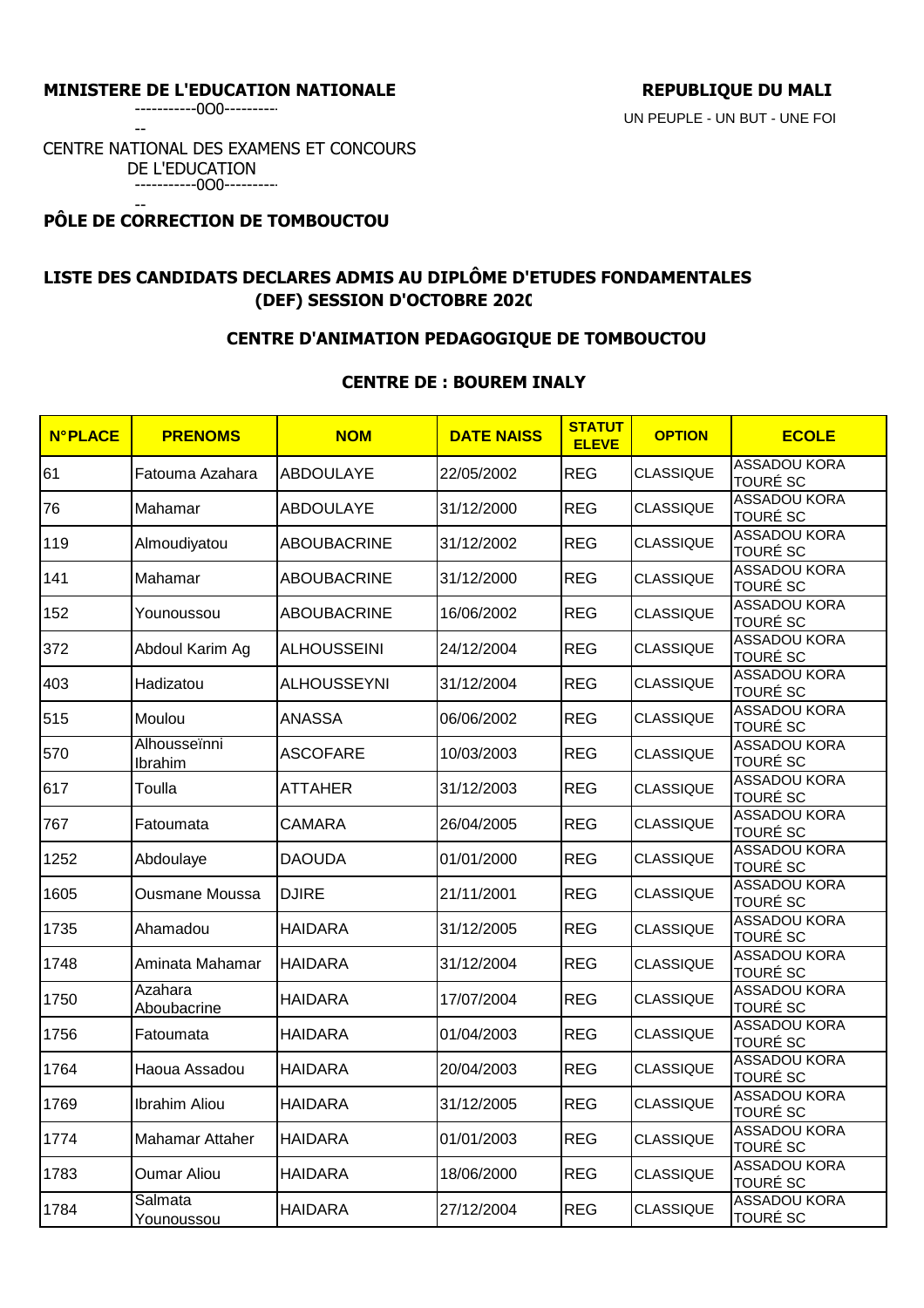| 1791 | Youssouf Mahamar               | <b>HAIDARA</b>                      | 31/12/2005 | <b>REG</b> | <b>CLASSIQUE</b> | <b>ASSADOU KORA</b><br>TOURÉ SC        |
|------|--------------------------------|-------------------------------------|------------|------------|------------------|----------------------------------------|
| 1908 | Aguissa                        | <b>IBRAHIM</b>                      | 08/04/1999 | <b>CL</b>  | <b>CLASSIQUE</b> | ASSADOU KORA<br>TOURÉ SC               |
| 1940 | Moussa                         | <b>IBRAHIM</b>                      | 31/12/2002 | <b>REG</b> | <b>CLASSIQUE</b> | <b>ASSADOU KORA</b><br><b>TOURÉ SC</b> |
| 2205 | Aguissa                        | <b>MAHAMAR</b>                      | 13/03/2001 | <b>REG</b> | <b>CLASSIQUE</b> | <b>ASSADOU KORA</b><br>TOURÉ SC        |
| 2206 | Ahamadou                       | <b>MAHAMAR</b>                      | 01/12/1999 | <b>CL</b>  | <b>CLASSIQUE</b> | <b>ASSADOU KORA</b><br>TOURÉ SC        |
| 2210 | Issa                           | <b>MAHAMAR</b>                      | 01/01/2000 | <b>REG</b> | <b>CLASSIQUE</b> | <b>ASSADOU KORA</b><br><b>TOURÉ SC</b> |
| 2213 | Zouweirata                     | <b>MAHAMAR</b>                      | 01/01/2003 | <b>REG</b> | <b>CLASSIQUE</b> | ASSADOU KORA<br><b>TOURÉ SC</b>        |
| 2226 | Ousmane                        | <b>MAHAMAR</b>                      | 13/12/2000 | <b>REG</b> | <b>CLASSIQUE</b> | <b>ASSADOU KORA</b><br>TOURÉ SC        |
| 2237 | <b>Abdoul Aziz</b>             | <b>MAIGA</b>                        | 22/02/2003 | <b>REG</b> | <b>CLASSIQUE</b> | <b>ASSADOU KORA</b><br>TOURÉ SC        |
| 2276 | Agaïchatou                     | <b>MAIGA</b>                        | 15/10/2003 | <b>REG</b> | <b>CLASSIQUE</b> | <b>ASSADOU KORA</b><br>TOURÉ SC        |
| 2319 | Almoudietou<br>Mohamed         | <b>MAIGA</b>                        | 06/09/2004 | <b>REG</b> | <b>CLASSIQUE</b> | <b>ASSADOU KORA</b><br><b>TOURÉ SC</b> |
| 2345 | <b>Bintou Ibrahim</b>          | <b>MAIGA</b>                        | 11/02/2005 | <b>REG</b> | <b>CLASSIQUE</b> | <b>ASSADOU KORA</b><br><b>TOURÉ SC</b> |
| 2364 | Daouda                         | <b>MAIGA</b>                        | 25/12/2004 | <b>REG</b> | <b>CLASSIQUE</b> | <b>ASSADOU KORA</b><br><b>TOURÉ SC</b> |
| 2395 | Fatoumata Azouber MAIGA        |                                     | 15/10/2004 | <b>REG</b> | <b>CLASSIQUE</b> | <b>ASSADOU KORA</b><br><b>TOURÉ SC</b> |
| 2409 | Hadidiatou<br>Abdoulaye        | <b>MAIGA</b>                        | 10/09/2003 | <b>REG</b> | <b>CLASSIQUE</b> | <b>ASSADOU KORA</b><br><b>TOURÉ SC</b> |
| 2414 | Halimatou                      | <b>MAIGA</b>                        | 15/10/2004 | <b>REG</b> | <b>CLASSIQUE</b> | <b>ASSADOU KORA</b><br><b>TOURÉ SC</b> |
| 2417 | Halimatou Assadou              | <b>MAIGA</b>                        | 01/01/2004 | <b>REG</b> | <b>CLASSIQUE</b> | <b>ASSADOU KORA</b><br>TOURÉ SC        |
| 2423 | Hanata Hamma                   | <b>MAIGA</b>                        | 18/03/2004 | <b>REG</b> | <b>CLASSIQUE</b> | <b>ASSADOU KORA</b><br>TOURÉ SC        |
| 2470 | Lalleissa<br>Alhousseyni       | <b>MAIGA</b>                        | 24/12/2004 | <b>REG</b> | <b>CLASSIQUE</b> | <b>ASSADOU KORA</b><br><b>TOURÉ SC</b> |
| 2484 | Mahamar                        | <b>MAIGA</b>                        | 31/12/1999 | <b>CL</b>  | <b>CLASSIQUE</b> | <b>ASSADOU KORA</b><br><b>TOURÉ SC</b> |
| 2487 | Mahamar<br>Alhassane           | <b>MAIGA</b>                        | 31/12/2002 | <b>REG</b> | <b>CLASSIQUE</b> | <b>ASSADOU KORA</b><br><b>TOURÉ SC</b> |
| 2494 | Mahamar Ousmane MAIGA          |                                     | 01/01/1999 | <b>CL</b>  | <b>CLASSIQUE</b> | <b>ASSADOU KORA</b><br>TOURÉ SC        |
| 2542 | <b>Ousmane Lamine</b>          | <b>MAIGA</b>                        | 11/02/2002 | <b>REG</b> | <b>CLASSIQUE</b> | ASSADOU KORA<br><b>TOURÉ SC</b>        |
| 2592 | Zéïnabou                       | <b>MAIGA</b>                        | 31/12/1999 | <b>CL</b>  | <b>CLASSIQUE</b> | <b>ASSADOU KORA</b><br><b>TOURÉ SC</b> |
| 2815 | Sadata                         | <b>MOHAMED</b>                      | 06/03/2003 | <b>REG</b> | <b>CLASSIQUE</b> | <b>ASSADOU KORA</b><br><b>TOURÉ SC</b> |
| 2861 | Youssoufi                      | <b>MOHAMED</b><br><b>ELMAOULOUD</b> | 22/02/2001 | <b>REG</b> | <b>CLASSIQUE</b> | <b>ASSADOU KORA</b><br>TOURÉ SC        |
| 3015 | Aliou                          | <b>OUMAROU</b>                      | 01/01/2001 | <b>REG</b> | <b>CLASSIQUE</b> | <b>ASSADOU KORA</b><br>TOURÉ SC        |
| 3067 | Fatoumata<br>Mohamed           | <b>RHISSA</b>                       | 01/01/2003 | <b>REG</b> | <b>CLASSIQUE</b> | <b>ASSADOU KORA</b><br><b>TOURÉ SC</b> |
| 3303 | Abdrahamane<br>Mahamar         | <b>TOURE</b>                        | 22/02/2002 | <b>REG</b> | <b>CLASSIQUE</b> | <b>ASSADOU KORA</b><br><b>TOURÉ SC</b> |
| 3313 | Agaïchatou<br>Mohamed Assalaha | TOURE                               | 28/12/2004 | <b>REG</b> | <b>CLASSIQUE</b> | ASSADOU KORA<br>TOURÉ SC               |
| 3314 | Ahamadou<br>Mohamed Aguissa    | <b>TOURE</b>                        | 24/08/2003 | <b>REG</b> | CLASSIQUE        | ASSADOU KORA<br>TOURÉ SC               |
| 3318 | Aïchatou                       | <b>TOURE</b>                        | 09/07/2003 | <b>REG</b> | <b>CLASSIQUE</b> | <b>ASSADOU KORA</b><br><b>TOURÉ SC</b> |
| 3334 | Aliou                          | <b>TOURE</b>                        | 10/05/2003 | <b>REG</b> | <b>CLASSIQUE</b> | <b>ASSADOU KORA</b><br><b>TOURÉ SC</b> |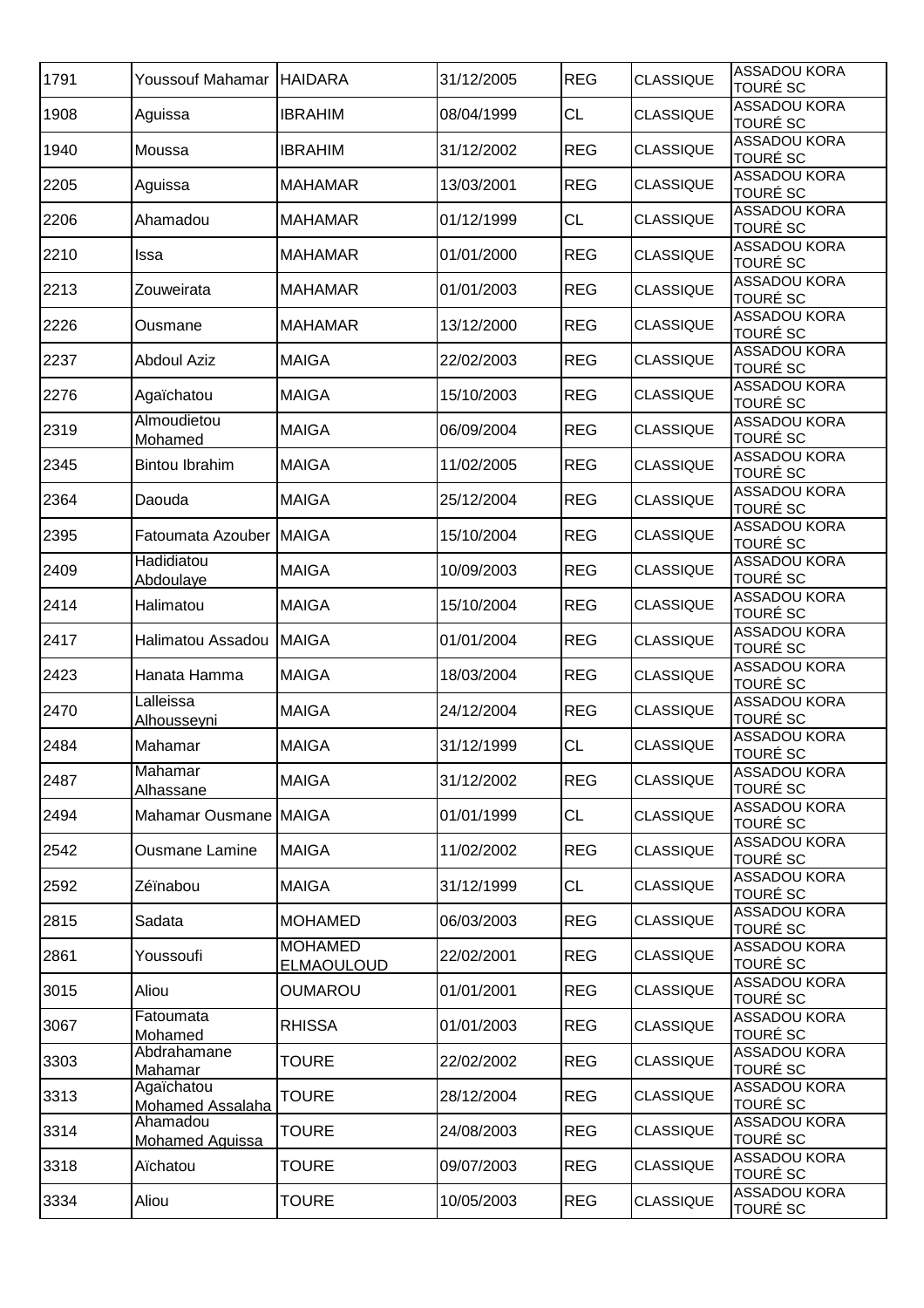| 3381 | Fadimata<br>Aboubacrine              | TOURE         | 02/12/2001 | <b>REG</b> | <b>CLASSIQUE</b> | <b>ASSADOU KORA</b><br><b>TOURÉ SC</b> |
|------|--------------------------------------|---------------|------------|------------|------------------|----------------------------------------|
| 3406 | Hadizatou Aliou                      | <b>TOURE</b>  | 31/12/2005 | REG        | <b>CLASSIQUE</b> | <b>ASSADOU KORA</b><br><b>TOURÉ SC</b> |
| 3407 | Hadizatou Ibrahim                    | <b>TOURE</b>  | 14/03/2003 | <b>REG</b> | <b>CLASSIQUE</b> | <b>ASSADOU KORA</b><br><b>TOURÉ SC</b> |
| 3461 | Mahamar<br>Aboubacrine               | <b>TOURE</b>  | 12/03/2003 | <b>REG</b> | <b>CLASSIQUE</b> | ASSADOU KORA<br><b>TOURÉ SC</b>        |
| 3489 | <b>Oumar Aliou</b>                   | <b>TOURE</b>  | 20/11/2000 | <b>REG</b> | <b>CLASSIQUE</b> | ASSADOU KORA<br><b>TOURÉ SC</b>        |
| 3490 | <b>Oumar Elmoctar</b>                | <b>TOURE</b>  | 01/01/2002 | <b>REG</b> | <b>CLASSIQUE</b> | <b>ASSADOU KORA</b><br><b>TOURÉ SC</b> |
| 3496 | Ousmane                              | TOURE         | 19/06/2002 | <b>REG</b> | <b>CLASSIQUE</b> | <b>ASSADOU KORA</b><br><b>TOURÉ SC</b> |
| 3518 | Youssouf Boucka                      | <b>TOURE</b>  | 01/01/2004 | <b>REG</b> | <b>CLASSIQUE</b> | <b>ASSADOU KORA</b><br><b>TOURÉ SC</b> |
| 3537 | Agaïchatou<br><b>Mohamed Aguissa</b> | <b>TRAORE</b> | 15/06/2003 | <b>REG</b> | <b>CLASSIQUE</b> | <b>ASSADOU KORA</b><br><b>TOURÉ SC</b> |
| 3588 | Djénéba                              | <b>TRAORE</b> | 26/09/2002 | <b>REG</b> | <b>CLASSIQUE</b> | ASSADOU KORA<br><b>TOURÉ SC</b>        |
| 3659 | Lassina                              | <b>TRAORE</b> | 01/01/2006 | <b>REG</b> | <b>CLASSIQUE</b> | <b>ASSADOU KORA</b><br><b>TOURÉ SC</b> |
| 3806 | Fatoumata                            | YATTARA       | 21/12/2004 | <b>REG</b> | <b>CLASSIQUE</b> | <b>ASSADOU KORA</b><br><b>TOURÉ SC</b> |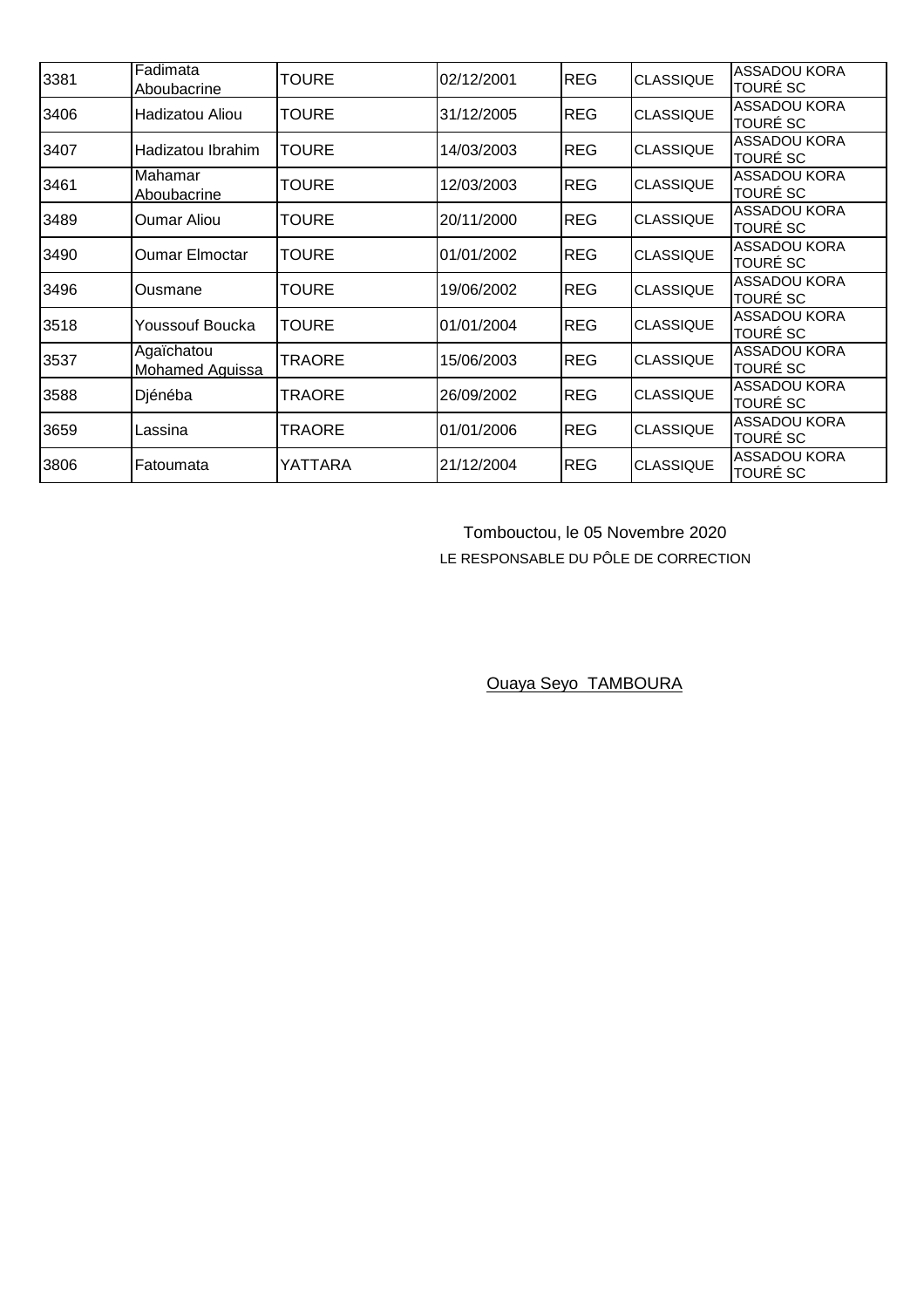-----------0O0----------

--

#### CENTRE NATIONAL DES EXAMENS ET CONCOURS DE L'EDUCATION -----------0O0----------

#### -- **PÔLE DE CORRECTION DE TOMBOUCTOU**

# **LISTE DES CANDIDATS DECLARES ADMIS AU DIPLÔME D'ETUDES FONDAMENTALES (DEF) SESSION D'OCTOBRE 2020**

## **CENTRE D'ANIMATION PEDAGOGIQUE DE TOMBOUCTOU**

## **CENTRE DE : KABARA**

| <b>N°PLACE</b> | <b>PRENOMS</b>                       | <b>NOM</b>       | <b>DATE NAISS</b> | <b>STATUT</b><br><b>ELEVE</b> | <b>OPTION</b>    | <b>ECOLE</b>                    |
|----------------|--------------------------------------|------------------|-------------------|-------------------------------|------------------|---------------------------------|
| 73             | Mahalmoudou                          | <b>ABDOULAYE</b> | 13/10/2005        | <b>REG</b>                    | <b>CLASSIQUE</b> | CHEICK NOUH SC                  |
| 204            | Oumar                                | <b>AGALY</b>     | 31/12/2003        | <b>REG</b>                    | <b>CLASSIQUE</b> | ELHADJ O. OUADIDIÉ<br>SC        |
| 256            | Mohamedine Ag                        | <b>AHMED</b>     | 01/01/2005        | <b>REG</b>                    | <b>CLASSIQUE</b> | CHEICK NOUH SC                  |
| 427            | Aïssata Mint                         | <b>ALKADI</b>    | 06/10/2006        | <b>REG</b>                    | <b>CLASSIQUE</b> | CHEICK NOUH SC                  |
| 479            | Aminata                              | <b>ALPHAKI</b>   | 18/08/2005        | <b>REG</b>                    | CLASSIQUE        | CHEICK NOUH SC                  |
| 594            | Aliou                                | <b>ASSALIHI</b>  | 12/09/2005        | <b>REG</b>                    | <b>CLASSIQUE</b> | CHEICK NOUH SC                  |
| 595            | Moukoultou                           | <b>ASSALIHI</b>  | 25/12/2006        | <b>REG</b>                    | CLASSIQUE        | CHEICK NOUH SC                  |
| 660            | Kadiatou                             | <b>BAGAYOGO</b>  | 04/02/2004        | <b>REG</b>                    | <b>CLASSIQUE</b> | ELHADJ O. OUADIDIÉ<br>SC        |
| 751            | Ousmane Assalihi                     | <b>BOUBADJE</b>  | 18/02/2004        | <b>REG</b>                    | <b>CLASSIQUE</b> | CHEICK NOUH SC                  |
| 845            | Aïssata Youssouf                     | <b>CISSE</b>     | 25/10/2006        | <b>REG</b>                    | <b>CLASSIQUE</b> | CHEICK NOUH SC                  |
| 872            | Almoustapha Ag<br><b>Alfousseïni</b> | <b>CISSE</b>     | 26/08/2005        | <b>REG</b>                    | <b>CLASSIQUE</b> | CHEICK NOUH SC                  |
| 1008           | Hawoye                               | <b>CISSE</b>     | 23/03/2004        | <b>REG</b>                    | <b>CLASSIQUE</b> | CHEICK NOUH SC                  |
| 1357           | Boubacar                             | <b>DIARRA</b>    | 05/12/2005        | <b>REG</b>                    | <b>CLASSIQUE</b> | CHEICK NOUH SC                  |
| 1403           | Agaly Ag Mohamed                     | <b>DICKO</b>     | 28/04/2005        | <b>REG</b>                    | <b>CLASSIQUE</b> | CHEICK NOUH SC                  |
| 1730           | Abdoulaye<br>Mahamar                 | <b>HAIDARA</b>   | 11/05/2004        | <b>REG</b>                    | <b>CLASSIQUE</b> | CHEICK NOUH SC                  |
| 1772           | Lalla Fatouma                        | <b>HAIDARA</b>   | 18/04/2006        | <b>REG</b>                    | <b>CLASSIQUE</b> | CHEICK NOUH SC                  |
| 1858           | Aminata                              | <b>HAMMA</b>     | 25/03/2005        | <b>REG</b>                    | <b>CLASSIQUE</b> | ELHADJ O. OUADIDIÉ<br><b>SC</b> |
| 1869           | Aminata                              | <b>HAMMAR</b>    | 01/01/2004        | <b>REG</b>                    | <b>CLASSIQUE</b> | ELHADJ O. OUADIDIÉ<br>SC        |
| 1911           | Aïssata                              | <b>IBRAHIM</b>   | 16/05/2004        | <b>REG</b>                    | <b>CLASSIQUE</b> | ELHADJ O. OUADIDIÉ<br>SC        |
| 1960           | Lalla                                | <b>IBRAHIM</b>   | 04/08/2003        | <b>REG</b>                    | <b>CLASSIQUE</b> | ELHADJ O. OUADIDIÉ<br>SC        |
| 1964           | Fadimata                             | <b>IBRAHIMA</b>  | 01/01/2002        | <b>REG</b>                    | <b>CLASSIQUE</b> | ELHADJ O. OUADIDIÉ<br>SC        |
| 1983           | Abdoullahi                           | <b>IFADAHIT</b>  | 01/09/2006        | <b>REG</b>                    | <b>CLASSIQUE</b> | CHEICK NOUH SC                  |
| 2053           | Seydou                               | <b>KANTE</b>     | 01/01/1993        | <b>CL</b>                     | <b>CLASSIQUE</b> | CHEICK NOUH SC                  |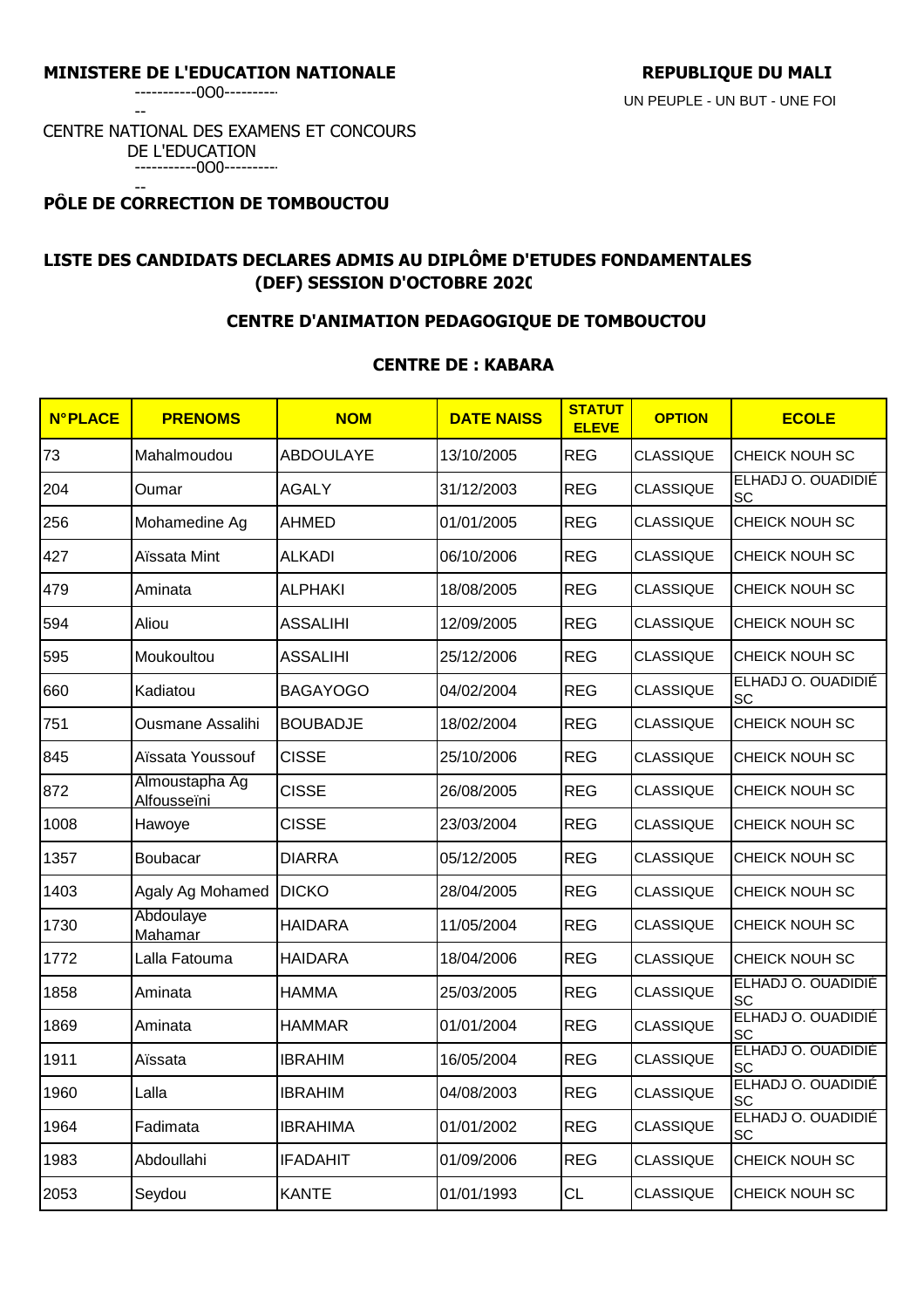| 2066 | Fatoumata Mamadi              | <b>KEITA</b>        | 01/06/2004 | <b>REG</b> | <b>CLASSIQUE</b> | CHEICK NOUH SC           |
|------|-------------------------------|---------------------|------------|------------|------------------|--------------------------|
| 2113 | Fadimata                      | <b>KONIBA</b>       | 15/10/2004 | <b>REG</b> | <b>CLASSIQUE</b> | CHEICK NOUH SC           |
| 2134 | Aminatou W                    | <b>LITTINI</b>      | 11/12/2004 | <b>REG</b> | <b>CLASSIQUE</b> | CHEICK NOUH SC           |
| 2144 | Alboukader                    | <b>MADJOU THIEO</b> | 21/08/2003 | <b>REG</b> | <b>CLASSIQUE</b> | CHEICK NOUH SC           |
| 2176 | Aminata                       | <b>MAHAMANE</b>     | 25/07/2006 | <b>REG</b> | <b>CLASSIQUE</b> | CHEICK NOUH SC           |
| 2189 | Ibrahim                       | <b>MAHAMANE</b>     | 25/08/2004 | <b>REG</b> | <b>CLASSIQUE</b> | ELHADJ O. OUADIDIÉ<br>SC |
| 2243 | Abdoulaye                     | <b>MAIGA</b>        | 08/05/1996 | <b>CL</b>  | <b>CLASSIQUE</b> | CHEICK NOUH SC           |
| 2342 | Balkissa Ibrahim              | <b>MAIGA</b>        | 01/01/2004 | <b>REG</b> | <b>CLASSIQUE</b> | CHEICK NOUH SC           |
| 2368 | Diahara Alidji                | <b>MAIGA</b>        | 08/07/2005 | <b>REG</b> | <b>CLASSIQUE</b> | CHEICK NOUH SC           |
| 2383 | Fady                          | <b>MAIGA</b>        | 28/03/2005 | <b>REG</b> | <b>CLASSIQUE</b> | CHEICK NOUH SC           |
| 2416 | Halimatou<br><u>Ahmadou M</u> | <b>MAIGA</b>        | 01/07/2004 | <b>REG</b> | <b>CLASSIQUE</b> | CHEICK NOUH SC           |
| 2426 | Haoussa                       | <b>MAIGA</b>        | 23/06/1966 | <b>CL</b>  | <b>CLASSIQUE</b> | CHEICK NOUH SC           |
| 2439 | Ibrahim Agoumar               | <b>MAIGA</b>        | 28/04/2005 | <b>REG</b> | <b>CLASSIQUE</b> | CHEICK NOUH SC           |
| 2462 | Kadidia Boubacar              | <b>MAIGA</b>        | 07/10/2004 | <b>REG</b> | <b>CLASSIQUE</b> | CHEICK NOUH SC           |
| 2482 | Mahamane<br>M'Barakou         | <b>MAIGA</b>        | 06/07/2005 | <b>REG</b> | <b>CLASSIQUE</b> | CHEICK NOUH SC           |
| 2506 | Mariam Boubacar               | <b>MAIGA</b>        | 07/10/2004 | <b>REG</b> | <b>CLASSIQUE</b> | CHEICK NOUH SC           |
| 2524 | Nana Ousmane                  | <b>MAIGA</b>        | 03/09/2004 | <b>REG</b> | <b>CLASSIQUE</b> | CHEICK NOUH SC           |
| 2682 | Abdoulaye                     | <b>MAYATA</b>       | 01/01/2005 | <b>REG</b> | <b>CLASSIQUE</b> | CHEICK NOUH SC           |
| 2773 | Hayni W                       | <b>MOHAMED</b>      | 31/12/2004 | <b>REG</b> | <b>CLASSIQUE</b> | CHEICK NOUH SC           |
| 3018 | Haoua                         | OUMAROU             | 17/03/2005 | <b>REG</b> | <b>CLASSIQUE</b> | CHEICK NOUH SC           |
| 3076 | Assadeck Ag                   | SAGAIDOU            | 03/12/2005 | REG        | <b>CLASSIQUE</b> | CHEICK NOUH SC           |
| 3078 | Laïla W                       | SAGAIDOU            | 01/12/2004 | <b>REG</b> | <b>CLASSIQUE</b> | CHEICK NOUH SC           |
| 3121 | Mariam                        | <b>SANGARE</b>      | 31/12/2006 | <b>REG</b> | <b>CLASSIQUE</b> | CHEICK NOUH SC           |
| 3151 | Hadidiatou Sahidou            | <b>SERE</b>         | 20/12/2004 | <b>REG</b> | <b>CLASSIQUE</b> | CHEICK NOUH SC           |
| 3387 | Fatalmoudou<br>Youssouf       | <b>TOURE</b>        | 14/11/2004 | <b>REG</b> | <b>CLASSIQUE</b> | ELHADJ O. OUADIDIÉ<br>SC |
| 3431 | Kadia Housseïni               | <b>TOURE</b>        | 01/05/2005 | <b>REG</b> | <b>CLASSIQUE</b> | CHEICK NOUH SC           |
| 3608 | Fatouma Moussa                | <b>TRAORE</b>       | 01/01/2005 | <b>REG</b> | <b>CLASSIQUE</b> | CHEICK NOUH SC           |
| 3802 | Fadimata Aguissa              | YATTARA             | 19/12/2004 | <b>REG</b> | <b>CLASSIQUE</b> | CHEICK NOUH SC           |
| 3832 | Oumou                         | YATTARA             | 17/04/2004 | <b>REG</b> | <b>CLASSIQUE</b> | ELHADJ O. OUADIDIÉ<br>SC |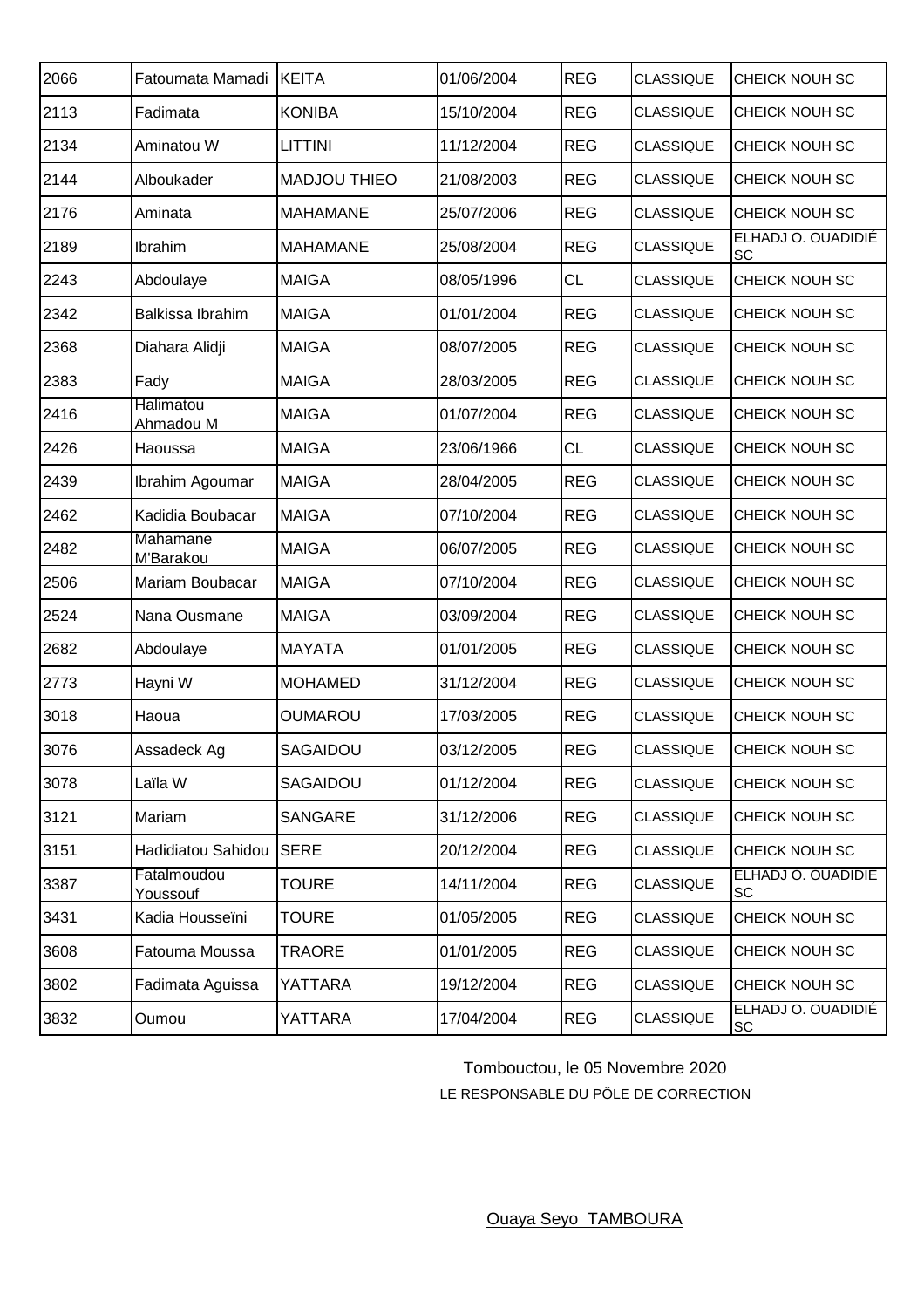-----------0O0----------

--

### CENTRE NATIONAL DES EXAMENS ET CONCOURS DE L'EDUCATION -----------0O0----------

#### -- **PÔLE DE CORRECTION DE TOMBOUCTOU**

# **LISTE DES CANDIDATS DECLARES ADMIS AU DIPLÔME D'ETUDES FONDAMENTALES (DEF) SESSION D'OCTOBRE 2020**

## **CENTRE D'ANIMATION PEDAGOGIQUE DE TOMBOUCTOU**

## **CENTRE DE : LA PAIX**

| <b>N°PLACE</b> | <b>PRENOMS</b>                   | <b>NOM</b>       | <b>DATE NAISS</b> | <b>STATUT</b><br><b>ELEVE</b> | <b>OPTION</b>               | <b>ECOLE</b>      |
|----------------|----------------------------------|------------------|-------------------|-------------------------------|-----------------------------|-------------------|
| 15             | Mohamed Ag                       | <b>ABDALLA</b>   | 05/02/2002        | <b>REG</b>                    | CLASSIQUE                   | <b>LA PAIX SC</b> |
| 135            | Fatty                            | ABOUBACRINE      | 12/05/2003        | <b>REG</b>                    | <b>CLASSIQUE</b>            | <b>LA PAIX SC</b> |
| 334            | Abdoullahi                       | <b>ALHAD</b>     | 01/01/2007        | <b>REG</b>                    | CLASSIQUE                   | <b>LA PAIX SC</b> |
| 352            | Halima                           | ALHAIROU         | 31/12/2006        | <b>REG</b>                    | CLASSIQUE LA PAIX SC        |                   |
| 366            | Mahmoud Ag                       | <b>ALHASSANE</b> | 13/12/2003        | <b>REG</b>                    | <b>CLASSIQUE</b>            | <b>LA PAIX SC</b> |
| 439            | Ismaël                           | <b>ALKAMISSE</b> | 22/10/2003        | <b>REG</b>                    | <b>CLASSIQUE</b>            | <b>LA PAIX SC</b> |
| 498            | Alhousseïni                      | <b>AMADOU</b>    | 25/08/2004        | <b>REG</b>                    | CLASSIQUE LA PAIX SC        |                   |
| 512            | Mohamed Ag                       | <b>AMGAR</b>     | 31/12/2003        | <b>REG</b>                    | <b>CLASSIQUE LA PAIX SC</b> |                   |
| 536            | <b>Boubacar Sadeck</b><br>Saloum | <b>ARBY</b>      | 14/09/2005        | <b>REG</b>                    | CLASSIQUE                   | <b>LA PAIX SC</b> |
| 551            | Mohamed                          | <b>ARBY</b>      | 30/10/2005        | <b>REG</b>                    | CLASSIQUE                   | <b>LA PAIX SC</b> |
| 553            | Mohamed Youssouf ARBY            |                  | 23/12/2005        | <b>REG</b>                    | CLASSIQUE                   | <b>LA PAIX SC</b> |
| 561            | Youma Mahamane                   | <b>ARBY</b>      | 13/12/2004        | <b>REG</b>                    | CLASSIQUE                   | <b>LA PAIX SC</b> |
| 624            | Almoudou                         | <b>BABA</b>      | 24/04/2003        | <b>REG</b>                    | CLASSIQUE                   | <b>LA PAIX SC</b> |
| 724            | Ily Ag                           | <b>BOLLO</b>     | 12/02/2004        | <b>REG</b>                    | CLASSIQUE                   | <b>LA PAIX SC</b> |
| 744            | Khadeija Walet                   | <b>BOUBACAR</b>  | 01/12/2004        | <b>REG</b>                    | CLASSIQUE LA PAIX SC        |                   |
| 804            | Abdoulaye Inazoum                | <b>CISSE</b>     | 03/03/2005        | <b>REG</b>                    | CLASSIQUE                   | <b>LA PAIX SC</b> |
| 881            | Amina                            | <b>CISSE</b>     | 22/06/2002        | <b>REG</b>                    | CLASSIQUE                   | <b>LA PAIX SC</b> |
| 957            | Fatouma<br>Almoubareck           | <b>CISSE</b>     | 01/12/2004        | <b>REG</b>                    | CLASSIQUE                   | <b>LA PAIX SC</b> |
| 973            | Fatoumata Wt<br>Oumar            | <b>CISSE</b>     | 04/02/2004        | <b>REG</b>                    | CLASSIQUE LA PAIX SC        |                   |
| 989            | Hadijatou                        | <b>CISSE</b>     | 15/10/2004        | <b>REG</b>                    | CLASSIQUE LA PAIX SC        |                   |
| 1091           | Mohamed                          | <b>CISSE</b>     | 01/01/2004        | <b>REG</b>                    | CLASSIQUE LA PAIX SC        |                   |
| 1109           | Mossoda                          | <b>CISSE</b>     | 26/02/2001        | <b>REG</b>                    | <b>CLASSIQUE LA PAIX SC</b> |                   |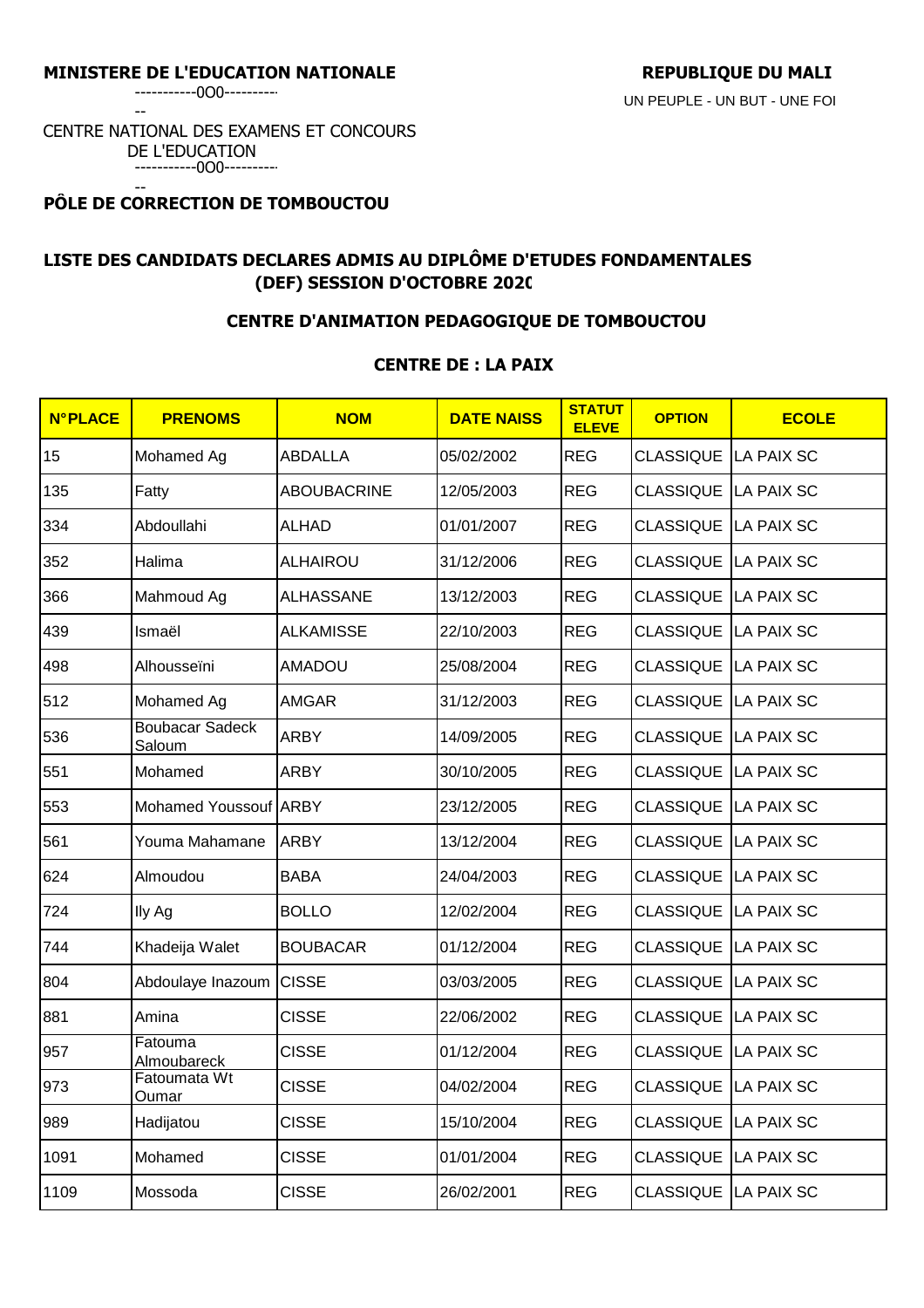| 1169 | Yéhia Moume                | <b>CISSE</b>    | 05/12/2004 | <b>REG</b> | CLASSIQUE   LA PAIX SC      |            |
|------|----------------------------|-----------------|------------|------------|-----------------------------|------------|
| 1176 | Zéïna Almoctar             | <b>CISSE</b>    | 16/06/2003 | <b>REG</b> | CLASSIQUE   LA PAIX SC      |            |
| 1302 | Aly Alkali                 | <b>DIALLO</b>   | 10/09/2006 | <b>REG</b> | CLASSIQUE LA PAIX SC        |            |
| 1471 | Fadimata                   | <b>DICKO</b>    | 30/03/2003 | <b>REG</b> | CLASSIQUE LA PAIX SC        |            |
| 1631 | Kadidia Issa               | <b>DJITTEYE</b> | 24/05/2005 | <b>REG</b> | CLASSIQUE LA PAIX SC        |            |
| 1644 | Aïchatou Alassane          | <b>DJOUMA</b>   | 01/01/2004 | <b>REG</b> | <b>CLASSIQUE LA PAIX SC</b> |            |
| 1653 | Korotoumou                 | <b>DOUMBIA</b>  | 28/11/2006 | <b>REG</b> | CLASSIQUE LA PAIX SC        |            |
| 1668 | M'Barka                    | <b>ELHADJ</b>   | 31/12/2005 | <b>REG</b> | CLASSIQUE LA PAIX SC        |            |
| 1727 | Abdallahi                  | <b>HAIDARA</b>  | 22/04/2002 | <b>REG</b> | CLASSIQUE LA PAIX SC        |            |
| 1807 | <b>Mohamed Ahmed</b><br>Ag | <b>HAMACHI</b>  | 20/12/2006 | <b>REG</b> | <b>CLASSIQUE LA PAIX SC</b> |            |
| 1844 | Fadimata                   | <b>HAMEYE</b>   | 28/04/2004 | <b>REG</b> | CLASSIQUE LA PAIX SC        |            |
| 1878 | Fétiha Mint                | <b>HANNAYE</b>  | 01/01/2002 | <b>REG</b> | <b>CLASSIQUE LA PAIX SC</b> |            |
| 1961 | Maouloud Ag                | <b>IBRAHIM</b>  | 01/01/2003 | <b>REG</b> | CLASSIQUE LA PAIX SC        |            |
| 2002 | Hama Bocar                 | <b>INDAR</b>    | 01/01/2007 | <b>REG</b> | CLASSIQUE LA PAIX SC        |            |
| 2003 | Alkaya                     | <b>INDIYA</b>   | 05/06/2005 | <b>REG</b> | CLASSIQUE LA PAIX SC        |            |
| 2012 | Hawa Walet                 | <b>INSUBDAR</b> | 12/02/2005 | <b>REG</b> | CLASSIQUE LA PAIX SC        |            |
| 2030 | Oubacar Ould               | JIDA            | 31/12/2005 | <b>REG</b> | CLASSIQUE LA PAIX SC        |            |
| 2032 | Adama                      | <b>KALIFA</b>   | 01/01/1984 | <b>CL</b>  | CLASSIQUE   LA PAIX SC      |            |
| 2125 | Ousmane                    | <b>LITINI</b>   | 01/01/2002 | <b>REG</b> | CLASSIQUE LA PAIX SC        |            |
| 2126 | Safia                      | <b>LITINI</b>   | 01/12/2003 | <b>REG</b> | CLASSIQUE LA PAIX SC        |            |
| 2131 | Zéïnabou Walet             | <b>LITNI</b>    | 08/06/2003 | <b>REG</b> | CLASSIQUE   LA PAIX SC      |            |
| 2183 | Fatouma                    | <b>MAHAMANE</b> | 02/07/2005 | <b>REG</b> | CLASSIQUE LA PAIX SC        |            |
| 2513 | Mohamed Salaha             | <b>MAIGA</b>    | 19/07/2005 | <b>REG</b> | <b>CLASSIQUE LA PAIX SC</b> |            |
| 2565 | Seydou                     | <b>MAIGA</b>    | 25/05/2005 | <b>REG</b> | CLASSIQUE                   | LA PAIX SC |
| 2667 | Mohamed                    | <b>MAMMA</b>    | 01/01/2004 | <b>REG</b> | CLASSIQUE LA PAIX SC        |            |
| 2713 | Abdoullahi Ag              | <b>MOHAMED</b>  | 01/01/2005 | <b>REG</b> | CLASSIQUE LA PAIX SC        |            |
| 2734 | Ali Ould                   | <b>MOHAMED</b>  | 02/12/2003 | <b>REG</b> | CLASSIQUE LA PAIX SC        |            |
| 2760 | Fatoumatou                 | <b>MOHAMED</b>  | 18/11/2005 | <b>REG</b> | <b>CLASSIQUE</b>            | LA PAIX SC |
| 2775 | <b>Idouwal Ag</b>          | <b>MOHAMED</b>  | 31/12/2000 | <b>REG</b> | CLASSIQUE LA PAIX SC        |            |
| 2811 | Oumar Ag                   | <b>MOHAMED</b>  | 01/01/2005 | <b>REG</b> | <b>CLASSIQUE</b>            | LA PAIX SC |
| 2821 | <b>Tayib Ould</b>          | <b>MOHAMED</b>  | 03/02/2005 | <b>REG</b> | CLASSIQUE LA PAIX SC        |            |
| 2823 | Tilmoulout W               | <b>MOHAMED</b>  | 24/09/2005 | <b>REG</b> | CLASSIQUE LA PAIX SC        |            |
| 2827 | Youssouf Ag                | <b>MOHAMED</b>  | 28/07/2005 | <b>REG</b> | CLASSIQUE LA PAIX SC        |            |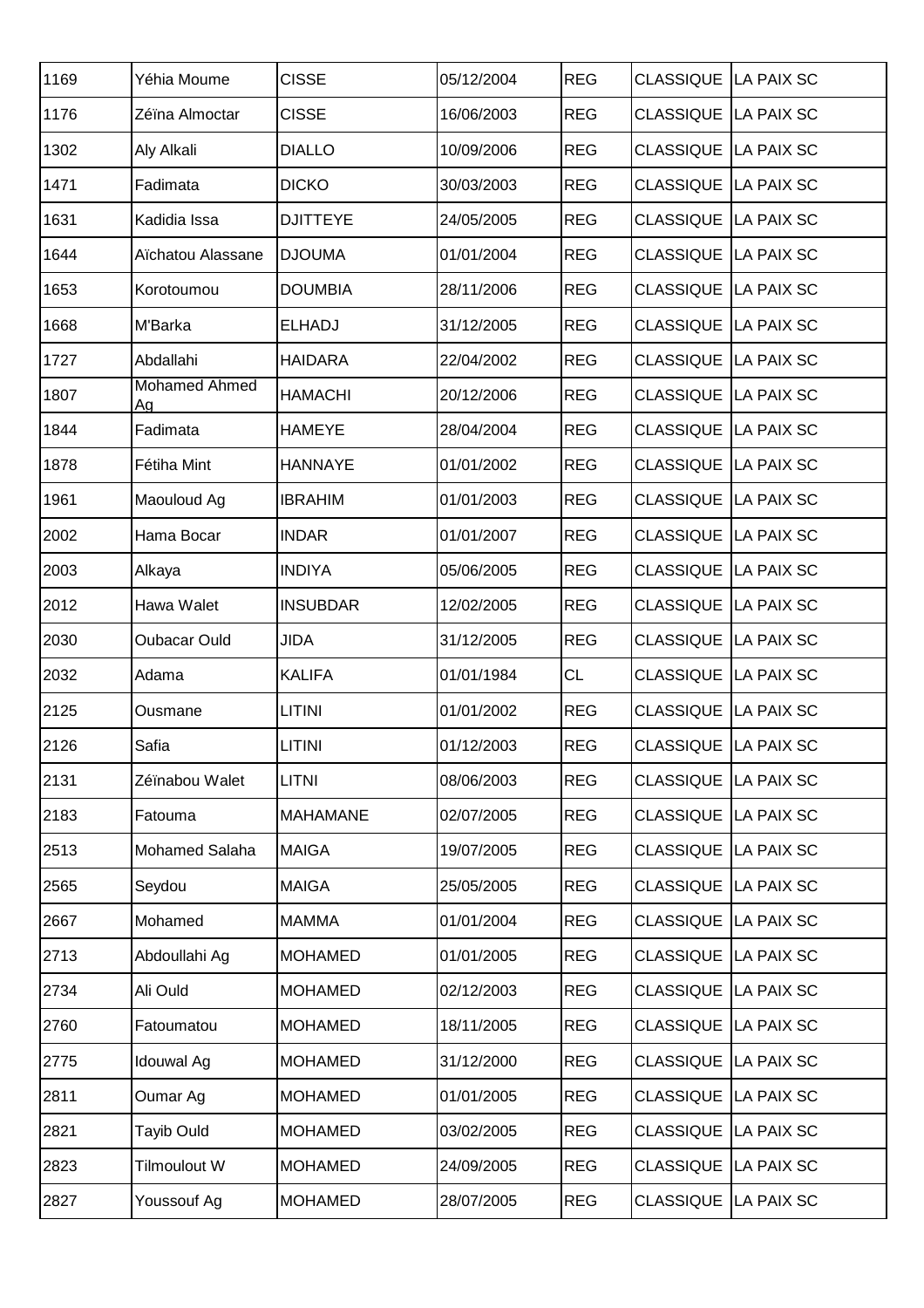| 2852 | Fadimata                    | <b>MOHAMED</b><br><b>ALMOULOUD</b> | 21/06/2002 | <b>REG</b> | <b>CLASSIQUE</b>            | LA PAIX SC |
|------|-----------------------------|------------------------------------|------------|------------|-----------------------------|------------|
| 2879 | Abacrène                    | <b>MOHAMED LITTINI</b>             | 01/01/2007 | <b>REG</b> | <b>CLASSIQUE LA PAIX SC</b> |            |
| 2936 | Abdou                       | <b>MOUME</b>                       | 20/08/2005 | <b>REG</b> | CLASSIQUE LA PAIX SC        |            |
| 2949 | Tawfik Ag                   | <b>MOUSSA</b>                      | 31/12/2004 | <b>REG</b> | CLASSIQUE LA PAIX SC        |            |
| 2979 | Alhousseïni                 | <b>NONIYA</b>                      | 28/07/2005 | <b>REG</b> | <b>CLASSIQUE</b>            | LA PAIX SC |
| 2995 | Cheïbane                    | <b>OUMAR</b>                       | 26/06/2003 | <b>REG</b> | CLASSIQUE LA PAIX SC        |            |
| 3014 | Abdoul Salam Ag             | <b>OUMARF</b>                      | 13/09/2005 | <b>REG</b> | <b>CLASSIQUE</b>            | LA PAIX SC |
| 3065 | Souwoye Badoudjé            | <b>RANDANE</b>                     | 24/03/2005 | <b>REG</b> | CLASSIQUE LA PAIX SC        |            |
| 3097 | Deïja                       | <b>SALOUM</b>                      | 14/12/2005 | <b>REG</b> | CLASSIQUE LA PAIX SC        |            |
| 3104 | Fanta                       | <b>SAMBA</b>                       | 01/01/2004 | <b>REG</b> | <b>CLASSIQUE LA PAIX SC</b> |            |
| 3124 | <b>Abdoul Ghafar</b>        | <b>SANGHO</b>                      | 24/10/2006 | <b>REG</b> | CLASSIQUE LA PAIX SC        |            |
| 3158 | Alhousseïni Ag              | <b>SIDI</b>                        | 12/03/2003 | <b>REG</b> | CLASSIQUE LA PAIX SC        |            |
| 3165 | Almoctar                    | SIDI ALY                           | 11/03/2002 | <b>REG</b> | CLASSIQUE LA PAIX SC        |            |
| 3526 | Abdou Saloum                | <b>TRAORE</b>                      | 10/02/2000 | <b>CL</b>  | CLASSIQUE LA PAIX SC        |            |
| 3530 | Abdoulaye Bilal             | <b>TRAORE</b>                      | 01/12/2004 | <b>REG</b> | CLASSIQUE LA PAIX SC        |            |
| 3567 | Aminata Hamèye              | <b>TRAORE</b>                      | 16/08/2005 | <b>REG</b> | CLASSIQUE LA PAIX SC        |            |
| 3589 | Djibril                     | <b>TRAORE</b>                      | 28/10/2005 | <b>REG</b> | <b>CLASSIQUE LA PAIX SC</b> |            |
| 3636 | Hamza                       | <b>TRAORE</b>                      | 16/02/2004 | <b>REG</b> | CLASSIQUE LA PAIX SC        |            |
| 3645 | Ili Assadeck                | <b>TRAORE</b>                      | 10/10/2004 | <b>REG</b> | CLASSIQUE LA PAIX SC        |            |
| 3682 | Mohamed Ag Litini           | <b>TRAORE</b>                      | 01/12/2002 | <b>REG</b> | CLASSIQUE LA PAIX SC        |            |
| 3777 | <b>Abdoul Malick</b>        | YATTARA                            | 16/09/2001 | <b>REG</b> | CLASSIQUE LA PAIX SC        |            |
| 3819 | Idbaly Ag Alkamissa YATTARA |                                    | 06/09/2001 | <b>REG</b> | CLASSIQUE LA PAIX SC        |            |
| 3842 | Hamidou                     | YAYA                               | 17/09/2004 | <b>REG</b> | CLASSIQUE LA PAIX SC        |            |
| 3882 | Abdallahi                   | <b>HAMADI</b>                      | 01/01/2003 | <b>REG</b> | CLASSIQUE LA PAIX           |            |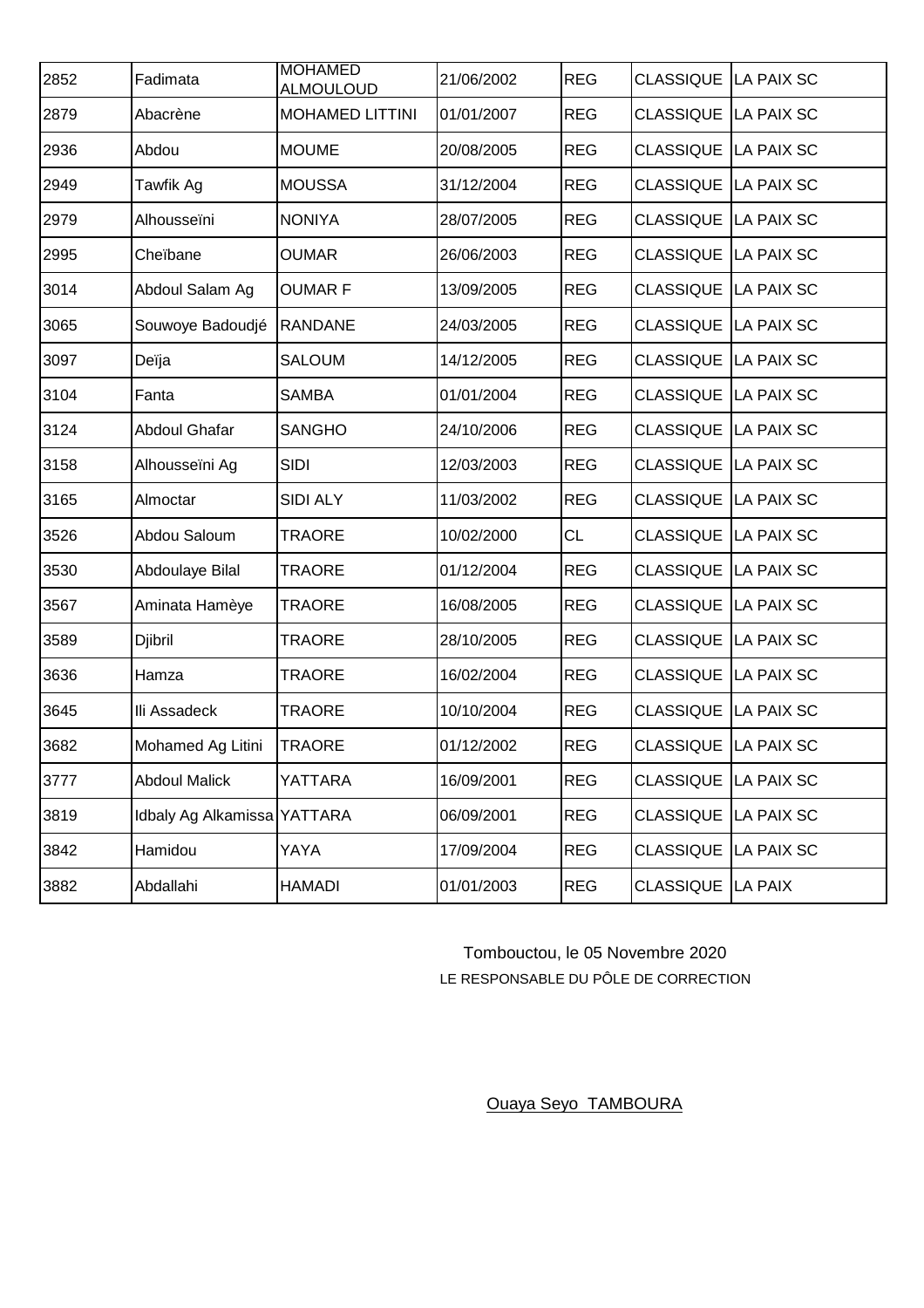## MINISTERE DE L'EDUCATION NATIONALE **REPUBLIQUE DU MALI**

UN PEUPLE - UN BUT - UNE FOI

-----------0O0----------

--

CENTRE NATIONAL DES EXAMENS ET CONCOURS DE L'EDUCATION -----------0O0----------

### -- **PÔLE DE CORRECTION DE TOMBOUCTOU**

# **LISTE DES CANDIDATS DECLARES ADMIS AU DIPLÔME D'ETUDES FONDAMENTALES (DEF) SESSION D'OCTOBRE 2020**

## **CENTRE D'ANIMATION PEDAGOGIQUE DE TOMBOUCTOU**

## **CENTRE DE : MAHAMANE FONDOGOUMO**

| <b>N°PLACE</b> | <b>PRENOMS</b>               | <b>NOM</b>         | <b>DATE NAISS</b> | <b>STATUT</b><br><b>ELEVE</b> | <b>OPTION</b>    | <b>ECOLE</b>                     |
|----------------|------------------------------|--------------------|-------------------|-------------------------------|------------------|----------------------------------|
| 4              | Ismaguel                     | ABANASSANE         | 10/12/2004        | <b>REG</b>                    | <b>CLASSIQUE</b> | <b>MAHAMANE</b><br>FONDOGOUMO SC |
| 5              | Sarata                       | ABANASSANE         | 10/11/2004        | <b>REG</b>                    | <b>CLASSIQUE</b> | <b>MAHAMANE</b><br>FONDOGOUMO SC |
| 64             | Hadia                        | <b>ABDOULAYE</b>   | 01/11/2004        | <b>REG</b>                    | <b>CLASSIQUE</b> | <b>MAHAMANE</b><br>FONDOGOUMO SC |
| 155            | Zéïnabou                     | <b>ABOUBACRINE</b> | 26/12/2004        | <b>REG</b>                    | <b>CLASSIQUE</b> | <b>MAHAMANE</b><br>FONDOGOUMO SC |
| 168            | Aïcha                        | ADIAWIAKOYE        | 31/12/2005        | <b>REG</b>                    | <b>CLASSIQUE</b> | <b>MAHAMANE</b><br>FONDOGOUMO SC |
| 271            | Abdoulaye                    | <b>ALASSANE</b>    | 16/02/2001        | <b>REG</b>                    | <b>CLASSIQUE</b> | <b>MAHAMANE</b><br>FONDOGOUMO SC |
| 283            | Hadidjatou                   | <b>ALASSANE</b>    | 05/10/2005        | <b>REG</b>                    | <b>CLASSIQUE</b> | <b>MAHAMANE</b>                  |
| 290            | Maïmouna                     | <b>ALASSANE</b>    | 28/03/2002        | <b>REG</b>                    | <b>CLASSIQUE</b> | FONDOGOUMO SC<br><b>MAHAMANE</b> |
| 384            | Mariama                      | <b>ALHOUSSEINI</b> | 14/11/2003        | <b>REG</b>                    | <b>CLASSIQUE</b> | FONDOGOUMO SC<br><b>MAHAMANE</b> |
| 390            | Safiatou                     | <b>ALHOUSSEINI</b> | 31/12/2002        | <b>REG</b>                    | <b>CLASSIQUE</b> | FONDOGOUMO SC<br><b>MAHAMANE</b> |
|                |                              |                    |                   |                               |                  | FONDOGOUMO SC<br><b>MAHAMANE</b> |
| 429            | Fatouma                      | <b>ALKAIDI</b>     | 11/12/2002        | <b>REG</b>                    | <b>CLASSIQUE</b> | FONDOGOUMO SC                    |
| 432            | Fadimata Wt                  | <b>ALKALIFA</b>    | 08/12/2004        | <b>REG</b>                    | <b>CLASSIQUE</b> | <b>MAHAMANE</b><br>FONDOGOUMO SC |
| 460            | Leïla                        | <b>ALMOUBARECK</b> | 10/10/2003        | <b>REG</b>                    | <b>CLASSIQUE</b> | <b>MAHAMANE</b><br>FONDOGOUMO SC |
| 528            | Aïchata                      | <b>ARBY</b>        | 10/11/2004        | <b>REG</b>                    | <b>CLASSIQUE</b> | <b>MAHAMANE</b><br>FONDOGOUMO SC |
| 543            | Halima                       | <b>ARBY</b>        | 14/03/2007        | <b>REG</b>                    | <b>CLASSIQUE</b> | <b>MAHAMANE</b><br>FONDOGOUMO SC |
| 549            | Mariam Mohamed               | <b>ARBY</b>        | 03/12/2005        | <b>REG</b>                    | <b>CLASSIQUE</b> | <b>MAHAMANE</b><br>FONDOGOUMO SC |
| 556            | <b>Rakia Mint</b><br>Mahmoud | <b>ARBY</b>        | 21/02/2005        | <b>REG</b>                    | <b>CLASSIQUE</b> | <b>MAHAMANE</b><br>FONDOGOUMO SC |
| 564            | Abdoulaye                    | <b>ASCOFARE</b>    | 10/05/2002        | <b>REG</b>                    | <b>CLASSIQUE</b> | <b>MAHAMANE</b><br>FONDOGOUMO SC |
| 626            | Hamel                        | <b>BABA</b>        | 29/12/2000        | <b>REG</b>                    | CLASSIQUE        | <b>MAHAMANE</b><br>FONDOGOUMO SC |
| 629            | Nana Mint                    | <b>BABA</b>        | 31/12/2005        | <b>REG</b>                    | <b>CLASSIQUE</b> | <b>MAHAMANE</b>                  |
|                |                              |                    |                   |                               |                  | FONDOGOUMO SC<br><b>MAHAMANE</b> |
| 641            | Aminata Mahamane BABY        |                    | 03/12/2002        | <b>REG</b>                    | <b>CLASSIQUE</b> | FONDOGOUMO SC                    |
| 645            | Kadidia                      | <b>BABY</b>        | 28/09/2004        | <b>REG</b>                    | <b>CLASSIQUE</b> | <b>MAHAMANE</b><br>FONDOGOUMO SC |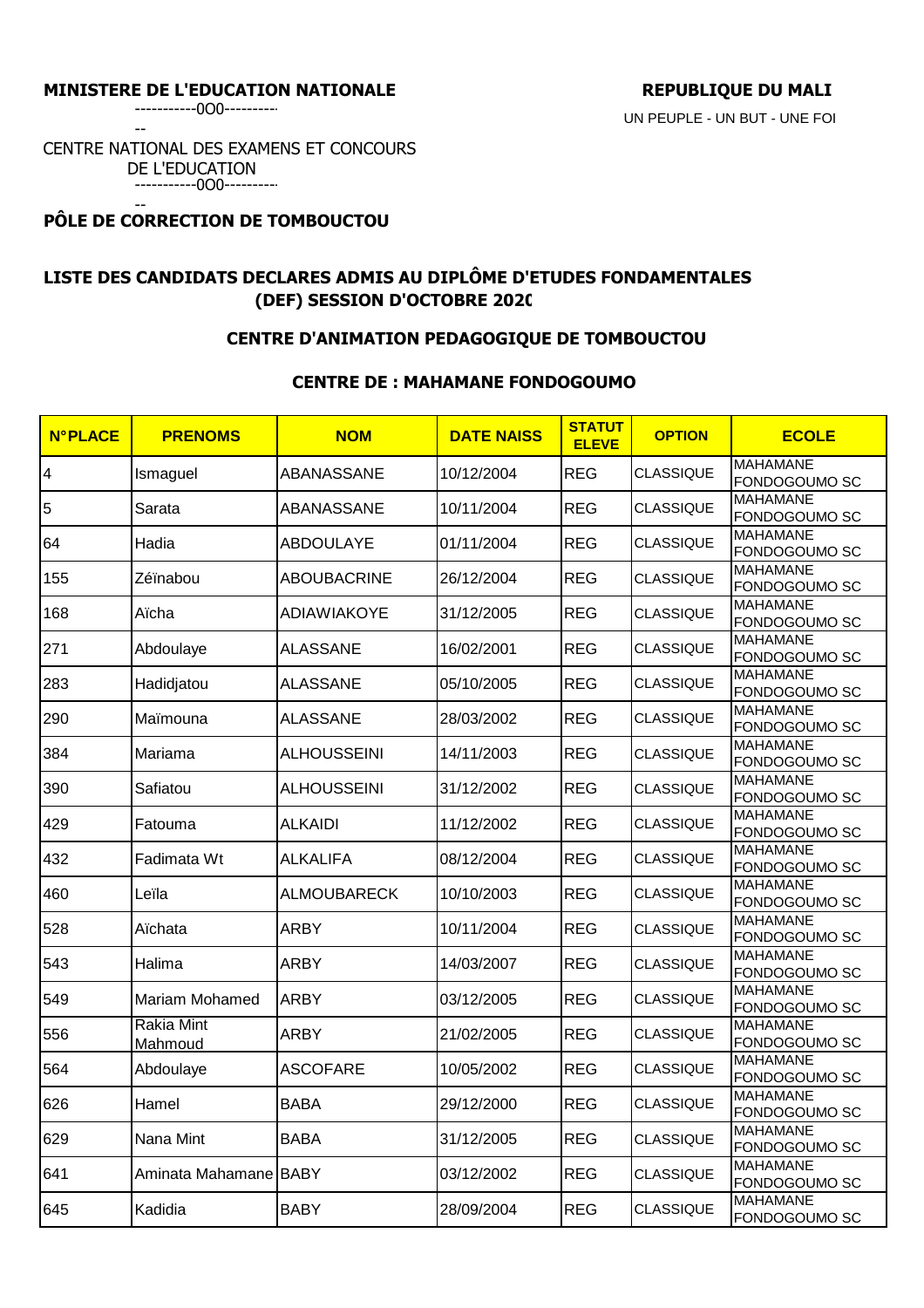| 694  | Fadimata                  | <b>BILAL</b>                     | 15/04/2005 | <b>REG</b> | <b>CLASSIQUE</b> | <b>MAHAMANE</b><br>FONDOGOUMO SC |
|------|---------------------------|----------------------------------|------------|------------|------------------|----------------------------------|
| 705  | Maimouna                  | <b>BILLA</b>                     | 15/12/2005 | <b>REG</b> | <b>CLASSIQUE</b> | <b>MAHAMANE</b><br>FONDOGOUMO SC |
| 718  | Mamma                     | <b>BOCKAR</b>                    | 03/05/2004 | <b>REG</b> | <b>CLASSIQUE</b> | <b>MAHAMANE</b><br>FONDOGOUMO SC |
| 764  | <b>Mohamed Ould</b>       | <b>BRAIKA</b>                    | 03/12/2001 | <b>REG</b> | <b>CLASSIQUE</b> | <b>MAHAMANE</b><br>FONDOGOUMO SC |
| 817  | Aboubacrine<br>Mohamed    | <b>CISSE</b>                     | 25/12/2003 | <b>REG</b> | <b>CLASSIQUE</b> | <b>MAHAMANE</b><br>FONDOGOUMO SC |
| 863  | Aliou Alhousseïni         | <b>CISSE</b>                     | 01/03/2004 | <b>REG</b> | <b>CLASSIQUE</b> | <b>MAHAMANE</b><br>FONDOGOUMO SC |
| 884  | Aminata                   | <b>CISSE</b>                     | 01/10/2003 | <b>REG</b> | <b>CLASSIQUE</b> | <b>MAHAMANE</b><br>FONDOGOUMO SC |
| 897  | Aya Hamarandane           | <b>CISSE</b>                     | 24/08/2005 | <b>REG</b> | <b>CLASSIQUE</b> | <b>MAHAMANE</b><br>FONDOGOUMO SC |
| 924  | Djouma W Aldjou           | <b>CISSE</b>                     | 22/07/2005 | <b>REG</b> | <b>CLASSIQUE</b> | <b>MAHAMANE</b><br>FONDOGOUMO SC |
| 926  | Djoumawoye<br>Alhousseiny | <b>CISSE</b>                     | 16/06/2005 | <b>REG</b> | <b>CLASSIQUE</b> | <b>MAHAMANE</b><br>FONDOGOUMO SC |
| 955  | Fatouma                   | <b>CISSE</b>                     | 01/12/2004 | <b>REG</b> | <b>CLASSIQUE</b> | <b>MAHAMANE</b><br>FONDOGOUMO SC |
| 975  | <b>Fatti Hassey</b>       | <b>CISSE</b>                     | 01/01/2004 | <b>REG</b> | <b>CLASSIQUE</b> | <b>MAHAMANE</b><br>FONDOGOUMO SC |
| 1028 | Ibrahima                  | <b>CISSE</b>                     | 23/04/2004 | <b>REG</b> | <b>CLASSIQUE</b> | <b>MAHAMANE</b><br>FONDOGOUMO SC |
| 1035 | Ismaguel                  | <b>CISSE</b>                     | 03/03/2004 | <b>REG</b> | <b>CLASSIQUE</b> | <b>MAHAMANE</b><br>FONDOGOUMO SC |
| 1074 | Mariam Almouloud          | <b>CISSE</b>                     | 09/07/2001 | <b>REG</b> | <b>CLASSIQUE</b> | <b>MAHAMANE</b><br>FONDOGOUMO SC |
| 1201 | Cheickiné                 | <b>COULIBALY</b>                 | 10/04/2005 | <b>REG</b> | <b>CLASSIQUE</b> | <b>MAHAMANE</b><br>FONDOGOUMO SC |
| 1212 | Haoussa                   | <b>COULIBALY</b>                 | 20/10/2004 | <b>REG</b> | <b>CLASSIQUE</b> | <b>MAHAMANE</b><br>FONDOGOUMO SC |
| 1314 | Fatouma Bocar             | <b>DIALLO</b>                    | 12/11/2001 | <b>REG</b> | <b>CLASSIQUE</b> | <b>MAHAMANE</b><br>FONDOGOUMO SC |
| 1333 | Moudouwoye                | <b>DIALLO</b>                    | 15/03/2005 | <b>REG</b> | <b>CLASSIQUE</b> | <b>MAHAMANE</b><br>FONDOGOUMO SC |
| 1413 | Aïssa Ousmane             | <b>DICKO</b>                     | 17/09/2005 | <b>REG</b> | <b>CLASSIQUE</b> | <b>MAHAMANE</b><br>FONDOGOUMO SC |
| 1646 | Mahalmoudou               | <b>DORINTHIE</b>                 | 02/02/2002 | <b>REG</b> | <b>CLASSIQUE</b> | <b>MAHAMANE</b><br>FONDOGOUMO SC |
| 1837 | Minetou                   | <b>HAMAR</b>                     | 30/12/2005 | <b>REG</b> | <b>CLASSIQUE</b> | <b>MAHAMANE</b><br>FONDOGOUMO SC |
| 2072 | Mamadou                   | <b>KEITA</b>                     | 28/05/2004 | <b>REG</b> | <b>CLASSIQUE</b> | <b>MAHAMANE</b><br>FONDOGOUMO SC |
| 2088 | Aïchoucha                 | <b>KOIRAKOYE</b>                 | 03/08/2005 | <b>REG</b> | <b>CLASSIQUE</b> | <b>MAHAMANE</b><br>FONDOGOUMO SC |
| 2089 | Cheïbani Ould Djilal      | KOIRAKOYE                        | 27/10/2002 | <b>REG</b> | <b>CLASSIQUE</b> | <b>MAHAMANE</b><br>FONDOGOUMO SC |
| 2090 | Loulla Zeïndy             | <b>KOIRAKOYE</b>                 | 15/12/2005 | <b>REG</b> | <b>CLASSIQUE</b> | <b>MAHAMANE</b><br>FONDOGOUMO SC |
| 2175 | Alkaïrou                  | <b>MAHAMANE</b>                  | 15/12/2003 | <b>CL</b>  | <b>CLASSIQUE</b> | <b>MAHAMANE</b><br>FONDOGOUMO SC |
| 2200 | Fadimatou                 | <b>MAHAMANE</b><br><b>DEDEOU</b> | 24/02/2002 | <b>REG</b> | <b>CLASSIQUE</b> | <b>MAHAMANE</b><br>FONDOGOUMO SC |
| 2229 | Soumaïla Ag               | <b>MAHMOUD</b>                   | 31/12/2005 | <b>REG</b> | <b>CLASSIQUE</b> | <b>MAHAMANE</b><br>FONDOGOUMO SC |
| 2303 | Alassane                  | <b>MAIGA</b>                     | 23/06/2003 | <b>REG</b> | <b>CLASSIQUE</b> | <b>MAHAMANE</b><br>FONDOGOUMO SC |
| 2329 | Aminata                   | <b>MAIGA</b>                     | 17/09/2005 | <b>REG</b> | <b>CLASSIQUE</b> | <b>MAHAMANE</b><br>FONDOGOUMO SC |
| 2403 | Hadey                     | <b>MAIGA</b>                     | 10/03/2005 | <b>REG</b> | <b>CLASSIQUE</b> | <b>MAHAMANE</b><br>FONDOGOUMO SC |
| 2440 | Ibrahim Lamine            | <b>MAIGA</b>                     | 02/05/2006 | <b>REG</b> | <b>CLASSIQUE</b> | <b>MAHAMANE</b><br>FONDOGOUMO SC |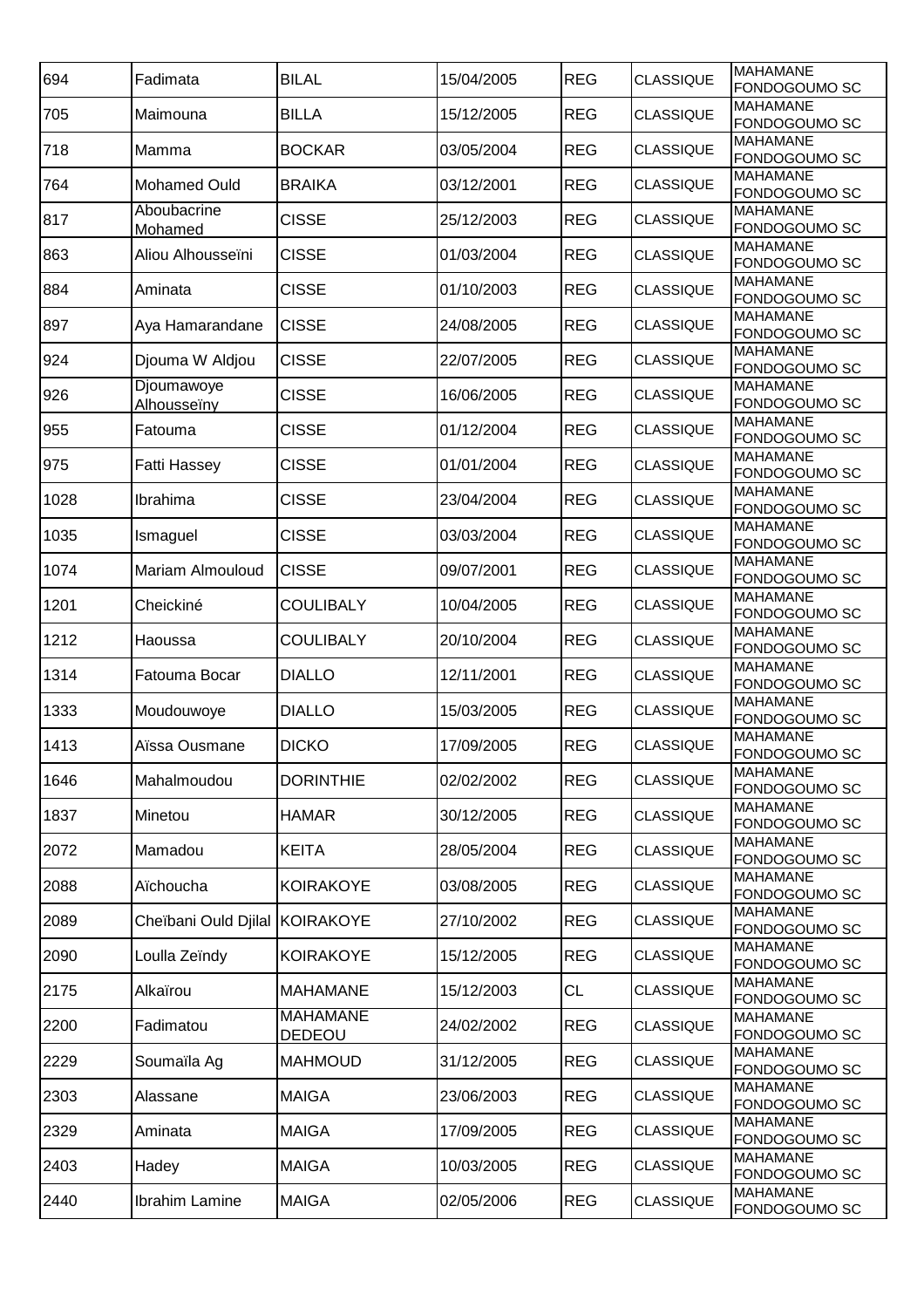| 2527 | Nouhoum                | <b>MAIGA</b>         | 30/04/2006 | <b>REG</b> | <b>CLASSIQUE</b> | <b>MAHAMANE</b><br>FONDOGOUMO SC |
|------|------------------------|----------------------|------------|------------|------------------|----------------------------------|
| 2560 | Saloum                 | <b>MAIGA</b>         | 08/06/2003 | <b>REG</b> | <b>CLASSIQUE</b> | <b>MAHAMANE</b><br>FONDOGOUMO SC |
| 2750 | Fadimata               | <b>MOHAMED</b>       | 23/12/2003 | <b>REG</b> | <b>CLASSIQUE</b> | <b>MAHAMANE</b><br>FONDOGOUMO SC |
| 2786 | Mahmoud                | <b>MOHAMED</b>       | 08/10/2002 | <b>REG</b> | <b>CLASSIQUE</b> | <b>MAHAMANE</b><br>FONDOGOUMO SC |
| 2808 | Ouma                   | <b>MOHAMED</b>       | 09/07/2005 | <b>REG</b> | <b>CLASSIQUE</b> | <b>MAHAMANE</b><br>FONDOGOUMO SC |
| 2835 | Alhousseïni Ag         | <b>MOHAMED AHMAD</b> | 01/01/2003 | <b>REG</b> | <b>CLASSIQUE</b> | <b>MAHAMANE</b><br>FONDOGOUMO SC |
| 2972 | Kadidia                | <b>NIARE</b>         | 01/01/2005 | <b>REG</b> | <b>CLASSIQUE</b> | <b>MAHAMANE</b><br>FONDOGOUMO SC |
| 3063 | Kaga                   | RANDANE              | 01/11/2005 | <b>REG</b> | <b>CLASSIQUE</b> | <b>MAHAMANE</b><br>FONDOGOUMO SC |
| 3190 | Tijani                 | <b>SIDIBER</b>       | 15/12/2004 | <b>REG</b> | <b>CLASSIQUE</b> | <b>MAHAMANE</b><br>FONDOGOUMO SC |
| 3264 | Djénéba                | THERA                | 27/03/2006 | <b>REG</b> | <b>CLASSIQUE</b> | <b>MAHAMANE</b><br>FONDOGOUMO SC |
| 3322 | Aïssa Baba             | <b>TOURE</b>         | 04/08/2003 | <b>REG</b> | <b>CLASSIQUE</b> | <b>MAHAMANE</b><br>FONDOGOUMO SC |
| 3363 | Boubacar               | <b>TOURE</b>         | 06/06/2004 | <b>REG</b> | <b>CLASSIQUE</b> | <b>MAHAMANE</b><br>FONDOGOUMO SC |
| 3513 | Waïdjé Kalil           | <b>TOURE</b>         | 09/04/2004 | <b>REG</b> | <b>CLASSIQUE</b> | <b>MAHAMANE</b><br>FONDOGOUMO SC |
| 3538 | Aïcha                  | TRAORE               | 06/05/2000 | <b>REG</b> | <b>CLASSIQUE</b> | <b>MAHAMANE</b><br>FONDOGOUMO SC |
| 3540 | Aïssa                  | TRAORE               | 01/02/2006 | <b>REG</b> | <b>CLASSIQUE</b> | <b>MAHAMANE</b><br>FONDOGOUMO SC |
| 3603 | Fata                   | TRAORE               | 01/02/2004 | <b>REG</b> | <b>CLASSIQUE</b> | <b>MAHAMANE</b><br>FONDOGOUMO SC |
| 3622 | Halima                 | TRAORE               | 29/06/2006 | <b>REG</b> | <b>CLASSIQUE</b> | <b>MAHAMANE</b><br>FONDOGOUMO SC |
| 3671 | Mariam                 | TRAORE               | 06/06/2002 | <b>REG</b> | <b>CLASSIQUE</b> | <b>MAHAMANE</b><br>FONDOGOUMO SC |
| 3683 | Mohamed<br>Elmoubareck | <b>TRAORE</b>        | 25/12/2004 | <b>REG</b> | <b>CLASSIQUE</b> | <b>MAHAMANE</b><br>FONDOGOUMO SC |
| 3709 | Rahmatou               | <b>TRAORE</b>        | 08/10/2000 | <b>REG</b> | <b>CLASSIQUE</b> | <b>MAHAMANE</b><br>FONDOGOUMO SC |
| 3729 | Tilmoulout             | TRAORE               | 02/08/2005 | <b>REG</b> | <b>CLASSIQUE</b> | <b>MAHAMANE</b><br>FONDOGOUMO SC |
| 3735 | Youssouf               | TRAORE               | 20/08/2005 | <b>REG</b> | <b>CLASSIQUE</b> | <b>MAHAMANE</b><br>FONDOGOUMO SC |
| 3812 | Halilou                | YATTARA              | 13/12/2002 | <b>REG</b> | <b>CLASSIQUE</b> | <b>MAHAMANE</b><br>FONDOGOUMO SC |
| 3845 | Mahmoud OI             | YEHIA                | 27/09/2005 | <b>REG</b> | <b>CLASSIQUE</b> | <b>MAHAMANE</b><br>FONDOGOUMO SC |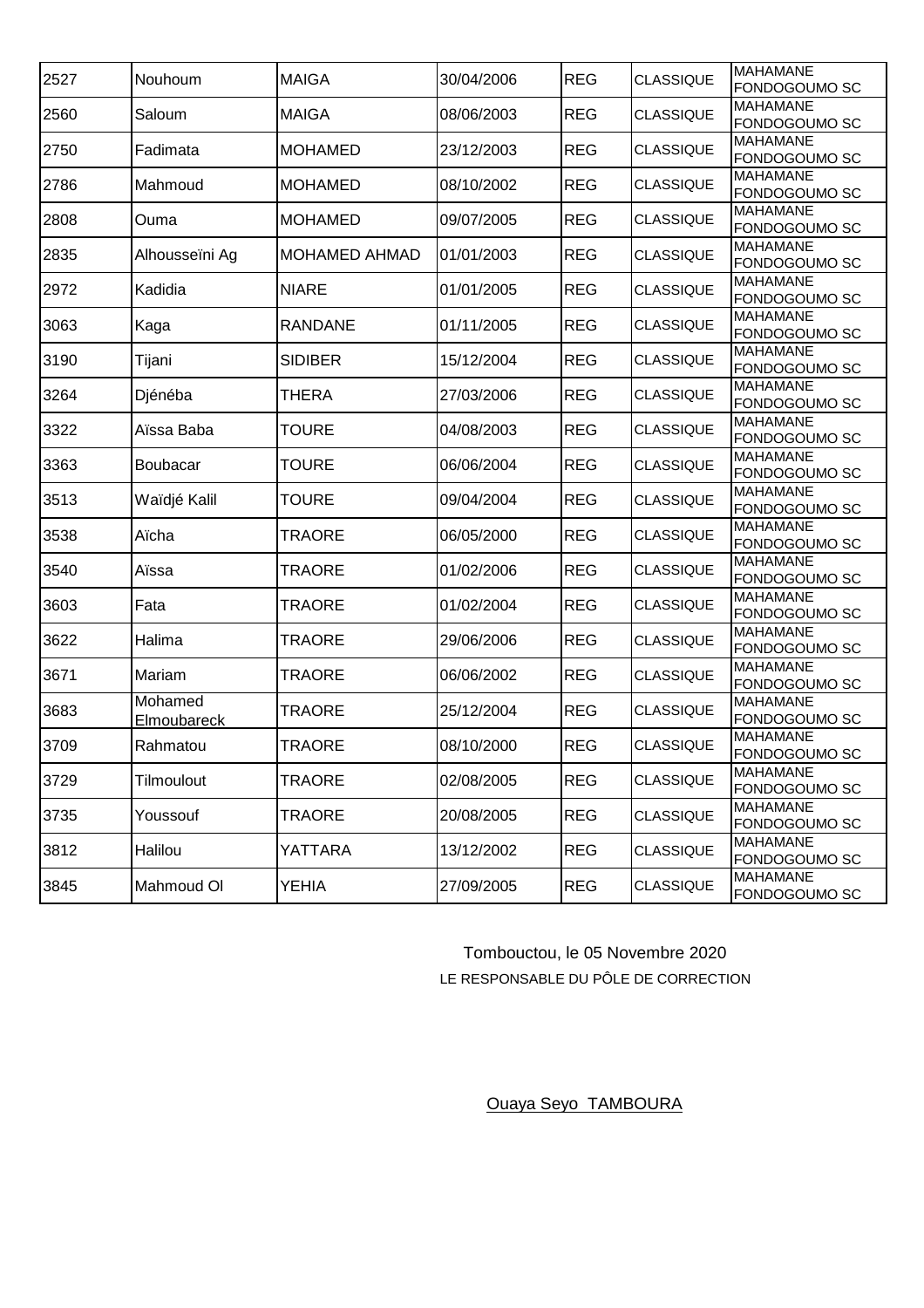## MINISTERE DE L'EDUCATION NATIONALE **REPUBLIQUE DU MALI**

--

CENTRE NATIONAL DES EXAMENS ET CONCOURS DE L'EDUCATION -----------0O0----------

### -- **PÔLE DE CORRECTION DE TOMBOUCTOU**

# **LISTE DES CANDIDATS DECLARES ADMIS AU DIPLÔME D'ETUDES FONDAMENTALES (DEF) SESSION D'OCTOBRE 2020**

# **CENTRE D'ANIMATION PEDAGOGIQUE DE TOMBOUCTOU**

## **CENTRE DE : SAB SANTAO**

| <b>N°PLACE</b> | <b>PRENOMS</b>                | <b>NOM</b>         | <b>DATE NAISS</b> | <b>STATUT</b><br><b>ELEVE</b> | <b>OPTION</b>    | <b>ECOLE</b>            |
|----------------|-------------------------------|--------------------|-------------------|-------------------------------|------------------|-------------------------|
| 24             | Mohamedine Ag                 | <b>ABDOU</b>       | 01/01/1993        | <b>CL</b>                     | <b>CLASSIQUE</b> | SAB SANTAO SC II        |
| 129            | Fadimata                      | <b>ABOUBACRINE</b> | 31/12/2003        | <b>REG</b>                    | <b>CLASSIQUE</b> | <b>SAB SANTAO SCI</b>   |
| 134            | Fatti                         | <b>ABOUBACRINE</b> | 25/05/2002        | <b>REG</b>                    | <b>CLASSIQUE</b> | <b>SAB SANTAO SC II</b> |
| 142            | Mahmoud Ag                    | <b>ABOUBACRINE</b> | 19/05/2004        | <b>REG</b>                    | <b>CLASSIQUE</b> | SAB SANTAO SC I         |
| 160            | Mohamed Ikna Ag               | <b>ACHA</b>        | 01/01/2005        | <b>REG</b>                    | <b>CLASSIQUE</b> | SAB SANTAO SC I         |
| 179            | Aboubacrine                   | <b>AGALI</b>       | 12/11/2004        | <b>REG</b>                    | <b>CLASSIQUE</b> | SAB SANTAO SC I         |
| 182            | Alhousna Wt                   | <b>AGALI</b>       | 10/03/2003        | <b>REG</b>                    | <b>CLASSIQUE</b> | SAB SANTAO SC I         |
| 194            | Fadimata Noh Ag               | <b>AGALY</b>       | 28/12/2001        | <b>REG</b>                    | <b>CLASSIQUE</b> | SAB SANTAO SC II        |
| 210            | Mohamed Ag                    | <b>AGHA</b>        | 16/12/2004        | <b>REG</b>                    | <b>CLASSIQUE</b> | SAB SANTAO SC II        |
| 225            | Makatta                       | <b>AGUISSA</b>     | 06/11/2006        | <b>REG</b>                    | <b>CLASSIQUE</b> | SAB SANTAO SC II        |
| 231            | <b>Tiddar Walet</b>           | <b>AGUISSA</b>     | 09/04/2002        | <b>REG</b>                    | <b>CLASSIQUE</b> | SAB SANTAO SC I         |
| 259            | Souda Mint                    | <b>AHMED</b>       | 27/11/2002        | <b>REG</b>                    | <b>CLASSIQUE</b> | SAB SANTAO SC II        |
| 284            | Ibrahim                       | <b>ALASSANE</b>    | 07/02/2000        | <b>REG</b>                    | <b>CLASSIQUE</b> | SAB SANTAO SC II        |
| 310            | Ibrahim                       | <b>ALDJOUMA</b>    | 07/03/2006        | <b>REG</b>                    | <b>CLASSIQUE</b> | SAB SANTAO SC I         |
| 314            | Aguissa Ag                    | <b>ALDJOUMAT</b>   | 28/12/2003        | <b>REG</b>                    | <b>CLASSIQUE</b> | SAB SANTAO SC II        |
| 323            | Tamgart                       | <b>ALDJOUMAT</b>   | 01/01/2006        | <b>REG</b>                    | <b>CLASSIQUE</b> | SAB SANTAO SC I         |
| 338            | Aïssata                       | <b>ALHAD</b>       | 02/05/2005        | <b>REG</b>                    | <b>CLASSIQUE</b> | SAB SANTAO SC II        |
| 343            | Ousmane Ag                    | <b>ALHAD</b>       | 23/06/2004        | <b>REG</b>                    | <b>CLASSIQUE</b> | SAB SANTAO SC I         |
| 347            | <b>Ousmane Ould</b>           | <b>ALHADIR</b>     | 29/10/2003        | <b>REG</b>                    | <b>CLASSIQUE</b> | SAB SANTAO SC I         |
| 361            | Attiyoub Ag                   | <b>ALHASSANE</b>   | 20/08/2004        | <b>REG</b>                    | <b>CLASSIQUE</b> | SAB SANTAO SC I         |
| 446            | Alhousseïni Ag Med ALMAOULOUD |                    | 01/01/2006        | <b>REG</b>                    | <b>CLASSIQUE</b> | SAB SANTAO SC I         |
| 468            | Assaleh Ag                    | <b>ALMOULOUD</b>   | 01/01/2004        | <b>REG</b>                    | <b>CLASSIQUE</b> | SAB SANTAO SC II        |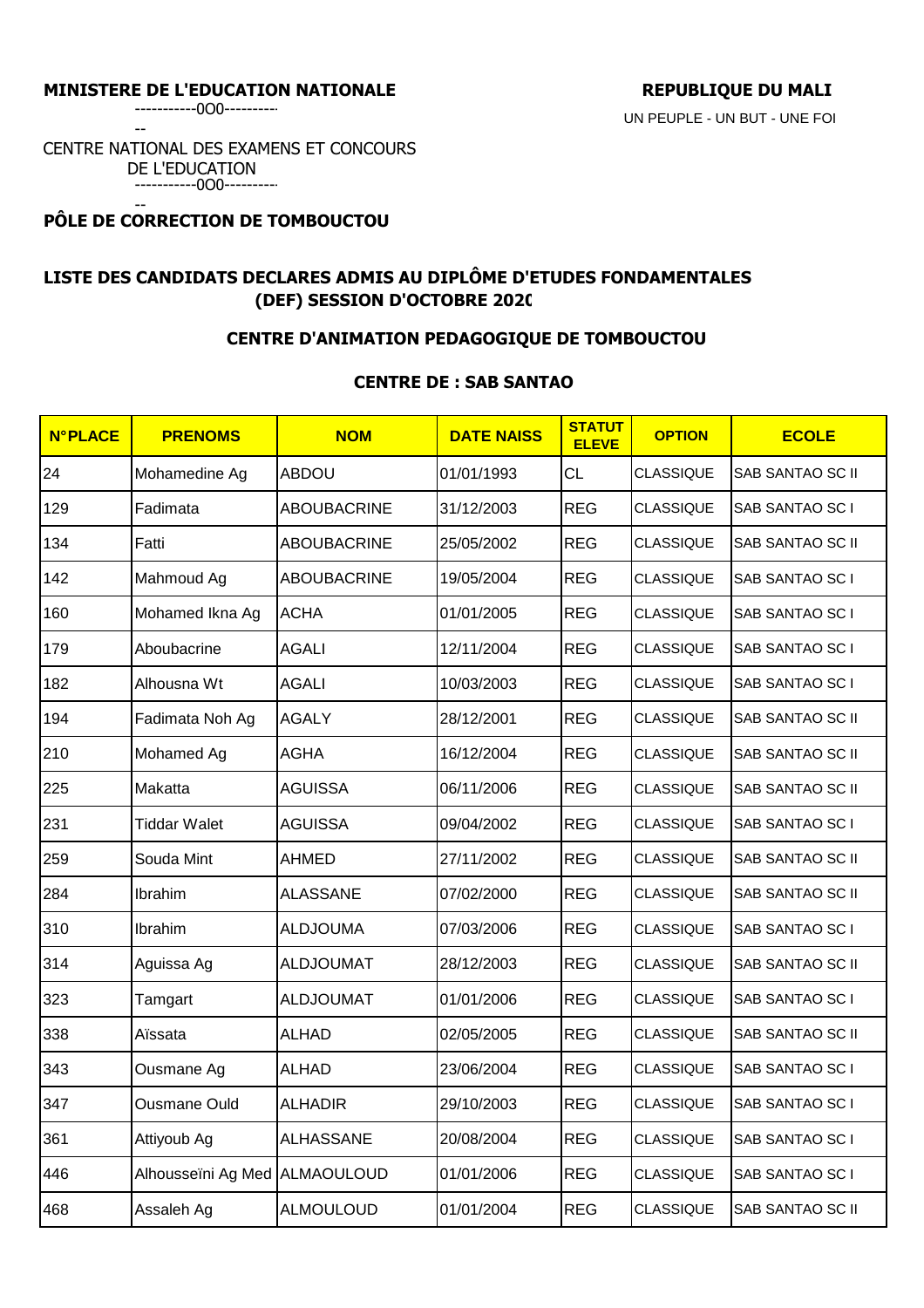| 483  | Djibril Ag                   | <b>ALWALY</b>   | 11/03/2005 | <b>REG</b> | <b>CLASSIQUE</b> | <b>SAB SANTAO SC II</b> |
|------|------------------------------|-----------------|------------|------------|------------------|-------------------------|
| 488  | Aïcha Wt                     | <b>ALY</b>      | 30/05/2002 | <b>REG</b> | <b>CLASSIQUE</b> | SAB SANTAO SC I         |
| 493  | Moulid                       | <b>ALY</b>      | 07/08/2005 | <b>REG</b> | <b>CLASSIQUE</b> | SAB SANTAO SC I         |
| 505  | Mahamane                     | <b>AMADOU</b>   | 12/12/2002 | <b>REG</b> | <b>CLASSIQUE</b> | SAB SANTAO SC I         |
| 590  | Fadimata                     | <b>ASSADECK</b> | 20/09/2004 | <b>REG</b> | <b>CLASSIQUE</b> | SAB SANTAO SC II        |
| 591  | Fatouma W                    | <b>ASSADECK</b> | 11/03/2006 | <b>REG</b> | <b>CLASSIQUE</b> | SAB SANTAO SC II        |
| 592  | Zéïna                        | <b>ASSADECK</b> | 25/08/2003 | <b>REG</b> | <b>CLASSIQUE</b> | SAB SANTAO SC I         |
| 612  | Fadimata                     | <b>ATTAHER</b>  | 04/06/2003 | <b>REG</b> | <b>CLASSIQUE</b> | SAB SANTAO SC I         |
| 663  | Arafa                        | <b>BAGOMNI</b>  | 31/12/2006 | <b>REG</b> | <b>CLASSIQUE</b> | SAB SANTAO SC I         |
| 808  | Abdrahamane Dit<br>Douma     | <b>CISSE</b>    | 10/10/1997 | CL         | <b>CLASSIQUE</b> | SAB SANTAO SC II        |
| 809  | Abdramane                    | <b>CISSE</b>    | 12/04/2005 | <b>REG</b> | <b>CLASSIQUE</b> | SAB SANTAO SC II        |
| 816  | Aboubacrine<br>Mohamed       | <b>CISSE</b>    | 01/12/2003 | <b>REG</b> | <b>CLASSIQUE</b> | SAB SANTAO SC II        |
| 885  | Aminata                      | <b>CISSE</b>    | 22/11/2004 | <b>REG</b> | <b>CLASSIQUE</b> | SAB SANTAO SC I         |
| 887  | Aminatou                     | <b>CISSE</b>    | 16/12/2005 | <b>REG</b> | <b>CLASSIQUE</b> | SAB SANTAO SC I         |
| 937  | Fadimata                     | <b>CISSE</b>    | 23/08/2005 | <b>REG</b> | <b>CLASSIQUE</b> | SAB SANTAO SC II        |
| 959  | Fatouma Med                  | <b>CISSE</b>    | 29/12/2006 | <b>REG</b> | <b>CLASSIQUE</b> | SAB SANTAO SC I         |
| 978  | <b>Faty Ousmane</b>          | <b>CISSE</b>    | 31/12/2002 | <b>REG</b> | <b>CLASSIQUE</b> | SAB SANTAO SC II        |
| 992  | Halima Aboubacrine CISSE     |                 | 27/07/2004 | <b>REG</b> | <b>CLASSIQUE</b> | SAB SANTAO SC I         |
| 1098 | Mohamed<br>Alhousseïni       | <b>CISSE</b>    | 12/12/2000 | <b>REG</b> | <b>CLASSIQUE</b> | <b>SAB SANTAO</b>       |
| 1105 | Mohamed Mossa                | <b>CISSE</b>    | 26/07/2005 | <b>REG</b> | CLASSIQUE        | SAB SANTAO SC I         |
| 1113 | Moussa<br>Aboubacrine        | <b>CISSE</b>    | 29/06/2006 | <b>REG</b> | <b>CLASSIQUE</b> | SAB SANTAO SC I         |
| 1156 | Souleymane                   | <b>CISSE</b>    | 11/12/2003 | <b>REG</b> | <b>CLASSIQUE</b> | SAB SANTAO SC I         |
| 1250 | Habsatou                     | <b>DAOUD</b>    | 30/11/2004 | <b>REG</b> | <b>CLASSIQUE</b> | SAB SANTAO SC I         |
| 1387 | Abdoulaye                    | <b>DICKO</b>    | 09/06/2003 | <b>REG</b> | <b>CLASSIQUE</b> | SAB SANTAO SC I         |
| 1389 | Abdoulaye<br>Mohamed         | <b>DICKO</b>    | 01/05/2002 | <b>REG</b> | <b>CLASSIQUE</b> | SAB SANTAO SC II        |
| 1418 | Akkia                        | <b>DICKO</b>    | 31/12/2001 | <b>REG</b> | <b>CLASSIQUE</b> | SAB SANTAO SC I         |
| 1419 | Alassane Ag Litini           | <b>DICKO</b>    | 01/12/2004 | <b>REG</b> | <b>CLASSIQUE</b> | SAB SANTAO SC II        |
| 1432 | Alhousseyni                  | <b>DICKO</b>    | 22/11/2002 | <b>REG</b> | <b>CLASSIQUE</b> | SAB SANTAO SC II        |
| 1517 | Luc Issa                     | <b>DICKO</b>    | 24/12/2001 | <b>REG</b> | <b>CLASSIQUE</b> | SAB SANTAO SC II        |
| 1566 | Oumou                        | <b>DICKO</b>    | 01/01/2002 | <b>REG</b> | <b>CLASSIQUE</b> | SAB SANTAO SC II        |
| 1588 | Zakaria                      | <b>DICKO</b>    | 02/12/2003 | <b>REG</b> | <b>CLASSIQUE</b> | SAB SANTAO SC I         |
| 1619 | Ami                          | <b>DJITTEYE</b> | 16/05/2005 | <b>REG</b> | <b>CLASSIQUE</b> | SAB SANTAO SC I         |
| 1627 | Fadimata<br><b>Abdoulaye</b> | <b>DJITTEYE</b> | 20/03/2004 | <b>REG</b> | <b>CLASSIQUE</b> | SAB SANTAO SC I         |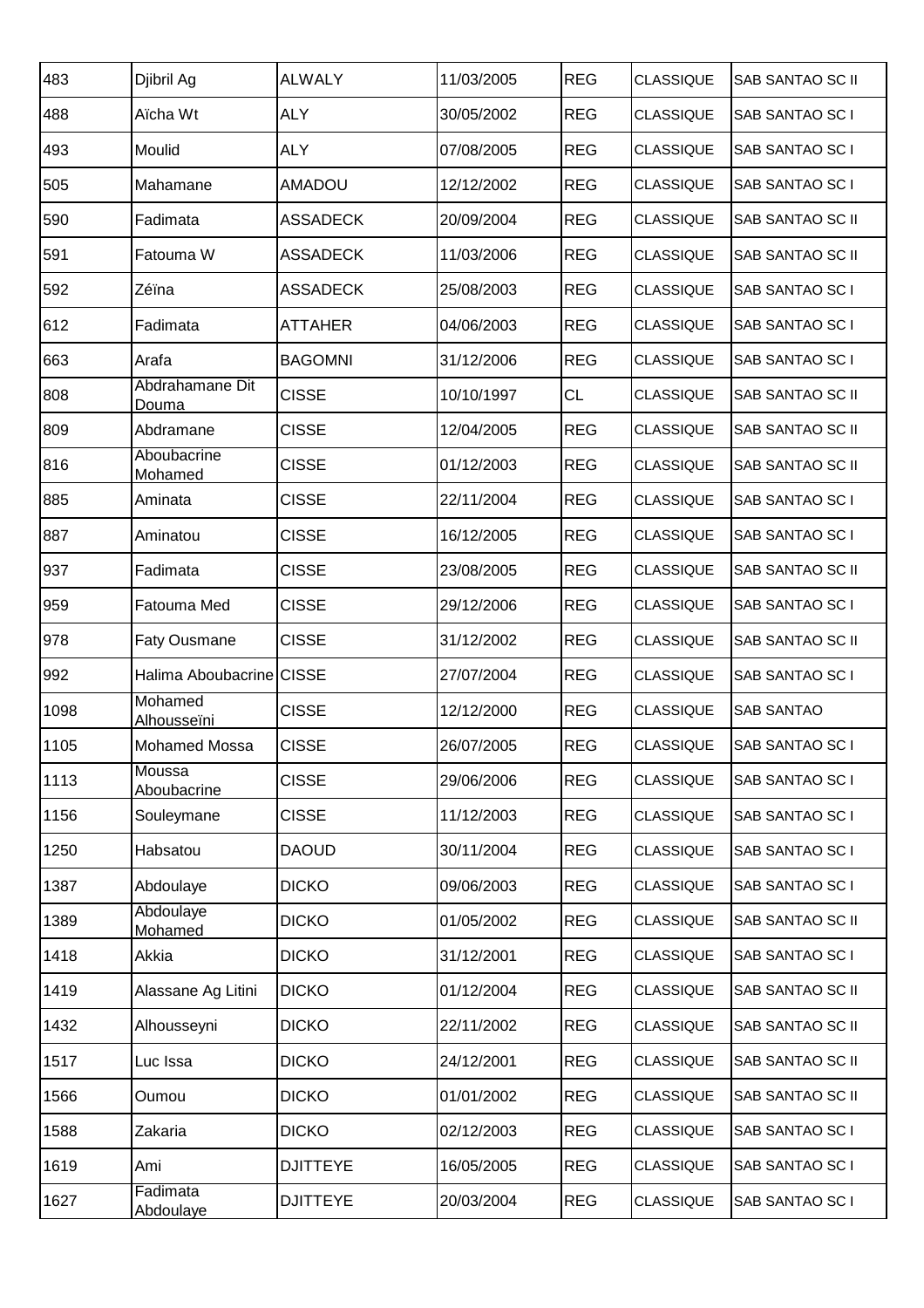| 1663 | Abdallahi                | <b>ELHADIR</b>                     | 17/02/2004 | <b>REG</b> | <b>CLASSIQUE</b> | SAB SANTAO SC I  |
|------|--------------------------|------------------------------------|------------|------------|------------------|------------------|
| 1829 | Ibrahim                  | <b>HAMADOUNA</b>                   | 15/03/2002 | <b>REG</b> | <b>CLASSIQUE</b> | SAB SANTAO SC II |
| 1873 | Barka O                  | <b>HANDANE</b>                     | 10/03/2002 | <b>REG</b> | <b>CLASSIQUE</b> | SAB SANTAO SC I  |
| 1876 | Sidi Ould                | <b>HANDANE</b>                     | 22/02/2002 | <b>REG</b> | <b>CLASSIQUE</b> | SAB SANTAO SC II |
| 1895 | Mossa Ag                 | <b>HOUSSA</b>                      | 25/09/2004 | <b>REG</b> | <b>CLASSIQUE</b> | SAB SANTAO SC II |
| 1898 | Almaouloud Ag            | <b>HOUTTOU</b>                     | 12/12/2002 | <b>REG</b> | <b>CLASSIQUE</b> | SAB SANTAO SC I  |
| 1987 | Adama                    | <b>ILE</b>                         | 05/12/2004 | <b>REG</b> | <b>CLASSIQUE</b> | SAB SANTAO SC II |
| 1988 | Hawa Wte                 | <b>ILE</b>                         | 05/12/2004 | <b>REG</b> | <b>CLASSIQUE</b> | SAB SANTAO SC II |
| 2009 | Alassane Ag              | <b>INSUBDAR</b>                    | 25/06/2005 | <b>REG</b> | <b>CLASSIQUE</b> | SAB SANTAO SC I  |
| 2018 | Ahmed                    | <b>ISMAGUEL</b>                    | 02/03/2006 | <b>REG</b> | <b>CLASSIQUE</b> | SAB SANTAO SC I  |
| 2062 | Hawa Walet<br>Mahmoud Ag | <b>KAYASSOUM</b>                   | 03/05/2005 | <b>REG</b> | <b>CLASSIQUE</b> | SAB SANTAO SC I  |
| 2398 | Fatoumata<br>Souleymane  | <b>MAIGA</b>                       | 17/12/2002 | <b>REG</b> | <b>CLASSIQUE</b> | SAB SANTAO SC I  |
| 2479 | Mahamane                 | <b>MAIGA</b>                       | 20/12/2002 | <b>REG</b> | <b>CLASSIQUE</b> | SAB SANTAO SC II |
| 2678 | Alhousseïni              | <b>MATALLA</b>                     | 23/10/2003 | <b>REG</b> | <b>CLASSIQUE</b> | SAB SANTAO SC II |
| 2702 | Fadi Wt                  | <b>MOGAZ</b>                       | 20/11/2002 | <b>REG</b> | <b>CLASSIQUE</b> | SAB SANTAO SC I  |
| 2715 | Aboubacrine              | <b>MOHAMED</b>                     | 13/05/2005 | <b>REG</b> | <b>CLASSIQUE</b> | SAB SANTAO SC II |
| 2728 | Aïssata Walet            | <b>MOHAMED</b>                     | 31/12/2005 | <b>REG</b> | <b>CLASSIQUE</b> | SAB SANTAO SC II |
| 2730 | Aldjoumat Ag             | <b>MOHAMED</b>                     | 20/12/2001 | <b>REG</b> | <b>CLASSIQUE</b> | SAB SANTAO SC I  |
| 2735 | Almouloud Ag             | <b>MOHAMED</b>                     | 12/09/2000 | <b>REG</b> | <b>CLASSIQUE</b> | SAB SANTAO SC I  |
| 2744 | <b>Boucka Mint</b>       | <b>MOHAMED</b>                     | 01/12/2004 | <b>REG</b> | <b>CLASSIQUE</b> | SAB SANTAO SC I  |
| 2753 | Fadimata Wt              | <b>MOHAMED</b>                     | 19/05/2003 | <b>REG</b> | <b>CLASSIQUE</b> | SAB SANTAO SC I  |
| 2756 | Fatouma                  | <b>MOHAMED</b>                     | 16/09/2003 | <b>REG</b> | <b>CLASSIQUE</b> | SAB SANTAO SC II |
| 2771 | Hamma Ag                 | <b>MOHAMED</b>                     | 31/12/2004 | <b>REG</b> | <b>CLASSIQUE</b> | SAB SANTAO SC II |
| 2794 | M'Barka                  | <b>MOHAMED</b>                     | 26/11/2005 | <b>REG</b> | <b>CLASSIQUE</b> | SAB SANTAO SC I  |
| 2800 | Mohamed<br>Almoustapha   | <b>MOHAMED</b>                     | 02/05/2005 | <b>REG</b> | <b>CLASSIQUE</b> | SAB SANTAO SC I  |
| 2802 | Mossa                    | <b>MOHAMED</b>                     | 01/01/2004 | <b>REG</b> | <b>CLASSIQUE</b> | SAB SANTAO SC I  |
| 2807 | <b>Noh</b>               | <b>MOHAMED</b>                     | 01/08/2004 | <b>REG</b> | <b>CLASSIQUE</b> | SAB SANTAO SC I  |
| 2830 | Zéïnabou                 | <b>MOHAMED</b>                     | 05/10/2003 | <b>REG</b> | <b>CLASSIQUE</b> | SAB SANTAO SC I  |
| 2831 | Zéïnabou Wt              | <b>MOHAMED</b>                     | 20/05/2006 | <b>REG</b> | <b>CLASSIQUE</b> | SAB SANTAO SC II |
| 2859 | Abdou Ag                 | <b>MOHAMED</b><br><b>ASSALEH</b>   | 01/12/2004 | <b>REG</b> | <b>CLASSIQUE</b> | SAB SANTAO SC II |
| 2864 | Halimatou W              | <b>MOHAMED</b><br><b>ELMOULOUD</b> | 13/06/2007 | <b>REG</b> | <b>CLASSIQUE</b> | SAB SANTAO SC II |
| 2888 | Abdoulaye                | <b>MOHAMEDINE</b>                  | 24/11/2004 | <b>REG</b> | <b>CLASSIQUE</b> | SAB SANTAO SC I  |
| 2934 | Fadimata Wt              | <b>MOULOU</b>                      | 01/01/2002 | <b>REG</b> | <b>CLASSIQUE</b> | SAB SANTAO SC II |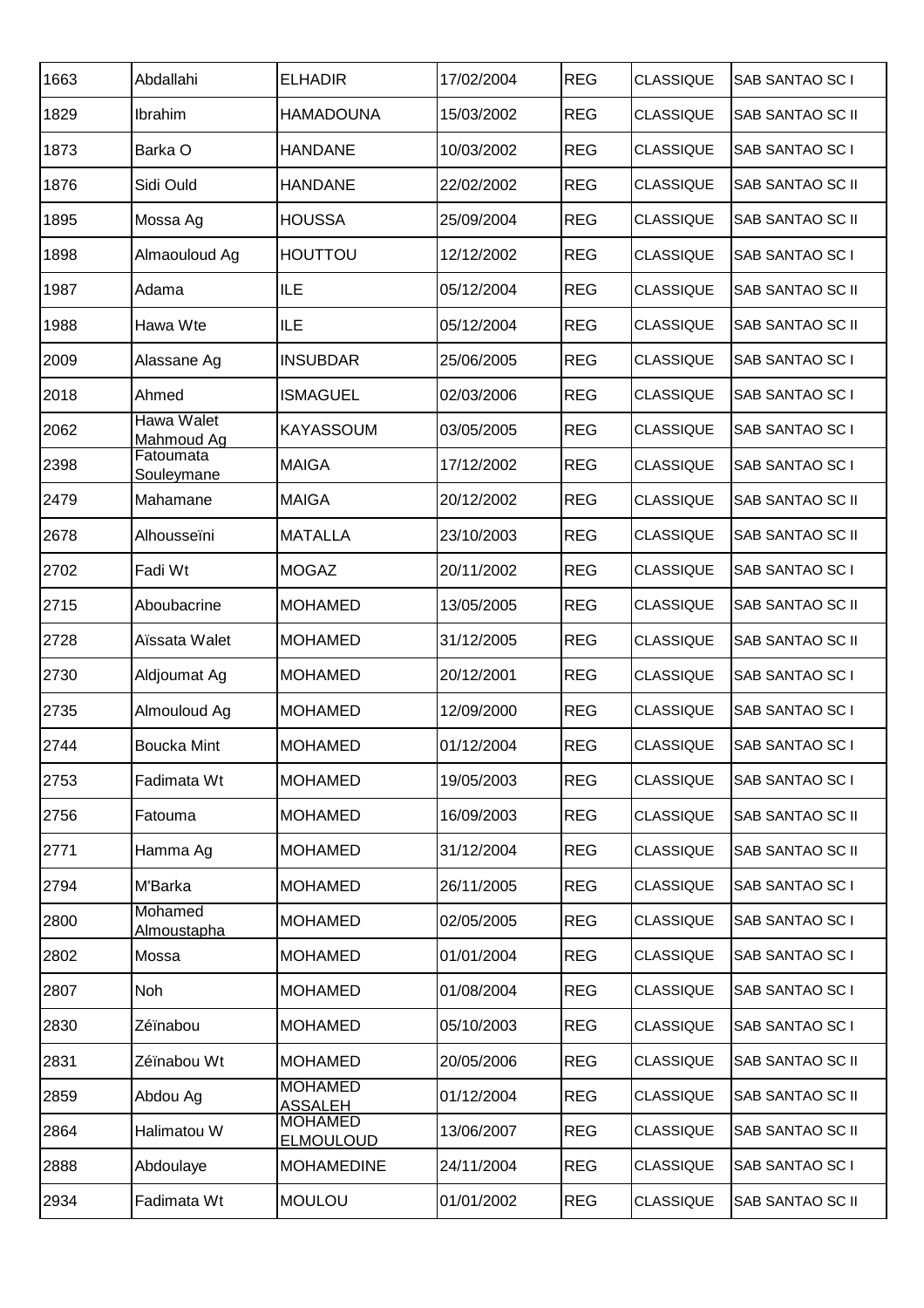| 2939 | Alhousna           | <b>MOUSSA</b>       | 22/12/2001 | <b>REG</b> | <b>CLASSIQUE</b> | <b>SAB SANTAO SC II</b> |
|------|--------------------|---------------------|------------|------------|------------------|-------------------------|
| 3012 | <b>Fatty Walet</b> | OUMAR               | 26/05/2005 | <b>REG</b> | <b>CLASSIQUE</b> | SAB SANTAO SC I         |
| 3059 | Lalla Wte          | <b>OYANECK</b>      | 05/06/2002 | <b>REG</b> | <b>CLASSIQUE</b> | SAB SANTAO SC I         |
| 3170 | Taoud W            | <b>SIDI MOHAMED</b> | 01/01/2001 | <b>REG</b> | <b>CLASSIQUE</b> | SAB SANTAO SC I         |
| 3181 | Mahamadoun         | <b>SIDIBE</b>       | 07/09/2004 | <b>REG</b> | <b>CLASSIQUE</b> | SAB SANTAO SC I         |
| 3210 | Fahad              | <b>SOULEYMANE</b>   | 01/01/2005 | <b>REG</b> | <b>CLASSIQUE</b> | SAB SANTAO SC I         |
| 3214 | Lamine             | SOULEYMANE          | 01/01/2006 | <b>REG</b> | <b>CLASSIQUE</b> | SAB SANTAO SC I         |
| 3377 | Fadimata           | <b>TOURE</b>        | 28/12/2004 | <b>REG</b> | <b>CLASSIQUE</b> | SAB SANTAO SC I         |
| 3455 | Mahamane Aliou     | <b>TOURE</b>        | 29/10/2005 | <b>REG</b> | <b>CLASSIQUE</b> | <b>SAB SANTAO SC II</b> |
| 3573 | Balkissa Hammar    | <b>TRAORE</b>       | 12/10/2002 | <b>REG</b> | <b>CLASSIQUE</b> | <b>SAB SANTAO SC II</b> |
| 3679 | Mohamed            | TRAORE              | 02/11/2003 | <b>REG</b> | <b>CLASSIQUE</b> | SAB SANTAO SC I         |
| 3780 | Aguissa            | YATTARA             | 08/11/2003 | <b>REG</b> | <b>CLASSIQUE</b> | SAB SANTAO SC II        |
| 3785 | Alhassane          | YATTARA             | 23/08/2005 | <b>REG</b> | <b>CLASSIQUE</b> | <b>SAB SANTAO SC II</b> |
| 3825 | Mariam             | YATTARA             | 31/03/2006 | <b>REG</b> | <b>CLASSIQUE</b> | SAB SANTAO SC I         |
| 3829 | Moussa Ousmane     | YATTARA             | 01/01/2003 | <b>REG</b> | <b>CLASSIQUE</b> | SAB SANTAO SC II        |
| 3857 | Aguissa Ag         | YOUSSOUF            | 10/11/2006 | <b>REG</b> | <b>CLASSIQUE</b> | <b>SAB SANTAO SC II</b> |
| 3875 | Aldjoumat Ag       | <b>ALHAD</b>        | 12/03/2003 | <b>REG</b> | <b>CLASSIQUE</b> | <b>SAB SANTAO</b>       |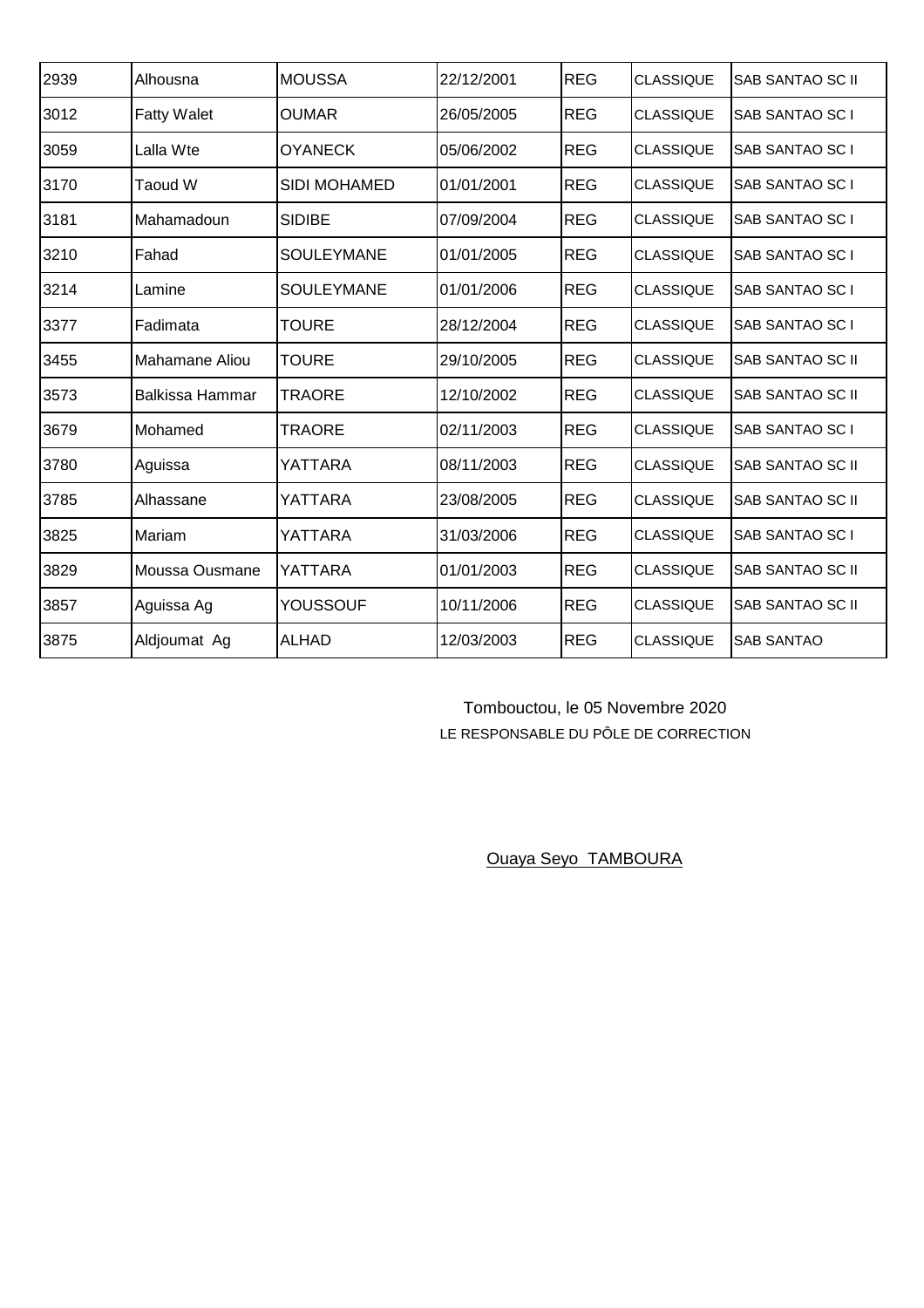-----------0O0----------

--

### CENTRE NATIONAL DES EXAMENS ET CONCOURS DE L'EDUCATION -----------0O0----------

#### -- **PÔLE DE CORRECTION DE TOMBOUCTOU**

# **LISTE DES CANDIDATS DECLARES ADMIS AU DIPLÔME D'ETUDES FONDAMENTALES (DEF) SESSION D'OCTOBRE 2020**

### **CENTRE D'ANIMATION PEDAGOGIQUE DE TOMBOUCTOU**

## **CENTRE DE : SIDI MAHMOUD**

| <b>N°PLACE</b>          | <b>PRENOMS</b>             | <b>NOM</b>         | <b>DATE NAISS</b> | <b>STATUT</b><br><b>ELEVE</b> | <b>OPTION</b>    | <b>ECOLE</b>           |
|-------------------------|----------------------------|--------------------|-------------------|-------------------------------|------------------|------------------------|
| 79                      | Mohamed                    | <b>ABDOULAYE</b>   | 14/04/2005        | <b>REG</b>                    | <b>CLASSIQUE</b> | ALPHA SALOUM SC        |
| 114                     | Agaïchatou                 | <b>ABOUBACRINE</b> | 31/12/2003        | <b>REG</b>                    | <b>CLASSIQUE</b> | <b>ALPHA SALOUM SC</b> |
| 192                     | Bata                       | <b>AGALY</b>       | 05/04/2004        | <b>REG</b>                    | <b>CLASSIQUE</b> | ALPHA SALOUM SC        |
| 197                     | Hadijetou Walet            | <b>AGALY</b>       | 31/12/2006        | <b>REG</b>                    | <b>CLASSIQUE</b> | ALPHA SALOUM SC        |
| 258                     | Sidi Mohamed Ag            | <b>AHMED</b>       | 01/01/2005        | <b>REG</b>                    | <b>CLASSIQUE</b> | AISSO <sub>SC</sub>    |
| 262                     | Aboubacrine<br>Assadeck Ag | <b>AHMOUDOU</b>    | 14/03/2003        | <b>REG</b>                    | <b>CLASSIQUE</b> | ALPHA SALOUM SC        |
| 281                     | Fadimata                   | <b>ALASSANE</b>    | 29/03/2006        | <b>REG</b>                    | <b>CLASSIQUE</b> | ALPHA SALOUM SC        |
| 285                     | Kassim                     | <b>ALASSANE</b>    | 01/01/2001        | <b>REG</b>                    | <b>CLASSIQUE</b> | ALPHA SALOUM SC        |
| 316+3522:3<br>535A35113 | Fatimoutou W               | <b>ALDJOUMAT</b>   | 01/01/2006        | <b>REG</b>                    | <b>CLASSIQUE</b> | ALPHA SALOUM SC        |
| 339                     | Alassane                   | <b>ALHAD</b>       | 19/03/2005        | <b>REG</b>                    | <b>CLASSIQUE</b> | AISSO <sub>SC</sub>    |
| 356                     | Abba Ould                  | ALHAMDOU           | 20/09/2003        | <b>REG</b>                    | <b>CLASSIQUE</b> | ALPHA SALOUM SC        |
| 387                     | Nana Tata                  | <b>ALHOUSSEINI</b> | 19/05/2006        | <b>REG</b>                    | <b>CLASSIQUE</b> | AISSO <sub>SC</sub>    |
| 396                     | Aly Ag                     | <b>ALHOUSSEINY</b> | 01/01/2003        | <b>REG</b>                    | <b>CLASSIQUE</b> | AISSO <sub>SC</sub>    |
| 513                     | Rachel M'Barka W           | <b>AMKALLA</b>     | 20/12/2005        | <b>REG</b>                    | <b>CLASSIQUE</b> | AISSO <sub>SC</sub>    |
| 539                     | Fatouma Hassiny            | <b>ARBY</b>        | 04/09/2002        | <b>REG</b>                    | <b>CLASSIQUE</b> | ALPHA SALOUM SC        |
| 555                     | Nana Mohamed               | <b>ARBY</b>        | 18/09/2002        | <b>REG</b>                    | <b>CLASSIQUE</b> | ALPHA SALOUM SC        |
| 572                     | Aliou Ousmane              | <b>ASCOFARE</b>    | 31/03/2005        | <b>REG</b>                    | <b>CLASSIQUE</b> | AISSO <sub>SC</sub>    |
| 602                     | Ahmed                      | <b>ASSOUMANE</b>   | 20/11/2006        | <b>REG</b>                    | <b>CLASSIQUE</b> | ALPHA SALOUM SC        |
| 604                     | <b>Baber Dit Abdolaye</b>  | <b>ASSOUMANE</b>   | 29/07/2003        | <b>REG</b>                    | <b>CLASSIQUE</b> | ALPHA SALOUM SC        |
| 643                     | Diahara                    | <b>BABY</b>        | 05/03/2006        | <b>REG</b>                    | CLASSIQUE        | ALPHA SALOUM SC        |
| 667                     | Kadidia                    | <b>BAH</b>         | 30/04/2004        | <b>REG</b>                    | <b>CLASSIQUE</b> | AISSO <sub>SC</sub>    |
| 687                     | Aïssata Walet              | <b>BAYE</b>        | 25/05/2007        | <b>REG</b>                    | <b>CLASSIQUE</b> | AISSO SC               |
| 703                     | Mohamed<br><b>Arandane</b> | <b>BILI</b>        | 16/11/2003        | <b>REG</b>                    | <b>CLASSIQUE</b> | ALPHA SALOUM SC        |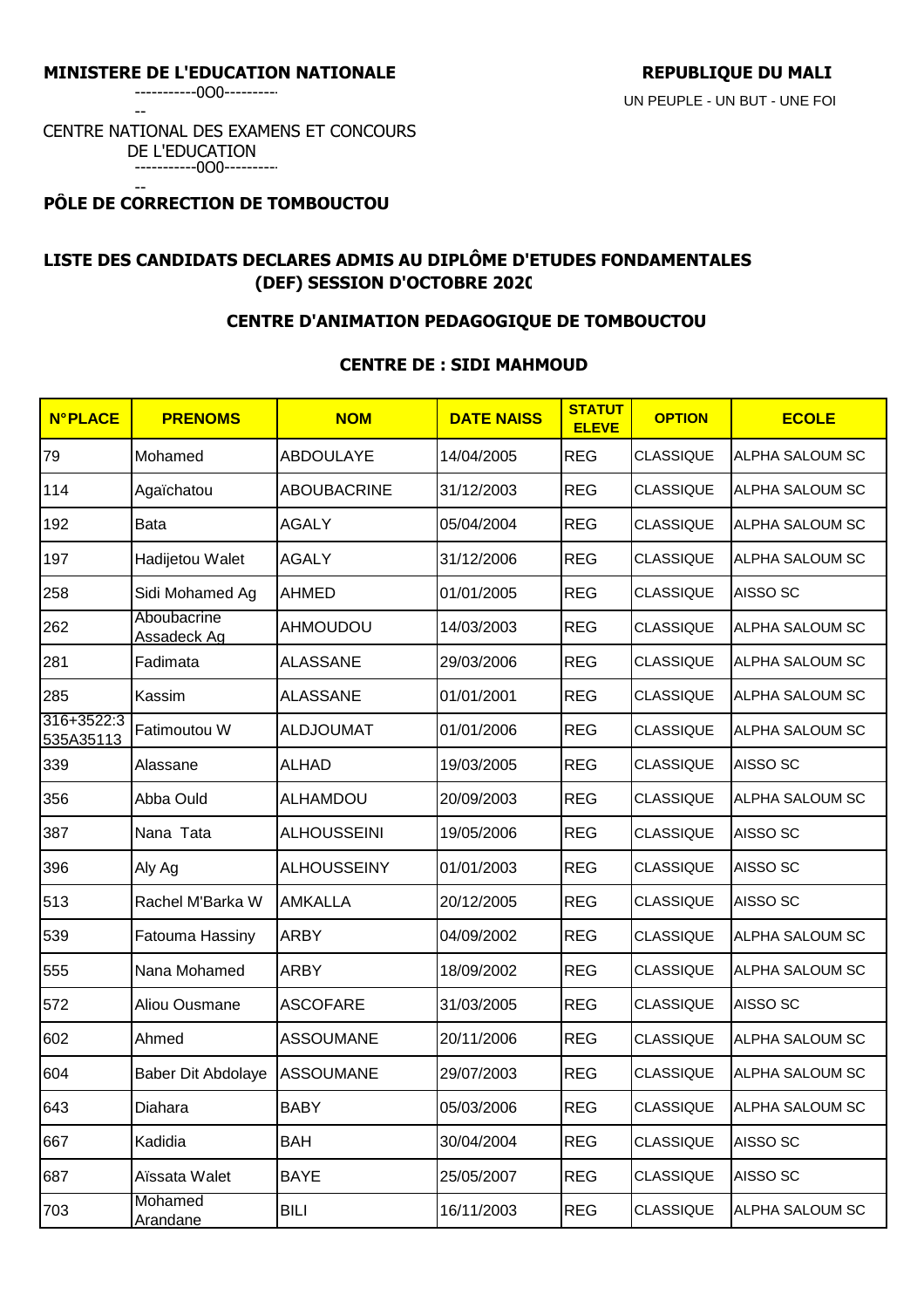| 752  | Kadidiatou                       | <b>BOUDJOUMA</b> | 02/12/2004 | <b>REG</b> | <b>CLASSIQUE</b> | ALPHA SALOUM SC     |
|------|----------------------------------|------------------|------------|------------|------------------|---------------------|
| 754  | Aïcha                            | <b>BOULKER</b>   | 16/04/2003 | <b>REG</b> | <b>CLASSIQUE</b> | ALPHA SALOUM SC     |
| 780  | Moulaye Ibrahim<br>Ould          | <b>CHEICK</b>    | 30/10/2003 | <b>REG</b> | <b>CLASSIQUE</b> | AISSO SC            |
| 833  | Alhousseiny                      | <b>CISSE</b>     | 17/02/2006 | <b>REG</b> | <b>CLASSIQUE</b> | AISSO SC            |
| 840  | Aïssa                            | <b>CISSE</b>     | 24/12/2001 | <b>REG</b> | <b>CLASSIQUE</b> | ALPHA SALOUM SC     |
| 848  | Alassane                         | <b>CISSE</b>     | 17/02/2006 | <b>REG</b> | <b>CLASSIQUE</b> | AISSO <sub>SC</sub> |
| 861  | Aliou                            | <b>CISSE</b>     | 12/10/2000 | <b>REG</b> | <b>CLASSIQUE</b> | ALPHA SALOUM SC     |
| 866  | Alkamiss                         | <b>CISSE</b>     | 02/10/2005 | <b>REG</b> | <b>CLASSIQUE</b> | AISSO SC            |
| 892  | Arabiatou                        | <b>CISSE</b>     | 30/03/2004 | <b>REG</b> | <b>CLASSIQUE</b> | ALPHA SALOUM SC     |
| 912  | Chabane                          | <b>CISSE</b>     | 27/04/2005 | <b>REG</b> | <b>CLASSIQUE</b> | AISSO SC            |
| 918  | Diko Aldjoumati                  | <b>CISSE</b>     | 28/02/2005 | <b>REG</b> | <b>CLASSIQUE</b> | AISSO <sub>SC</sub> |
| 946  | Fadimata Harber                  | <b>CISSE</b>     | 04/08/2005 | <b>REG</b> | <b>CLASSIQUE</b> | ALPHA SALOUM SC     |
| 1065 | Maiya Sagaïdou                   | <b>CISSE</b>     | 01/01/2002 | <b>REG</b> | <b>CLASSIQUE</b> | ALPHA SALOUM SC     |
| 1073 | Mariam Alhousseïny CISSE         |                  | 01/01/2003 | <b>REG</b> | <b>CLASSIQUE</b> | ALPHA SALOUM SC     |
| 1094 | Mohamed<br>Aboubacrine           | <b>CISSE</b>     | 27/04/2005 | <b>REG</b> | <b>CLASSIQUE</b> | ALPHA SALOUM SC     |
| 1102 | <b>Mohamed Attaher</b><br>N'Daya | <b>CISSE</b>     | 26/08/2006 | <b>REG</b> | <b>CLASSIQUE</b> | AISSO SC            |
| 1116 | Moustaphe                        | <b>CISSE</b>     | 09/02/2003 | <b>REG</b> | <b>CLASSIQUE</b> | ALPHA SALOUM SC     |
| 1238 | Marguerite                       | <b>DAKOUO</b>    | 16/11/2004 | <b>REG</b> | <b>CLASSIQUE</b> | AISSO SC            |
| 1255 | Fadimata                         | <b>DAOUDA</b>    | 17/11/2003 | <b>REG</b> | <b>CLASSIQUE</b> | AISSO SC            |
| 1267 | Aly                              | <b>DEMBELE</b>   | 27/07/2004 | <b>REG</b> | <b>CLASSIQUE</b> | AISSO SC            |
| 1284 | Mohamed Cheick                   | <b>DIABATE</b>   | 16/05/2006 | <b>REG</b> | <b>CLASSIQUE</b> | AISSO <sub>SC</sub> |
| 1286 | Awa                              | <b>DIAKITE</b>   | 10/12/2005 | <b>REG</b> | <b>CLASSIQUE</b> | AISSO <sub>SC</sub> |
| 1306 | Bibata Ibrahim                   | <b>DIALLO</b>    | 01/01/2003 | <b>REG</b> | <b>CLASSIQUE</b> | AISSO <sub>SC</sub> |
| 1386 | Mohamed                          | <b>DIAWARA</b>   | 31/08/2005 | <b>REG</b> | <b>CLASSIQUE</b> | AISSO SC            |
| 1443 | Aminata                          | <b>DICKO</b>     | 28/10/2003 | <b>REG</b> | <b>CLASSIQUE</b> | AISSO SC            |
| 1463 | Diahara                          | <b>DICKO</b>     | 06/07/2005 | <b>REG</b> | <b>CLASSIQUE</b> | AISSO <sub>SC</sub> |
| 1473 | Fadimata                         | <b>DICKO</b>     | 01/01/2006 | <b>REG</b> | <b>CLASSIQUE</b> | AISSO <sub>SC</sub> |
| 1493 | Fatty                            | <b>DICKO</b>     | 17/12/2005 | <b>REG</b> | <b>CLASSIQUE</b> | AISSO SC            |
| 1497 | Hadijatou                        | <b>DICKO</b>     | 25/06/2004 | <b>REG</b> | <b>CLASSIQUE</b> | AISSO <sub>SC</sub> |
| 1523 | Mahamadou<br>Abderhamane         | <b>DICKO</b>     | 09/12/2005 | <b>REG</b> | <b>CLASSIQUE</b> | AISSO <sub>SC</sub> |
| 1551 | Mohamed Ibrahim                  | <b>DICKO</b>     | 31/12/2005 | <b>REG</b> | <b>CLASSIQUE</b> | AISSO SC            |
| 1584 | Tinalbaraka Abasse DICKO         |                  | 31/12/2004 | <b>REG</b> | <b>CLASSIQUE</b> | AISSO SC            |
| 1595 | Sorho Mint                       | <b>DIMOU</b>     | 13/09/2003 | <b>REG</b> | <b>CLASSIQUE</b> | ALPHA SALOUM SC     |
| 1637 | Moulaye M'Bareck                 | <b>DJITTEYE</b>  | 29/05/2006 | <b>REG</b> | <b>CLASSIQUE</b> | AISSO <sub>SC</sub> |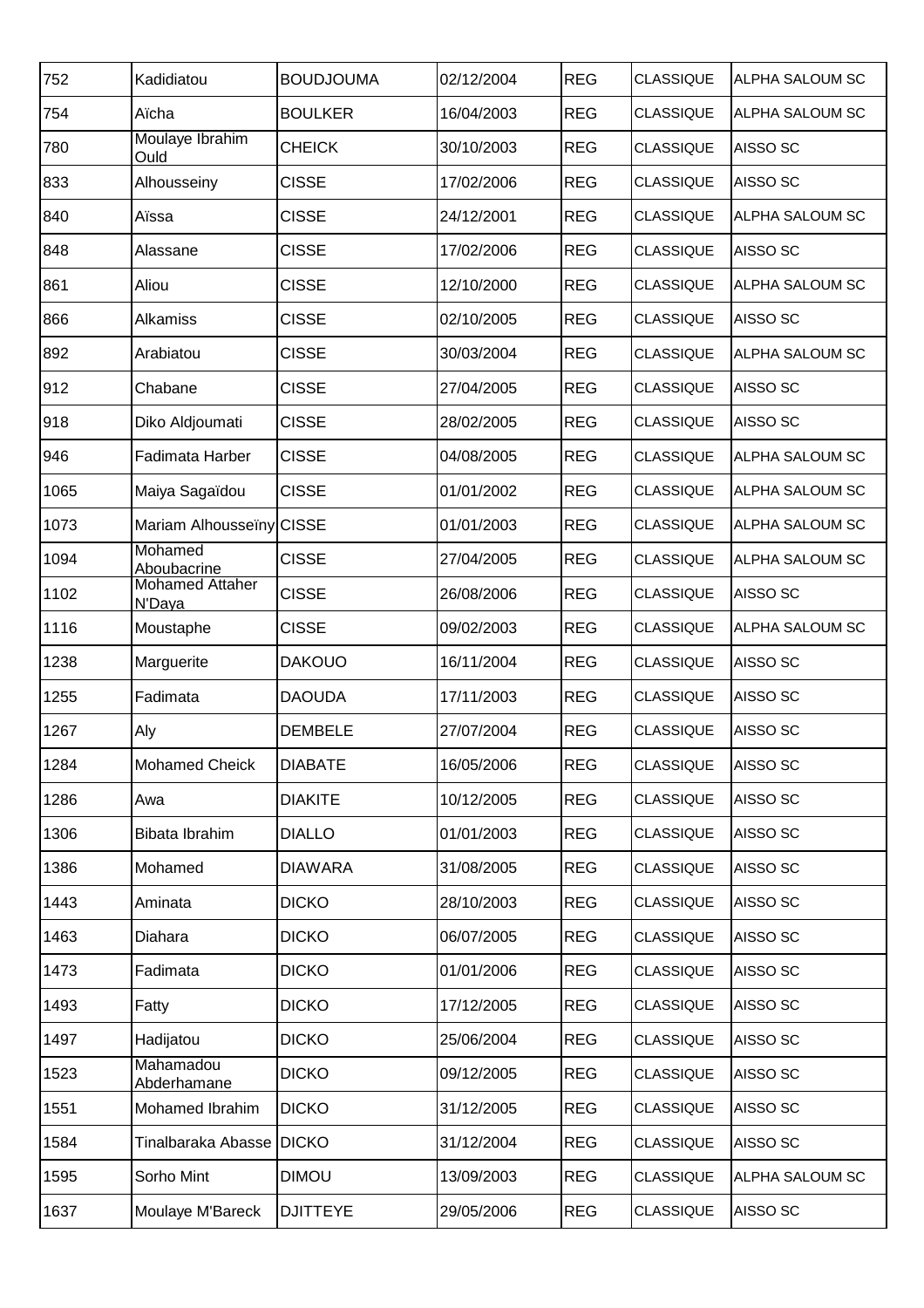| Hamama Ansari Ag      | <b>HABIB</b>    | 06/07/2005 | <b>REG</b> | <b>CLASSIQUE</b> | AISSO <sub>SC</sub> |
|-----------------------|-----------------|------------|------------|------------------|---------------------|
| Hadiaratou            | <b>HAIDARA</b>  | 23/03/2006 | <b>REG</b> | <b>CLASSIQUE</b> | AISSO SC            |
| Hamsatou              | <b>HAIDARA</b>  | 17/09/2006 | <b>REG</b> | <b>CLASSIQUE</b> | AISSO SC            |
| Mariam                | <b>HAMEYE</b>   | 22/10/2004 | <b>REG</b> | <b>CLASSIQUE</b> | AISSO SC            |
| Aïda                  | <b>HAROUNA</b>  | 20/12/2005 | <b>REG</b> | <b>CLASSIQUE</b> | ALPHA SALOUM SC     |
| Mohamed               | <b>HOUSSEYE</b> | 01/01/2004 | <b>REG</b> | <b>CLASSIQUE</b> | ALPHA SALOUM SC     |
| Fadimata              | <b>IBNOU</b>    | 12/06/2006 | <b>REG</b> | <b>CLASSIQUE</b> | AISSO SC            |
| Fadimata              | <b>IBRAHIMA</b> | 07/11/2006 | <b>REG</b> | <b>CLASSIQUE</b> | AISSO SC            |
| Ibrahim               | <b>IDRISSA</b>  | 02/02/2006 | <b>REG</b> | <b>CLASSIQUE</b> | AISSO SC            |
| Mariama               | <b>INSUBDAR</b> | 08/07/2003 | <b>REG</b> | <b>CLASSIQUE</b> | ALPHA SALOUM SC     |
| Halima                | <b>KONATE</b>   | 17/11/2004 | <b>REG</b> | <b>CLASSIQUE</b> | ALPHA SALOUM SC     |
| Seydou                | <b>KONE</b>     | 09/09/2006 | <b>REG</b> | <b>CLASSIQUE</b> | AISSO SC            |
| Lalaïcha              | MAHALMADANE     | 07/09/2003 | <b>REG</b> | <b>CLASSIQUE</b> | ALPHA SALOUM SC     |
| Abass Ibrahim         | <b>MAIGA</b>    | 10/05/2006 | <b>REG</b> | <b>CLASSIQUE</b> | AISSO SC            |
| Bocar Modibo          | <b>MAIGA</b>    | 02/12/2006 | <b>REG</b> | <b>CLASSIQUE</b> | AISSO SC            |
| <b>Boubacar Oumar</b> | <b>MAIGA</b>    | 31/07/2005 | <b>REG</b> | <b>CLASSIQUE</b> | AISSO SC            |
| Fatti                 | <b>MAIGA</b>    | 01/01/2004 | <b>REG</b> | <b>CLASSIQUE</b> | ALPHA SALOUM SC     |
| Hadidiatou            | <b>MAIGA</b>    | 22/09/2006 | <b>REG</b> | <b>CLASSIQUE</b> | AISSO SC            |
| Idrissa               | <b>MAIGA</b>    | 05/08/2004 | <b>REG</b> | <b>CLASSIQUE</b> | AISSO SC            |
| Mahamane              | <b>MAIGA</b>    | 01/01/2005 | <b>REG</b> | <b>CLASSIQUE</b> | ALPHA SALOUM SC     |
| Mohamed               | <b>MAIGA</b>    | 14/06/2007 | <b>REG</b> | <b>CLASSIQUE</b> | AISSO SC            |
| Oumou                 | <b>MAIGA</b>    | 26/03/2006 | <b>REG</b> | <b>CLASSIQUE</b> | AISSO SC            |
| Safiétou Idrissa      | <b>MAIGA</b>    | 23/09/2005 | <b>REG</b> | <b>CLASSIQUE</b> | AISSO SC            |
| Toya Halidou          | <b>MAIGA</b>    | 11/04/2005 | <b>REG</b> | <b>CLASSIQUE</b> | AISSO SC            |
| Wéidjé Kaka           | <b>MAIGA</b>    | 24/11/2005 | <b>REG</b> | <b>CLASSIQUE</b> | AISSO SC            |
| Mohamed Aïdy          | <b>MAOULOUD</b> | 18/07/2003 | <b>REG</b> | <b>CLASSIQUE</b> | ALPHA SALOUM SC     |
| Alaliya Mint          | <b>MOHAMAD</b>  | 01/12/2003 | <b>REG</b> | <b>CLASSIQUE</b> | ALPHA SALOUM SC     |
| Abdou Salam Ag        | <b>MOHAMED</b>  | 22/12/2003 | <b>REG</b> | <b>CLASSIQUE</b> | AISSO SC            |
| Aïchatou Wt           | <b>MOHAMED</b>  | 20/11/2004 | <b>REG</b> | <b>CLASSIQUE</b> | ALPHA SALOUM SC     |
| <b>Bocar</b>          | <b>MOHAMED</b>  | 01/01/2004 | <b>REG</b> | <b>CLASSIQUE</b> | ALPHA SALOUM SC     |
| Fatouma Walet         | <b>MOHAMED</b>  | 31/12/2002 | <b>REG</b> | <b>CLASSIQUE</b> | ALPHA SALOUM SC     |
| Jimaiya Mint          | <b>MOHAMED</b>  | 01/12/2000 | <b>REG</b> | <b>CLASSIQUE</b> | ALPHA SALOUM SC     |
| Moulher W             | <b>MOHAMED</b>  | 08/03/2004 | <b>REG</b> | <b>CLASSIQUE</b> | ALPHA SALOUM SC     |
| Oumar Ag              | <b>MOHAMED</b>  | 15/02/2005 | <b>REG</b> | <b>CLASSIQUE</b> | AISSO SC            |
|                       | Ousmane Saloum  |            |            |                  |                     |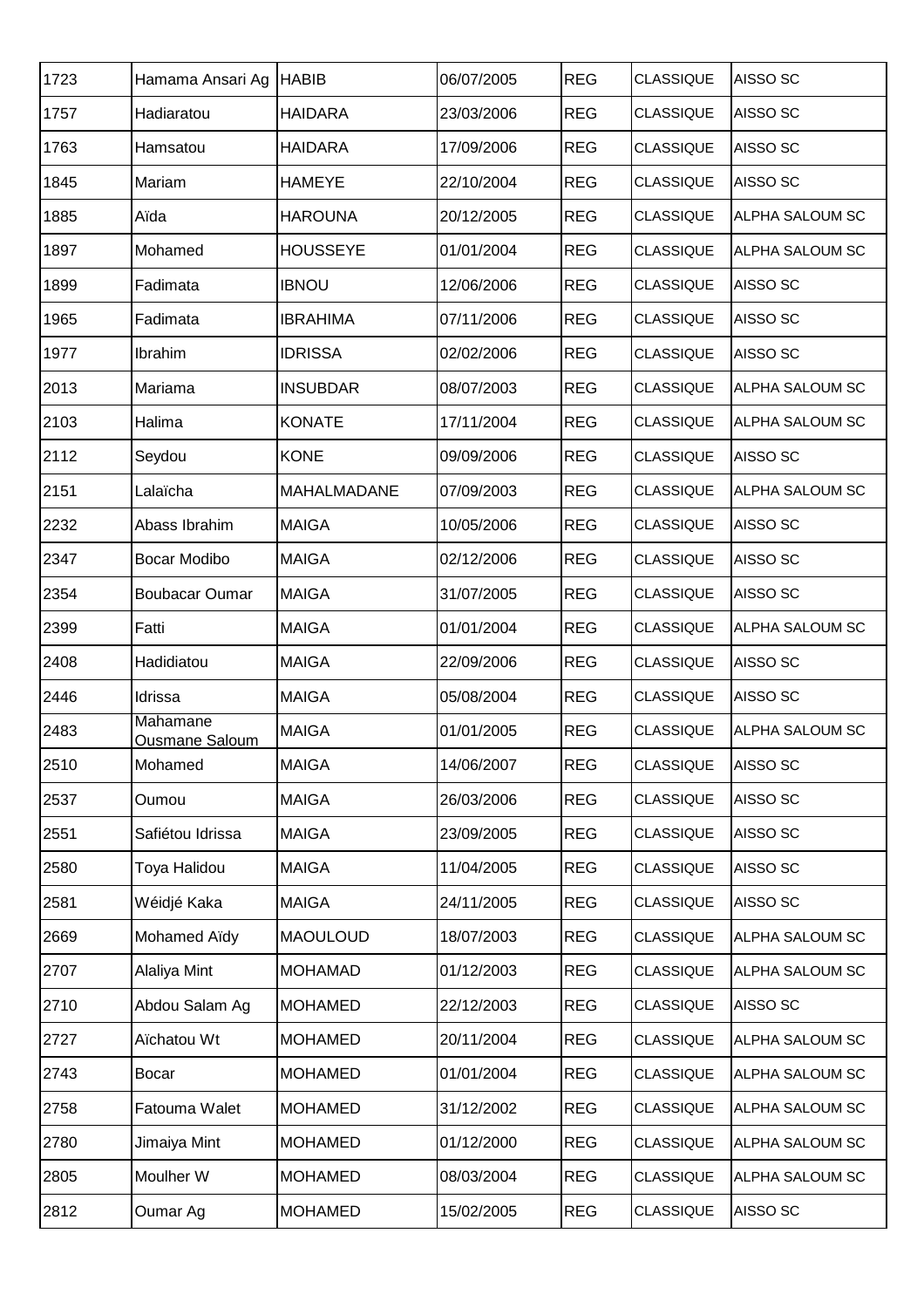| 2840 | Joseph Aleyda Ag   | <b>MOHAMED</b><br><b>ALASSANE</b>  | 06/08/2005 | <b>REG</b> | <b>CLASSIQUE</b> | AISSO <sub>SC</sub>    |
|------|--------------------|------------------------------------|------------|------------|------------------|------------------------|
| 2853 | Naji Ag            | <b>MOHAMED</b><br><b>ALMOULOUD</b> | 01/09/2004 | <b>REG</b> | <b>CLASSIQUE</b> | AISSO <sub>SC</sub>    |
| 2918 | Mohamed Ag         | <b>MOSSA</b>                       | 20/04/2000 | <b>REG</b> | <b>CLASSIQUE</b> | AISSO <sub>SC</sub>    |
| 2998 | Fadimata           | <b>OUMAR</b>                       | 01/01/2005 | <b>REG</b> | <b>CLASSIQUE</b> | ALPHA SALOUM SC        |
| 3024 | Atta               | <b>OUSMANE</b>                     | 10/05/2005 | <b>REG</b> | <b>CLASSIQUE</b> | ALPHA SALOUM SC        |
| 3037 | Mahamane           | <b>OUSMANE</b>                     | 15/03/2005 | <b>REG</b> | <b>CLASSIQUE</b> | ALPHA SALOUM SC        |
| 3052 | Issiaka            | <b>OUYAHIT</b>                     | 03/05/2004 | <b>REG</b> | <b>CLASSIQUE</b> | <b>ALPHA SALOUM SC</b> |
| 3118 | Issa               | <b>SANGARE</b>                     | 01/03/2006 | <b>REG</b> | <b>CLASSIQUE</b> | AISSO <sub>SC</sub>    |
| 3163 | Houdou Ag          | <b>SIDI</b>                        | 01/01/2003 | <b>REG</b> | <b>CLASSIQUE</b> | AISSO <sub>SC</sub>    |
| 3207 | <b>BABA</b>        | <b>SOULEY</b>                      | 23/09/2004 | <b>REG</b> | <b>CLASSIQUE</b> | AISSO <sub>SC</sub>    |
| 3283 | Maya               | <b>TOUNKARA</b>                    | 12/06/2006 | <b>REG</b> | <b>CLASSIQUE</b> | AISSO <sub>SC</sub>    |
| 3347 | Arafate            | <b>TOURE</b>                       | 01/03/2006 | <b>REG</b> | <b>CLASSIQUE</b> | AISSO <sub>SC</sub>    |
| 3357 | <b>Binaly Sidi</b> | <b>TOURE</b>                       | 13/09/2005 | <b>REG</b> | <b>CLASSIQUE</b> | AISSO <sub>SC</sub>    |
| 3393 | Fatoumata          | <b>TOURE</b>                       | 05/02/2005 | <b>REG</b> | <b>CLASSIQUE</b> | AISSO <sub>SC</sub>    |
| 3405 | Hadizatou          | <b>TOURE</b>                       | 11/10/2005 | <b>REG</b> | <b>CLASSIQUE</b> | AISSO <sub>SC</sub>    |
| 3446 | Madina Seydou      | <b>TOURE</b>                       | 22/04/2005 | <b>REG</b> | <b>CLASSIQUE</b> | ALPHA SALOUM SC        |
| 3467 | Maissa             | <b>TOURE</b>                       | 02/09/2005 | <b>REG</b> | <b>CLASSIQUE</b> | AISSO <sub>SC</sub>    |
| 3479 | M'Barka Kalil      | <b>TOURE</b>                       | 22/06/2006 | <b>REG</b> | <b>CLASSIQUE</b> | AISSO <sub>SC</sub>    |
| 3541 | Aissata            | <b>TRAORE</b>                      | 03/09/2006 | <b>REG</b> | <b>CLASSIQUE</b> | AISSO <sub>SC</sub>    |
| 3566 | Aminata Dougakoro  | <b>TRAORE</b>                      | 22/08/2003 | <b>REG</b> | <b>CLASSIQUE</b> | AISSO <sub>SC</sub>    |
| 3590 | Djouma             | <b>TRAORE</b>                      | 01/12/2004 | <b>REG</b> | <b>CLASSIQUE</b> | <b>ALPHA SALOUM SC</b> |
| 3649 | Jamila BILLY       | <b>TRAORE</b>                      | 20/10/1998 | <b>CL</b>  | <b>CLASSIQUE</b> | ALPHA SALOUM SC        |
| 3741 | Zeyna Alassane     | <b>TRAORE</b>                      | 01/06/2002 | <b>REG</b> | <b>CLASSIQUE</b> | ALPHA SALOUM SC        |
| 3761 | Nana Salama        | <b>WANGARA</b>                     | 08/04/2006 | <b>REG</b> | <b>CLASSIQUE</b> | AISSO <sub>SC</sub>    |
| 3798 | Fadimata           | YATTARA                            | 19/09/2002 | <b>REG</b> | <b>CLASSIQUE</b> | ALPHA SALOUM SC        |
| 3872 | AbdoulKoudouss     |                                    | 17/12/2004 | <b>REG</b> | <b>CLASSIQUE</b> | ALPHA SALOUM SC        |
| 3885 | Salka              | <b>MATALLA</b>                     | 31/12/2003 | <b>REG</b> | <b>CLASSIQUE</b> | ALPHA SALOUM SC        |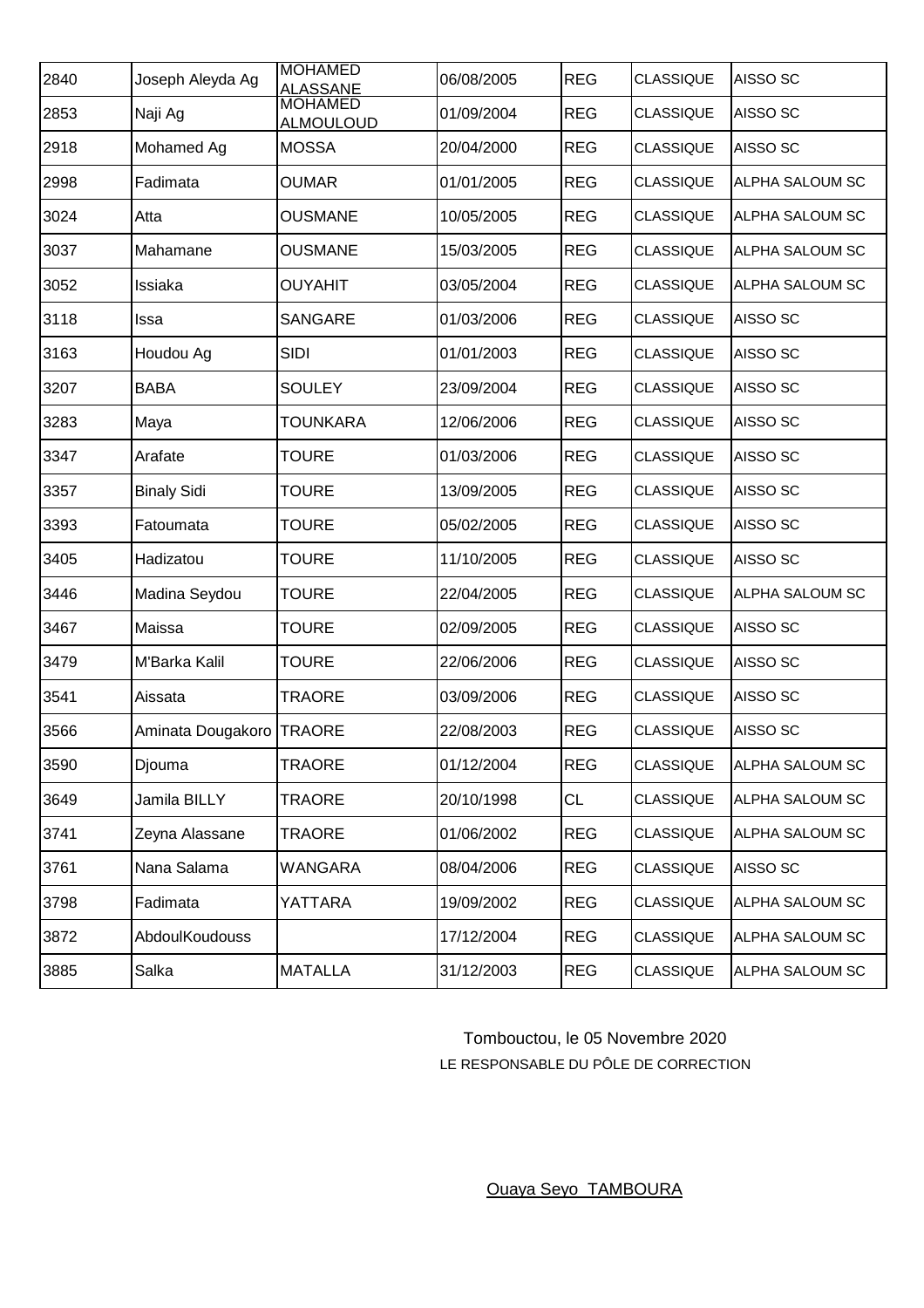-----------0O0----------

--

### CENTRE NATIONAL DES EXAMENS ET CONCOURS DE L'EDUCATION -----------0O0----------

### -- **PÔLE DE CORRECTION DE TOMBOUCTOU**

# **LISTE DES CANDIDATS DECLARES ADMIS AU DIPLÔME D'ETUDES FONDAMENTALES (DEF) SESSION D'OCTOBRE 2020**

## **CENTRE D'ANIMATION PEDAGOGIQUE DE TOMBOUCTOU**

## **CENTRE DE : TOYA**

| <b>N°PLACE</b> | <b>PRENOMS</b>   | <b>NOM</b>         | <b>DATE NAISS</b> | <b>STATUT</b><br><b>ELEVE</b> | <b>OPTION</b>    | <b>ECOLE</b>   |
|----------------|------------------|--------------------|-------------------|-------------------------------|------------------|----------------|
| 83             | Yacouba          | <b>ABDOULAYE</b>   | 01/04/2004        | <b>REG</b>                    | <b>CLASSIQUE</b> | TOYA SC        |
| 139            | Mahamadine       | <b>ABOUBACRINE</b> | 20/08/2003        | <b>REG</b>                    | CLASSIQUE        | TOYA SC        |
| 603            | Aminata          | <b>ASSOUMANE</b>   | 13/12/2003        | <b>REG</b>                    | <b>CLASSIQUE</b> | <b>TOYA SC</b> |
| 770            | Youssouf         | <b>CAMARA</b>      | 20/04/2004        | <b>REG</b>                    | <b>CLASSIQUE</b> | <b>TOYA SC</b> |
| 854            | Alhassane Sabane | <b>CISSE</b>       | 15/06/1968        | <b>CL</b>                     | CLASSIQUE        | TOYA SC        |
| 1655           | Adama            | <b>DOURBELA</b>    | 13/12/1996        | <b>CL</b>                     | <b>CLASSIQUE</b> | <b>TOYA SC</b> |
| 1803           | Goumar           | <b>HAMA</b>        | 14/12/1984        | CL                            | <b>CLASSIQUE</b> | <b>TOYA SC</b> |
| 1848           | Aminata          | <b>HAMIDOU</b>     | 28/03/2005        | <b>REG</b>                    | <b>CLASSIQUE</b> | <b>TOYA SC</b> |
| 1922           | Fadimata         | <b>IBRAHIM</b>     | 17/12/2005        | <b>REG</b>                    | <b>CLASSIQUE</b> | TOYA SC        |
| 1966           | Fatouma          | <b>IBRAHIMA</b>    | 30/09/2003        | <b>REG</b>                    | <b>CLASSIQUE</b> | TOYA SC        |
| 2047           | Zéïnabou         | <b>KANGAYE</b>     | 19/09/2004        | <b>REG</b>                    | <b>CLASSIQUE</b> | <b>TOYA SC</b> |
| 2188           | Hawa             | <b>MAHAMANE</b>    | 27/11/2004        | <b>REG</b>                    | <b>CLASSIQUE</b> | <b>TOYA SC</b> |
| 2198           | Zakariahou       | <b>MAHAMANE</b>    | 02/11/2004        | <b>REG</b>                    | <b>CLASSIQUE</b> | TOYA SC        |
| 2285           | Agouma Abdoulaye | <b>MAIGA</b>       | 01/03/2006        | <b>REG</b>                    | <b>CLASSIQUE</b> | TOYA SC        |
| 2288           | Ahamadou         | <b>MAIGA</b>       | 24/09/1986        | CL                            | <b>CLASSIQUE</b> | <b>TOYA SC</b> |
| 2334           | Assoumane Bocar  | <b>MAIGA</b>       | 25/09/2005        | <b>REG</b>                    | <b>CLASSIQUE</b> | <b>TOYA SC</b> |
| 2437           | Ibrahim          | <b>MAIGA</b>       | 22/07/2005        | <b>REG</b>                    | <b>CLASSIQUE</b> | TOYA SC        |
| 2505           | Mariam           | <b>MAIGA</b>       | 28/09/1998        | <b>CL</b>                     | <b>CLASSIQUE</b> | <b>TOYA SC</b> |
| 2564           | Sékou            | <b>MAIGA</b>       | 18/03/2002        | <b>REG</b>                    | <b>CLASSIQUE</b> | <b>TOYA SC</b> |
| 2695           | Yéhiya           | <b>MIKAILOU</b>    | 26/07/2001        | <b>REG</b>                    | <b>CLASSIQUE</b> | <b>TOYA SC</b> |
| 2804           | Mossa Ag         | <b>MOHAMED</b>     | 13/04/2001        | CL                            | <b>CLASSIQUE</b> | TOYA SC        |
| 2901           | Aljoumat Ag      | <b>MOSSA</b>       | 01/01/1992        | <b>CL</b>                     | <b>CLASSIQUE</b> | TOYA SC        |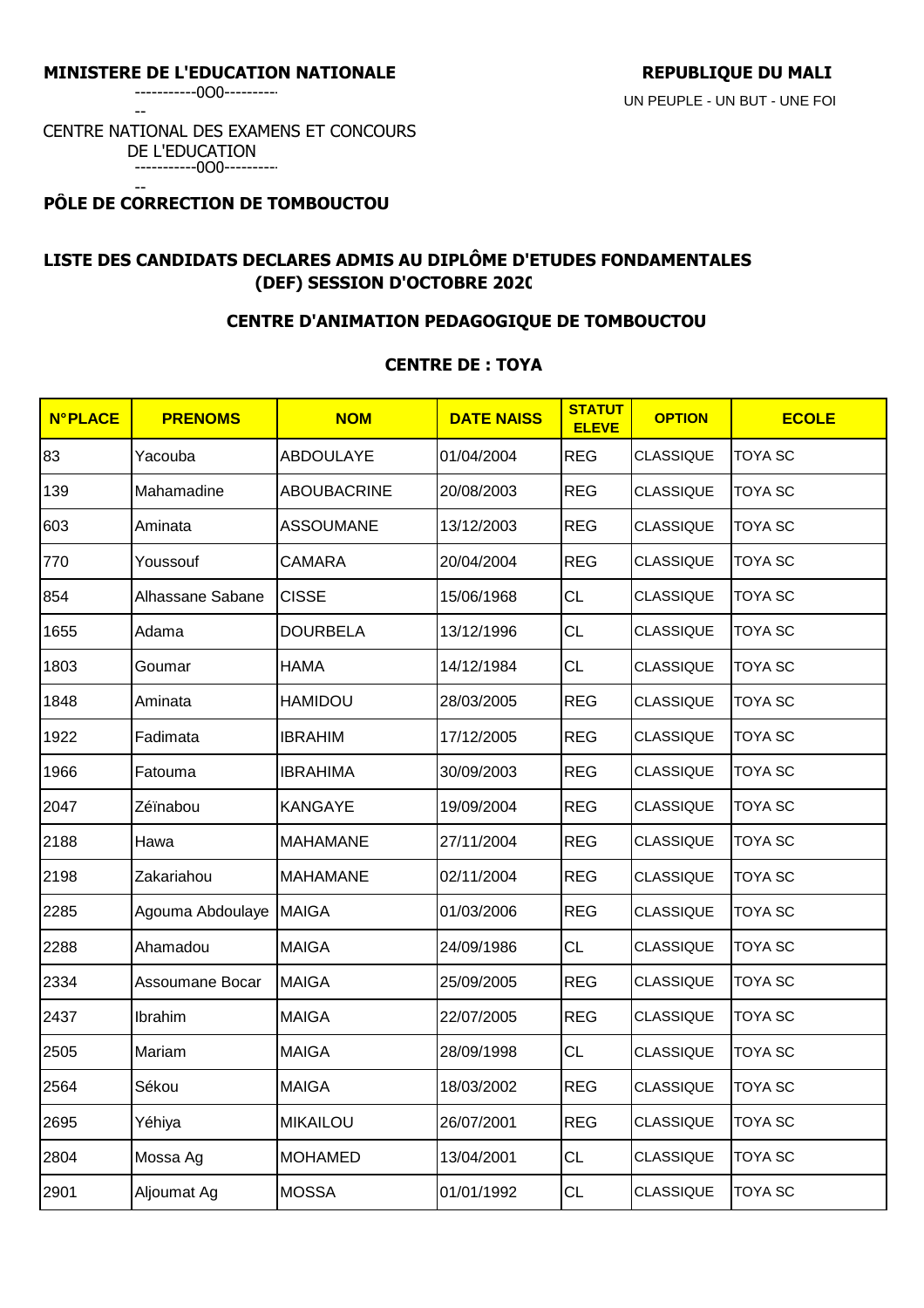| 3016 | <b>Bocar</b>           | IOUMAROU       | 01/01/2003 | <b>REG</b> | <b>CLASSIQUE</b> | TOYA SC        |
|------|------------------------|----------------|------------|------------|------------------|----------------|
| 3027 | Fadimata               | <b>OUSMANE</b> | 01/01/2004 | <b>REG</b> | <b>CLASSIQUE</b> | TOYA SC        |
| 3033 | Kadidia                | IOUSMANE       | 24/08/2004 | <b>REG</b> | <b>CLASSIQUE</b> | TOYA SC        |
| 3049 | Yacouba                | <b>OUSMANE</b> | 29/12/2003 | <b>REG</b> | <b>CLASSIQUE</b> | TOYA SC        |
| 3056 | Mohamed Aly Ag         | IOYAHITT       | 01/01/2004 | <b>REG</b> | <b>CLASSIQUE</b> | TOYA SC        |
| 3057 | Zéïna W                | IOYAHITT       | 05/03/2003 | <b>REG</b> | <b>CLASSIQUE</b> | TOYA SC        |
| 3106 | Aminata Gaoussou       | <b>SAMPANA</b> | 09/09/2005 | <b>REG</b> | <b>CLASSIQUE</b> | TOYA SC        |
| 3175 | Aïssata Ahamadou       | ISIDIBE        | 03/12/2003 | <b>REG</b> | <b>CLASSIQUE</b> | TOYA SC        |
| 3180 | Hamadoun<br>Mahamoudou | <b>SIDIBE</b>  | 03/12/2002 | <b>REG</b> | <b>CLASSIQUE</b> | TOYA SC        |
| 3340 | Almatar Mouhamar       | TOURE          | 01/01/2002 | <b>REG</b> | <b>CLASSIQUE</b> | TOYA SC        |
| 3640 | Haoua Boubacar         | TRAORE         | 04/11/2004 | <b>REG</b> | <b>CLASSIQUE</b> | <b>TOYA SC</b> |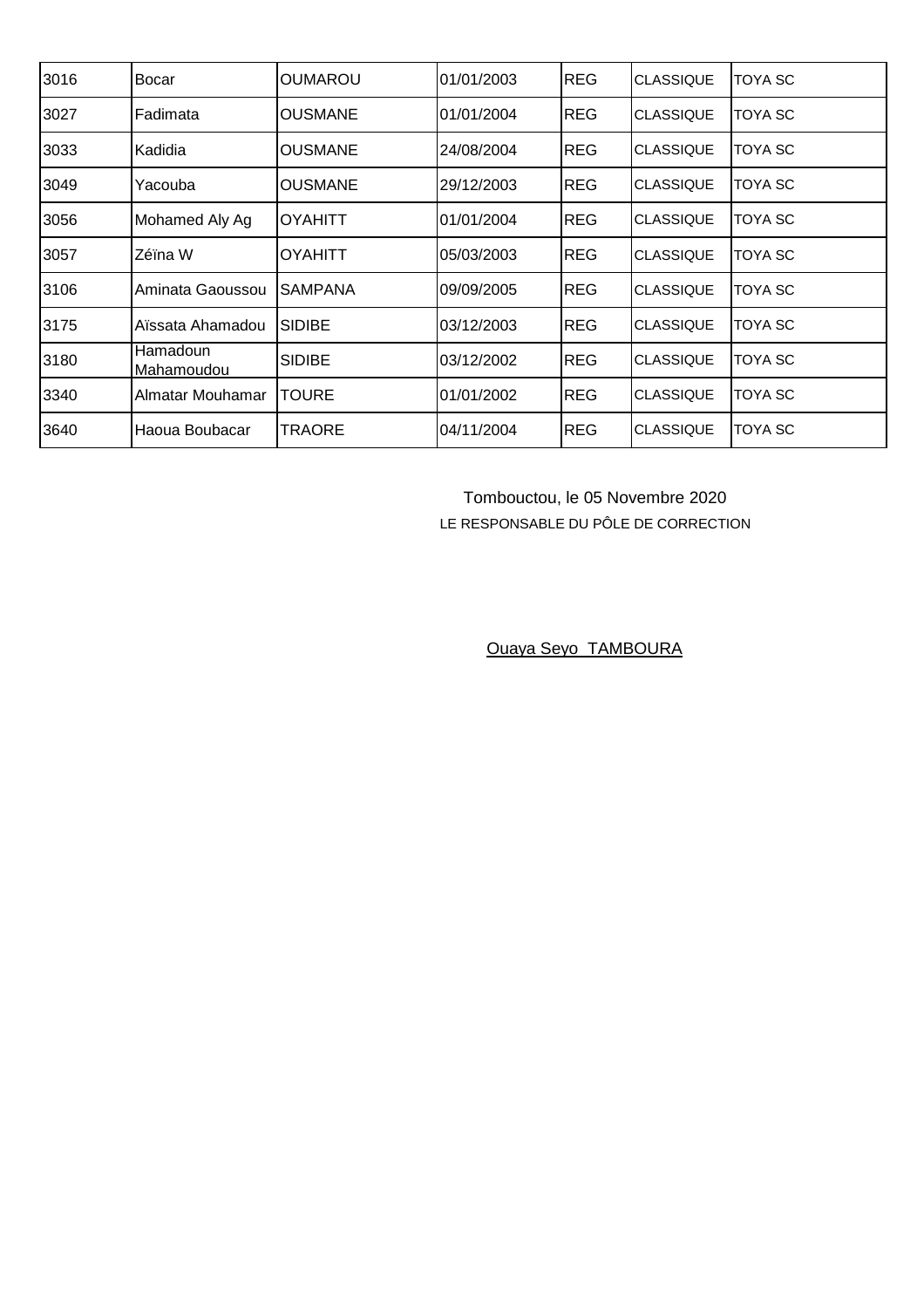-----------0O0----------

--

### CENTRE NATIONAL DES EXAMENS ET CONCOURS DE L'EDUCATION -----------0O0----------

#### -- **PÔLE DE CORRECTION DE TOMBOUCTOU**

# **LISTE DES CANDIDATS DECLARES ADMIS AU DIPLÔME D'ETUDES FONDAMENTALES (DEF) SESSION D'OCTOBRE 2020**

## **CENTRE D'ANIMATION PEDAGOGIQUE DE TOMBOUCTOU**

### **CENTRE DE : YEHIA ALKAYA**

| <b>N°PLACE</b> | <b>PRENOMS</b>         | <b>NOM</b>       | <b>DATE NAISS</b> | <b>STATUT</b><br><b>ELEVE</b> | <b>OPTION</b>    | <b>ECOLE</b> |
|----------------|------------------------|------------------|-------------------|-------------------------------|------------------|--------------|
| 291            | Mohamed                | <b>ALASSANE</b>  | 08/06/2004        | <b>REG</b>                    | <b>CLASSIQUE</b> | YÉHIA ALKAYA |
| 722            | Oumou                  | <b>BOCOUM</b>    | 17/05/2006        | <b>REG</b>                    | <b>CLASSIQUE</b> | YÉHIA ALKAYA |
| 733            | Mariam                 | <b>BORE</b>      | 16/12/2005        | <b>REG</b>                    | <b>CLASSIQUE</b> | YÉHIA ALKAYA |
| 830            | Ahmadou Litini         | <b>CISSE</b>     | 24/12/2004        | <b>REG</b>                    | <b>CLASSIQUE</b> | YÉHIA ALKAYA |
| 888            | Aminatou               | <b>CISSE</b>     | 29/09/2005        | <b>REG</b>                    | <b>CLASSIQUE</b> | YÉHIA ALKAYA |
| 1111           | Mouloudane<br>Houssèye | <b>CISSE</b>     | 13/11/2004        | <b>REG</b>                    | <b>CLASSIQUE</b> | YÉHIA ALKAYA |
| 1112           | Moussa                 | <b>CISSE</b>     | 24/09/2002        | <b>REG</b>                    | <b>CLASSIQUE</b> | YÉHIA ALKAYA |
| 1118           | Nia Moudouwoye         | <b>CISSE</b>     | 03/03/2003        | <b>REG</b>                    | <b>CLASSIQUE</b> | YÉHIA ALKAYA |
| 1202           | Counandy               | <b>COULIBALY</b> | 16/09/2003        | <b>REG</b>                    | <b>CLASSIQUE</b> | YÉHIA ALKAYA |
| 1229           | Roukiatou Moussa       | <b>COULIBALY</b> | 01/12/2004        | <b>REG</b>                    | <b>CLASSIQUE</b> | YÉHIA ALKAYA |
| 1367           | Lalla Moulati          | <b>DIARRA</b>    | 28/07/2006        | <b>REG</b>                    | <b>CLASSIQUE</b> | YÉHIA ALKAYA |
| 1399           | Agaïchatou             | <b>DICKO</b>     | 27/07/2002        | <b>REG</b>                    | <b>CLASSIQUE</b> | YÉHIA ALKAYA |
| 1491           | Fatouma                | <b>DICKO</b>     | 11/02/2004        | <b>REG</b>                    | <b>CLASSIQUE</b> | YÉHIA ALKAYA |
| 1502           | Hamadoun<br>Ousmane    | <b>DICKO</b>     | 17/08/2005        | <b>REG</b>                    | <b>CLASSIQUE</b> | YÉHIA ALKAYA |
| 1529           | Maïmouna               | <b>DICKO</b>     | 07/07/2005        | <b>REG</b>                    | <b>CLASSIQUE</b> | YÉHIA ALKAYA |
| 1530           | Maïmounta Moha         | <b>DICKO</b>     | 13/04/2006        | <b>REG</b>                    | <b>CLASSIQUE</b> | YÉHIA ALKAYA |
| 1570           | Rabi Alwaly            | <b>DICKO</b>     | 01/12/2002        | <b>REG</b>                    | <b>CLASSIQUE</b> | YÉHIA ALKAYA |
| 1600           | Kalil                  | <b>DJICKE</b>    | 22/04/2005        | <b>REG</b>                    | <b>CLASSIQUE</b> | YÉHIA ALKAYA |
| 1602           | Malaha                 | <b>DJICKE</b>    | 15/04/2004        | <b>REG</b>                    | <b>CLASSIQUE</b> | YÉHIA ALKAYA |
| 1621           | <b>Bolo</b>            | <b>DJITTEYE</b>  | 31/12/2006        | <b>REG</b>                    | <b>CLASSIQUE</b> | YÉHIA ALKAYA |
| 1661           | Mariama                | <b>EHELY</b>     | 29/09/2003        | <b>REG</b>                    | <b>CLASSIQUE</b> | YÉHIA ALKAYA |
| 1779           | Moulaye Aly            | <b>HAIDARA</b>   | 12/12/2004        | <b>REG</b>                    | CLASSIQUE        | YÉHIA ALKAYA |